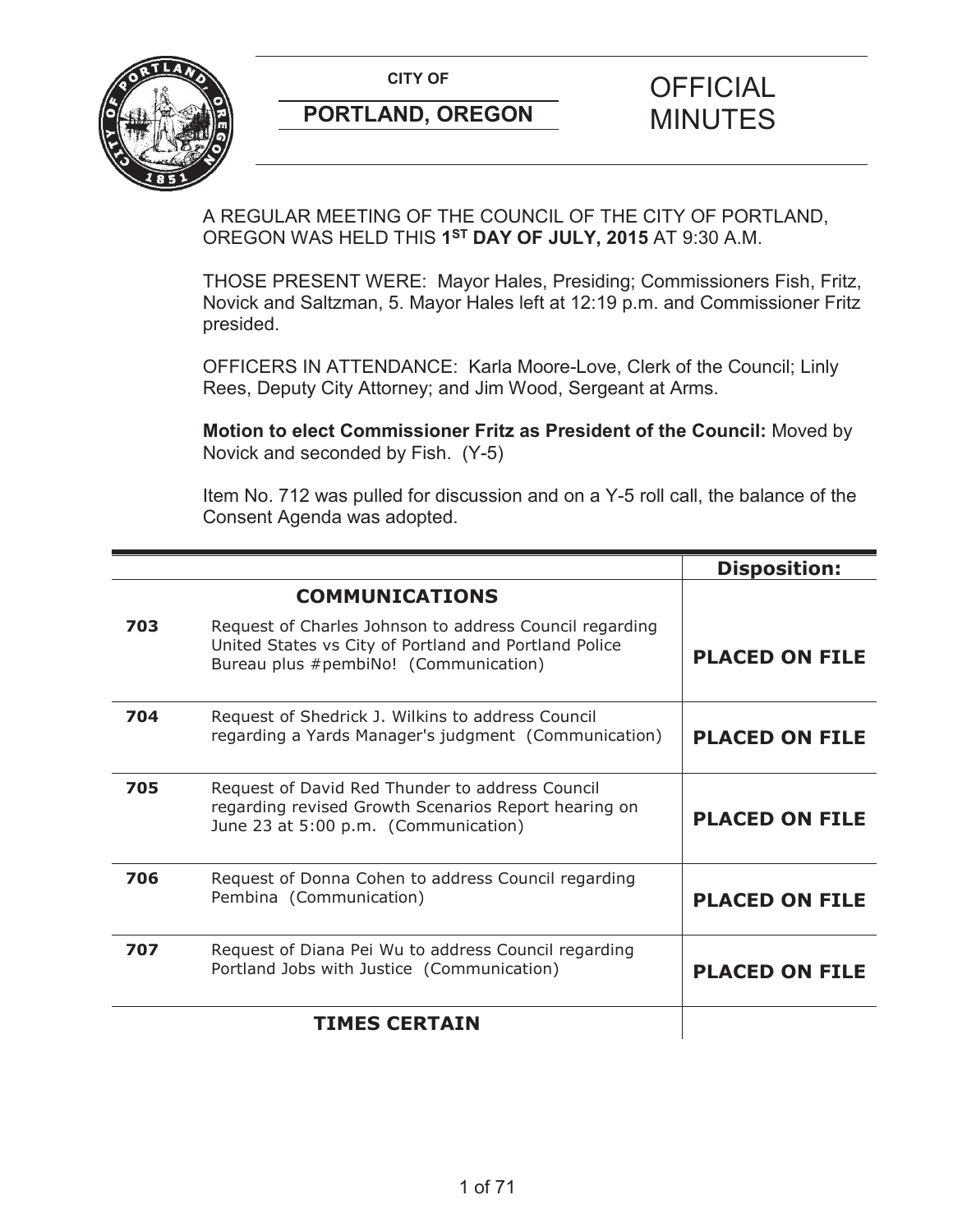|     | July 1, 2015                                                                                                                                                                                                                                                                                                                                                                                                                                                                                                                            |                                                                                          |
|-----|-----------------------------------------------------------------------------------------------------------------------------------------------------------------------------------------------------------------------------------------------------------------------------------------------------------------------------------------------------------------------------------------------------------------------------------------------------------------------------------------------------------------------------------------|------------------------------------------------------------------------------------------|
| 708 | TIME CERTAIN: 9:30 AM - Accept report on 2015<br>Summer Free For All program (Report introduced by<br>Commissioner Fritz) 25 minutes requested<br>Motion to accept the report: Moved by Fish and seconded<br>by Fritz.<br>$(Y-5)$                                                                                                                                                                                                                                                                                                       | <b>ACCEPTED</b>                                                                          |
| 709 | <b>TIME CERTAIN: 10:15 AM - Declare intent to initiate</b><br>local improvement district formation proceedings to<br>construct street, sidewalk and stormwater improvements<br>in the SE 86 <sup>th</sup> Ct and Steele St Local Improvement District<br>(Resolution introduced by Commissioner Novick; C-10051)<br>20 minutes requested for items 709 and 710<br>Motion to change local improvement district formation<br>Hearing date to August 19, 2015: Moved by Novick<br>and seconded by Fish. (Y-5)<br>$(Y-5)$                   | 37140<br><b>AS AMENDED</b>                                                               |
| 710 | Authorize the Bureau of Transportation to acquire certain<br>permanent and temporary rights necessary for<br>construction of the SE 86th Ct and Steele St Local<br>Improvement District project, through the exercise of the<br>City's Eminent Domain Authority (Ordinance introduced<br>by Commissioner Novick)                                                                                                                                                                                                                        | <b>PASSED TO</b><br><b>SECOND READING</b><br><b>AUGUST 19, 2015</b><br><b>AT 9:30 AM</b> |
| 711 | <b>TIME CERTAIN: 10:45 AM - Presentation to Council</b><br>regarding Megan McGeorge's Piano! Push! Play! Summer<br>program (Presentation introduced by Commissioner Fish)<br>15 minutes requested                                                                                                                                                                                                                                                                                                                                       | <b>PLACED ON FILE</b>                                                                    |
| 712 | <b>CONSENT AGENDA - NO DISCUSSION</b><br>Authorize the City Attorney's Office to take all necessary<br>legal steps, including initiation of legal proceedings to<br>bring a declaratory judgment action under ORS 28.020<br>and 33.710 and any other causes of action regarding the<br>impact of Charter changes, Fire & Police Disability &<br>Retirement Board Resolutions, state statutes, and other<br>law on Fire & Police Disability & Retirement benefits<br>(Resolution introduced by Mayor Hales and Commissioner<br>Saltzman) | <b>RESCHEDULED TO</b><br><b>JULY 8, 2015</b><br><b>AT 9:30 AM</b>                        |
| 713 | <b>Mayor Charlie Hales</b><br>Appoint Gustavo Cruz and William Myers to the Portland<br>Development Commission Board for terms to expire June<br>30, 2018 (Report)<br>$(Y-5)$                                                                                                                                                                                                                                                                                                                                                           | <b>CONFIRMED</b>                                                                         |
|     | <b>Office of Management and Finance</b>                                                                                                                                                                                                                                                                                                                                                                                                                                                                                                 |                                                                                          |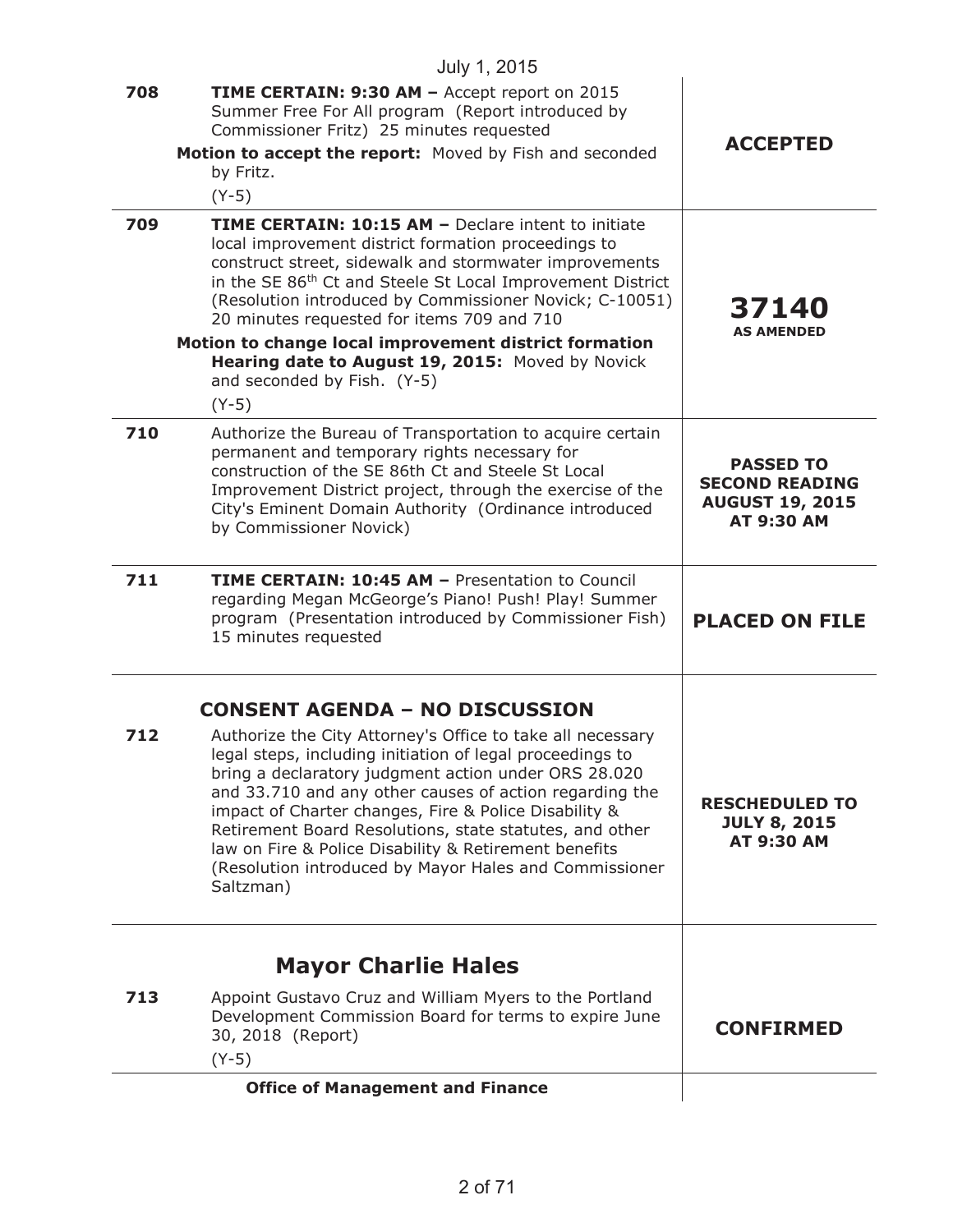|        | July 1, 2015                                                                                                                                                                                                                                                                                             |                                                                                       |
|--------|----------------------------------------------------------------------------------------------------------------------------------------------------------------------------------------------------------------------------------------------------------------------------------------------------------|---------------------------------------------------------------------------------------|
| $*714$ | Pay claim of Peter Bach in the sum of \$16,526 involving<br>Portland Bureau of Transportation (Ordinance)<br>$(Y-5)$                                                                                                                                                                                     | 187232                                                                                |
| $*715$ | Pay claim of Diem Chi Huynh in the sum of \$6,441<br>involving Bureau of Human Resources (Ordinance)<br>$(Y-5)$                                                                                                                                                                                          | 187233                                                                                |
| $*716$ | Authorize a contract with Washington Audiology Services,<br>Inc. for Hearing Conservation Program Services for a total<br>not-to-exceed amount of \$350,000 (Ordinance; Contract<br>No. 30004693)<br>$(Y-5)$                                                                                             | 187234                                                                                |
| $*717$ | Authorize a Master Intergovernmental Agreement between<br>the Bureau of Technology Services and the Mt. Hood Cable<br>Regulatory Commission to provide for reimbursement of<br>the Bureau of Technology capital costs for approved work<br>performed on the Institutional Network (Ordinance)<br>$(Y-5)$ | 187235                                                                                |
| 718    | Authorize exception to the City procurement process to<br>pay Resolutions Northwest for strategic planning services<br>to the Human Rights Commission on May 30, 2015 in the<br>sum of \$1,705 (Ordinance)                                                                                               | <b>PASSED TO</b><br><b>SECOND READING</b><br><b>JULY 8, 2015</b><br><b>AT 9:30 AM</b> |
|        | <b>Commissioner Steve Novick</b>                                                                                                                                                                                                                                                                         |                                                                                       |
|        | <b>Position No. 4</b>                                                                                                                                                                                                                                                                                    |                                                                                       |
|        | <b>Bureau of Transportation</b>                                                                                                                                                                                                                                                                          |                                                                                       |
| $*719$ | Increase contract with Cogan Owens Cogan, LLC in the<br>amount of \$56,160 and extend the term for additional<br>services in support of the Private For-Hire Innovation Task<br>Force (Ordinance; amend Contract No. 30004332)<br>$(Y-5)$                                                                | 187236                                                                                |
| 720    | Authorize a contract with the lowest responsible bidder for<br>the 20s Bikeway Project (Ordinance)                                                                                                                                                                                                       | <b>PASSED TO</b><br><b>SECOND READING</b><br><b>JULY 8, 2015</b><br><b>AT 9:30 AM</b> |
|        |                                                                                                                                                                                                                                                                                                          |                                                                                       |
|        |                                                                                                                                                                                                                                                                                                          |                                                                                       |
|        | <b>Commissioner Amanda Fritz</b>                                                                                                                                                                                                                                                                         |                                                                                       |
|        | <b>Position No. 1</b>                                                                                                                                                                                                                                                                                    |                                                                                       |
|        | <b>Bureau of Development Services</b>                                                                                                                                                                                                                                                                    |                                                                                       |
| $*721$ | Amend contract with Enviroissues Inc. to complete<br>committee and outreach work related to the<br>implementation of the Citywide Tree Code (Ordinance;<br>amend Contract No. 30004259)                                                                                                                  | 187237                                                                                |
|        | $(Y-5)$<br><b>Portland Parks &amp; Recreation</b>                                                                                                                                                                                                                                                        |                                                                                       |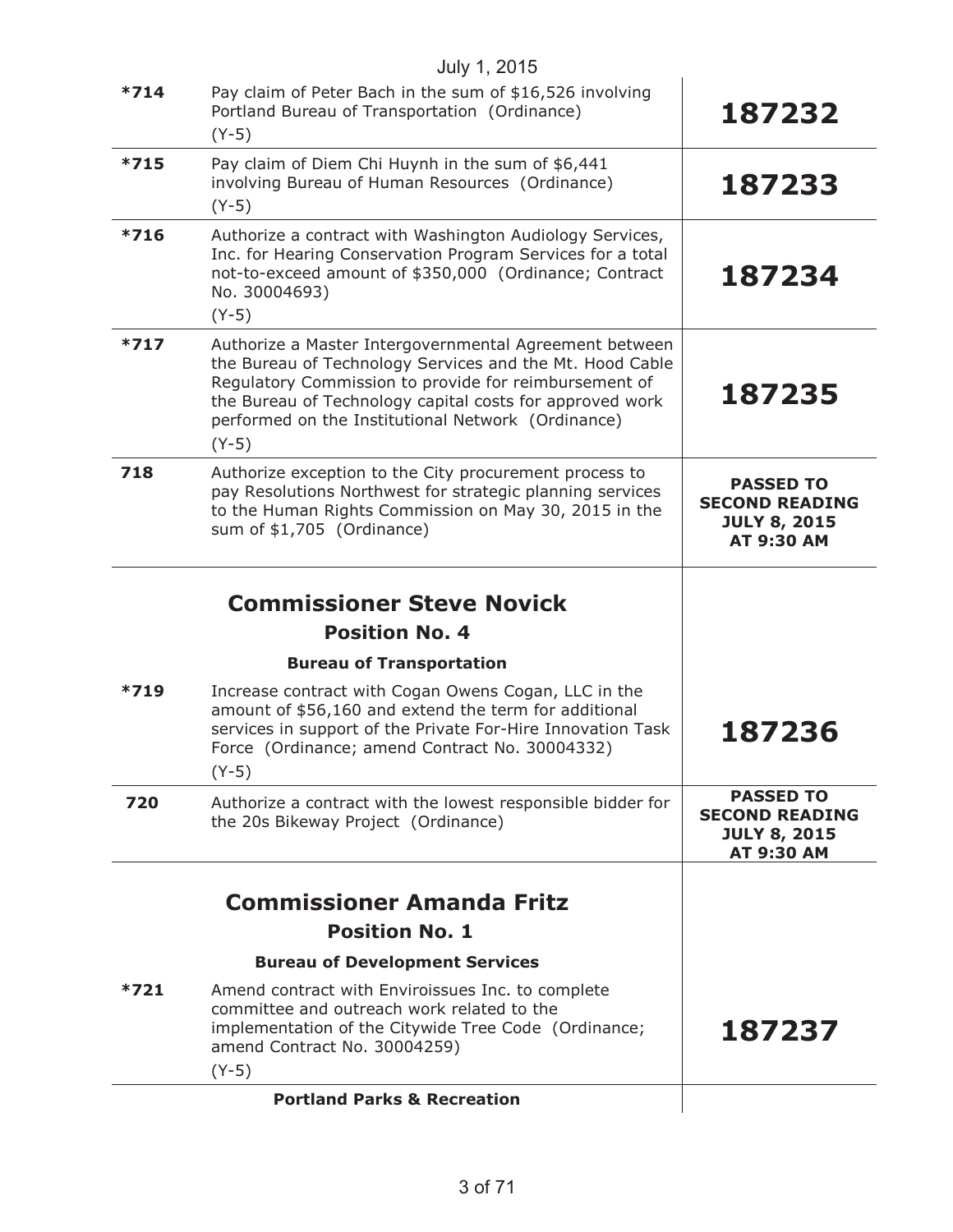| $*722$ | Amend contract with Portland Habilitation Center, Inc. for<br>janitorial services at multiple Portland Parks & Recreation<br>locations from the original contract amount of \$729,844 to<br>\$936,317 (Ordinance; amend Contract No. 31000363)<br>$(Y-5)$ | 187238 |
|--------|-----------------------------------------------------------------------------------------------------------------------------------------------------------------------------------------------------------------------------------------------------------|--------|
|        | <b>REGULAR AGENDA</b><br><b>Mayor Charlie Hales</b>                                                                                                                                                                                                       |        |

| <b>Bureau of Police</b>                                                                                                                                                                                                                                                                                                                                                                                                                                                                                                                                                                                                                                                                                                                      |                                                                                      |
|----------------------------------------------------------------------------------------------------------------------------------------------------------------------------------------------------------------------------------------------------------------------------------------------------------------------------------------------------------------------------------------------------------------------------------------------------------------------------------------------------------------------------------------------------------------------------------------------------------------------------------------------------------------------------------------------------------------------------------------------|--------------------------------------------------------------------------------------|
| $*723$<br>Authorize an agreement with St. Joseph the Worker, Inc.<br>Corporate Internship program to provide student<br>internships at the Police Bureau for an amount not to<br>exceed \$6,824 (Ordinance) 10 minutes requested<br>$(Y-5)$                                                                                                                                                                                                                                                                                                                                                                                                                                                                                                  | 187239                                                                               |
| <b>Office of Management and Finance</b>                                                                                                                                                                                                                                                                                                                                                                                                                                                                                                                                                                                                                                                                                                      |                                                                                      |
| 724<br>Accept bid of Lovett Inc. for the Rose Quarter Planter Box<br>Project for \$753,073 (Procurement Report - Bid No.<br>00000011 formerly 117829)<br>Motion to accept the report: Moved by Fritz and seconded<br>by Fish.<br>$(Y-5)$                                                                                                                                                                                                                                                                                                                                                                                                                                                                                                     | <b>ACCEPTED</b><br><b>PREPARE</b><br><b>CONTRACT</b>                                 |
| 725<br>Adopt the Disposition of City Real Property policy<br>(Resolution) 30 minutes requested<br>Motion to change the words "will allow for" to "shall<br>create" on the first Whereas of page 2 of the<br>resolution: Moved by Fritz and seconded by Fish. (Y-5)<br>Motion to add Section III.C.1.e The City Real Property<br><b>Coordinator shall maintain a subscription</b><br>notification services to allow for any interested<br>member of the public to sign up to receive notice of<br>all properties posted to the website: Moved by<br>Saltzman and seconded by Fish. (Y-5)<br><b>Motion to add the Portland Housing Bureau to Section</b><br>III.B.3 as a required responder: Moved by Saltzman<br>and seconded by Fritz. (Y-5) | <b>CONTINUED TO</b><br><b>JULY 8, 2015</b><br><b>AT 9:30 AM</b><br><b>AS AMENDED</b> |
| $*726$<br>Authorize sewer revenue bonds to refund outstanding<br>sewer revenue bonds (Ordinance)                                                                                                                                                                                                                                                                                                                                                                                                                                                                                                                                                                                                                                             | <b>RESCHEDULED TO</b><br><b>JULY 8, 2015</b><br><b>AT 9:30 AM</b>                    |
| <b>Portland Development Commission</b>                                                                                                                                                                                                                                                                                                                                                                                                                                                                                                                                                                                                                                                                                                       |                                                                                      |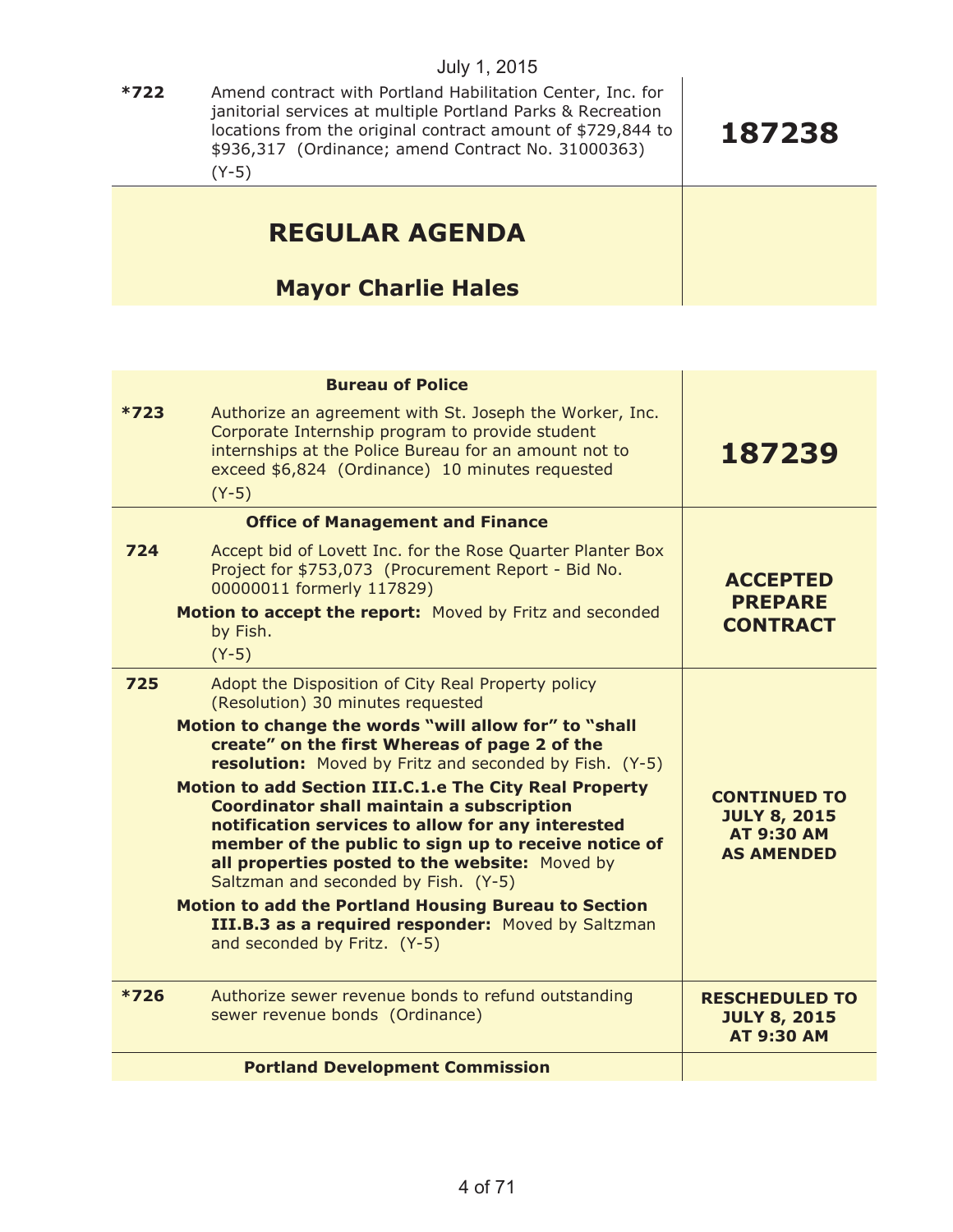|        | July 1, 2015                                                                                                                                                                                                                                                                                                                                                                                             |        |
|--------|----------------------------------------------------------------------------------------------------------------------------------------------------------------------------------------------------------------------------------------------------------------------------------------------------------------------------------------------------------------------------------------------------------|--------|
| 727    | Adopt the Eighth Amendment to the Amended and<br>Restated Interstate Corridor Urban Renewal Plan to add<br>assistance to a Public Building (Resolution) 10 minutes<br>requested<br>(Y-4; Hales absent)                                                                                                                                                                                                   | 37141  |
| 728    | Authorize an Intergovernmental Agreement between the<br>Portland Development Commission and the Portland<br>Bureau of Transportation for SW Bond Avenue 30%<br>Design and Further Design of specific segments of SW<br>Bond Ave as triggered by design of adjacent development<br>in the North Macadam Urban Renewal Area, not to exceed<br>\$500,000 (Second Reading Agenda 659)<br>(Y-4; Hales absent) | 187240 |
|        |                                                                                                                                                                                                                                                                                                                                                                                                          |        |
|        | <b>Commissioner Dan Saltzman</b><br><b>Position No. 3</b>                                                                                                                                                                                                                                                                                                                                                |        |
|        | <b>Portland Housing Bureau</b>                                                                                                                                                                                                                                                                                                                                                                           |        |
| $*729$ | Amend the subrecipient contract with Proud Ground to add                                                                                                                                                                                                                                                                                                                                                 |        |
|        | up to \$446,035 in Neighborhood Stabilization Program<br>funds to increase permanently affordable housing options<br>for low-income households (Ordinance; amend Contract<br>No. 32000848)                                                                                                                                                                                                               | 187241 |
|        | (Y-4; Hales absent)                                                                                                                                                                                                                                                                                                                                                                                      |        |
| 730    | Amend the Tax Increment Financing Set Aside for<br>Affordable Housing policy to extend the deadline for<br>Portland Housing Bureau to conduct a thorough review of<br>the policy from June 30, 2015 to September 30, 2015<br>(Second Reading Agenda 692; amend Portland Policy<br>Document HOU-1.04)                                                                                                     | 187242 |
|        | (Y-4; Hales absent)                                                                                                                                                                                                                                                                                                                                                                                      |        |
| 731    | Authorize twenty subrecipient contracts totaling<br>\$16,777,246 for services in support of ending<br>homelessness and providing affordable housing (Second<br>Reading Agenda 693)                                                                                                                                                                                                                       | 187243 |
|        | (Y-4; Hales absent)                                                                                                                                                                                                                                                                                                                                                                                      |        |
|        | <b>Commissioner Steve Novick</b>                                                                                                                                                                                                                                                                                                                                                                         |        |
|        | <b>Position No. 4</b>                                                                                                                                                                                                                                                                                                                                                                                    |        |
|        | <b>Bureau of Transportation</b>                                                                                                                                                                                                                                                                                                                                                                          |        |
| 732    | Create a local improvement district to construct street,<br>sidewalk and stormwater improvements from NW Raleigh<br>St to NW Upshur St in the NW 20 <sup>th</sup> Ave Local<br>Improvement District (Second Reading Agenda 660; C-<br>10049)<br>(Y-4; Hales absent)                                                                                                                                      | 187244 |

At 12:42 p.m., Council recessed.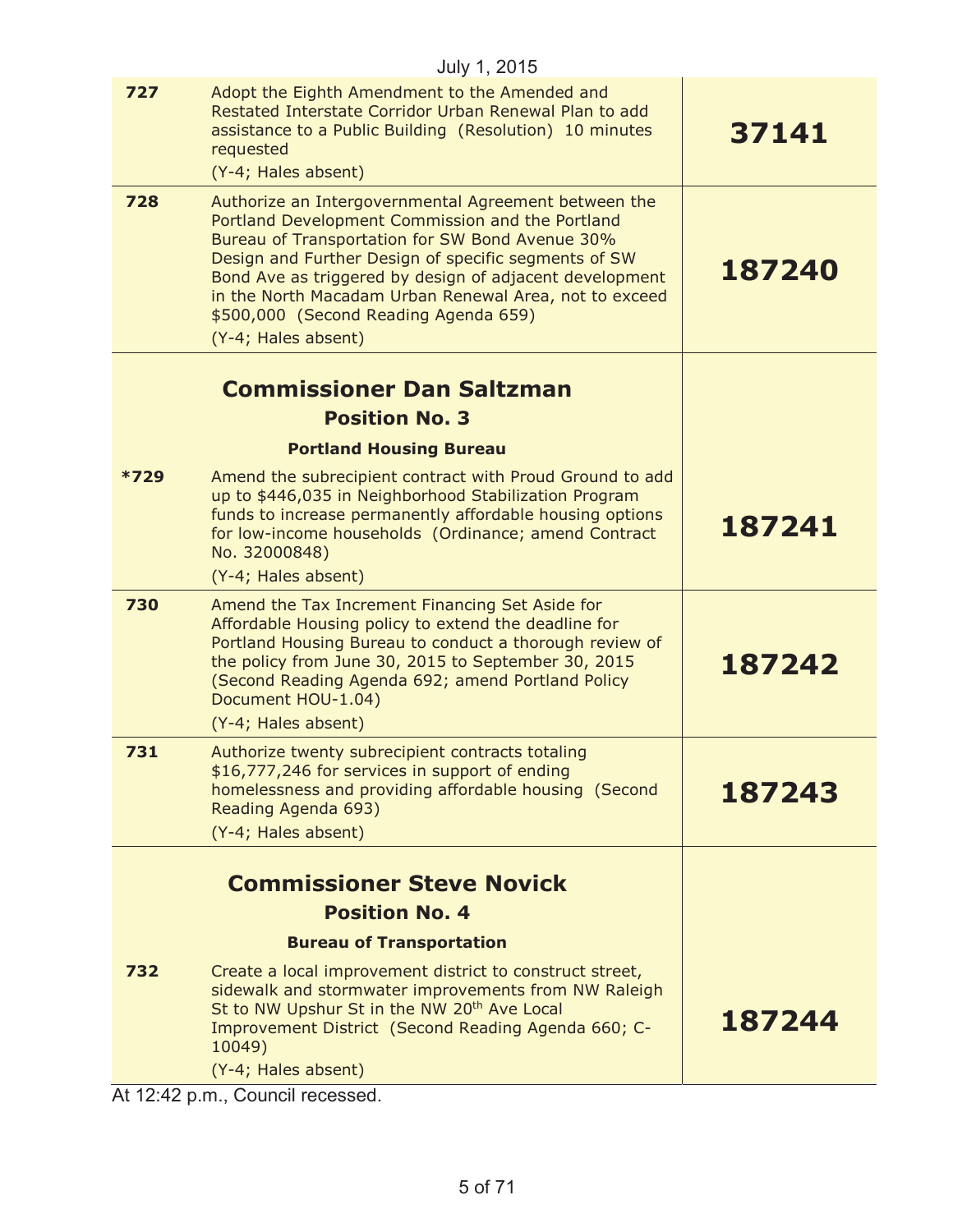| <b>WEDNESDAY, 2:00 PM, JULY 1, 2015</b>                  |  |
|----------------------------------------------------------|--|
| DUE TO LACK OF AN AGENDA<br>THERE WAS NO 2:00 PM MEETING |  |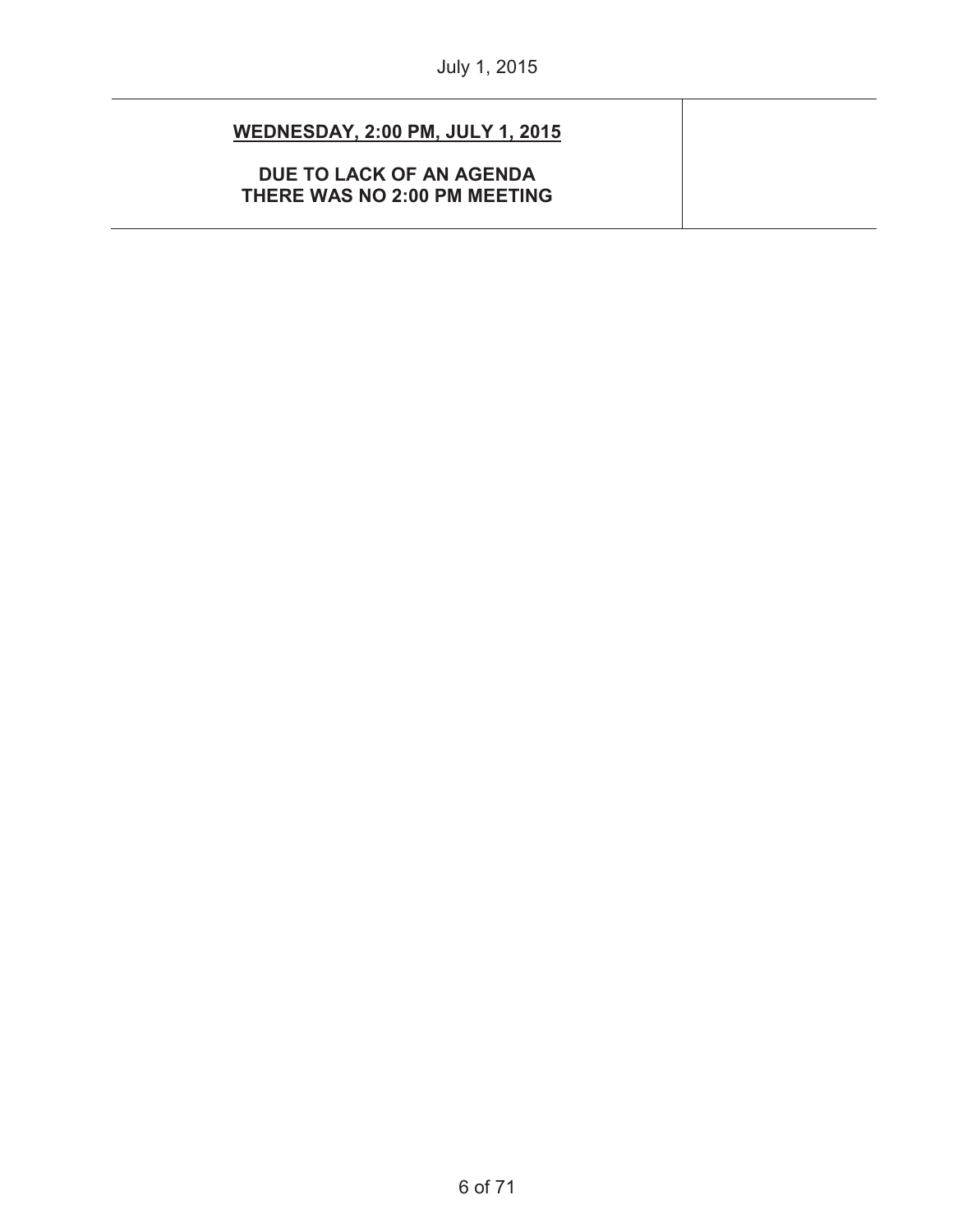A RECESSED MEETING OF THE COUNCIL OF THE CITY OF PORTLAND, OREGON WAS HELD THIS **2ND DAY OF JULY, 2015** AT 2:00 P.M.

THOSE PRESENT WERE: Mayor Hales, Presiding; Commissioners Fish, Fritz, 3.

OFFICERS IN ATTENDANCE: Karla Moore-Love, Clerk of the Council; Ian Leitheiser, Deputy City Attorney; and Mike Cohen, Sergeant at Arms.

|     |                                                                                                                                                                                                          | <b>Disposition:</b>                                                                                           |
|-----|----------------------------------------------------------------------------------------------------------------------------------------------------------------------------------------------------------|---------------------------------------------------------------------------------------------------------------|
| 733 | <b>TIME CERTAIN: 2:00 PM - Require activation of closed</b><br>captioning on televisions in public areas (Ordinance<br>introduced by Commissioner Fritz; add Code Section<br>23.01.075) 1 hour requested | <b>PASSED TO</b><br><b>SECOND READING</b><br><b>JULY 15, 2015</b><br><b>AT 9:30 AM</b><br><b>TIME CERTAIN</b> |

At 3:20 p.m., Council adjourned.

**MARY HULL CABALLERO**

Auditor of the City of Portland

By Karla Moore-Love Clerk of the Council

For a discussion of agenda items, please consult the following Closed Caption File.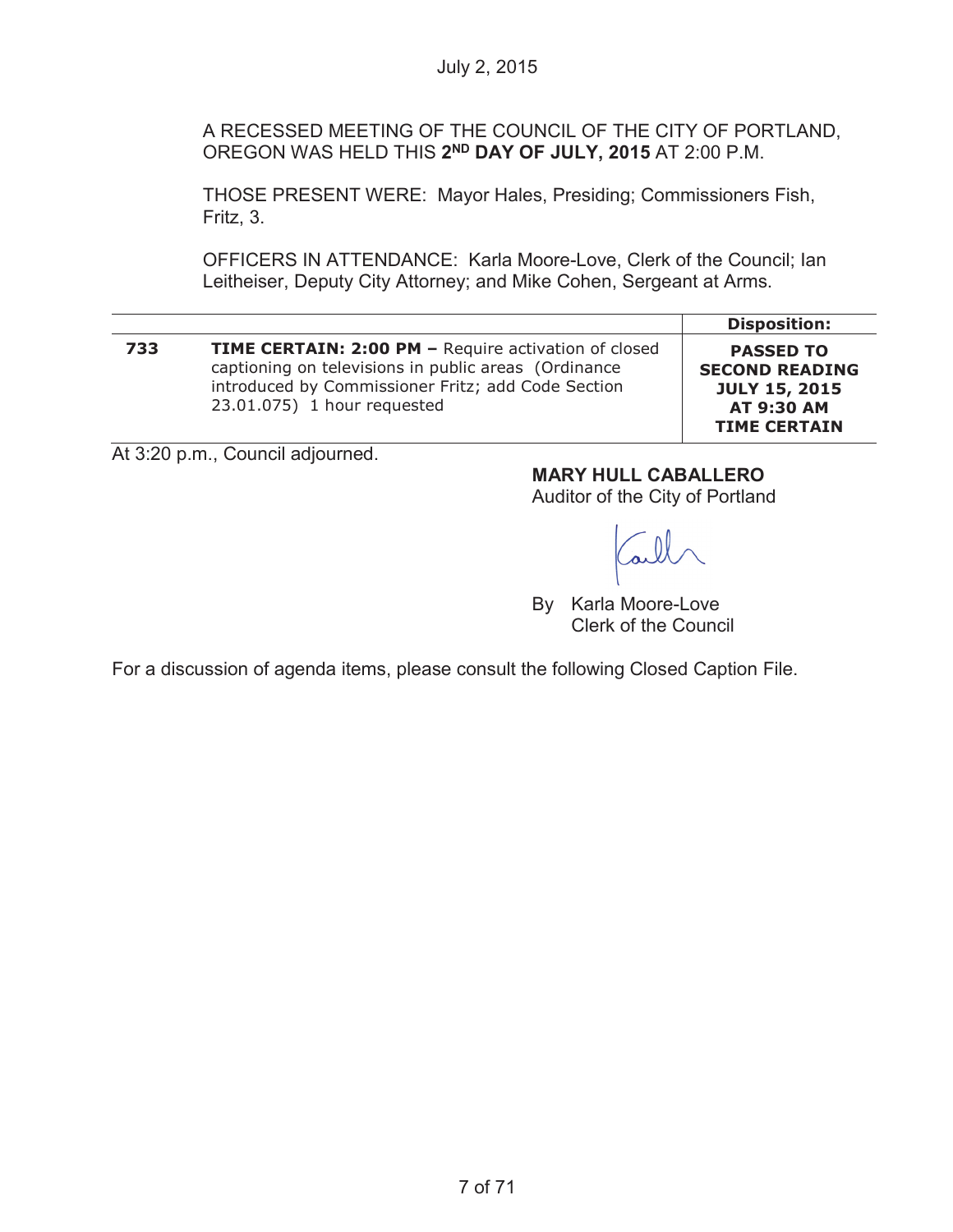# July 1, 2015 **Closed Caption File of Portland City Council Meeting**

This file was produced through the closed captioning process for the televised City Council broadcast and should not be considered a verbatim transcript. Key: **\*\*\*\*\*** means unidentified speaker.

# **JULY 1, 2015 9:30 AM**

**Hales:** Welcome to the July 1st meeting of the Portland City Council. Would you please call the roll?

**Saltzman:** Here. **Novick:** Here. **Fritz:** Here. **Fish:** Here. **Hales:** Here. **Hales:** Good morning, everyone. We have folks signed up for Council communications this morning. We'll take those first and then we'll go into our regular agenda. If you're here to speak on a regular agenda item, we have some basic rules of decorum here that I want to make sure that everybody knows. First, we typically give people three minutes to testify, so if you want to testify on a Council calendar item this morning, just let our Council Clerk know, and we'll make sure that you're included. If you do testify, you do need to give us your name, you don't need to give us your address and all of that, unless you're a lobbyist, and then you need to disclose that you're a lobbyist under the City's code.

We would like to maintain the ability for everyone to have their say in this chamber, so disruptions are not tolerated, and people will be warned and asked to leave if they are disruptive. If you want to indicate your support for a fellow citizen's point of view, give them a thumbs up or a wave of the hand, that's fine -- and if you want to disagree with them and indicate that, do the same with some kind of polite hand gesture to the negative, but we ask that we not make -- [laughter] -- but we ask that we not make vocal demonstrations in favor or against our fellow citizens' points of view so that everybody gets a chance to be heard.

Before we get to the Council calendar, it is the turn of the half of the year, and therefore we need to elect a new Council president. I will entertain a motion that we elect Commissioner Fritz as the next president of the Council because this duty rotates. Is there such a motion?

**Novick:** So moved.

**Fish:** Second.

**Hales:** Any discussion? Then a roll call vote on electing Commissioner Fritz as our Council president.

**Roll.**

**Saltzman:** Aye.

**Novick:** Aye.

**Fritz:** For the next six months, everybody -- including my children -- are to refer to me as "Madam President" so that we all get in the habit of thinking of Madam President. [laughter]

**Fish:** Uh-oh, it's already gone to her head. Aye.

**Hales:** Aye. Congratulations, Commissioner Fritz, and Commissioner Novick will pass the presidency. Alright. Now, we'll move onto communication items starting with 703, please. **Item 703.**

**Hales:** Good morning.

**Charles Johnson:** Good morning, Madam President and Commissioners. Not for the record, but just because it's polite for the viewers in the audience and on TV, my name is Charles Johnson. I want to start by thanking especially Dan Saltzman, but all the work you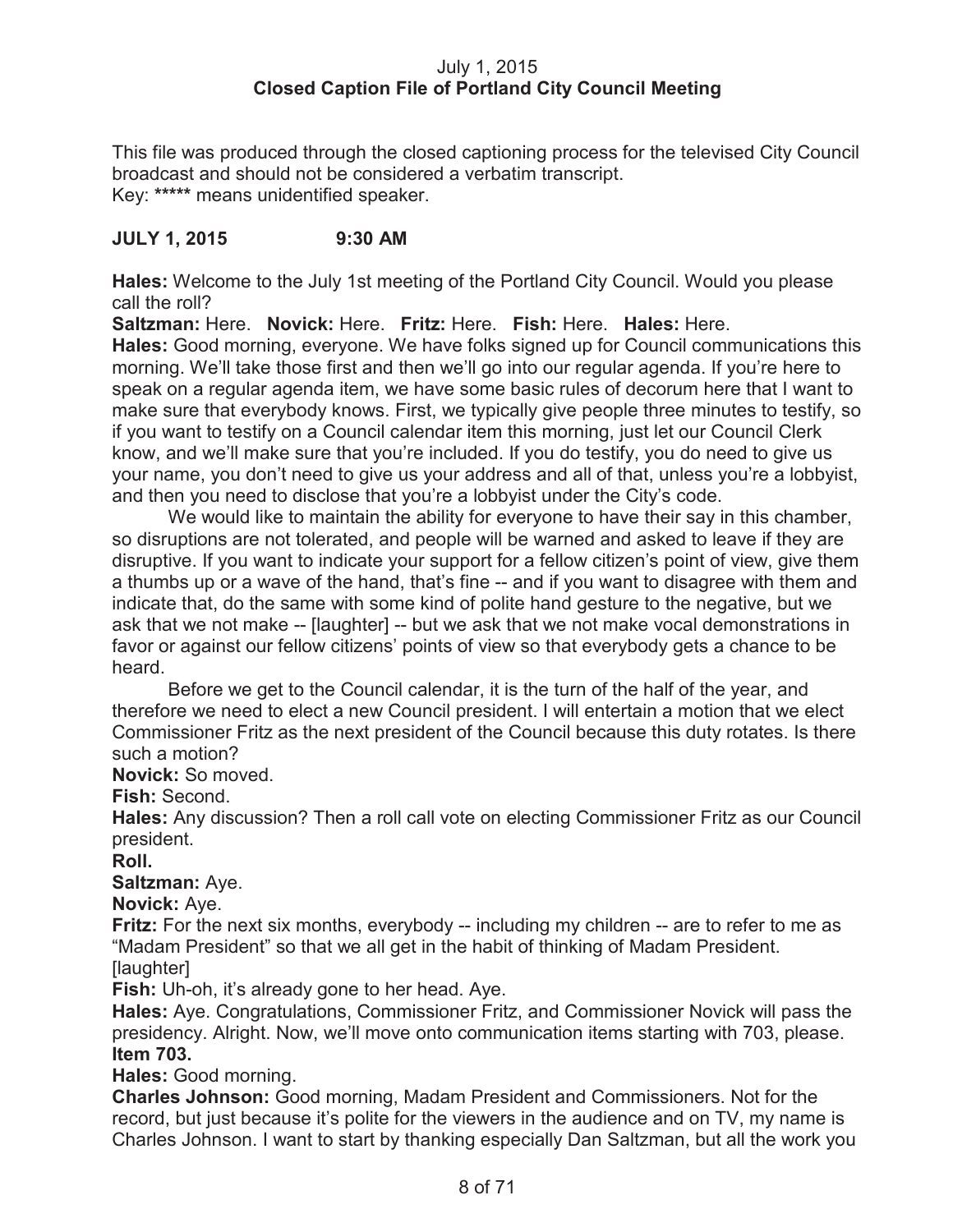Commissioners have done trying to get the legislature to come around and improve the minimum wage in Oregon. It's still unclear whether we're going to get the \$13 bill and whether it's going to be rational enough to have the end of preemption because if they're paying \$13 in Medford and Roseburg, god knows we need more than \$15 an hour to afford the rent here in Portland. So, I encourage you to continue to work with the legislative action people to try to get us the option to establish 15 now, here in the city of Portland.

I meant to open with a reminder that Black lives matter. Recently, Warner Pacific College hosted an awesome presentation about the renewal of the civil rights struggle here, and I wish more of you had been able to attend. So, look forward to your continued work on that.

The glare from my bright pink shirt, provided by Basic Rights Oregon -- which looked really fabulous on Commissioner Novick who was walking towards the end of the parade -- was also worn on Friday when the state Attorney General Ellen Rosenbaum came out, along with our senators who can't seem to get it right about the transpacific partnership and what real democracy should look like in the Congress. So, even though I do want to take a moment to express what many voter -- especially organized labor voters -- are feeling: regret and dismay for the positions of Blumenauer and Merkley on protecting fair trade, having real fair trade with our other Pacific Rim countries. I want to at least note that Ron Wyden did speak about stupid surveillance by the NSA and the idiot FISA court action that came out. For some reason, our president thinks it's OK to have a FISA court staffed by people who are like, yeah, bulk data collection! Let's renew that for five months before it is illegal again! So is, Ron Wyden at least clearly called out that idiocy, even if he did give trade authority.

More locally, as was marked on my headlines, we still have the ongoing efforts of the COCL and the COAB to make sure that people with mental health issues or evidencing mental health issues during their encounter with the police get safe, fair treatment from our Portland police officers.

When I was wearing this bright pink shirt, we were joined by the Chief of Police of the Portland Police Bureau and he did mention that at Alberta Last Thursday, we had an incident but it was on the edges, and I hope that the Mayor will still as Police Commissioner will continue to vigorously engage with the citizens so that we can have a reduction of violence and more importantly, a sense from all Portlanders that they are equally respected and protected under the law. Thank you.

**Hales:** Thanks very much.

#### **Item 704.**

**Shedrick J. Wilkins:** Good morning. The problem that I had with my manager at Yards is kinds of over with, but I do get free water at Yards. Somehow, I don't understand. I don't pay a water bill. I was here May 13th when they had the radon thing. I wasn't here for radon but here for -- someone in my apartment was saying we need to keep the free water going there, which I imagine is from the zoo reservoir. I don't know these things, just that I don't pay a water bill.

**Fish:** You actually do pay a water bill, but you are in a multifamily low income apartment building, and it's just factored into the rent.

**Wilkins:** That's what somebody else said.

**Fish:** There's no separate meter on the unit, which is one of the reasons we've had difficulty figuring out an expansion of the discount program, because our program follows meters, and in buildings like yours, there's a master meter but not individual meters. **Wilkins:** OK. Having to do with that -- I signed up to talk on August 5th about the fact that for a long time, for 20 years, I've been involved with the issue about not drinking water from the Columbia River wells.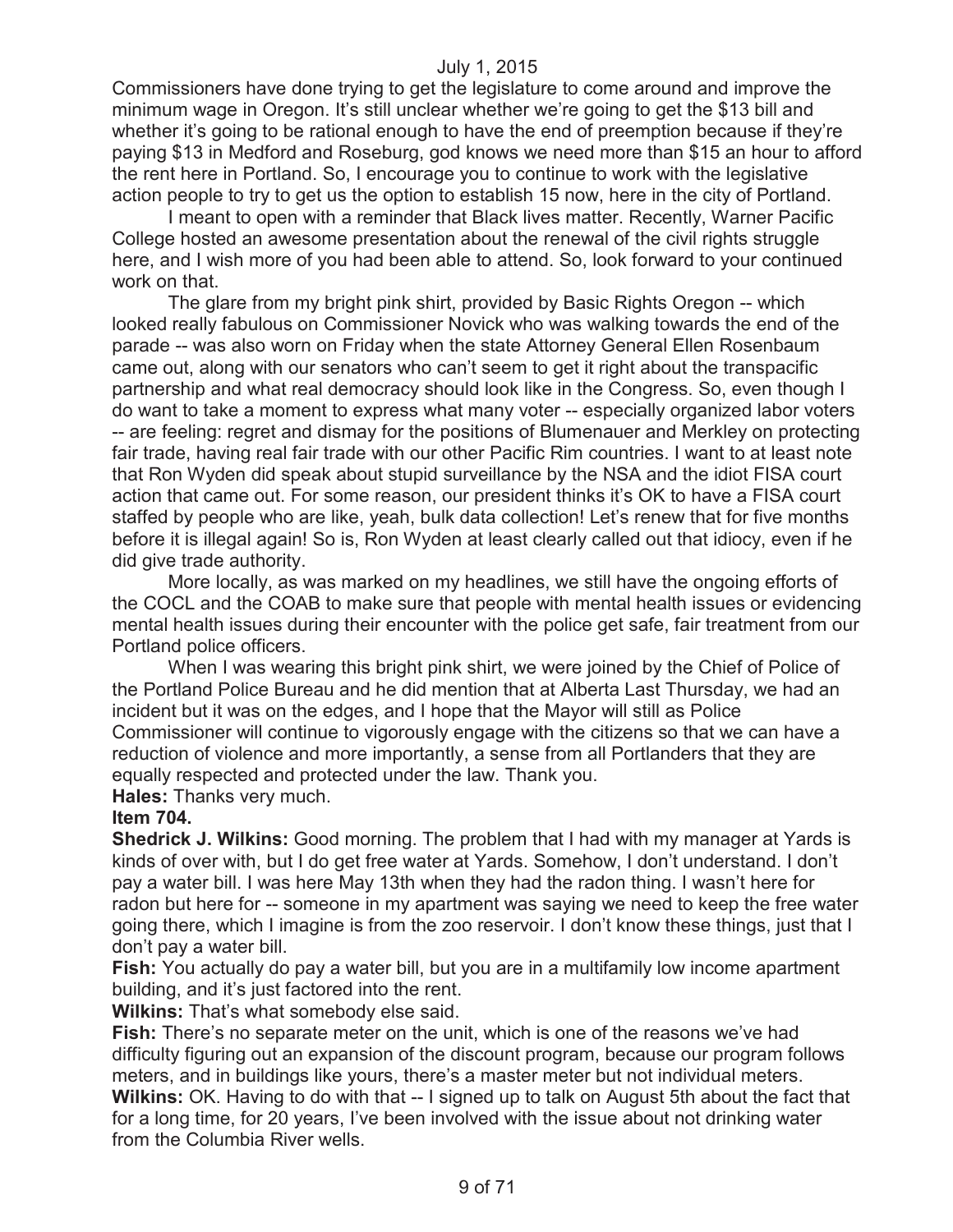In the fall of 1996, my daughter -- a year and a half later, she was born in the fall of the 1996 when we dipped in the Columbia wells. She developed bladder cancer, which could be from radon. I talked to the PSU testing department, and it is radioactive from radon but it's considered not that much. Or it could be [indistinguishable]. The Columbia River jogs this way and goes north, so things could -- there is also is a cancerous material from the Boeing landing gear factory that's up the river I think near Gresham or Troutdale that flows down. So there's three sources. And unfortunately -- I understand something that is radioactive will cause muscle cancer, not tissue cancer of the bladder. Anyway, my daughter is 17 or 18. Another issue that's bad is she's cured, but they gave her radiation therapy at Doernbecher, which after they did it, it didn't do anything. And I would like to take up the issue whether children should be irradiated for cancer, which is very -- there is a science guy that does a radio program, and he has surveyed a lot of scientists who believe that children should not be irradiated, and my daughter's organs have not developed properly because the radiation bean is a wide beam. It spreads out. It's messed up her eggs and a bunch of other stuff.

Whatever happened in the fall of the 1996 has got me on a crusade to question radiation therapy, especially for children. And for adults, I am making no comment about whether you should have a dental x-ray, a mammogram, or anything. It's just that radiation therapy leads to things later on if it's done on a child. It stunts the growth of your organs. And I will take up this topic with OMSI -- see if they will do a forum on that. But I am going to do another talk on August 5th. I'm also writing a historical fiction book about the Truman years when they built Hanford, and about Portland history. And the Historical Society has an excellent exhibit in the basement.

**Hales:** Thank you.

**Fish:** Mr. Wilkins, sorry about your daughter's health issues. If you'll stop by my office and make sure that we have your email or mailing address, I'll send you the water quality report. We take very seriously obviously the federal requirement, we test Columbia well water and it is heavily regulated and there is no radon issue, but I want to share with you the data and get your feedback. And currently, we're on 100% Bull Run water but we from time to time we tap the Columbia well water. And I want to assure you it's safe, but I will give you the data and you can make your own judgment.

**Wilkins:** Well, you weren't Commissioner in 1996, were you?

**Fish:** No, I'm talking about today.

**Wilkins:** So that's -- OK. Yeah. Case closed.

**Hales:** OK, thank you very much.

# **Item 705.**

**Hales:** Good morning.

**David Douglas Red Thunder:** Good morning, Commissioners. I'm glad to see you. I am David Douglas Red Thunder, an American Indian, member of the Sisseton Wahpeton Sioux tribe, a resident of Hayden Island and the 825 acres of West Hayden Island's urban natural wildlife habitat.

Thank you for your recent unanimous vote to approve the updated version of the joint City Climate Action Plan with Multnomah County. Who would have thought, Mr. Mayor, that Portland's courageous leadership in adopting the Climate Action Plan in 1993 would be connected with you being one of only 16 mayors worldwide to meet with Pope Francis on this subject? Hopefully, it would lead us into a healthier and safer 21st-century world. But in the face of continued legal threats from the legislation maneuvering by Pembina and the Port, please remain strong across this entire Council.

Extensive research by Northwest Citizen Science Initiative backs up your resolve by proving this massive facility at marine terminal, at terminal six, fed by thousands of miles of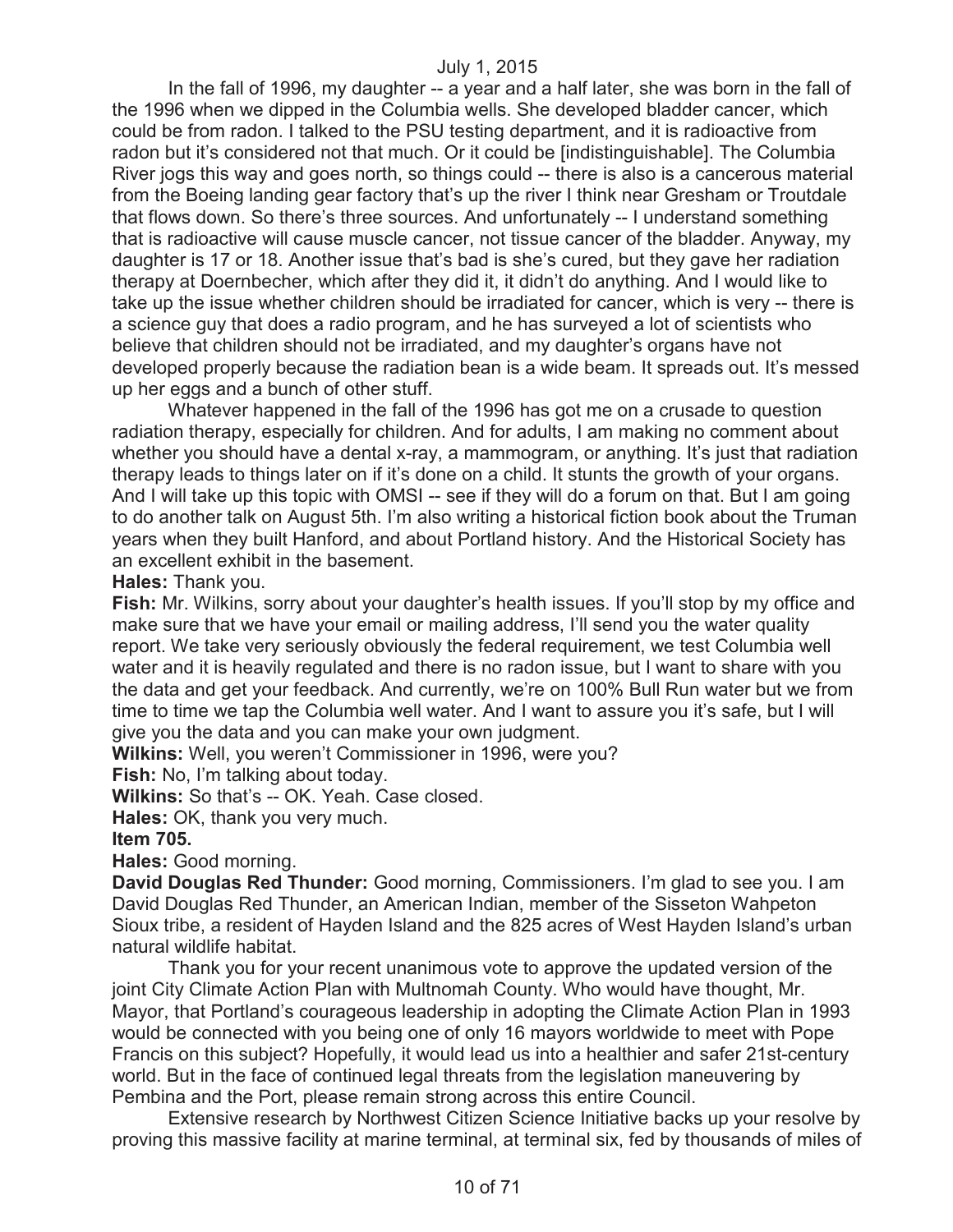endangering propane pipelines on snaking wheels throughout our neighborhoods when ignited will destroy everything in a three-mile radius beyond T6. Thank you, everyone, for holding the line on Pembina.

However, it was very disconcerting to realize despite your promises, Portland City Council was nowhere to be found when Senate Bill 412 was passed recently in Salem. The state now allows the Port of Portland to dump toxic contaminant dredge spoils on our beloved West Hayden Island without adequate public review. This despite, serious mitigations required by the Portland Planning and Sustainability Commission two years ago. Two years ago, these dredge spoils already endangered the health of a nearby 500 family Hayden Island manufactured home community, but continued dumping further degrades West Hayden Island's high-value natural wildlife habitat and our public health. I'm sorry to say that you let us down. Where were you then and when will you finally protect us from these continuing dredge spoils threats?

Last, this kind of assault of toxic and contaminated dredge spoils dumping continues in the rivers by the United States Army Corps of Engineers on Sauvie Island. The Corps intends to dump spoils dredged from Swan Island, the pit of death of the Willamette superfund site, into shallows along the shores of our neighboring Sauvie Island. Its toxic contaminants can migrate into Portland ay ambient beach dust, slack tides, and unhealthy aquatic life. They will reduce the health and livability of our home.

The issues of Pembina as well as toxic and contaminated dumpings continue to threaten our way of life here, and demand our continued attention. We look forward to the kind of continuing environmental leadership recognized by the White House and the Pope to protect us and sustain us a healthier way of life for all of us well into the future. Thank you.

**Hales:** Thank you. Thanks very much.

**Red Thunder:** I got 17 seconds here. I went to the meeting last week about the revised gross scenario program, and Greg Tyson from the Port of Portland was trying to bring up the terminal that you guys voted down. I think that we should look more to downsizing the Port of their 750 employees, especially with all the loss of everything -- the shipping and the loss of jobs. Thank you very much.

**Hales:** Thank you.

#### **Item 706.**

**Moore-Love:** She has informed us she is not able to make it.

**Hales:** OK.

#### **Item 707.**

**Hales:** Good morning.

**Diana Pei Wu:** Good morning. I hope it's OK for Will to sit next to me. Will grew up in North Portland and is an ironworker with the Instafab company. So, we were unable to get Will on the agenda today, so I am speaking in his place.

My name is Diana Pei Wu, I'm the executive director of Portland Jobs with Justice. We have worked with all of you -- Madam President Fritz, Mayor Hales, Commissioner Saltzman, Fish, and Novick -- on the paid sick days ordinance that I think that everyone in this room is really proud that we were able to work together on, and the socially responsible investing, and then way back in the day before my time at with Jobs with Justice, we helped worked with you all to pass the Fair Wage Policy here in the City of Portland -- all of the things that have made lives for working people in this city and working families so much better.

I'm here to talk to you today on behalf of the Instafab Workers Coalition for Justice on hazardous workplace conditions at Instafab company. We have Instantfab workers who are on strike with us -- Shopmens 516; UAUO, which is an AFT local; CWA and NABET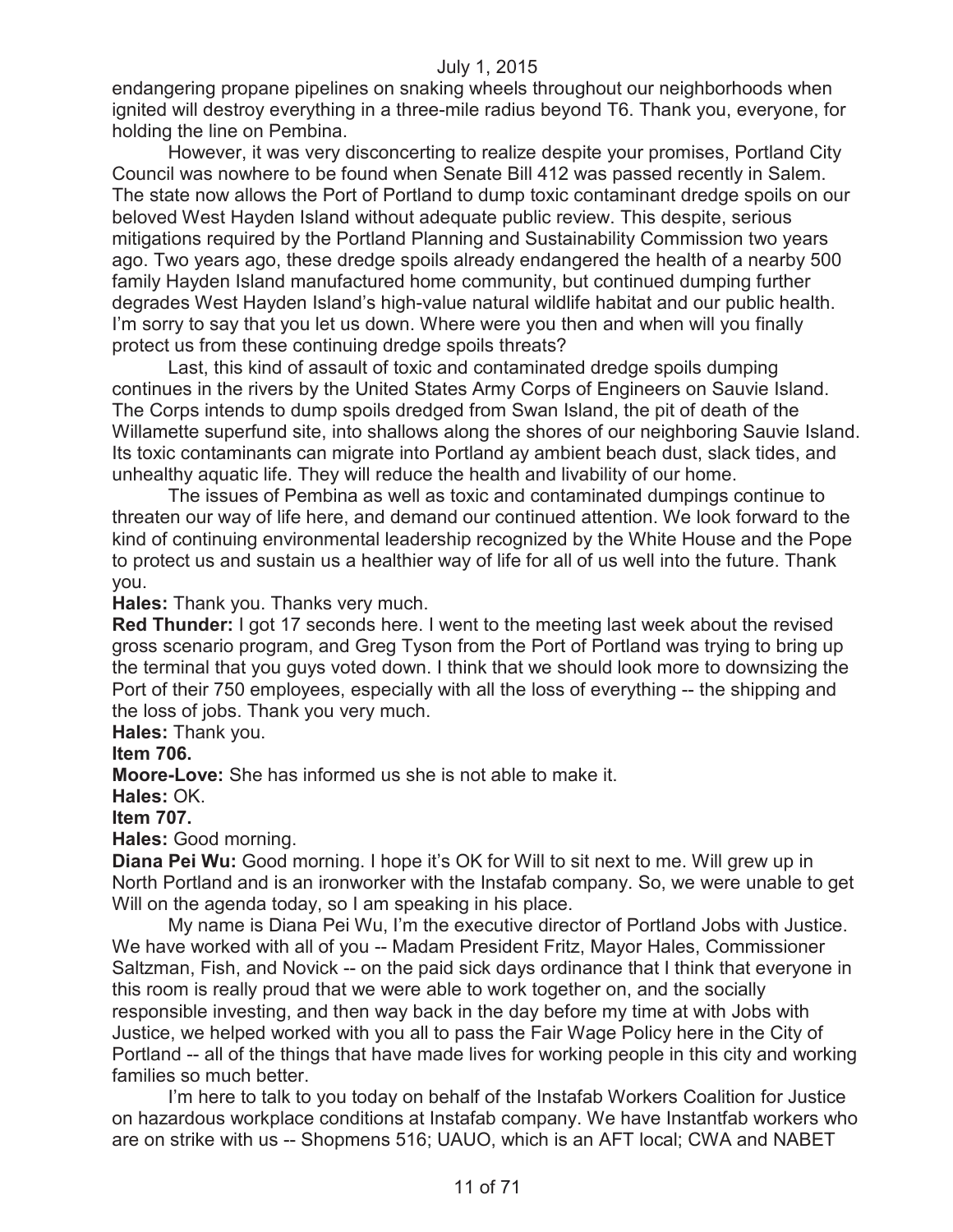Local 51; as well as members of the Portland Jobs with Justice workers rights board and the JWJ faith labor committee. Will folks raise their hands, please? **Hales:** Good morning.

**Pei Wu:** So, we have really beautiful people in the room who are here all in support of the striking workers who are facing some really harsh conditions in the workplace, and that's the reason they are on strike.

Imagine that it's one of these hot days, you're on a job site, you might be on a building welding iron 50 or 100 feet in the air. There's no water on the job site -- something that's mandated by federal law -- there's no shady place for you to take a break or to eat lunch, there's not a place to lock your tools. And imagine if you are welding -- you are bringing some heavy equipment into the job site each day.

You might be welding, but you know that your company forged the welding training certifications and other safety documents, and you're concerned not only for your own safety and your family's wellbeing, but also for the people walking below you. Many of these sites are in heavily-populated pedestrian areas.

In addition, although federal OSHA law states that employers are supposed to provide safety equipment, you know that you had to pay for your own safety equipment, and that that was also in violation of federal law. On your first day of work, in addition, you remember that your employer threatened you that if you spoke to anyone who was a member of a union, you could be fired or face other disciplinary action.

These are egregious violations of federal, state, and local policy, as well as in violation of the City of Portland's neutrality agreement. Instafab company is working with Andersen development and Andersen Construction that are City of Portland interested sites, including the Block 67 projects at the Burnside Bridgehead and the North Williams mixed use project. [beeping]

**Hales:** Need you to wrap up, you've used your time.

**Pei Wu:** Thank you very much. These workers have been on strike since February 27th. Our research shows that the Instafab company has a serious history of OSHA violations. The last investigation in 2012 showed that there were 20 violations, four of them severe. We've approached BOLI and they found Instafab to be out of compliance and have failed to comply within the 30 days. And so, we for all these reasons -- unsafe working conditions, violations of basic health and safety provisions on the job and in the shop, antiunion activity, and bucking the law -- we believe that the City of Portland should not be doing business with the Instafab company directly or indirectly. We ask that the City of Portland explore all avenues to move their business -- our business -- away from Instafab company until the workers' issues are resolved.

As Portlanders, we think that it's ground-breaking when projects support good jobs that are safe so workers who build these buildings -- who literally build the city -- can go home at night to their families. We know that good and safe working conditions are important to Portlanders, and we're asking City Council to take up that cause once again by moving our business to contractors who treat their workers with respect and dignity on the job and who work hard to ensure that their workers and the public is safe. Thank you very much.

**Hales:** Thank you for coming.

**Pei Wu:** I have a report in my car. There's seven copies. To whom do I give them? **Hales:** Give those to Karla. She'll make sure we get them. Thank you.

**Pei Wu:** Thank you so much.

**Hales:** OK, let's move onto the regular agenda. We have a consent calendar with at least one item that we need to hold off. If there is no objection, I want to reschedule item 712 for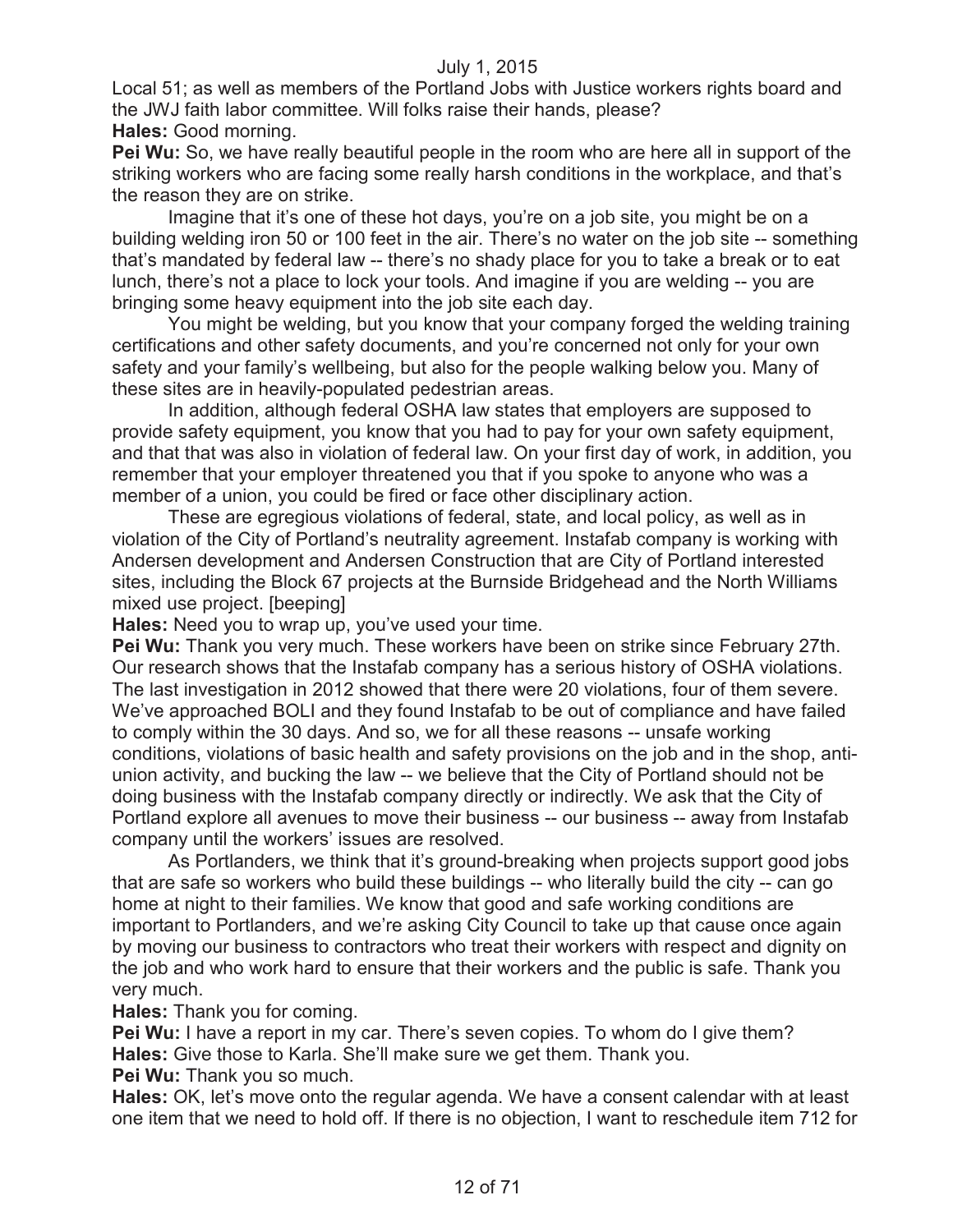July 8th. Are there any other items to be removed from the consent calendar? If not, then let's take a roll call on the remainder of the consent calendar.

**Fish:** Mayor, just a question. You are going to reschedule 712. Could we have that on the regular agenda?

**Hales:** Yes, it will be on the regular agenda when it comes back, thank you.

# **Roll on consent agenda.**

**Saltzman:** Aye. **Novick:** Aye. **Fritz:** Aye. **Fish:** Aye. **Hales:** Aye. **Item 708.**

**Hales:** Commissioner Fritz.

**Fritz:** Thank you, Mayor Hales. I'm going to ask my staff to come up and then put fear in their hearts because I'm not going to stick to my script -- [laughter] -- which may put fear in the hearts of the members of the Council because it will be now three minutes longer than the scheduled 25 minutes that my staff very much struggled to meet.

It struck me as I was preparing thinking about Council this morning that this is a program -- the Summer Free for All program is a program with a history, and that our current program this summer certainly builds on a lot of work that's been done in the past and expands on it. We've talked before about the Mayor's funding or the Council's funding of \$2 million to make sure that everybody has access to community centers, particularly young folks. And we appreciate that. But I was reminded of the work that Commissioner Saltzman and I worked on with Commissioner Fish over the course of the recession under Mayor Sam Adams. And so, I wanted to read from a talk that Jeff Milkes -- who's the manager of the program -- gave at the 49th Making Livable Cities conference at the Governor Hotel in May 2012 because I believe that this really speaks to why we do the program and why Portland Parks is so invested in it.

Jeff wrote, "The goal is to leverage our limited resources to provide recreational opportunities for the most people. Given the number of developed parks and neighborhoods around the city, it became an easy decision to put our focus on outdoor events in the parks -- specifically, outdoor concerts, outdoor movies, mobile climbing walls, and summer playground programs.

"Some of these programs are not new to Portland. Outdoor concerts in the park have a rich 40-year history, and the summer playground program has been operating for over 100 years. Others were added more recently. Movies in the Park and the mobile climbing wall program started both in 2007. For years, the activities were offered independently by different work units within the bureau. The individual programs -- each highly successful -- were branded differently and operated without internal coordination, resulting in patchy, sometimes conflicting information that proved confusing to the public.

"It was clear that Portland needed one consolidated approach to these events if the events were to remain free and continue to draw large audiences and equity across the city. In 2009, under Commissioner Fish, the four program elements were brought together organizationally under one umbrella called the Summer Free for All.

"Summer Free for All it operates under the direction of one manager whose goal is to consolidate like functions, share expertise and marketing efforts, and provide a great array of fundraising opportunities while creating an easy and understandable brand. Over 55 concerts, 40 outdoor movies, and 26 staff playground sites drew over 370,000 people in the summer of 2011." We've had record-breaking years ever since, which you are going to hear about.

"Sponsors turned out -- many unsolicited -- that paid for 75% of over one million dollars in production and marketing costs." And again, thanks to Commissioner Fish for his work in encouraging sponsorship throughout the course of the great recession. "While this is a thrill to be in the middle of the huge crowds these events attract, the greatest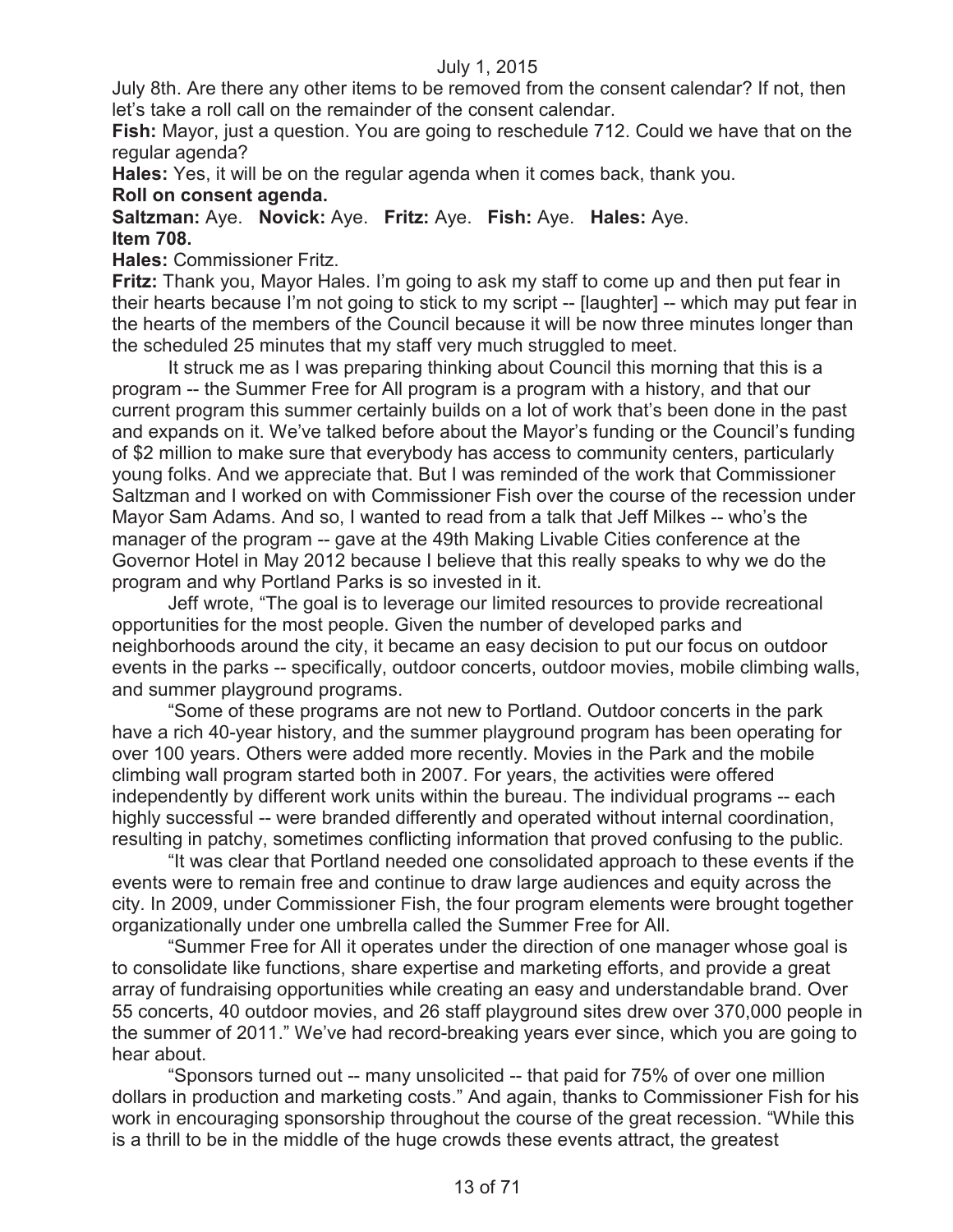successes have more to do with building a sense of community. Each movie and concert series is made possible thanks to the hard work of a group of volunteer stakeholders, supported by the Parks' production staff, who raise funds, market and help to coordinate each event. The kind of community interaction and buy-in that is inspired by these committees would not be possible if these programs were presented solely by the Portland Parks and Recreation staff." You are going to hear more about that, but I can tell you having attended over 100 Summer Free for All events last year that each one is different and each one helps to build communities, and each one celebrates parks as our space rather than my space.

I will also quote from something that Commissioner Fish wrote in 2010. "Providing opportunities for people to come together for free, fun, high-quality entertainment is one of my top priorities as the Parks Commissioner, and I am pleased this year's festival will be as exciting as you've come to expect." With that, I will turn it over to my Parks staff Director Mike Abbaté.

**Mike Abbaté, Director, Portland Parks and Recreation:** Thank you, Commissioner. We have no further comments, your honor. [laughter] No. It is so good to be here -- part of our annual celebration of one of the City of Portland's most beloved institutions, Summer Free for All. And Commissioner, obviously I'm joined by Jeff Milkes, who coordinates the Summer Free for All program and is one of our services zone managers, and Shelly Hunter, our development manager.

This morning, I'll tell you more about the details of the growth of the program over the years, our work to make the programming more culturally responsive, and you'll hear from partners who have really made it happen. They've been the ones that have stepped up to help fund these activities.

So, looking back -- 2009, we had 137 free activities at 52 sites. Over the years, you've seen this program grow from 137 in 2009 to 297 in 2014; from 52 sites around the city to 77 sites last year. Specifically, Summer Free for All has also been key in filling the nutritional gap for children during the summertime, when those who need it most lack access to the free and reduced lunch programs. So, our partnerships with the U.S. Department of Agriculture, Partners for Hunger-Free Oregon, National Recreation Parks Association, and all the school districts and our sponsors are key to filling that gap.

But for Summer Free for All more broadly, we've been focusing on the intentional selection of sites where people who need the program the most get it. We've been improving our cultural responsiveness and relevance through our hiring practices, our programming, and our outreach. As you can see from these numbers, we've been responding to neighborhood demand for more events but we're also keenly aware of growing cost pressures. This year, we're focused on strengthening the program infrastructure, the quality, and the equity goals. And we're very grateful -- as the Commissioner mentioned -- for the Council's one-time contribution to this program that will go in part towards closing the lunch gap through the entire summer and allowing us to keep the level of programming comparable to previous years.

This year, we will see more than 282 free activities at 89 sites, and that is a \$1.8 million budget. That budget includes about 22% cash from sponsors and donors, and 23% from City general funds and some fees, and 55% in in-kind donation. And that's where our marketing and partnerships come in. With that, I will turn it over to Jeff Milkes the southeast zone manager and chief wrangler of the Summer Free for All program. **Jeff Milkes, Portland Parks and Recreation:** Thank you, Mike and Mr. Mayor, members of Council. I's such a pleasure for me to come and spend some time with you. It takes a lot of partnerships to make the Summer Free for All happen. So, I'd like to take a moment and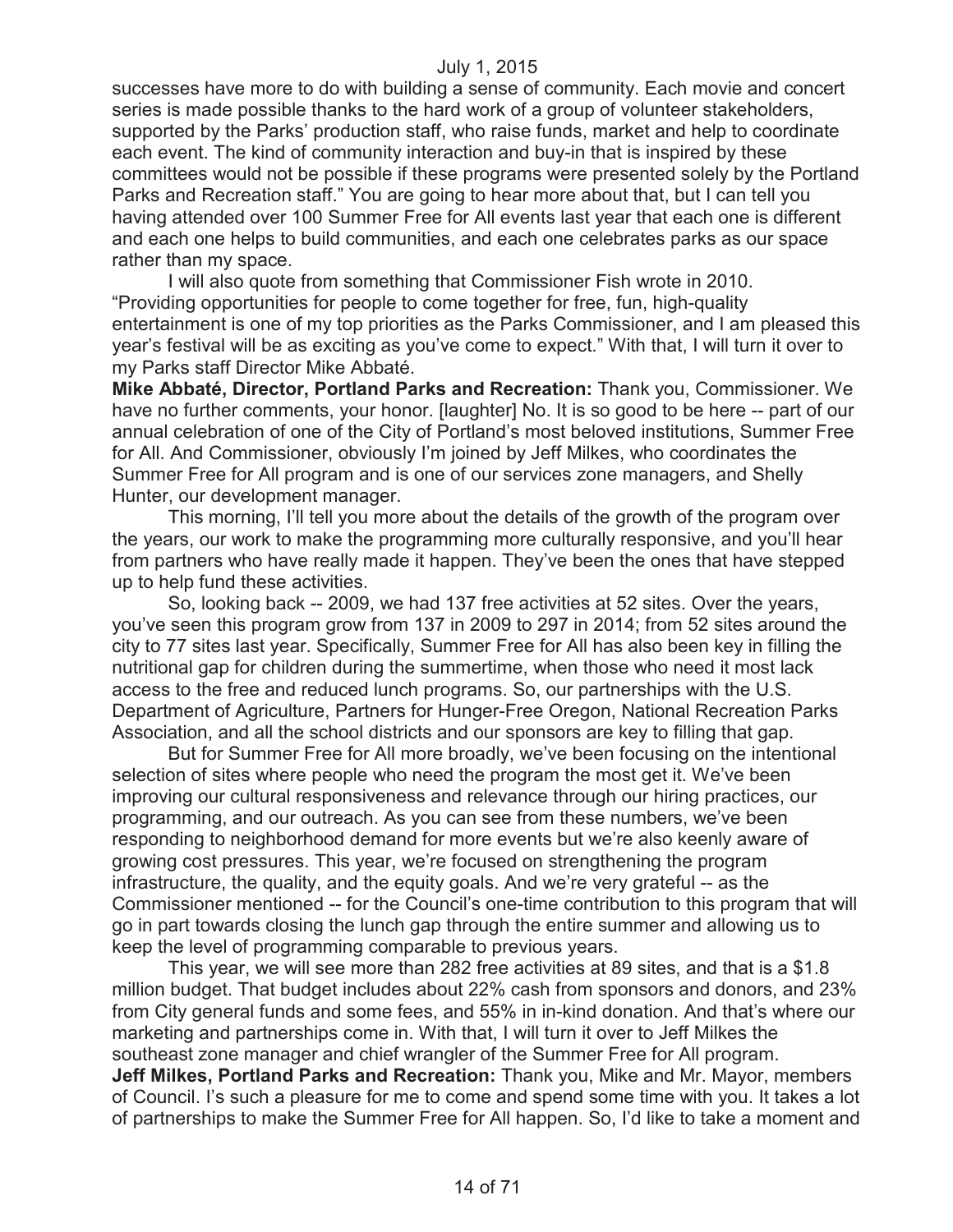highlight a few of the partners who have been working with us, specifically on culturallyspecific programming.

2015 is the third year of implementing new strategies to ensure equitable access - especially in East Portland, where most of our City's children live. We've expanded our mobile playgrounds program to go where kids are. We've improved our hiring practices to be really much more culturally responsive. Our East Portland Neighborhood Office, who is our partner, has championed marketing to underserved constituencies in their languages. We've taken our main collateral piece and put it into eight different languages this summer.

And of course, one of my absolute favorite groups to work with. We have eight neighborhood associations who have banded together to form what they call the East Portland Rovers. They collaborate on movie program design, delivery, and fundraising because they know that they can't run their programs just on their own. They need each other.

But it's not just in East Portland where we have exciting support citywide. New partnerships with Latino Network, El Ray 93.12 FM promote the Summer Free for All, and especially our Latino festival at Glenhaven Park.

And finally, a special thanks to funding from the City's innovation fund, where we're able to implement customer intercept survey this year. We learn how the marketing is and may not be working, especially for populations who are traditionally underserved. And with that said, I'll turn it over to Shelly Hunter, our Parks development manager extraordinaire, to introduce our guests.

**Shelly Hunter, Portland Parks and Recreation:** Thank you. We want you to know that the partnerships are really key to the success of what Summer Free for All has become. They translate into success for our park system as well over the long-term. We're building relationships where our partners and the neighborhood residents become involved. This program has created relationships that allow everyone to participate.

You heard about the program's growth over time. There are many people and organizations that contribute to the success of it. They give both time and treasure. And before you on the screen and in the program summaries that we shared with you, there are highlights of who those partners are. We want to call attention to the many organizations that participate, including the 50 organizing committees for movies and concerts, who are responsible for raising well over \$200,000 of the cash needed to present these programs free of charge to the community. We're extremely grateful to have so many amazing people and organizations participating in the program, and we want to extend a hardy thanks to each one of them.

It's my honor to bring forward some invited persons who are going to testify about the program: Richard Bixby from the East Portland Neighborhood Office is coming forward; Nicole Frisch, who is the vice president with Bank of America; Hector Ignacio, who is with El Ray, a new partner of ours; and Tim Miller, who works with Clean Energy Works. **Hales:** Good morning.

**Tim Miller:** Thank you, Mayor and Commissioners, for the chance to talk with you this morning. My name is Tim Miller -- as was mentioned -- I'm the CEO of Clean Energy Works. It's great to be back so soon after last week's opportunity to speak with you in support of Portland's leadership and the Climate Action Plan.

As you know, Clean Energy Works as a brain child of the City, and we're a longstanding partner with the City working together on climate and energy and health and the resilience of our homes. Our sponsorship of Summer Free for All is another way that we're happy to connect with the city and citizens to realize a shared mission creating a healthier and safer Portland.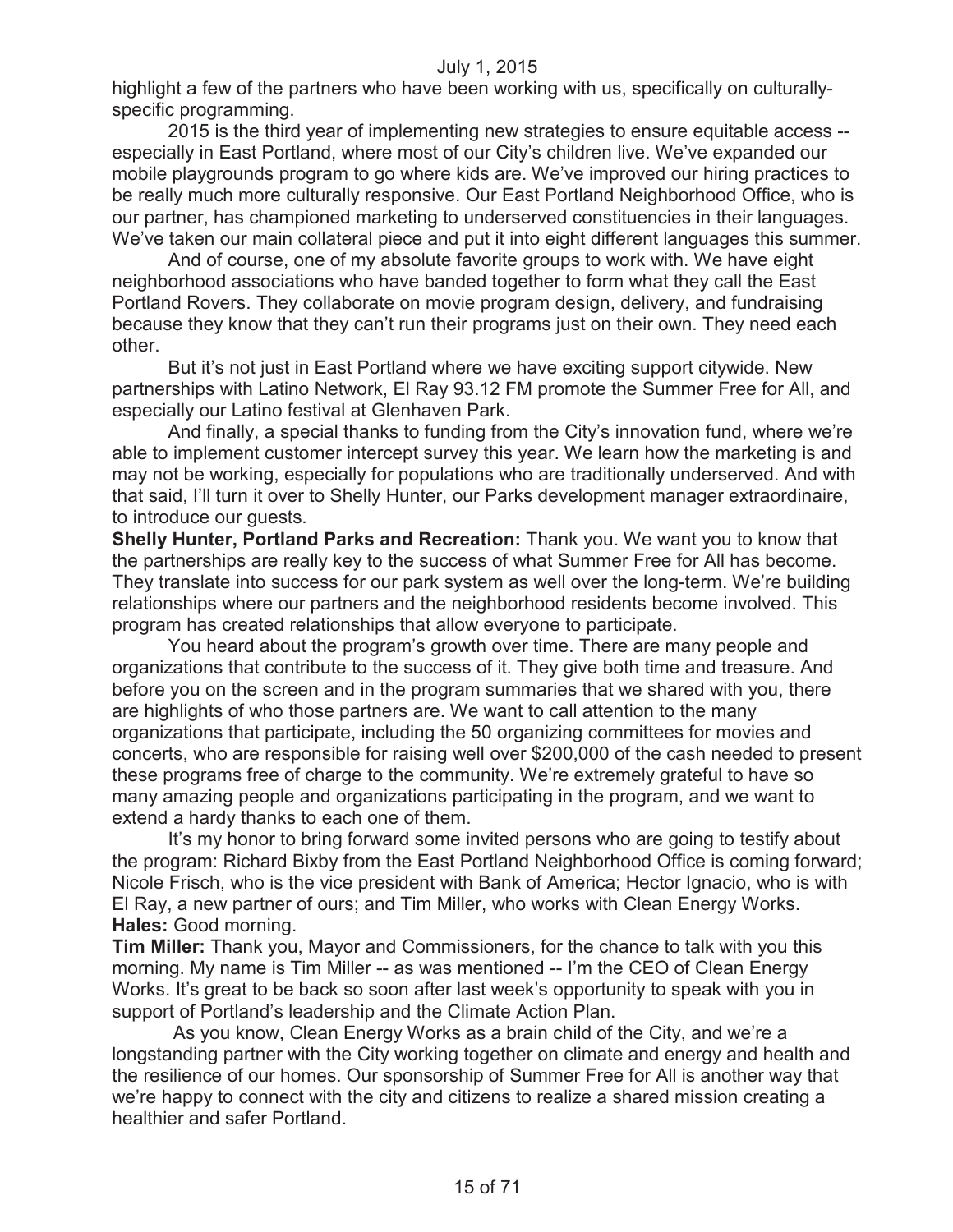Summer Free for All is a perfect vehicle for our mission. It's a unique, fun, engaging outreach opportunity designed to build and transform the community. And as you know, we spend a lot of time in energy works folks inside people's homes helping them create more comfortable, healthier, safer places, more efficient places to live. So, it makes great sense that as the days are getting longer and the nights are warmer, we can join the Parks department and help transform our parks into Portland's living rooms for the 75,000 folks who will attend the Movies in the Park. We'll be giving out drink holders -- I left my drink holder out there, darn it -- that sort of demonstrates and helps to educate folks about the work that we do in homes to insulate their homes. Just like the drink holder, insulating your house is one of the best ways to keep the heat in the winter and to keep it out in the summer. So, we're making that point while we're there. Here's my drink holder, look at that.

#### **Hales:** On cue.

**Miller:** On cue. See? We hope it will make the point and inspire people to work on energy efficiency. We also appreciate the diverse approach the Parks department has taken through volunteerism and collaboration. The Clean Energy Works team is really looking forward to being part of these great events, along with a host of other sponsors invested in continuing a tradition that gives all Portlanders the chance to share an amazing experience that is free. So, thank you for your continued support of this great work.

**Hales:** Thanks, Tim. Good morning.

**Hector Ignacio:** Good morning. My name is Hector Ignacio, I'm with 93.1 El Ray, as I like to say, the largest Spanish language radio station in the Northwest. We are very happy to partner with the Portland Parks and Rec, and I thank Shelly for reaching out to us and giving us this opportunity. I know there's a large Hispanic population here in Portland, and it's nice to be able to invite them participate in the activities that the City puts on and not just feel like they can't participate, so I'm glad for that.

On July 12th, we are sponsoring an event at Glenhaven Park showing the Book of Life. If you guys haven't seen it, it's a very cute, fun movie -- but in Spanish with English subtitles. And also, we are inviting our over 150,000 listeners that we have in the Portland metro to come to the event. And I know Shelly has her goals, but I have my goals in my head of how many people are going to show up, and I'll tell her what it is after.

Also, we are doing a \$25,000 media sponsorship, not just promoting the movie on the 12th but also promoting the entire program for the summer over the next two weeks. The promo is currently running now. And yeah, just kind of looking forward to it. I'm excited, our staff is excited, and we look forward to our event on July 12th. Thank you. **Hales:** Thank you. Good morning.

**Richard Bixby:** Mayor and Commissioners, I'm Richard Bixby with East Portland Neighborhood Office. We are happy to collaborate with Parks on this Summer Free for All. I'd like to touch on a bit of what I think. What's happened in East Portland can be a model for community involvement, with a bureau that's willing to listen to the community and community members who step forward to share their expertise.

Our office first became involved when neighborhood associations saw the movie in the park as an opportunity to reach out to their neighbors and get more connection with them. They started working with Parks to organize that. Our office held debrief sessions in the fall for three years running for neighborhood leaders to talk with Parks staff about what went well and what was a struggle, and now as you can see, the neighborhood association has come together and are supporting one another and working closely with Parks to put these events on.

A similar thing happened with the mobile playgrounds program. There's community members who saw the value of that program -- particularly for East Portland, which has a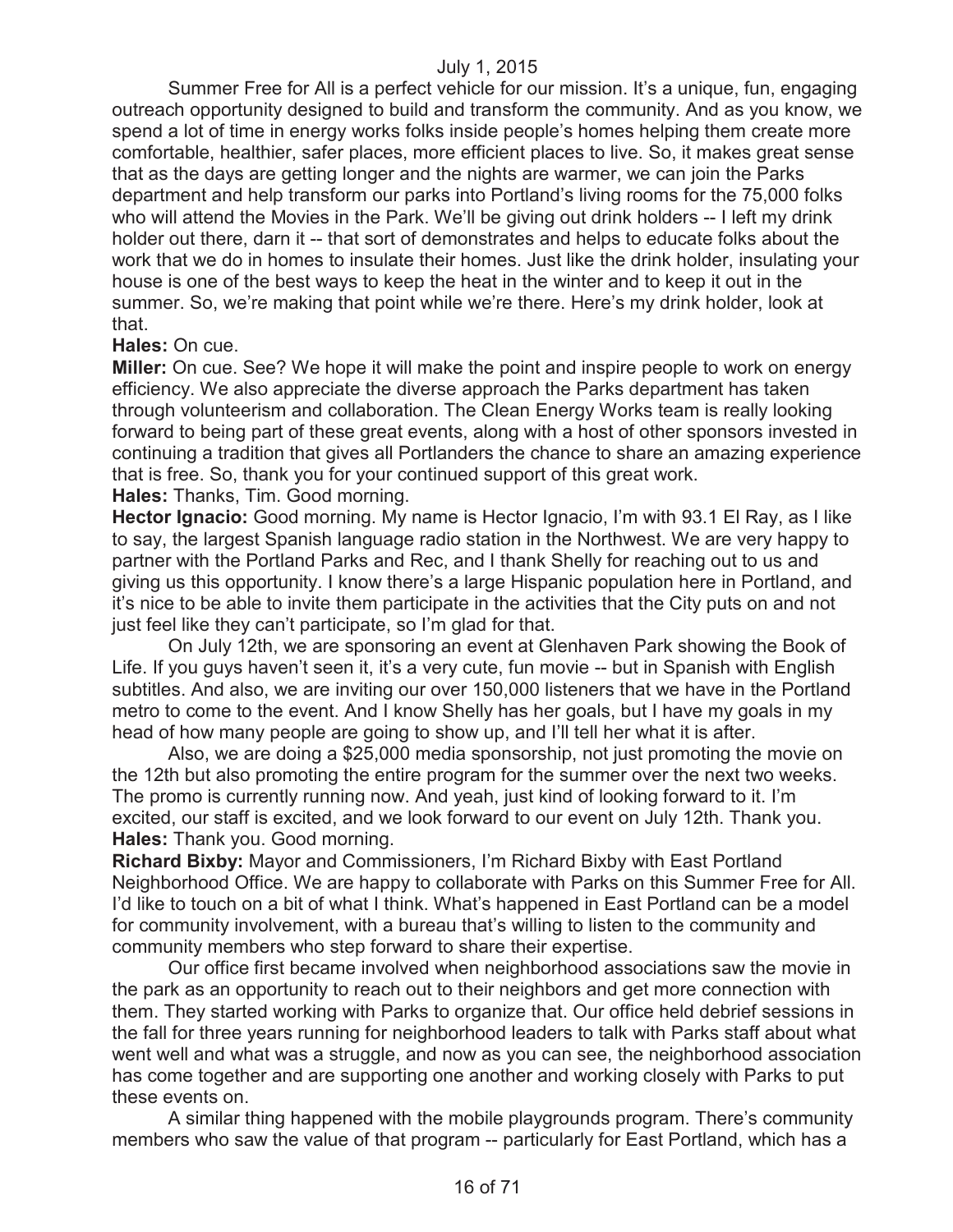lack of developed parks -- and started talking with Parks staff about how that could be expanded. So, community members raised funding for it, they helped select the sites, and they promoted the program to their networks. Portland Parks stepped up to the plate and worked with the community to make these things happen. So, that was great. And East Portland Neighborhood Office provided the meeting support to make this partnership work with translation interpretation and childcare.

The community members brought voices that are needed. They work closely with Parks to talk about how they could reach those communities that have least access to these services and are in most need of them. They pushed for the translational materials, so now the schedules are translated into eight different languages. They also worked with Parks as far as the hiring for the summer youth to staff these programs so that the communities who are served by the programs can also be involved in putting them on. And Parks has listened to the community and responded to their requests, so we really appreciate the partnership and appreciate the funding support that keeps this program going. Thank you.

**Hales:** Thank you. Good morning.

**Nicole Frisch:** Good morning, Commissioners and Mayor Hales. Thank you for having all of us here today. My name is Nicole Frisch, I'm the vice president for corporate social responsibility at Bank of America.

Bank of America is proud to once again be the presenting supporter of this year's summer lunches program in the parks. This summer, we expect summer lunches to provide more than 111,000 meals to children across the community -- and that's a pretty daunting number. 57% of our youth in Portland qualify for free and reduced lunch, and without the summer lunches program, the prospect of summer is the prospect of hunger and going without. Together with the Parks department and Partnership for a Hunger-Free Oregon, we're able to provide much needed healthy, nutritious meals for our community's youth. We've all seen the studies that show that children who are hungry are less likely to form friendships, be curious, or to learn, but they're also less likely to retain the learning from the school year throughout the summer when they go hungry during the summer. Bank of America knows that we cannot afford to have our children spend the summer hungry. That's not an option for our kids.

Portland's youth of the future leaders of the community, and it's important that we invest in the health and success of them. Summer lunches is one way that we can do that. So on behalf of the more than 1200 Bank of America employees who live, work, and give back across the Portland metro area and who will be volunteering throughout the summer at summer lunches, thank you for your support of this program and for a Summer Free for All.

**Hales:** Thank you. Thanks very much.

**Hales:** Questions for this panel?

**Saltzman:** I wondered if -- maybe Shelly, could you give us the eight languages? I don't recognize a lot of these.

**Hunter:** There's actually a marker across the top of them. It should be like a banner in the corner that tells you what language. But there's Burmese, Somali, Nepalese, simplified Chinese, Vietnamese, Spanish, and English. Russian as well.

**Saltzman:** Russian too? Great.

**Hales:** Nice work. Thank you very much. We have other invited testimony, Commissioner? Anyone else want to speak on this report?

**Moore-Love:** No one else signed up.

**Hales:** If not, then I'd like to hear a motion to accept it.

**Fish:** So moved.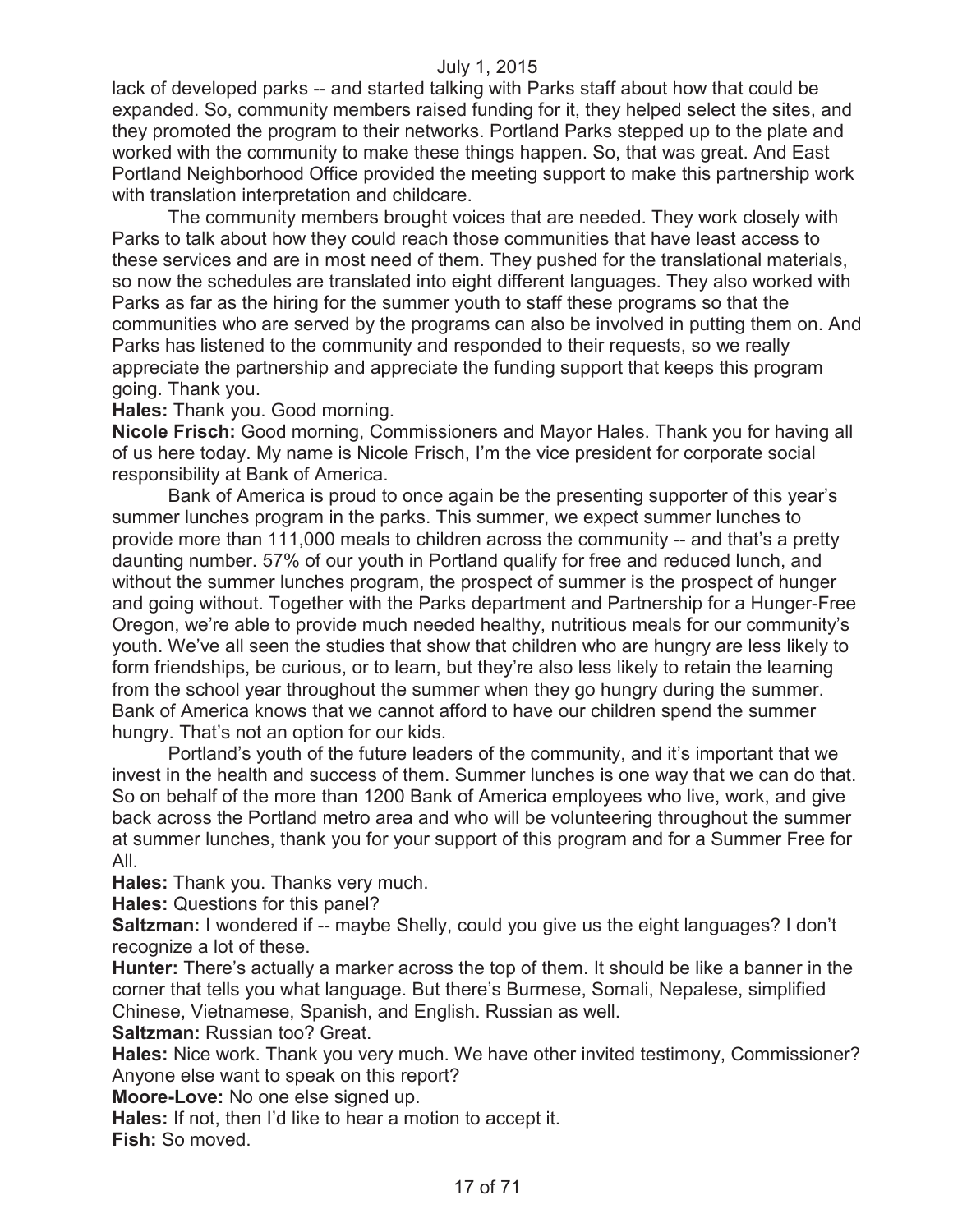**Fritz:** Second.

**Hales:** Further discussion? Roll call, please.

# **Item 708 Roll.**

**Saltzman:** Thank you, Portland Parks and Recreation, and to all of the sponsors that are making a fantastic Summer Free for All. This is really exciting and it looks like it's going to be very inclusive, so good job. Aye.

**Novick:** I appreciate the fact that Commissioner Fritz did not stick to her script because it seems to me that sticking to a script would be antithetical to the whole concept of Summer Free for All. [laughter] And I apologize if I said this last year, but it's very appropriate that Nicole Frisch is supporting summer lunches, because in the 2004 Kulongoski campaign, she and the rest of the finance team were the primary advocates within the campaign of healthy snacks. Aye.

**Fritz:** Thank you, colleagues, for your support of this program. Thank you Commissioner Fish, for your leadership in getting it onto the next level for Mayor Hales to continue that funding. I'm particularly grateful to our community partners, but some of my favorite emails that I get over the summer are complaining, "Why don't I have a movie or a concert in my park? That's not fair. Why aren't you doing more?" And so I get to write back, "you're welcome to organize one next year. This is a community partnership, and those community volunteers who step up." I particularly enjoy neighborhoods who partner together, where a more affluent neighborhood partners with a less affluent neighborhood so that they join in the fundraising, The Rovers that they mentioned in East Portland are absolutely amazing, they go to more events than I go to I think over the summer and help each other and have this team of seasoned volunteers. And they gave us feedback.

I think that we all recognize in Portland Parks that we're not yet where we need to be in terms of the equitable distribution of services and provision of services. We appreciate learning from our community partners, particularly, Linda Robinson and Arlene Kimura and everybody at the East Portland Action Plan and the East Neighborhood Office who have been so gracious in helping us understand what it is that we need to do. So, thanks to Commissioner Bixby and Lore Wintergreen and the other leaders in East Portland.

I also want to thank our community partners who took the time to come with us this morning -- in addition to the East Portland Neighborhood Office, Bank of America, El Ray 93.1 FM and Clean Energy Works. Thank you very much for the partnerships as well as the neighborhood volunteers who carry around the buckets on what I call half-time but the intermission of the concerts and such, to gather nickels and dimes that pay for this program.

And I'm going to read a list of the staff and partners who work really hard over the summer, and so they deserve to get their names heard once in a while. Starting with Jeff Milkes, who is amazing, and just the joy that he puts into the program -- the mentoring - this is one of the programs where we employ youth. Portland Parks and Recreation is the largest employer of youth in our city, and so seeing those young people under Jeff's guidance hauling up the inflatable screen, and working on the set is amazing. Judith [indistinguishable], Lynn [indistinguishable], maylin schisler, alexander galina david chen, Tyler Scott, Mara Cogswell, sarah lance, Jamison Holtz, Kim Calame, Jonathan Smith, Kristina Grandbois, Shelly Hunter, Michelle Rodriguez, Joan Hallquist, Ellen Sweeney, Mark Ross, Jennifer Yocom, Tim Crail and Patti Howard in my office, Mike Abbaté. I could go on and on, as you can gather. It's a great program. Don't only go to the concert or the movie in your neighborhood, go to somebody else's neighborhood -- that's your park, too. Enjoy our summer. Our Council has invested n your community to provide this program. Aye.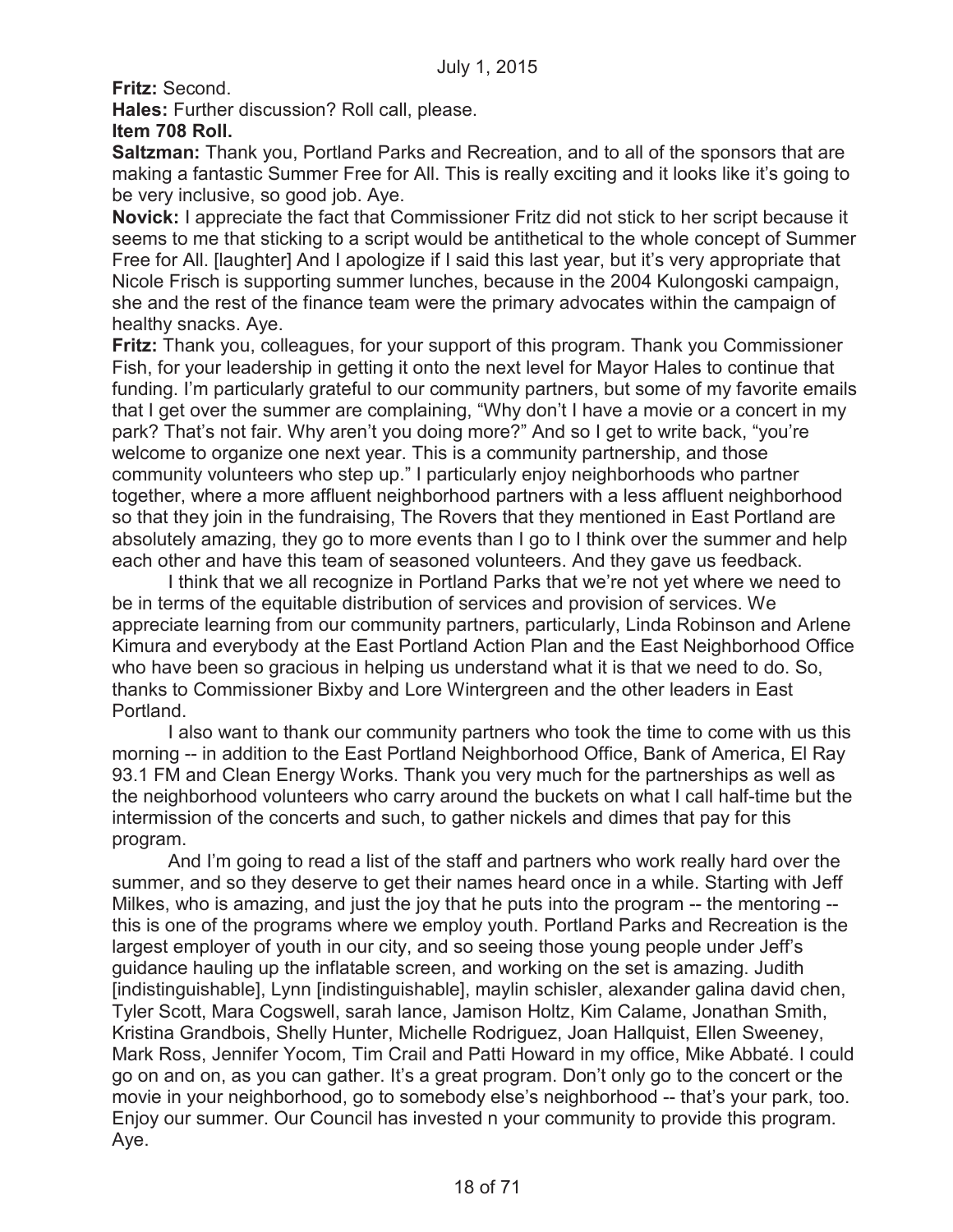**Fish:** Commissioner Fritz, I think this is the most popular program the City operates, and it doesn't happen without strong community partners and it doesn't happen without strong leadership at the bureau and it doesn't happen without a champion at City Hall. So, congratulations to you and Mike and Shelly and Jeff. I've said this before at these events - if I were to pick someone who I think is the model of what a City employee is and can be, it would be Jeff Milkes. And I have seen Jeff go above and beyond all the time, and he has literally been a one-man band from time to time in making this program successful. I think that he's quite actually representative of the quality of the people that we get to work with every day, and so it's a great privilege for all of us today to say thank you to the people who make this program sing and to the sponsors who fund it. I'm proud to be on a Council that believers in building and maintaining strong community partnerships. Aye. **Hales:** What a great success. Thank you, Commissioner. Thank you all. It is a great part of Portland, and something that really takes a lot of people working together. I love the partnerships. Commissioner Fritz and I had the opportunity along with Mike yesterday to thank the federal government for pitching in a little help to what we do here, but once again it's through a partnership with nonprofits and others. So, it's really how we operate. It's really an important tradition. It is probably unheralded in the sense of how much leverage we get for a relatively modest investment of the public funds. We get a huge amount of volunteer hours, a huge amount of business and philanthropic support from the private and nonprofit sector. It's one of those cases that where local government isn't really conservative or liberal, it's just trying to do a good job, and this is a really good job. So, I look forward to being out there this summer, as we all do, enjoying this part of being a Portlander. Thank you. Aye. Well done. OK. Let's move onto items 709 and 710. **Item 709.**

#### **Item 710.**

#### **Hales:** Commissioner Novick.

**Novick:** Colleagues, this will be a great partnership with our governmental partner Portland Public Schools to re-purpose an abandoned school site. We appreciate the PPS board authorizing Sara King to sign the LID petition on behalf of PPS. This will also be a great partnership between PBOT and the Housing Bureau to deliver affordable housing with quality infrastructure to serve the Lents community, which will become increasingly diverse after completion of the private improvements associated with this LID. This project also helps to reduce the backlog of unpaved streets in Lents, which has the sixth highest total as measured by length in center miles in the city among 95 neighborhoods, and will reduce the overall total of 65.5 central line miles of unpaved streets. And I would like to thank again Sara King and Justin Dollard from PPS, Rey Espana from NAYA, and Bob Haley and Marty Maloney and Dave McEldowney from PBOT for the work on this complex LID, as well as Andrew Aebi. And I will now turn it over to Andrew Aebi.

**Andrew Aebi, Portland Bureau of Transportation:** Good morning, Commissioner Novick and Council members. Andrew Aebi, local improvement district administrator. Joining me today is Marty Maloney from the Portland Bureau of Transportation Right of Way section. I passed out a hard copy of the presentation, and then we also have a minor amendment to offer to you today. And Karla is switching over to the presentation. We'll go ahead and get started here momentarily. Thank you, Karla.

Today's presentation has been translated into Cantonese at the request of a property owner, and we will also be translating this proceeding today remotely as well for the benefit of that property owner.

Here's an overview of the project site. As Commissioner Novick mentioned, it's in the Lents neighborhood it's north of Foster and east of 82nd Avenue. This is a map of the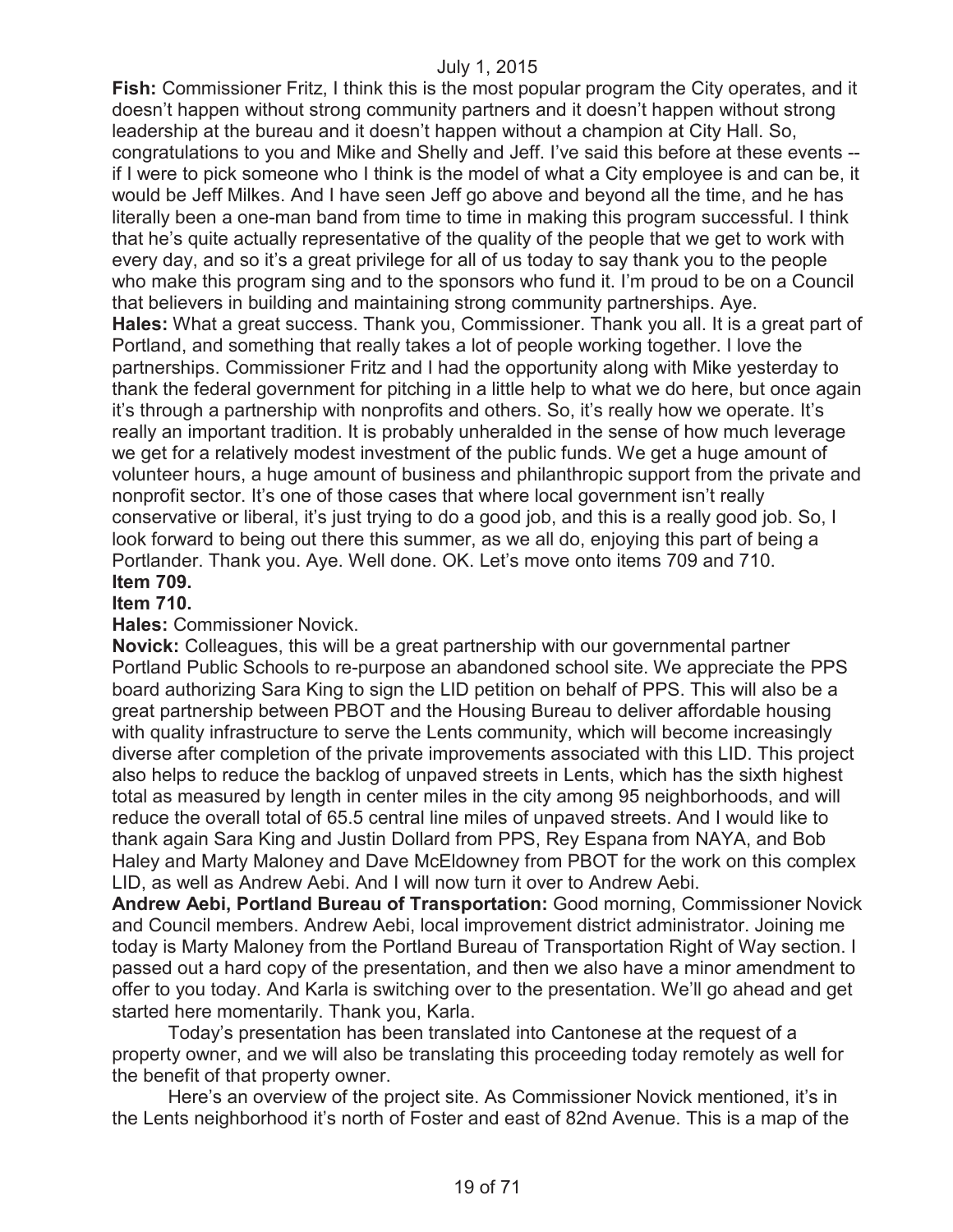LID project. And please don't hesitate to ask me, I have more detailed hard copy maps that I would be happy to pass out upon requests if you need them.

Just to give you an overview of the project here. Steele Street from 85th Avenue to 85th Court will run for two blocks. That is completely new right-of-way that does not currently exist. And by virtue of Steele Street being improved, that will convert SE 85th Avenue and SE 86th Avenue into -- what are now deadened streets into connecting streets. And the 86th Court, which is currently unpaved, will receive street improvements for most of the length with the southern portion of 86th Court going down to Insley. That will actually only be a multi-use path. And as Commissioner Novick mentioned, this will reduce the backlog in Lents and will get rid of 375 feet of unpaved street in Lents.

This is a picture that I took last week driving down SE 86th Court. You can see it's not a very welcoming environment for pedestrians. With the large super blocks in the area, pedestrian connections are especially important. So, we want to obviously provide a much more welcoming environment for people to get around the neighborhood than what you see here today.

This is a picture of the abandoned Foster school site. It is difficult to access for routine every day traffic and also for emergency response. There's been a fair amount of vagrancy and vandalism and other neighborhood livability issues that have been prevalent on this site, so we're hopeful that the combination of redevelopment of the site as well as building a new Steele Street will provide eyes and ears on the street that don't currently exist. All the houses that are north of this site -- they don't open out or front on to this site. They all are side yards or backyards.

This is a rendition of what the future development will look like. The Portland Public Schools early learning academy, the NAYA housing and longhouse. And then, this is another view of what that building might look like with some of the children that might be served by that new development that we're planning to do.

So, just to wrap up this presentation -- it's always wonderful to be able to provide quality infrastructure for neighborhoods -- paved streets, curb, sidewalks -- but it's especially gratifying to do this not only for the long-time Lents residents, but also to do it for the diversity of the members that the community will have. The Native American families that'll be moving in, Chinese families that already live there, etc. So, very pleased to bring this project forward.

If I can kind of walk through the amendments that may be a bit confusing but I've put it all down in a memo to clarify it. So, Garden Villa has some concerns about the LID when I first started talking to them about the LID. I believe we reached agreement late yesterday on addressing their concerns, but it's really the outlines of an agreement. At this point, there's some additional steps that still need to take place. What we're planning to do is a voluntary reallocations of assessments from the Garden Villa property to the Portland Public Schools property.

Keep in mind that if Council approves the resolution today, that does not actually form the LID. So, what we would like to do is to bring back the eminent domain ordinance on August 5th at the same time that we would be bringing back the LID for an actual formation ordinance also on August 5th. So the idea is to bring back the entire package on August 5th.

What's being requested of Council today is to approve an amendment to the resolution changing the LID formation hearing date from July 29th to August 5th. We need a little extra time to bake in this agreement between PPS and Garden Villas, and then we would like to ask you to approve the amended resolution today for the LID and then pass the eminent domain ordinance to a second reading on August 5th. And then, my plan is to bring back an LID formation ordinance on August 5th with an emergency clause attached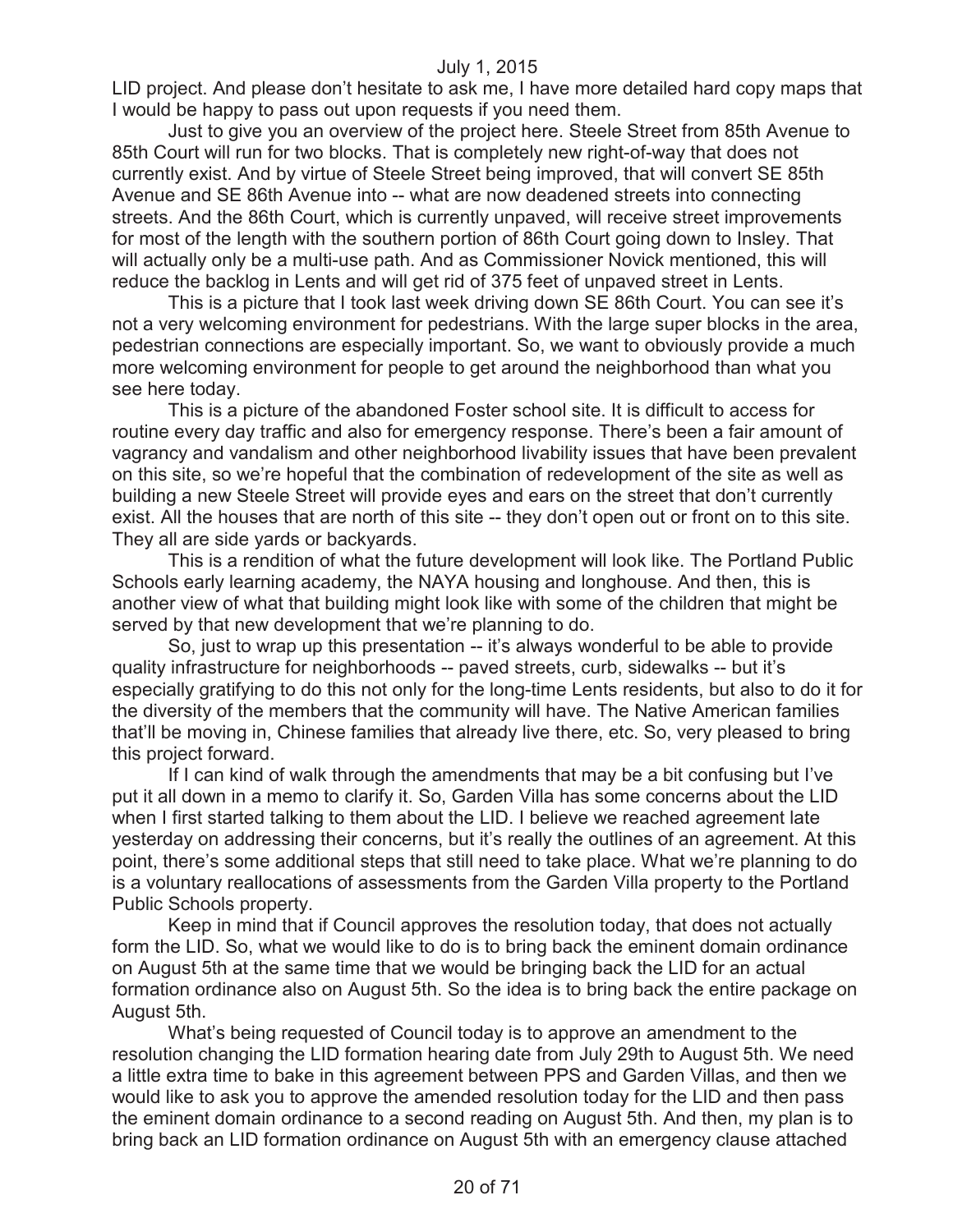to it so that Portland Public Schools and NAYA have the same day of the performance that we've been discussing for a few months, which is August 5th.

**Fritz:** Just a point of information -- I'm out of town on August 5th and I'm wondering if the remainder of Council are going to be here.

**Linly Rees, Deputy City Attorney:** That's what Karla just brought to my attention -- there will only be three Council members on August 5th, so you may need to push it out. **Moore-Love:** The 19th is when we have five.

**Aebi:** OK. Then why don't we just go for the 19th. That's fine, we'll make that work. I appreciate you checking -- ever since they upgraded Outlook, Karla, I can't really check the Council absences calendar. So why don't we change august 5th to the 19th and we'll make that work.

And then I did get one question about why we would be doing an eminent domain ordinance if there's an agreement. Number one, there's a slim chance that the additional steps necessary to affect the agreement might not take place, but more importantly, from time to time we required right-of-way and we found private improvements in the right-ofway. So even if we have the dedication recorded, in those types of instances -- it's easier, for example, to pay a property owner to hire a private plumber, for example, to move their irrigation or whatever might be in the newly dedicated right-of-way. And we can't cut a check to a property owner, however cooperative that property owner might be without having an eminent domain ordinance.

**Fish:** Andrew, can I just press you on that for a sec? **Aebi:** Yeah.

**Aebi:** Because when you first said it was a companion piece, I wasn't sure whether this was the iron fist in the velvet glove or whether this was just giving you an additional administrative and legal flexibility. So as I understand what you just said, you need this authority in order to do what is effectively a friendly condemnation, if necessary? **Aebi:** Yes, it's a friendly condemnation now. I don't know that it would have necessarily started as a friendly condemnation. What I didn't want to do is be in a position of implying to Council that approving the LID was the entirety of the approvals that we needed from Council. The other policy question that Council is being asked to make not only with Garden Villa but the other property owners from whom you may be hearing is that we are proposing to put through a new street and offer new connectivity. So, by bringing that ordinance forward today on eminent domain, we just wanted to get Council's blessing on the new street connection. In the context of understanding the full package.

**Fish:** And since eminent domain is a very significant exercise of governmental power, at what point in the future -- if we gave you that authority -- would we hear from any members of the public who feel aggrieved by that decision?

**Aebi:** The eminent domain ordinance in front of you is only for the Garden Villa and Portland Public Schools properties. And those two properties are -- those two property owners, rather, have been aware of the need for this acquisition for quite some time. Part of the reason why we're bringing this eminent domain ordinance in front of you today is that we have a pretty aggressive timeline to build the NAYA development and deal with some of the neighborhood livability issues that we have with the streets not being paved and not having the connectivity. So, we're bringing that ordinance before you a bit earlier than we normally would just given the schedule that we're trying to meet.

**Fish:** Commissioner Novick, just -- I don't want to go too deep into this, but are we deviating from any of our standard policies on eminent domain if we take this approach? **Novick:** No.

**Hales:** Any further questions?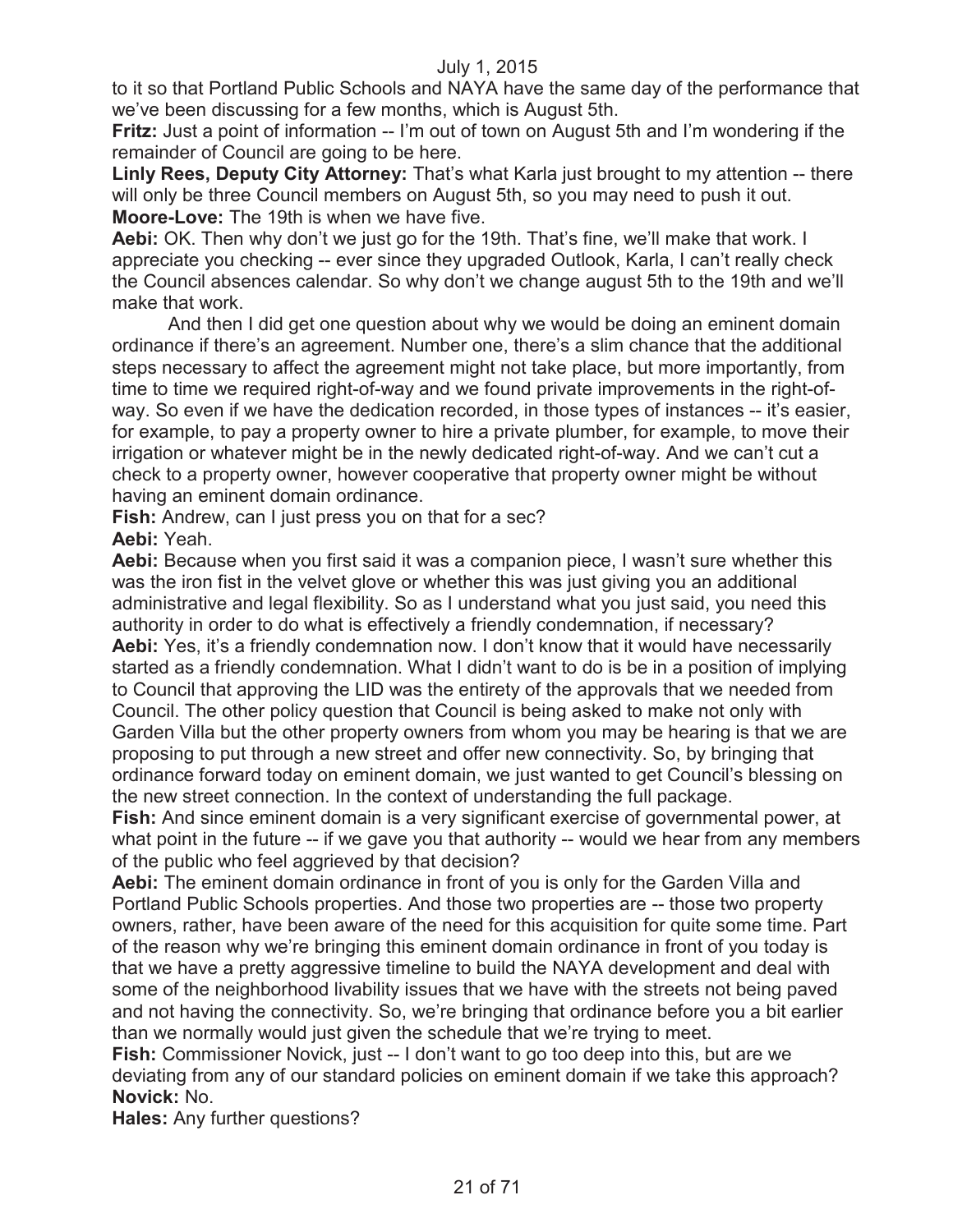**Novick:** Andrew, the letter from yesterday from Garden Villa is attached to the memo we passed out to Council, right?

**Aebi:** Yes. And I've also given copies to the property owners as well.

**Hales:** OK. Sorry, are you finished? I was out of the room.

**Aebi:** Yeah. The only other thing that I would just add, Commissioner Fish, is there were some negotiations that went on between Portland Public Schools and Garden Villa. It was in effect a property owner attempting to acquire property from another property owner for the purposes of the public right-of-way, and we just felt that it was better at this point to move that process into the public realm and have the City acquiring that right-of-way for the future purposes as opposed to having two neighbors negotiating with each other. So, that was another extenuating factor why we're bringing this ordinance before you today. **Hales:** OK. Thank you both. Thanks very much. So, others that want to speak on this? I think that there are.

**Moore-Love:** Yes, we have four people signed up. The first three, please come on up. **Novick:** Actually, Mayor, I'm wondering if I should move the amendment changing -- **Hales:** Yes. Coming up, we'll do that. So, Commissioner Novick moves the amendments distributed.

**Fish:** Second.

**Hales:** Further discussion?

**Fritz:** The amendment as amended to have August 19th --

**Novick:** Instead of July 29th. Right.

**Hales:** Right. OK. Roll call on adopting the amendments.

**Roll on amendments.**

**Saltzman:** Aye. **Novick:** Aye. **Fritz:** Aye. **Fish:** Aye. **Hales:** Aye.

**Hales:** Thank you. OK Welcome.

**Suzanne Piluso:** Thank you. Hi, I'm Suzanne Piluso. I'm one of the neighbors on 85th Avenue. I recently moved to that street just in December. And a week after we signed the paperwork, learned our quiet deadened street would be opened up. So, it was pretty devastating, to be honest, and even considered trying to pull out of the sale. And I've called Portland Public Schools and NAYA spoken to a number of people about this project and I've kind of come full circle, so I'm here to voice support for it.

I think that it's a beautiful project. I'm really impressed with NAYA. I know a bit about them and the fact that it's benefiting an underserved community feels really good to me and the right thing to do. Even though it is not ideal for me to lose my quiet dead-end street, I think that Portland is only going to get more dense, and so having projects that are done right and benefiting the most public good is the right thing to do.

My one request here -- I don't know if this is the right time to make this request, but I will keep making this -- I've also made it of PBOT -- is that we put speed bumps in. Even in my very short time in this neighborhood, I've almost been hit on my bike. People zip through those streets. I'm nervous that opening up this connector without speed bumps is going to mean one more place for people to drive too fast over to get to 82nd or Foster. It's a small new right-of-way -- a few speed bumps would really help to slow traffic down. And it's appropriate given that there is a school going in in a high-density apartment complex. So, I think that that's all that I have to say. Thank you.

**Hales:** Thank you.

**Piluso:** And one other -- I'm sorry, can I add one more thing? I'm a little concerned from what I'm hearing in the neighborhood about the lack of communication about the project. I'm not sure how much public notice has been happening or how that's happening, but I really have no idea where this project stands. I'd really like to be kept apprised. I would just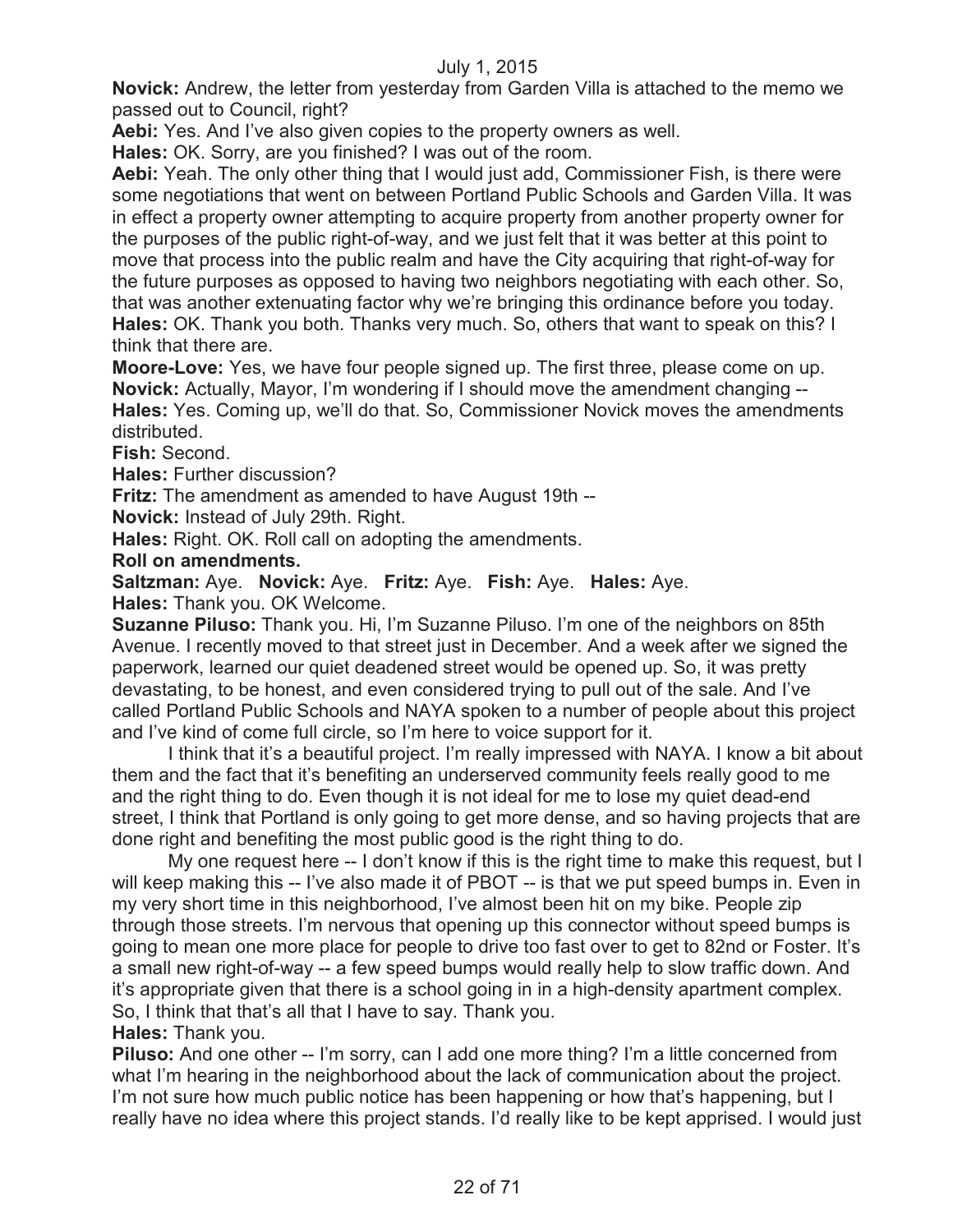like to encourage NAYA or the neighborhood association or whoever should be -- PBOT - to please keep us neighbors involved and apprised.

**Novick:** We will get back to you on the speed bumps. We've been working with the Lents neighborhood association and outreach, but we can always try to improve our outreach, so thank you.

**Fritz:** Thanks for taking the time to come and tell us the history of your starting to oppose and then favoring.

**Piluso:** Thanks for the opportunity.

**Hales:** Thank you. Appreciate that. Good morning.

**Gary Bethune:** Good morning. My name is Gary Bethune. And good morning, Mayor and Commissioners. I live at the last house on SE 85th -- right adjacent to this property. Negotiations with NAYA, the neighborhood association, and the school district have been going on for a year and a half. And yet, I didn't hear a thing about it until the City got involved. Thankfully, you have an employee as conscientious as Mr. Aebi who got in touch with us by letter, has responded to every question that I've ever asked. Alls I can look for is more involvement with him. If we left it up to these other three people, we would still be disregarded. I'm just hoping that we can go ahead and go with the future things that I can work with Mr. Aebi and get my concerns taken care of. Thank you.

**Hales:** Thank you, appreciate the compliment. Mr. Aebi brings us a lot of projects and usually a lot of agreement, so this is no exception. Thank you. Good morning, Sara. **Sara King:** Good morning. I wanted to go --

**Hales:** Just put your name in the record.

**King:** Thank you. Sara King. I'm the director of planning and asset management for Portland Public Schools. Thank you very much, appreciate the opportunity to be here today. I'm going to talk very briefly about the project and the partnership between Portland Public Schools and NAYA and then I will talk about public outreach as well.

As I think that we all know that the project before us, which we were calling "generations" is a partnership between NAYA and Portland Public Schools in the Lents neighborhood on the site of the vacant Foster school. I will say it's vacant not abandoned because we've specifically not leased it out because we know this project is imminent.

The project has two phases. First phase, which is going to break ground this fall, is the intergenerational housing. The second -- which Rey Espana from NAYA will speak more about -- and the regional learning academy and longhouse community center. The early learning academy and longhouse center will be one building. The generations project in general will have a Native American cultural overlay. It's an innovative project which has been recognized and chosen as an Oregon Solutions project last year.

It's innovative because we're forming a real community between the foster families and the seniors in the housing, the Lents neighborhood in general, and the school -- the early learning academy -- as well as wrap-around services that will serve both the folks in the housing as well as the children and families of the early learning academy.

This is one of many early learning academy hubs that Portland Public Schools is developing. We're focusing on early learning with wrap-around services for kids and their families because we know that kids need to come to school ready to learn. That means they need to not be hungry, they need to have security at home. These are the kinds of things that we focus on in our early learning academy besides just getting kids ready for school.

PPS will own and construct the early learning academy and longhouse. The early learning academy will serve ages zero to kindergarten. We will have three classrooms of kindergarten, three classrooms of Head Start, and two classrooms of daycare -- all in a 33,000 square foot building. NAYA will control the longhouse via a long-term lease and will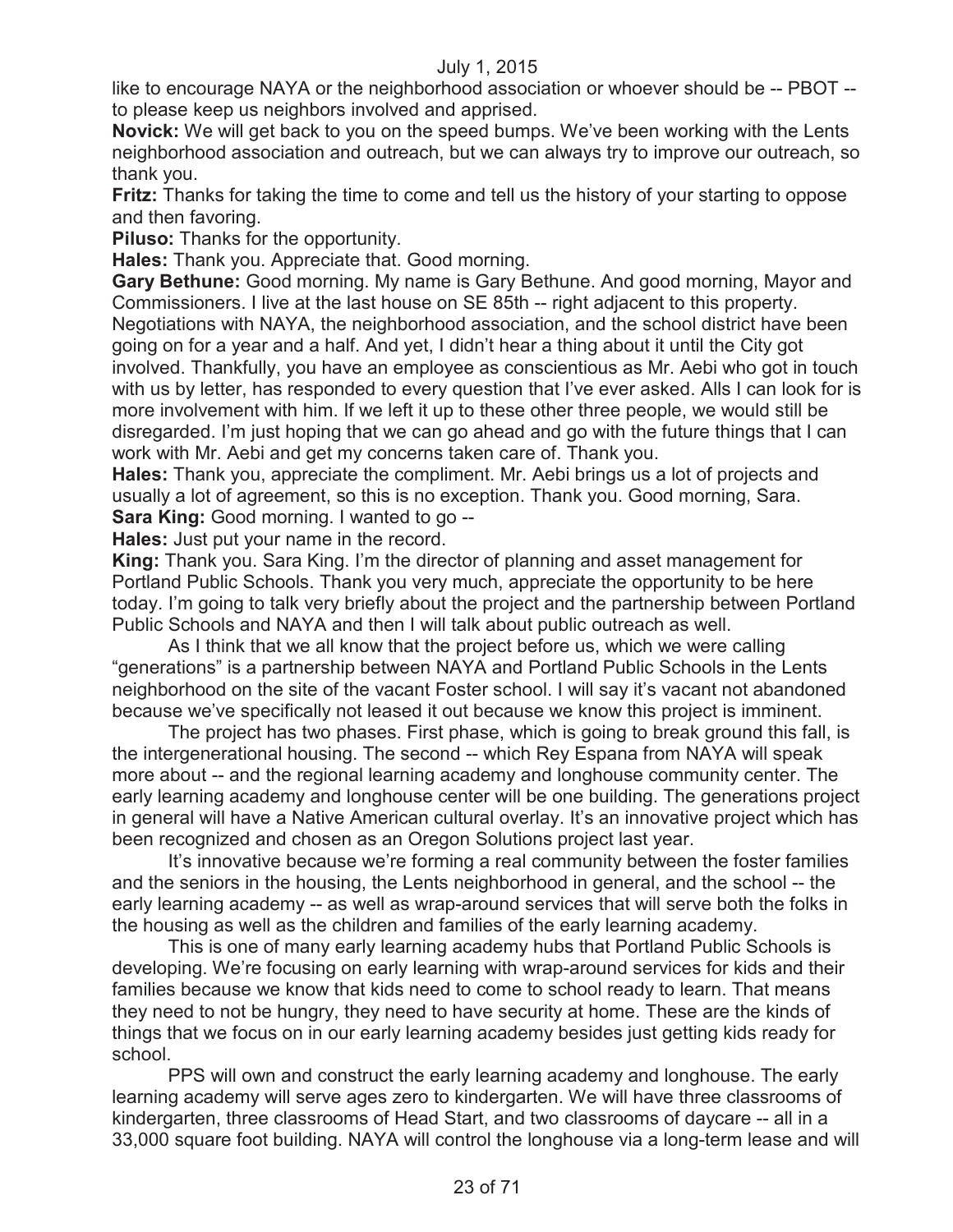program its uses. NAYA and PPS will have shared space in the building such as kitchens, community center, classrooms, outdoor play area, etc. So we're really are trying to have a total community. This is very similar to what we've done at Rosa Parks with the Boys and Girls clubs, so these kinds of both capital and programmatic partnerships are not new to us. We're also looking at doing this at the new Faubion school with Concordia University.

NAYA and PPS will share their financial obligation to construct the building.

This local improvement district serves both the housing -- intergenerational housing -- and the early learning academy. PPS supports this local improvement district and improved streets that it will construct. We've worked out negotiation with Garden Villa, which Andrew talked about. In the interest of time, I won't go into that. I will also that state PPS does not oppose speed bumps if that's something that PBOT should decide to include.

I will briefly talk about the public outreach because I know I will be asked about it. This deal has been I believe talked about and we've been including the Lents Neighborhood Association meetings since 2012. The Lents Neighborhood Association meeting had two seats in our Oregon Solution process, and are signatories to the declaration of commitment as part of the Oregon Solutions project.

I believe that NAYA and Oregon Solutions had done some outreach to neighbors in anticipation of an April 2015 open house. Rey can speak a little bit more about that. We also had a July 15th celebration on the site -- very obvious that something was going on. I do not know whether neighbors were specifically invited to that or not. We had a September 2015 presentation to the Lents Neighborhood Association. And I know that in response to the LID -- the LID is the first formal notice that's come from the City about this project, so we've been in contact with anyone who had voiced concerns to PBOT about the improvement district.

I do want to say that there will be more involvement to come. This summer, we will start to pick up our design work and schematic design. We will be having design open houses summer, fall, and spring coming up. We will have conditional use permit public notice that will be going out to adjacent property owners shortly. We will be developing a good neighbor agreement with the Lents Neighborhood Association. And also, before the housing is constructed, we have asked Guardian Management -- who's developing the intergenerational housing for NAYA -- to provide a construction mitigation plan that talks about how they will communicate construction impacts to adjacent neighborhoods and mitigate construction impacts to adjacent neighbors. Thank you.

**Hales:** Thank you.

**Fish:** I have a few questions if I could. Because even though this is an LID issue, this is our chance to get some updates on the projects. So, bear with me for a second.

My recollection is that about four years ago, maybe five years ago, when the City put \$7 million into the public schools in a time of crisis -- out of that came a memorandum of understanding in which the school district made a number of commitments to the City. I've actually in the last six months tried to follow up on a couple of the very specific commitments. And to my chagrin, I've learned that there is potentially a difference of opinion as to the scope of the commitments, and there's been very little of what I would call follow-up in terms of the demonstrating commitment to the agreement. So, let me use this occasion to just ask you -- could the Council get a written report on the status of all the commitments that were made in that MOU? Because they were very specific.

Now, the cornerstone commitment was Commissioner Saltzman's, who was then the champion of this idea of an intergenerational housing and school development on an underutilized site, and that's what we're talking about today, but the City negotiated other terms with PPS. And my concern is that you have new people come and go, you have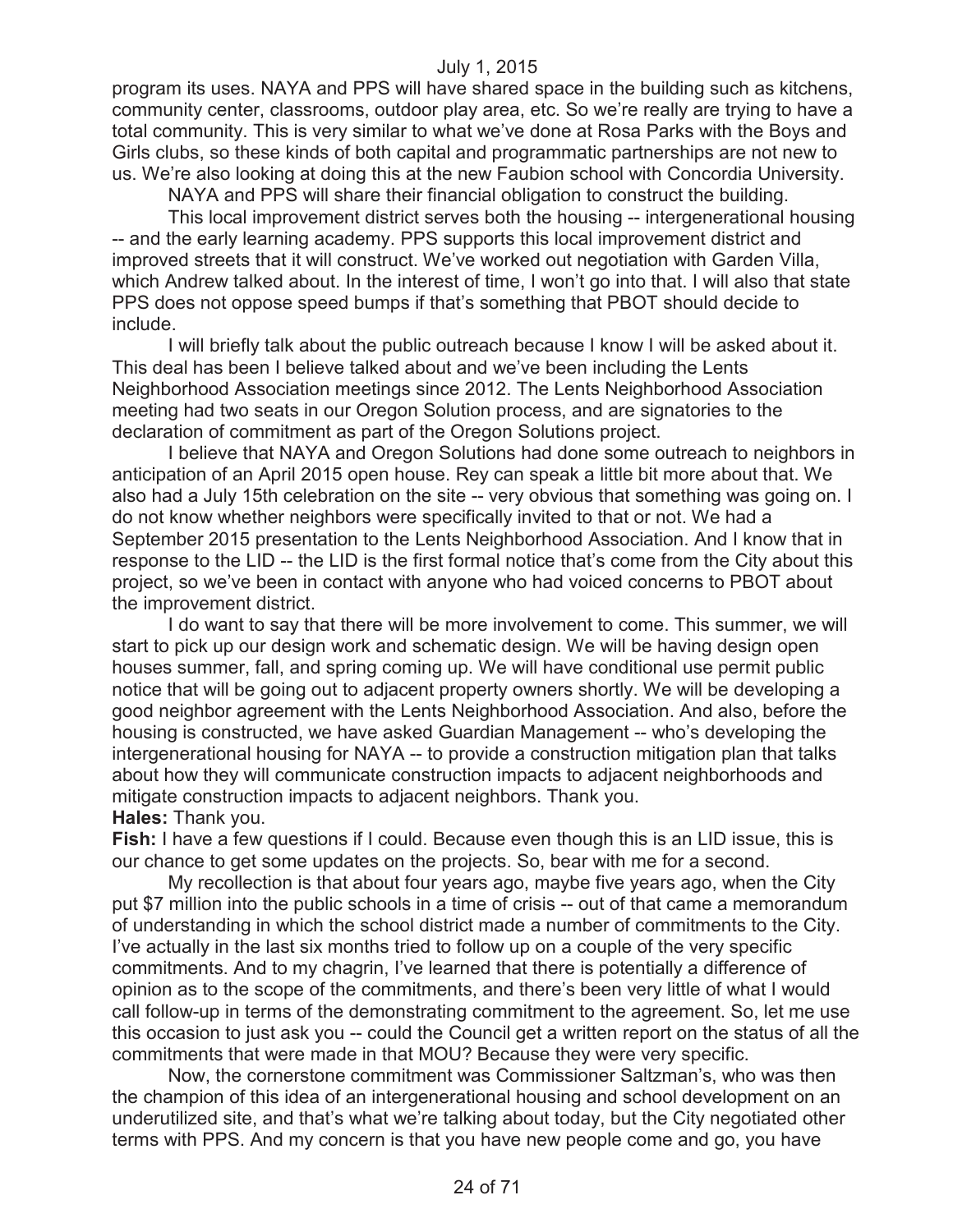different leadership on the board, and you have a lot of agreements that you enforce. So, let me use this occasion to ask -- if we could get a written report on the status of all the commitments that were made by PPS. That's number one. Number two -- when we hear pushback from a neighborhood about notification and communication, it is often less about the good intentions of the parties because everyone comes at this with the best of intentions. Sometimes, it's a structural issue.

I was just reflecting in this one that you have multiple partners. And I'm not entirely sure who's in the lead. You have NAYA, which is the nonprofit partner. You have the school district, which is essentially the landlord. You have the City of Portland, which is a partner in many respects, including a funder. And there may be others. But even within the City of Portland, you've got the Housing Bureau, you've got PBOT and others. So, it may be in part a function of who is in the lead here and who is primarily responsible for communication in the neighborhood.

What I would urge all of our trusted partners to do is just to communicate on that question and make sure that whoever is in the lead is also working closely with the other governmental entities. Each of us has different protocols about how we communicate with citizens. Each of us have different avenues for communication. Randy Leonard once told me if he gets an email addressed to five members of the Council, he used to ignore it. If it came to him directly, he owned it. I think there always is this challenge of when you have a lot of people who are responsible, there's always the question of who's responsible. So, let's see if we can drill down on that.

Commissioner Saltzman and Commissioner Novick, it's not entirely clear to me - since we entered into that MOU, what is the City's financial obligation to this project now and in the future? And I think it would be helpful as particularly we plan for the next phases where there are going to be needs for additional dollars that we have some clarity about what has been the commitment to date and what may be the future ask. I would ask that we get an update on that. It doesn't have to be a Council hearing, but just clarity about for each of the bureaus that are working on this extremely important project, what has been the financial commitment to date, and what are the asks in the pipeline to bring this home?

And then finally -- because I do remember one component of the MOU that I cared about, which was intentionally planning for gardens in all major capital construction projects of PPS. Without regard to whether there is money to actually build it out but making sure that there is a location and an opportunity so that if the funding does come together, we don't go back to square one. Is there a garden built into this design? And what's the intended community use of that garden?

**King:** There is, I believe -- and Rey can speak to this a little bit more -- I believe that there is plans for gardens on the housing site. The site is very constrained. We have not yet talked -- we're still in the design phase for the early learning academy and longhouse. We know there'll be an outdoor plaza and we know there'll be an outdoor play space on that. Whether we have space and where it would be located, we have not come to that place yet.

**Fish:** So, I want to be clear because otherwise Commissioner Fritz is going to start giving me that look. The agreement did not commit the City to put any money into a garden. What it did is it required the district to identify a location for a garden and then to activate the partners to see whether it could be funded. And since it is the long-term vision of our community to have healthy food at every school site at all the districts, if it isn't planned at the front end, it becomes more difficult later to come in and find a location for obvious reasons. So, it's another reason why I think it would be helpful to have a formal update on what we agreed to in the MOU and what are the existing procedures in place so that this does not get bumped to the bottom of the list. Because it may or may not be feasible but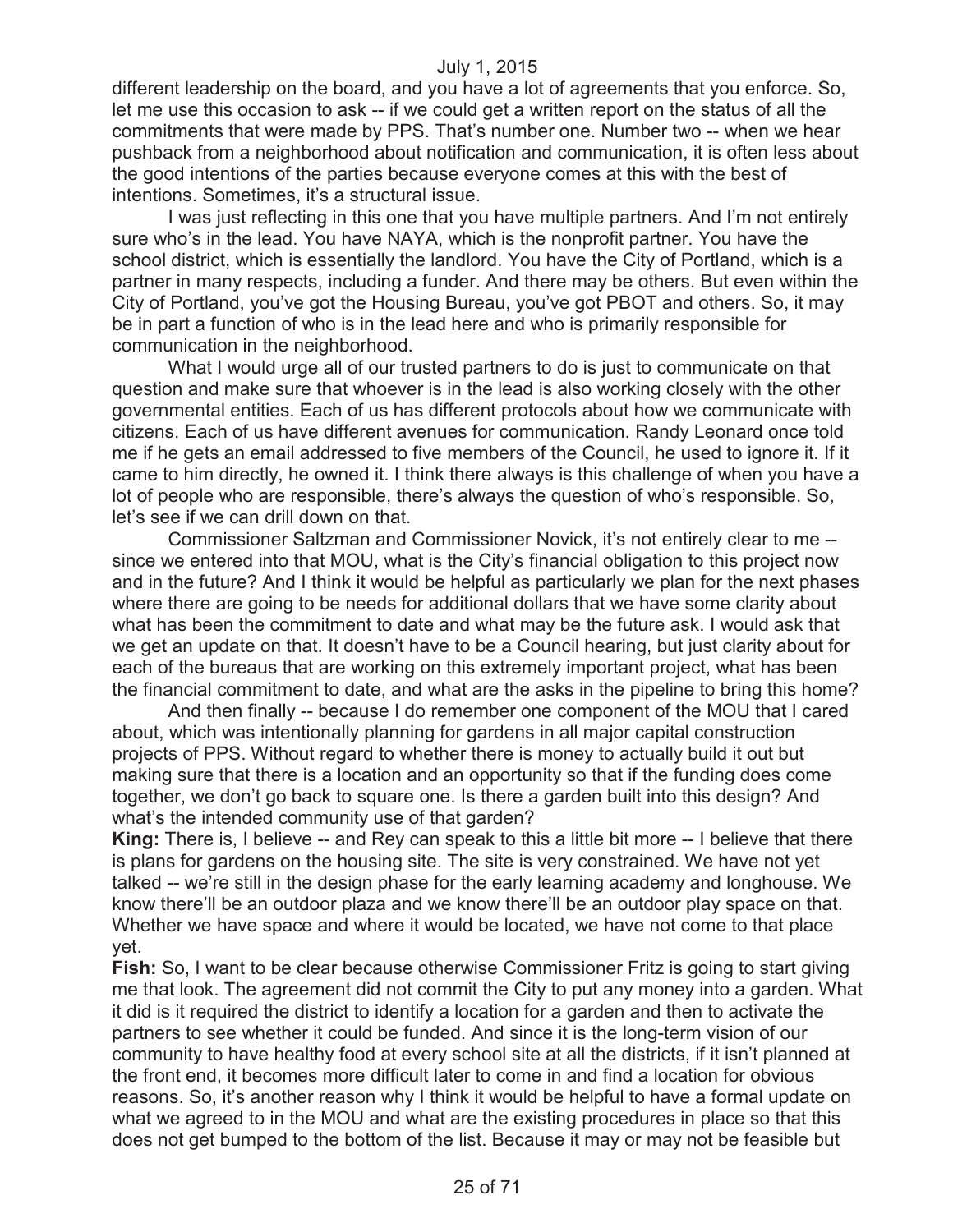they were going through an intentional process of identifying where a garden could be located in the future. So, thank you.

**Hales:** So, I have a question -- actually, I want to later get Andrew and the team back up - but this site plan is still fairly conceptual. We'll hear from Rey about that as well. And the LID and the plans for the street are very specific. I guess -- I just want to make sure that it all makes sense. It appears from my looking at the map that SE 85th is almost a street between Raymond and Insley, is that right? Is it a public street? It looks like it's a series of parking lots, but one can drive from Insley or Raymond, or walk on pavement on 85th - sorry, looking at 85th. And is that a misunderstanding? It's just access the parking lots? **Bethune:** 85th dead ends at the schoolyard. 86th dead ends at the schoolyard. 86th Court runs through an alley and then the alley runs between Steele and Insley.

**Hales:** So, my viewing of the site from Google Earth --

**Bethune:** The picture you were shown of the trash was trash thrown in that alley out of somebody's cart.

**Hales:** OK. I'll return to that question with Andrew later. But you're not planning to create a street out of 85th, you're planning to create a street in the other instances. OK. Got it. Other questions?

**Fish:** Just one other piece of history, if I could, because this is a rare opportunity to have this conversation. Another piece of the MOU -- just by way of background -- was that the City and the district was going to explore an interim use of the Whitaker site. And at the time, that the opportunity was to grow some healthy food on that site, recognizing that the district was unlikely to make any decisions about its disposition over the next five years. The pushback that we heard after we entered into that agreement was that there was some who are worried that we might do something that precluded the district doing something earlier or making some other decisions. I remember at the time thinking that five years from now we're going to come back and nothing is going to have happened and we're going to be regretting that we put obstacles in the way of producing healthy food for the Cully neighborhood based on a set of concerns more hypothetical.

Well five years later, it's still a glorified dog walk. It serves no community purpose. We lost the opportunity to put together the partners to do healthy food there. An opportunity -- I should do a showcase project. I have to tell you, it was enormously frustrating to go through a community process where we couldn't get to yes because of all the hypotheticals. And the net result is it's a big loss for the neighborhood because nothing has happened.

I do not want to see the same thing happen with community gardens. We have a binding written agreement to build a site for gardens in all new construction of the district, and it is something that this Council felt very strongly at the time -- as strongly as we felt about the Lents opportunity for a school. So, I just want to in the strongest possible terms urge the district to revisit that agreement and make sure that we are fulfilling the commitments that we all made at the time that the City put a substantial investment in our schools when they were in need.

**Hales:** I appreciate that follow-up. Thank you all very much. Others signed up? **Moore-Love:** Two more.

**Hales:** Good morning.

**Rey Espana:** OK. I think that I am ready. Mayor Hales, Commissioners, it's always a blessing to be with you. Today is no different. I'm here in support of the action that's being requested by Andrew and to offer whatever is historical or current state of the project. I would be happy to answer questions.

I would just say that the action that you're undertaking or considering support for is a critical piece of how the parcel site will actually work. When we started to reach out to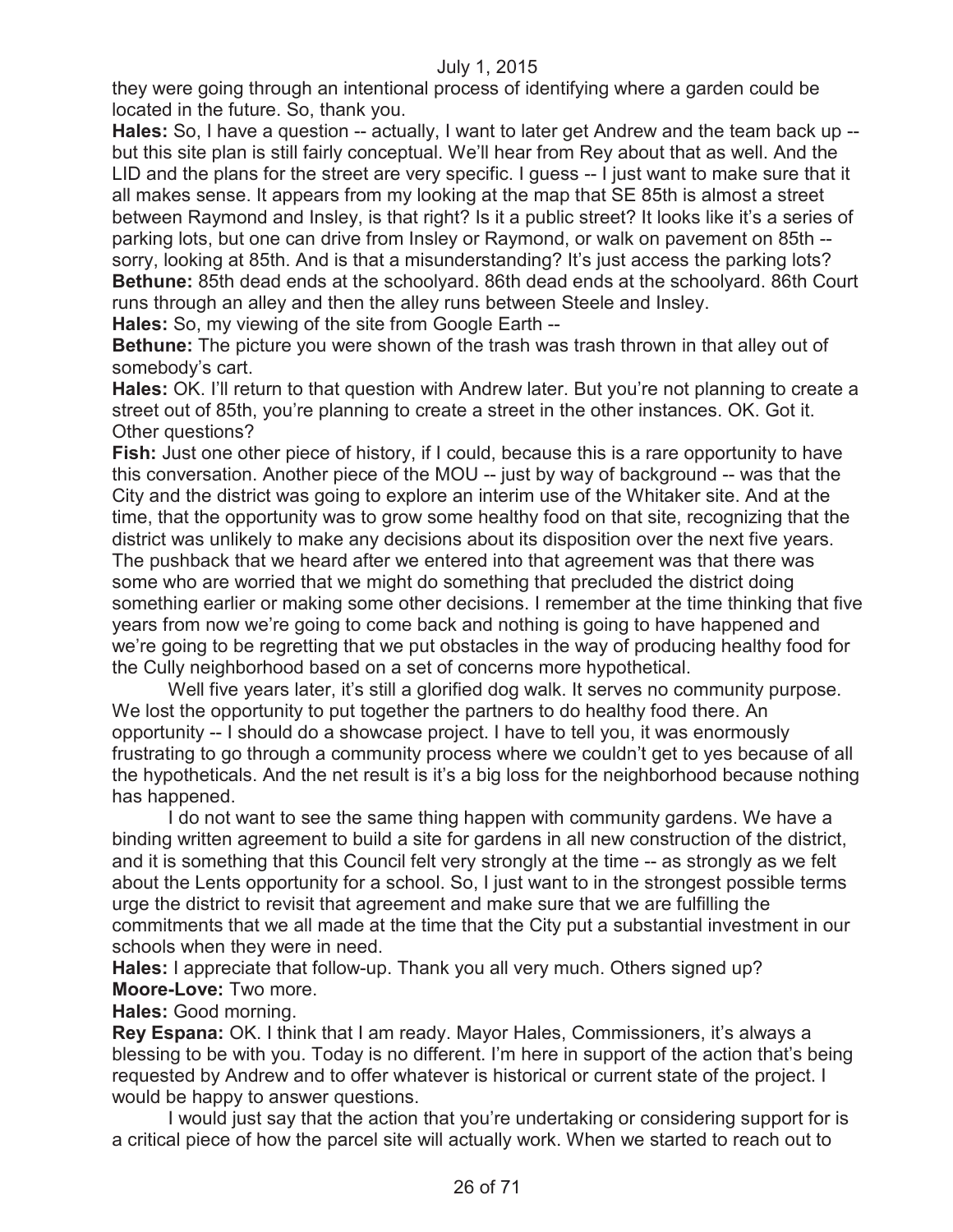neighbors, the first thing that came up of concern was traffic. It's been somewhat of a dormant site with dead ends, as has been described. So, there was concern about cars coming into the neighborhood. Traffic flow. I think the early discussions from some of the PBOT's I will say just general planners had a different approach to connectivity requirements and I was disappointed with the early discussions.

I think what we have now, though, is a solution of connectivity. It provides for dispersing traffic throughout the neighborhood and not any one street, and allows us with the capture of that northwest corner of the parcel -- allows bus service to flow on the side of the parcel to allow for drop-offs. So, I think it accomplishes much for the site. It certainly addresses connectivity. An agreement with the adjacent property I guess is eminent to work on that, but I think that it seems to make the project work. It establishes I think another way for us to look at that street on our northern border of the parcel, and I'd like to be more environmental or green things on that, and we are trying to explore that opportunity.

I think that when I talk with Jesse Cornett who is the current Lents Neighborhood Association chair -- they did not have a June or July meeting, so I intend to visit at the next meeting to kind of give an overall update to the project at the next association meeting.

The grounds are utilized by folks that walk their dogs. I understand that they are concerned about when they would be able to see construction actually occurring. We'll be able to project a calendar of those dates. Now, it looks like probably early October, or, you know, end -- beginning of fall is when we're going to break ground on the parcel.

On behalf of NAYA and the work that we've done with Sara and Portland Public Schools and the Oregon Solutions s, I want to thank Mayor Hales, the City, the City staff who have been very cooperative in advancing the project forward. I would be remiss if I didn't acknowledge Commissioner Saltzman's leadership and much respect for the work that you've done on behalf of our community for children throughout the history. I think that this is a project that we intend to make you proud of.

It's a project that is very meaningful to the Native community. It addresses conditions of that community where one in five children are in the foster care system. I think that that's an embarrassing statistic, and the truth. And so we need to work with our state offices to kind of bring the different reality to the children who find themselves as a part of that system.

The type of housing that we're offering allows for that permanent family to be set up and developed very much in the Bridge Meadows concept. Our cultural specificity, our overlay begins to address the overrepresentation of Native children in that system. And so that's one of the primary drivers behind the advocacy and the solution-oriented aspect of the project.

The work we are doing with Portland Public Schools is to have this as a recognized hub where children of color and the indigenous learning can be promoted and be an approach that the district can utilize at other locations throughout the school. So, it's a learning situation. We will then provide services to children not only through the site there but we'll follow them through third grade so they don't get dropped off. It will be a health access sign. We can be establish medical histories for the children, begin to identify those factors that qualified them for IEP programs and do an early assessment to provide whatever is important for them to succeed in public school. So, it affords quite an opportunity for us to provide services, attention not just to housing for our elders and seniors, not just the families that will be on that site -- it allows the surrounding community to be hopefully be prideful with the type of work that will be there in the future. **Hales:** Thank you very much. Good morning.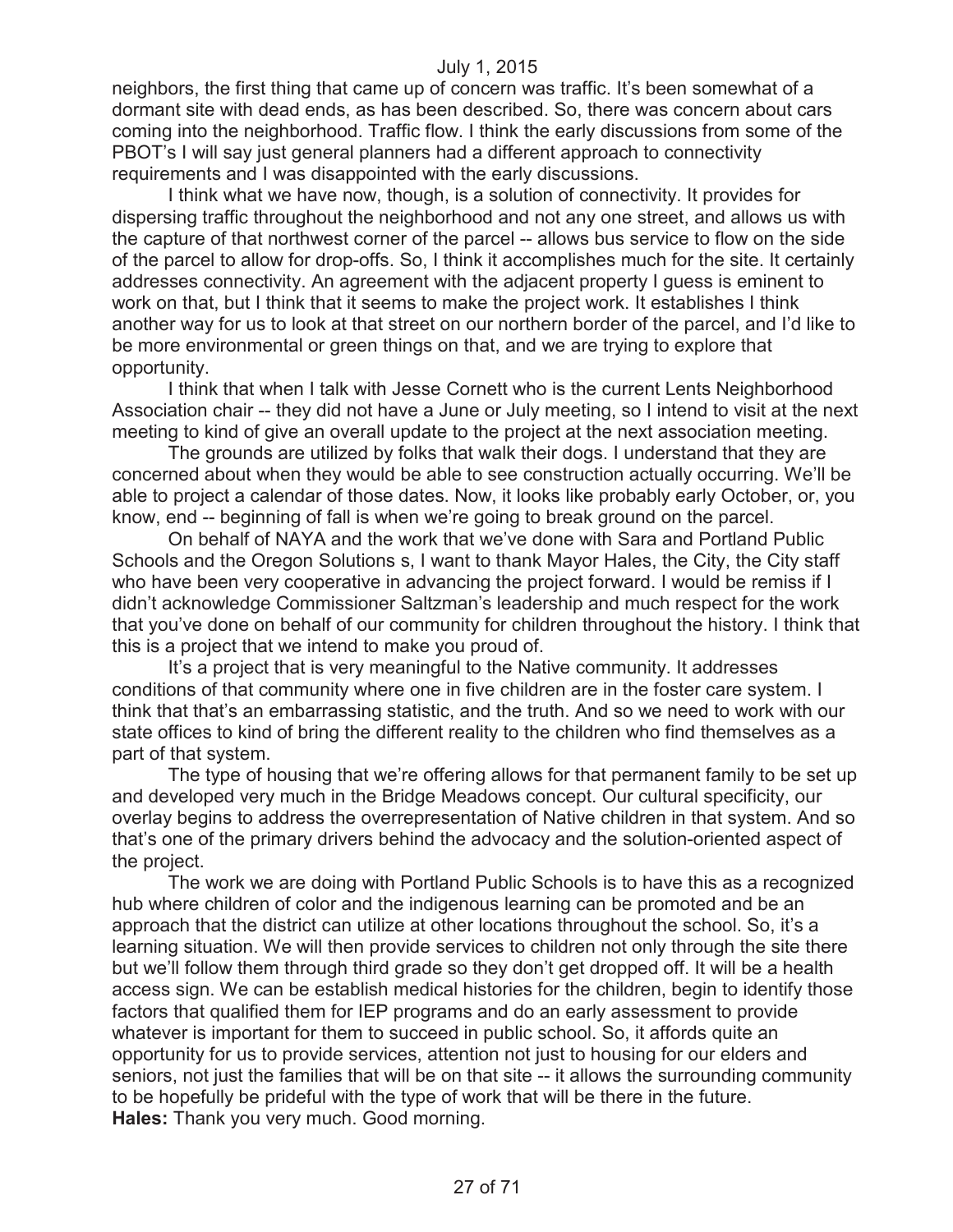**Diana Fielitz:** Good morning, Mayor and Commissioners. My name is Diana Fielitz. I'm here today as a resident and a homeowner on 85th Avenue. I live across the street from Mr. Bethune, who just testified.

To be honest, my position here is that I do not want my dead end street to be a through street. I found out about this project less than a month ago, and it has been apparently been in the works for quite some time. I have been talking with Andrew and been talking a little bit with PPS and found out quite a bit about the project in the last few weeks. I think it's a great project. I would love to see this site developed, I think it's great for the community. I am very disappointed in the level of public involvement that has occurred so far. And I think, Commissioner Fish, you've talked about that. With multijurisdictional leadership here, the ball really got dropped. I've lived on this property for 10 years and didn't even receive a letter to say this was happening until PBOT contacted me earlier this month. Now that this project is in the City of Portland's hands, I'm really looking forward to a meaningful opportunity to give input. Some of our issues have been raised. Speed bumps, parking, lighting -- these are all issues that we as people who live right at this site are very concerned about, and I feel that opportunity has really been missed up to this point. As we progress forward, I just ask whole-heartedly that the City actively engage not just the neighborhood association -- because they have not done a good job of getting to us -- but contact the members who are literally living right there. Thank you. **Hales:** Thank you.

**Fish:** Rey, before you go, I have a question. There's a fair amount of impervious surface on this site. We also can always can do a better job with the tree canopy. Is the Bureau of Environmental Services at the table with you and the district looking at stormwater, impervious surfaces, and tree canopy issues in terms of what the City can bring to the table?

**Espana:** Commissioner, I would say yes. We have hired as part of our engineering team various companies and landscapers to actually plan and design some conceptual use of the street and bring the street canopy, those issues to the planning table, so to speak. So, my answer to you is I believe that they've been engaged. I have not been directly a part of those discussions myself, but I believe that our engineers have been in contact with them. **Fish:** So as a bureau, one of the things that we want to do is make sure that the tree canopy as you get further east in the city is addressed at a very high level. That's also one of the goals in our Climate Action Plan. So, just a suggestion -- maybe we should arrange to have Mike Jordan, the new director come out, and get a tour?

**Espana:** Yes.

**Fish:** And then let's get upstream and figure out what issues BES touches on this where we might be helpful.

**Espana:** That's a great suggestion, Commissioner. I do want to comment -- there is a garden planned for the site. We have secured some resources and developed a central plaza -- that's one of the key concepts -- and we have gardens around the plaza and this is interspersed throughout the housing issue, so I think that we will address that in your spirit. The potential for residents there and community folks to have access to and grow their own foods and natural kind of -- so it's very much a part of our fundamental design that we want.

**Hales:** Other questions? Thank you both. Thank you very much. Anyone else that wants to speak on this item? Any further questions for Andrew?

**Fish:** I have a procedural question, Mayor.

**Hales:** Sure.

**Fish:** Andrew, can you remind us -- in light of some of the concerns that we have heard about neighbors wanting to have a voice -- what are the opportunities people will have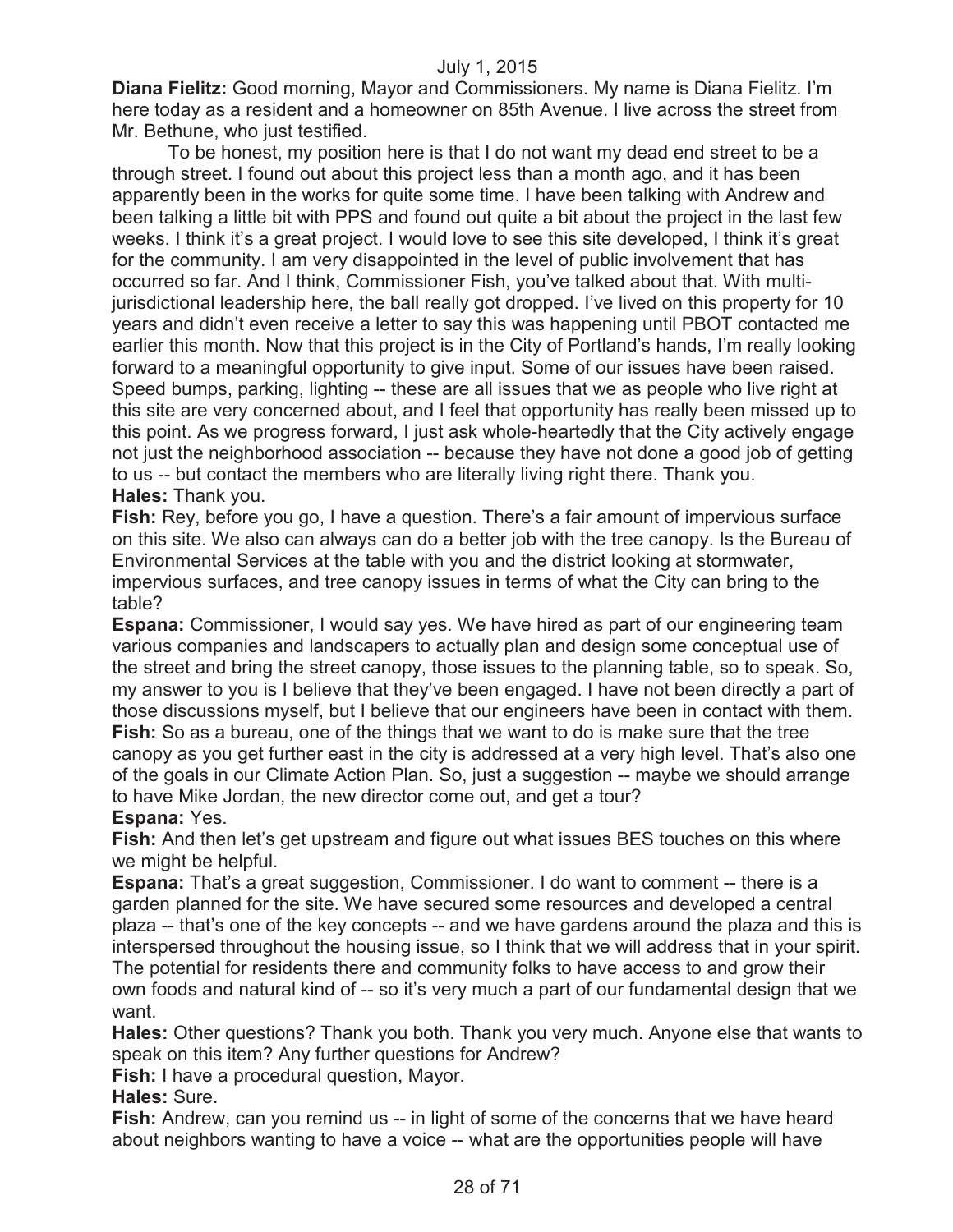following today to be fully heard? You are one of the most transparent, collaborative people that we get a chance to work with at City government, so I have great confidence in your ability to navigate this, but what are the opportunities people will have to be heard? **Aebi:** Thank you, Commissioner Fish. So, this has been quite the transition to have PBOT come in and take over the outreach related to the street improvements. PBOT has already sent out two notifications. There was the first letter just saying that this project was in the works and there was a second letter informing folks of today's hearing.

One mistake that I made that I will rectify moving forward is I only notified the property owners on the north side of the Steele, the future Steele Street. And I really appreciated Diana reaching out to me. I had a very good conversation with her, and what I told her is that moving forward, we will notify all the property owners on 85th Avenue, 86th Avenue, and 86th Court all the way up to Raymond Court so that everybody is looped into that conversation. Diana, Gary, and I all had good conversations, and they both gave me good ideas on what to do design-wise moving forward, so we'll be following up on those items.

One issue and concern raised was the issue of speeding traffic calming, and I have already reached out to the traffic engineers. I have gotten the blessing to potentially involve speed bumps, so it will be at the discretion of the City traffic engineer. We've already gotten early buy-off on it. We will want to do similar level of outreach with the community because as you can imagine, there will likely not be unanimous consensus to put in speed bumps, so we want to have that conversation with the neighborhood, but we are fully prepared to install speed bumps. I would also point out the map that I passed out - - the LID boundary has been drawn to include 85th Avenue up to Raymond Court and 86th Avenue up to Raymond Court, and that gives us the legal ability to install speed bumps should we decide to.

Last but not least -- the line that you see on 85th Avenue from Steele, that is not a future street connection down to Insley. So, the only street connection down to Insley will be on 86th Court and I just wanted to clarify that because the question came up. **Hales:** Thank you.

**Fish:** Andrew, are there any unique stormwater issues that are raised that come up when you make a change like this -- take a deadened street and connect it?

**Aebi:** I think that the main thing, Commissioner, is that we have a lot of impervious area. I think that sometimes there's a mistaken notion that because an area is flat, some think the water will infiltrate well. And what I'm looking forward to is putting in curbs and stormwater management facilities to ensure positive drainage and treatment of the stormwater before it's drained.

Not getting too far down into the weeds, but what we're looking to do here is stormwater curb extensions rather than swales just to free up a little more real estate for Portland Public Schools and their development land, which may be more useful for a community garden or some other purpose. So, we're trying to strike that balance of keeping the right-of-way as narrow as possible but also making sure that we have good stormwater drainage and all the other amenities people expect with right-of-way improvements.

**Fish:** Thank you very much.

**Saltzman:** Andrew, I just want to make sure I understand -- so 86th Court will be through street to Insley?

**Aebi:** No, 86th Court will actually be temporarily a dead end to Insley, and I say "temporarily" because as the city continues to grow and develop, I would expect that some point that those properties along Insley may redevelop. And so in that instance, PBOT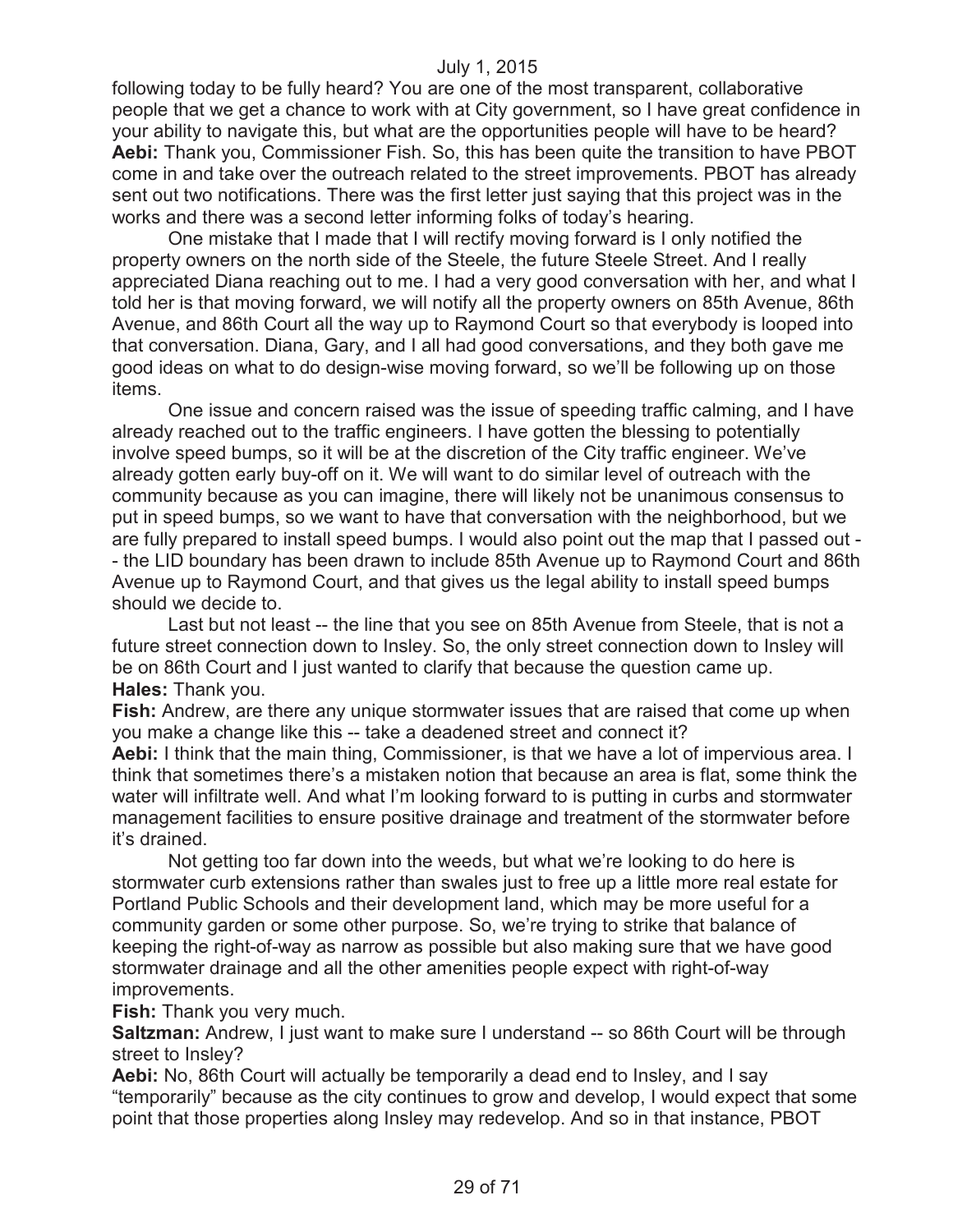would likely propose a future condition that the street be connected down to Insley, so what you will have is a dead end street south of Steele that will turn into a multiuse path. **Saltzman:** Great, thanks.

**Hales:** Other questions? I think mine are resolved. Thank you. Thank you both. So, time for roll call vote on the resolution. Unless there are further questions from Council, then roll call on that, please.

#### **Item 709 Roll.**

**Saltzman:** Well, I want to thank the Portland Bureau of Transportation and Andrew Aebi for this presentation today and appreciate the neighbors coming, and I especially want to thank Portland Public Schools and NAYA for the outstanding partnership that's developed to make this intergenerational community committed to raising and adopting foster kids, particularly Native American foster kids, which as Rey Espana said is so much a need for families to raise these kids -- and to have early learning academy, that's just an outstanding opportunity to make sure, as says Sara King said, that young children arrive at school ready to learn. This is really going to help boost their futures. This is a great project and I'm really pleased to vote aye.

**Novick:** Thank you very much, Andrew, for taking us through this. Thanks Sara, thanks Rey, thanks to all of the neighbors for coming in and for your understanding and for reminding us that -- and thanks Commissioner Fish for reminding us that we really need to do as good a job as we can on public involvement and notification. And when we have numerous parties involved, we need to figure out what do we collectively need to do and who is responsible for what, and that's something that we very much take to heart. Aye. **Fritz:** This is another good example of how the commission form of government works really well. Thank you, Commissioner Saltzman, for your leadership and your overall vision; Commissioner Novick for delivering on the details of how to get this streets done; and Commissioner Fish for your attention to the detail of what happened when we did the \$7 million donation. Thanks to community partners, especially NAYA and Portland Public Schools. I'm very pleased to see that Garden Villa is as of yesterday hopefully be made whole and is content with what's going on. Thank you very much for neighbors who came in today and I think you'll find that working with Andrew will be a much better experience. Thank you very much, Andrew for your work. Aye.

**Fish:** All I'll add is that there's a bunch of things happening in Lents and greater Lents that we should celebrate. Mayor Hales, who's in charge of PDC, essentially said, "let's dispose of that land that's been sitting vacant" and so there is a lot of activity happening and some really promising development in downtown Lents.

This particular partnership, if it's half as successful as its sister as its cousin in North Portland will be a great credit to our community and reflects Commissioner Saltzman's deep passion for children and this notion of intergenerational housing. I was at the opening of the Urban Grange on Friday, just up the street. And I said in any other part of the city, this would be something that is triumphant, but the fact that we're opening an urban grange in the middle of a part of the city that's experiencing extreme hunger makes it even more important and special. And another partnership, public and private, brought that about.

Commissioner Fritz is leading an effort to expand Leach Botanical Garden and help them reach their master plan. That is the most significant developed park in East Portland. There are new businesses coming to Lents. There is a fantastic transportation system that has opened -- light rail. There's a mercado that is getting national attention. When you ask the question, "how do we build community in Portland?" the answer is, "go look at Lents. Look at what we're doing." I'm just proud that we're a city that has figured out how to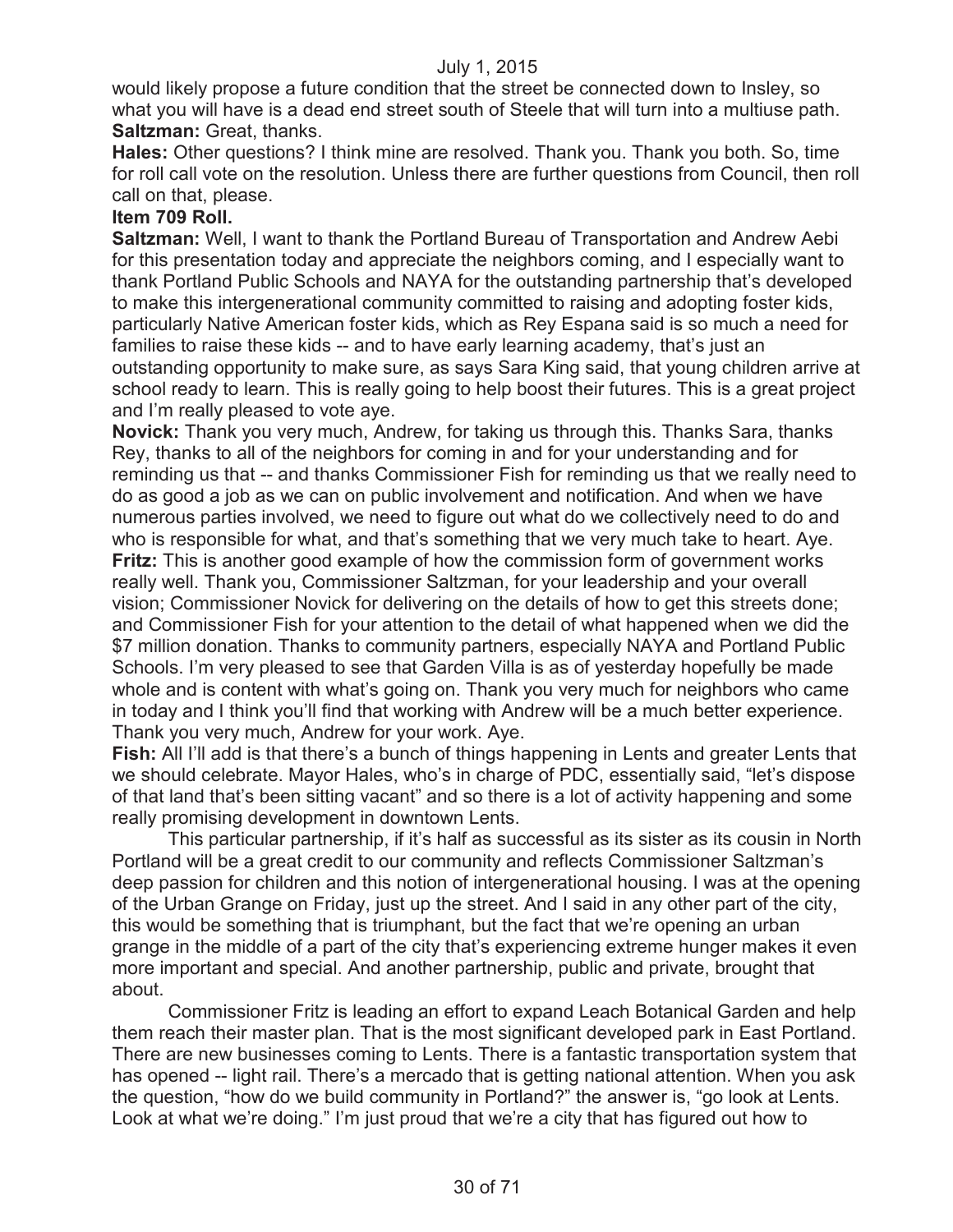engage these partnerships at a very high level to do important things for people, and that's what it is all about. Pleased to vote aye.

**Hales:** Great work all around. Thank you. Aye. And then the ordinance will come back next week for -- next week for second reading.

**Moore-Love:** No, August 19th.

**Hales:** Sorry, that's right. We already talked about that. August 19th for second reading. OK, thank you all very much. Let's move on to 711.

**Item 711.**

**Hales:** Commissioner Fish.

**Fish:** Megan, would you come forward please? I have a brief introduction. I'm pleased to welcome our special guest, Megan McGeorge to Council today. Colleagues, she is the founder of Piano, Push, Play. I met Megan a few months ago and was incredibly impressed by her vision to make music more accessible to folks in our community. With the help of local sponsors, Megan is giving old pianos a new life and placing them in public spaces for all to play. In fact, we're pleased to host a piano right here in City Hall for the next few weeks, and we'll find out which of the members of this Council actually play the piano. It's in the atrium downstairs next to the lunch tables, and you can't miss it. It's designed by North Agency and it's a creative ode to Forest Park. With that, I'm pleased to turn it over to Megan to tell us more.

**Megan McGeorge:** Hello, Mayor Hales and Commissioners. Thank you for having me this morning. I always like to start with the story of why we're called Piano, Push, Play, which is about our origins. It started four years ago when I saw a cellist play on the street corner of 13th and West Burnside, and I said to myself, "man, I wish I could do that as a pianist." And I thought about it for a couple of months and I realized there is a piano store down the street. I started making friends and seeing if they would let me rent a piano to bring to the street corner and give a concert. To my surprise, they said, "we'll mount the piano for you on a dolly, and whenever you want, you can wheel it up the street."

So, four summers ago, me and my friends would grab the piano every Thursday, go up to 13th and Burnside and play for people and wheel it back down. And after the success of that summer, I started talking to Portland Piano Company even more about doing work with pianos, because I had discovered through becoming their friend that they had all these pianos in the basement sitting around and not being used. And of course, I heard lots of stories with people in their homes that just didn't play anymore. So, I decided to take it upon myself to create a public piano installation like a few I had heard around the world. So instead of waiting for one to come here, I said, "you know what? I know about all of these pianos and I feel like I can do it."

The first summer, we had five pianos outside around town. We had one at the Portland Art Museum and Pioneer Courthouse Square. One at the original location. And I enlisted the help of friends and housemates and various artists that I knew to paint "please play me on it" and it was a success as well. Here we are three years later, and now we have 11 pianos out around the town. We are partnered with the Portland Art Museum to create this collaboration of all of these different pianos and every year, it just keeps growing and growing.

We've collaborated with a million different amazing design companies and artists around town to bring these works of art back to life. So, I'll go on. This would be me at the art museum. Yes, I'm the founder. All of the amazing photos that we have through the slide show and through our website is from this amazing person that I met just because I saw him photographing our piano three years ago, and now he's a huge part of our project.

This is a photo from year one. This is the original person that used to help me push the piano up to the street corner. Every year, we develop more and more friends and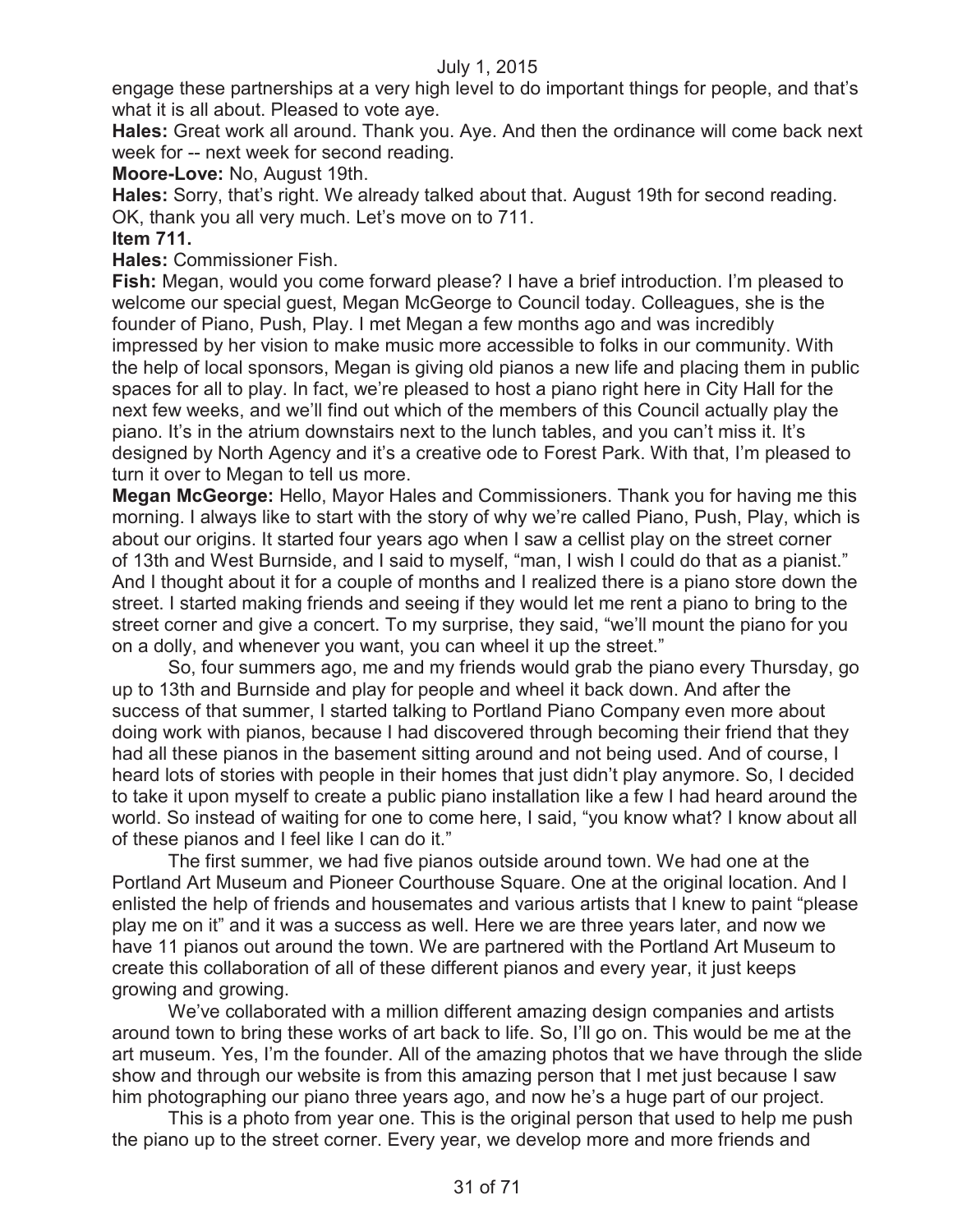supporters, especially people that want more of an opportunity to play for people. When I was talking to Portland Piano Company about giving the concert, I knew as a pianist myself that I spent so many hours in a room without a window practicing this music, and I never get to share it with anybody. And I know I can't be alone in that. So, a really amazing thing that I feel honored to do is to advocate for other musicians through this project. The not only just pianists, but instrumentalists and singers and bands and jazz groups. Because his instrument is such a center point for so many different kinds of music and ensembles that for me to be able to help them bring a piano to a park so that they can just walk up and give a concert -- they can consider that a gift. So, it's definitely mutual.

This is our second year at 13th and Burnside. We've had amazing support across the world. The reason I chose to put this photo in there is shortly after we had a piano at 13th and Burnside last year, I got an email from somebody in Japan who was coming to our city to do an article about eco-conscious living and sustainability and cool projects in Portland and he was staying at Al's Den, Soto Koto." So, we're published in japan, which I think is pretty cool.

Another amazing thing that I think happens when we put this instrument outside is the amount of people that don't have access to music at all regularly. Not only are we giving these concerts with people that I know are pianists, but the amazing thing is you put a piano outside and you discover that so many more people are musical and can play a song and create music than you would think, and this instrument definitely helps with that.

A really important collaboration is our work with the art museum. We've had a piano there every year for the last two years. This is our third year. And something that Rob Bearden, the director of operations there told me was that him and the art museum spend thousands of dollars every year to create the kind of interactions that our piano makes happen in their courtyard. That people from the park and people from the Elliott interact and learn something about each other. And that they never would do that unless one of them was playing. Many times it's people from the park, and that really surprises people from the Elliott and the surrounding buildings. I think it's really amazing to see -- to help people see others in a different light, once they understand they're human beings too and that they have amazing things inside them.

This is another amazing photo from a year where we had a piano at the Rose Festival Foundation piano. Benji told me that after he took these people's photos, he started to talk to them and they said, "we came by last night and we didn't have sheet music and we wanted to sing these songs together, so we came back a second night." I guess they were doing a whole group sing-along at night on the waterfront and they really loved this piano.

This is a shot from Pioneer Courthouse Square. One of the things that I do alongside just giving the piano out there and letting it be open for anybody to play is we also do organize concerts at each piano. For instance, every Friday at 7:00 at the art museum, I'll organize a short hour of music of every kind of genre and just friends that I know from Portland State or from Classical Revolution PDX or from a band, and they'll play. It's very casual. And after the hour is up, we open it to up whoever is in the audience to come up and take a turn. So, we do also include programming into these pianos. And last Friday, we had a big kickoff at the art museum and we brought all 11 pianos to the courtyard and we had over 300 people show up for this amazing concert where we had not only a band play, but we had a singer-song writer play, we had classical solo pieces, and we had our first commission piece played for five pianos by a young graduate of Portland State's composition program. That was very exciting.

This is another thing that we have done and we have used as our fundraiser. So, as the years have gone by and we start to have all of these regular players that play in our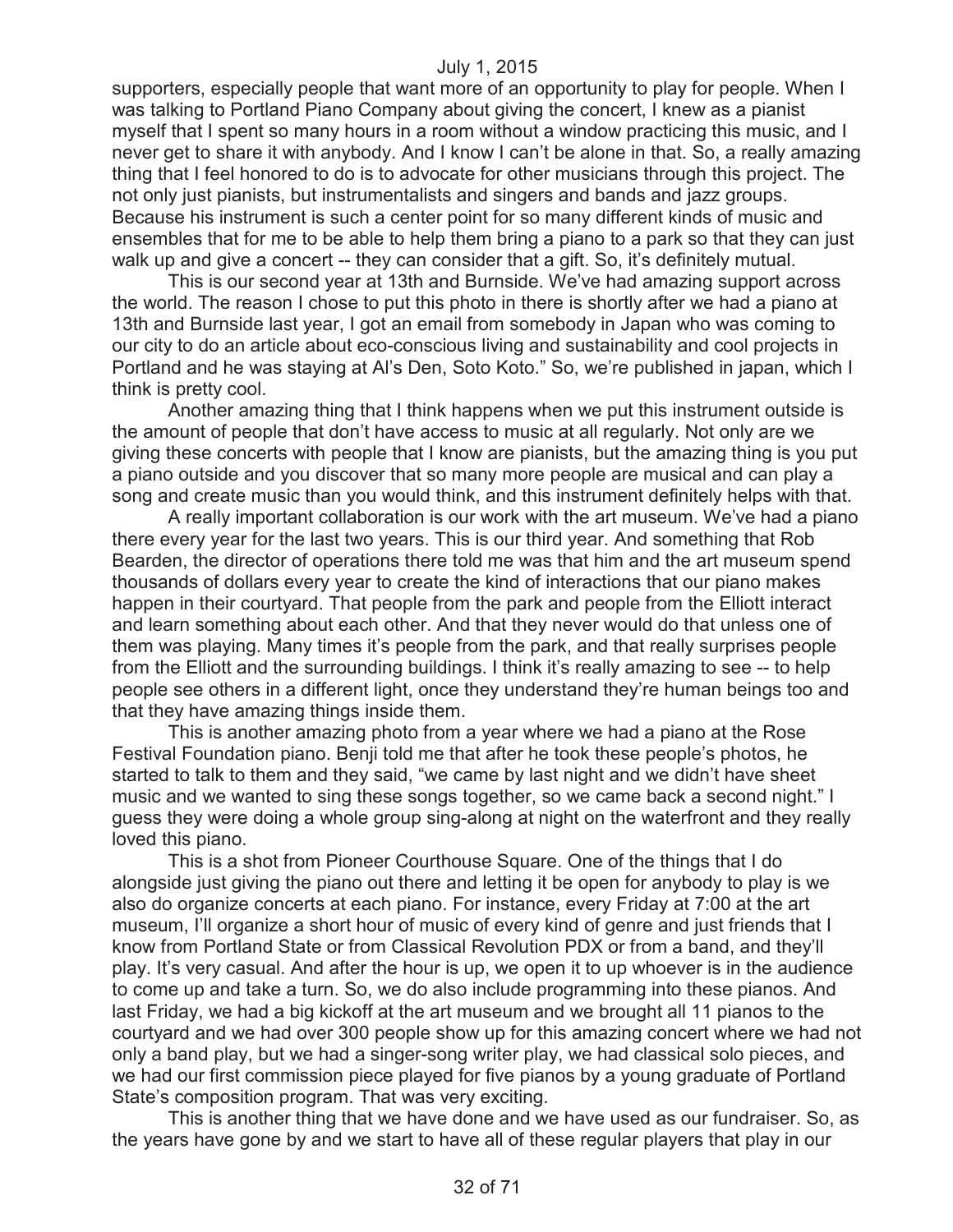concerts, a year ago I thought we should record them. And whenever we do these concerts, we will sell our "please play me" albums because I think it's important to realize that -- as a music student, you're in music school, and a lot of the times the only real goal of success or thing that's thrown at you as being really, really successful is going to Carnegie Hall or going to -- being a soloist performer. The fact is there's a million different ways between taking piano lessons and being at Carnegie Hall to have music in your life and to perform for people and share music and to play. And so, every single person that's on this album -- I don't know if they're ever going to make it to Carnegie Hall, but they're all amazing and they're all beautiful players and they're your piano teacher and they write music and they play in millions of different kinds of ensembles and stuff. I think they're just as valid as the your very famous solo pianist where it is only one in a million, think, that's really important. I had them all come in and record their two favorite songs, original compositions or whatever they wanted. So, that was something that we did.

This is our press from Japan. This is a set-up shot of our concert last Friday. There was another row of seats in the front as well. But we have two rows of five pianos and our stage and it was amazing. It was great.

This is a local artist that we collaborate with, Sara Jackson-Holman. This is an adorable child who had ice cream all over his face. And this amazing piano that was designed by Lucid, which is a really great graphics design firm.

Something that I haven't talked about at all. We -- a year ago, when I started developing a website for us, which is pianopushplay.org, Al Zimmerman, who is the head of curriculum at the Portland Code School has been helping me with it for the last year. I told him, you know what would be really helpful, since we have multiple pianos and whenever I'm in the situation of meeting somebody over a piano and they love it and they want to play more and I tell them go play here, here, and here, and I can see in their face that they're forgetting it almost as soon as I'm telling them where it is. I told Al, I think we need a piano map app. So, he teaches at Portland's Code School, and of course they have an app development class. And nine months ago, he had two developers create for their senior project our Piano, Push, Play map app. One happens to work at Urban Airship, so she incorporated their latest technology. So basically, when you have the app downloaded and you're within 50 feet of a piano, your phone will talk to you and say, "hello, I'm Bach. Come play me and share me with your friends. And, you know, take my video, and also go find my other friends Mozart and Beethoven. They're here, here, and here." That's a very exciting thing that we're doing. The app will be out on Friday.

We're almost wrapping up, guys. So, art for the city. The exciting thing about this year is we're doing -- we have such exponential growth. Instead of five, we're doing 11. Instead of just being downtown the past three years, we're going to the eastside, we're going to the parks of Portland. I have to say thank you to Commissioner Fritz for that. We just delivered 10 pianos yesterday. We delivered a piano to the summit of Mt. Tabor, to Cathedral Park, to Peninsula Park, to Salmon Springs fountain, to the Vera Katz Statue, the art museum, Lownsdale Square -- if you don't want to play our piano indoors at City Hall, you can just walk across the street. And the design companies that work for us this year were ADX and Lucid, North, Struck, Doug Fir -- all amazing people, and they did this all because we asked them to and they spent thousands of dollars and hundreds of hours - - most of them. And we just have incredible supports and sponsors and they keep growing every year, and especially all of you guys are definitely included in that, Commissioner Fish, and I wish our friend Eric was here. This is Rob Bearden, who is the director of operations. This is talking to the crowd last Friday, thanking them for their support and telling them that they need to go play these pianos once they're out in the wild. So, thank you.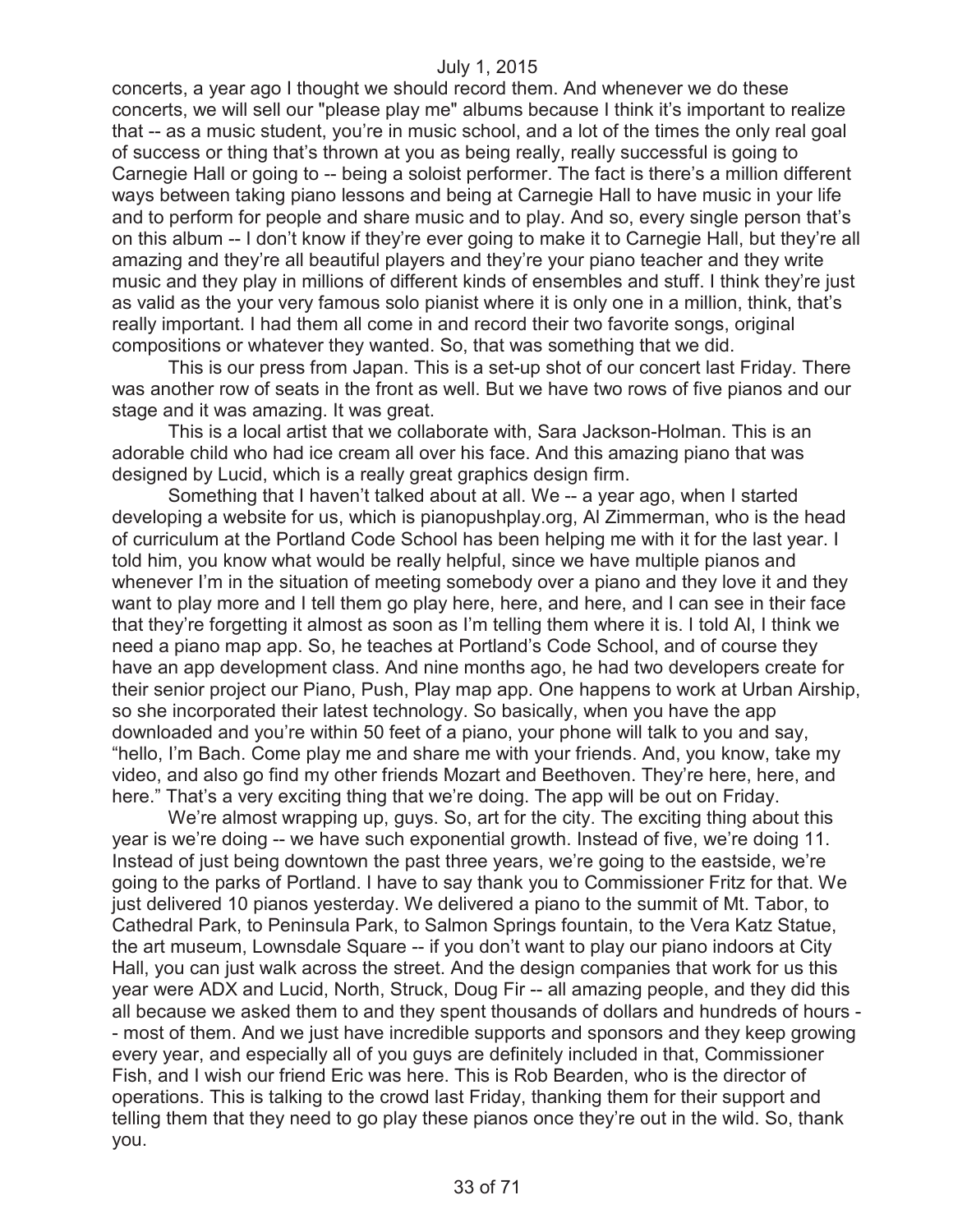**Fish:** So, colleagues, now you know why we felt so moved by this that we wanted to give Megan a chance to tell each of you about it. Eric Lindauer is sort of the champion. You know from all of the dealings with Eric -- when he grabs hold of something, he's tenacious. So, he's a great champion for this concept.

There just seems to be something so Portland about this. Rescuing pianos that are languishing in warehouses. One of the things Megan told me when the pianos are placed in public places, they're never vandalized. There's never a problem with people complaining about noise. It turns out when people see a piano, they're inspired and sit down and play it, and other people come and join them and so it actually creates community and they have not had any negative consequences. They're pop-up concerts. They're free. And you saw at the art museum that they had a great turnout, so of course there had to be a food truck. Our friends at ADX are happening them and now an app.

Long term, Piano, Push, Play is going to need to do fundraising from the public and private sectors, and that's the next phase of their growth is having some anchor sponsors. There are ways in which each of us, if we're so moved, can help. Commissioner Fritz, of course, has been extremely receptive to the idea of having pianos in parks where people can play. This August at the Jade night market, we'll have a piano at the Water Bureau tent so people that want to sit down and play the piano there will have that chance. It's not a big investment, but it turns out it has a huge positive impact on place and community.

So, I hope everyone who hears this presentation and thinks that it is a good idea explores ways in which we can help nurture this idea. This is such a uniquely Portland thing. And because of Megan's passion for this, it's going to succeed. And the odds have been very stacked against her from the beginning. And I just, you know, as the Arts Commissioner, I'm very proud that we have people willing to put it on the line like this and do something neat that frankly I never heard of and frankly I doubt that many cities around the country that have someone who is entrepreneurial and as creative as she is saying, "let's put pianos throughout the city so that people can enjoy music." And so I thank you. **McGeorge:** Oh, you're welcome.

**Hales:** Thank you. You remind me of another civic entrepreneur -- because we have lots of private sector entrepreneurs, but we have civic entrepreneurs and people that take on something for the common good, and that's what you've done. A guy named Mark Lakeman who 20 years ago said, "we should start painting intersections." So, he took the idea of bringing people together around the visual arts in public spaces, and you're doing the same thing with music in a very creative way. I just really appreciate that impulse that you said let's make this happen for the community. That is a v very Portland thing. Appreciate you, Commissioner Fish, getting this on the schedule today. We have definitely been enjoying the sound of the piano here in our atrium, which turns out to have pretty good acoustics.

#### **McGeorge:** Oh, yes. Amazing.

**Hales:** The building resonates nicely when somebody is playing down there.

**Fritz:** What's interesting is you can hear the piano when you can't hear some of the other demonstrations and other voices in my office, which is on the 5th Avenue side. The piano comes through. I want to say thank you for the way that you have worked with our staff, in parks particularly Megan Dirks and Cary Coker who have helped coordinate the 11 parks and let everybody know that the pianos at Holladay Park and Salmon Creek Springs will be there all summer long, and the other nine sites intermittently. You'll have to watch for pianos appearing and disappearing. I particularly appreciate the inclusion of Cathedral Park and Peninsula in North Portland and Montavilla in East Portland. As you said, getting out to other parts of the city and downtown will be even more remarkable. Thank you for your work.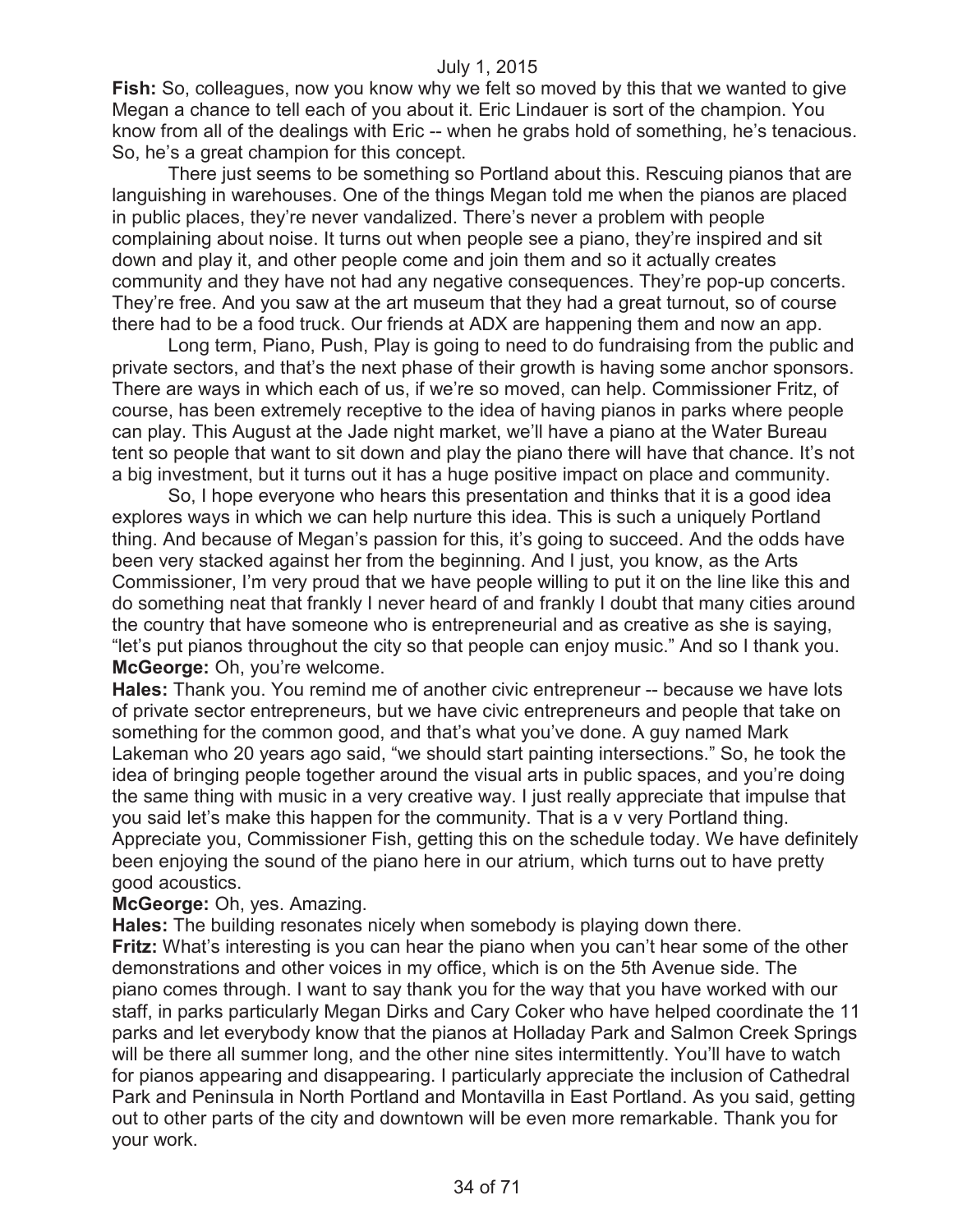**Novick:** Commissioner Fritz, I want to be sure that you have taken steps to ensure that the Parks Bureau doesn't play the Francois Truffaut film, Shoot the Piano Player in any park that the piano may be appearing.

**Fritz:** We will be sure to do that, Commissioner.

**Hales:** Thank you so much.

**McGeorge:** Thank you.

**Fish:** And feel free to send a follow-up email with the PowerPoint and we'll make sure it gets circulated to all the offices.

**Hales:** And we will all download the app on Friday. Thank you.

**McGeorge:** Thank you.

**Fish:** Thank you, Jenny Kalez, for organizing this presentation.

**Hales:** That's great. Thank you, Commissioner. That's great. Let's move on to the next regular items, which I believe are 723.

# **Item 723.**

**Hales:** I think Assistant Chief Henderson was going to be here to present this, but she doesn't appear to be. So, it is what it appears to be and a one year renewable contract for those paid internships from De la Salle students at PPB. So, if any Council members have any questions about this? If not, does anyone want to speak on the item? Roll call vote. **Item 723 Roll.**

**Saltzman:** Aye. **Novick:** Aye. **Fritz:** Aye. **Fish:** Aye. **Hales:** Aye. **Item 724.**

**Hales:** Susan Harnett is here. Why don't you give us a quick summary of what this is about?

**Susan Hartnett, Office of Management and Finance:** Good morning, Mayor and Commissioners. Susan Hartnett, spectator facilities and development manager. I was expecting the procurement officer to be here as well, and I'm not necessarily prepared to speak to that side of it. She did ask me to join her this morning to talk a little bit about the project as a whole and give you a little bit of additional information about why the final cost on this project is considerably higher than the estimate that we had provided earlier.

So, a little bit of background. You may recall that since 2003, the City has had the obligation for capital replacement work in the Rose Quarter plaza per the agreements with Portland Arena Management. We became aware of the need to do some work on the waterproof lining system in the planter boxes, which are actually above portions of the structure that are below grade. That was something that we became aware of in March of 2014, and part of the reason that we became aware of it is the fact that there is water, the presence of water intruding into some portions of the building. So clearly, the waterproof lining is failing and needs to be addressed.

I also want to point out there's really kind of critical windows of opportunity in which this kind of work can be done. It really is dry weather work, and it's also important that we try and time it when there are fewer people in the plaza area. You know, when we have thousands of people coming and going, it may not be the best time to have heavy equipment and stuff out in the plaza.

Some of the reasons why our estimate ended up -- or the bid ended up different from the original estimate that I thought you might want to be aware of. Significant portion of that due to a changing of scope that we made after the initial estimate was done. And that's probably an oversight on our part in terms of not having updated it before we brought that information to the Council. We had been working on the assumption that we would reuse the existing soils within the planter boxes, and it became apparent for a variety of reasons that that was not a particularly good choice, but it is the cost that was reflected in the original estimate. So, acquiring new soils and removing the soils and disposing of the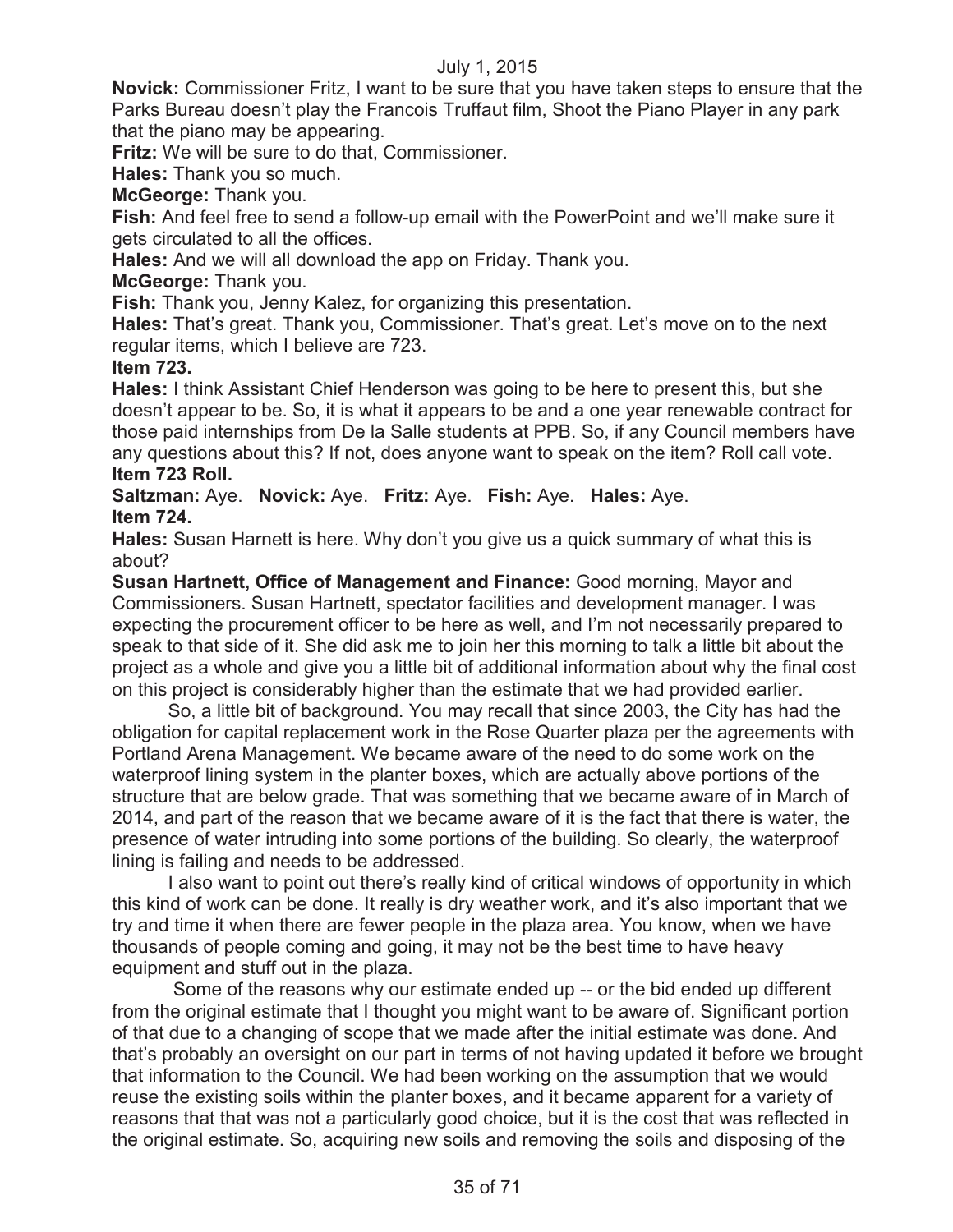existing soils adds a significant portion to the difference between the original \$466,000 estimate and the current \$750 plus bid.

A couple of other contributing factors on that. We did make a decision to add some lighting along the Veterans Memorial Coliseum. Currently, there's no lighting around that area and it's pretty dark along that side of the plaza. If you've ever left the Moda Center and walked towards the garages, the plaza is a pretty dark space. And while the planter boxes are empty, that would be the time to add the necessary electrical and support mechanisms for that lighting, and we think it will definitely improve the visibility in that plaza area. So, we added that to the scope.

We also found out some clarifications about weight restrictions. Again, this area is above structure, and it limits the type of equipment that can be used to move things in and out, and that added to the cost for the contractor since they're working with smaller equipment and can't necessarily bring in big backhoes and stuff like that.

And then a couple of other things that are sort of on the periphery. This is very specialized work. These waterproof lining systems inside a planter box above structure is kind of unusual, and the size of the contract itself is a little bit an odd fit. It's a little too small for a big company and a little too big for a small company, so I think that led to some of the drivers in not only the estimate, but the fact that we only did get one bid on this.

Those were a couple of things that I wanted to add in. Now that Christine is here, I will turn it over to her to talk about the procurement side of it.

**Christine Moody, Chief Procurement Officer, Office of Management and Finance:**  Christine Moody, procurement services. Only thing I wanted to add to what Susan was saying is that MWESB participation on this is at 16.6%. And they are self-performing all the rest of the work. There's only one subcontract, and the subcontract is with a womenowned business for \$124,855.

**Fish:** Only question that I had is probably a rhetorical question, but the Memorial Coliseum is a historic structure and it's listed. So, are there any issues raised by putting in lights and the kind of lights on the plaza that we have to be worried about?

**Hartnett:** No. The landscaped areas are exempt from the historic design review. That's actually something that took us a little bit of time to get to the part where we were ready to bring the bid document forward to procurement.

**Fish:** OK, so it's exempt. So I guess the follow-up question would be, since there is a small army of preservationists, architects, designers, historians who care deeply about this building and its history. Have we engaged the community in any of the design work we're doing to make sure it's faithful to the original vision?

**Harnett:** We have not. I mean, I'd be happy to do that. We are not changing the landscape pattern, which actually is not original. I mean, that's part of the reason why the landscaped areas are exempt is because they were not part of the original listing for the National Register. It's probably a good idea for us to sit down with a few of them and share what we're doing. I think issues around things like lighting efficiency and consistency with other lighting fixtures within the plaza were the decision drivers for us, but I would be happy to sit down with Brian and Stewart and have a chat with them.

**Fish:** I'm reminded that when we did some similar things with the Halprin sequence over by Keller, there was intense interest in the community that it be faithful to the overall vision. I think you're going to get that phone call anyway. I think just to reassure people that nothing that we're doing does violence to the overall integrity of that historic site. **Harnett:** Yeah, happy to do that. It's a good suggestion.

**Hales:** OK. Thank you both. Any other questions? Thanks a lot. Anyone want to speak on this item? If not, then a roll call -- motion to accept the report.

**Fritz:** So moved.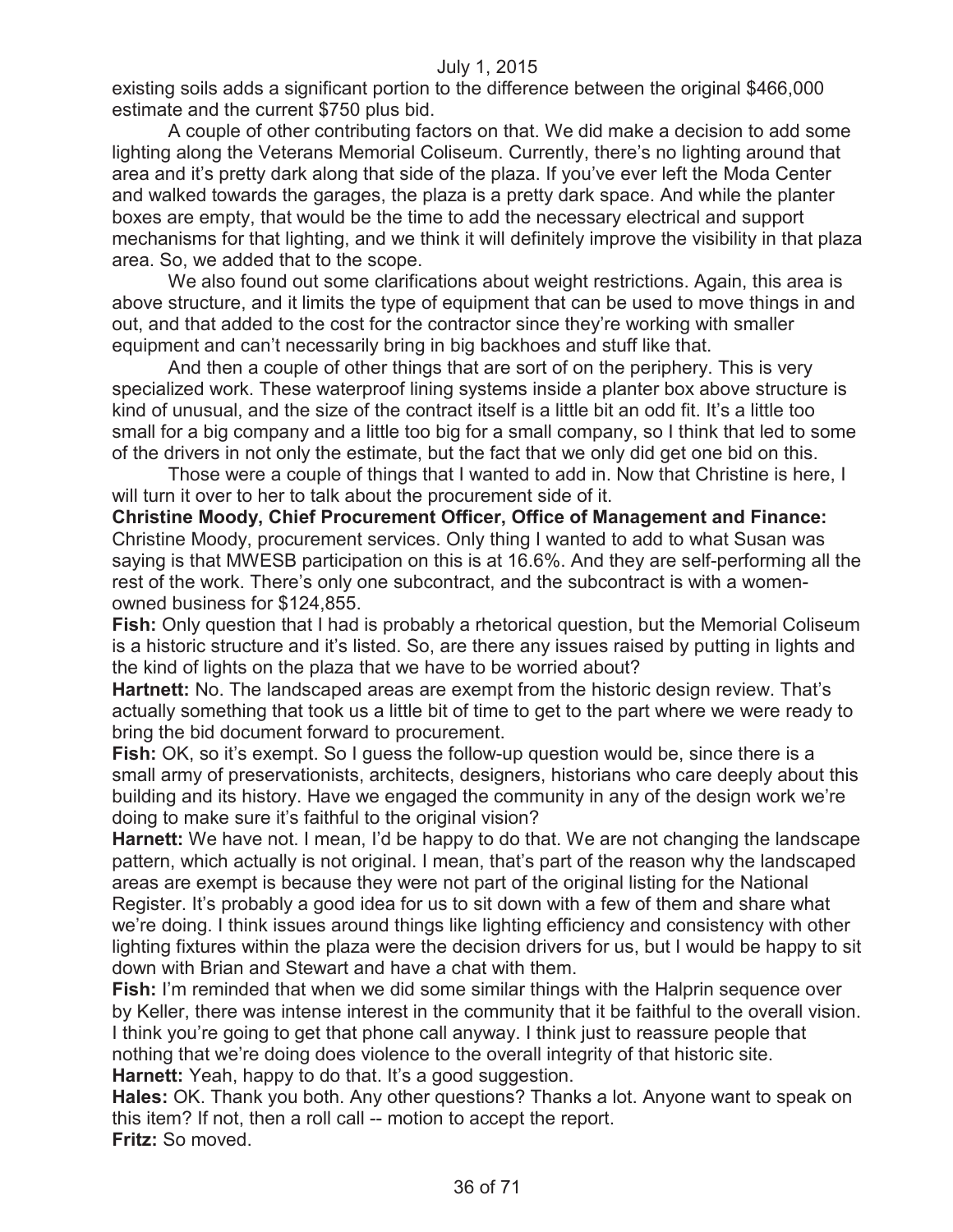**Fish:** Second. **Hales:** Roll call vote on that, please. **Item 724 Roll. Saltzman:** Aye. **Novick:** Aye. **Fritz:** Aye. **Fish:** Aye. **Hales:** Aye. **Item 725. Hales:** We have a presentation coming forward. Mr. Enge, Ms. Ames, welcome.

**Bryant Enge, Director, Internal Business Services, Bureau of Revenue and Finance:**  Good morning, Mayor Hales. Good morning, Commissioners. I'm Bryant Enge with Internal Business Services. With me is Betsy Ames, OMF senior policy analyst. We are here today to present for your consideration the disposition of City real property policy.

This policy has been developed in collaboration with the Portland Property Management Committee. The committee consists of various property-owning bureaus, including OMF Facilities, Parks, Water, BES, PBOT, and Housing, along with -- we have had some legal support by the City Attorney's Office. We've also had additional assistance as we move forward with this particular policy from the accounting division, from policy, from the Bureau of Technology Services, Enterprise business solutions, and the Office of Neighborhood Involvement. The committee was convened several years ago with the intent to maximize the effective use of assets owned and leased by this City through better coordination and collaboration.

Through this effort, the committee has developed a comprehensive inventory of land holdings. I would say over the last year and a half, committee has been working on the disposition of City real property. We have leveraged work some good work that has already been performed through BES and Water. We also leveraged work conducted in 2010 -- I think it was the Southeast and Northeast neighborhood -- specifically around this particular matter.

The proposed policy in front of you addresses concerns about the need for a more consistent and transparent process for how the City identifies and disposes of real property. The policy is -- I want to be clear -- is an administrative process and not a decision-making process. Decision-making still remains with the bureau that owns the property and City Council.

The objectives of this policy before you today are to ensure citywide consistency in the excess and surplus real property identification, notification, and disposition process. It identifies a standard process of soliciting public input and feedback on real property identified by the bureau as excess to the bureau's need before authorizing the bureau to dispose of the property and provide opportunity for City Council to consider alternative uses for excess real property.

Because of the community interest of the property disposition decisions and interest in this policy, we worked directly with the Office of Neighborhood involvement to gather community input on the draft policy and received quite a bit of input from the community. And as a result of that, we've changed a number of the original provisions to provide more time, clarify certain aspects, and respond to various notification suggestions. With that, I'd like to turn it over to Betsy and she'll describe the policy in detail. Thank you. **Hales:** OK. Thank you.

**Betsy Ames, Office of Management and Finance:** Hi. Betsy Ames with the Office of Management and Finance. The resolution before you today establishes a citywide disposition of City real property policy. This policy will apply to all real property owned by the City of Portland being considered for disposition.

We have categorized the properties into three different groups. Category one properties are typically the smaller, less valuable properties and/or properties that have certain restrictions or due to their unique nature have significant limitations on how they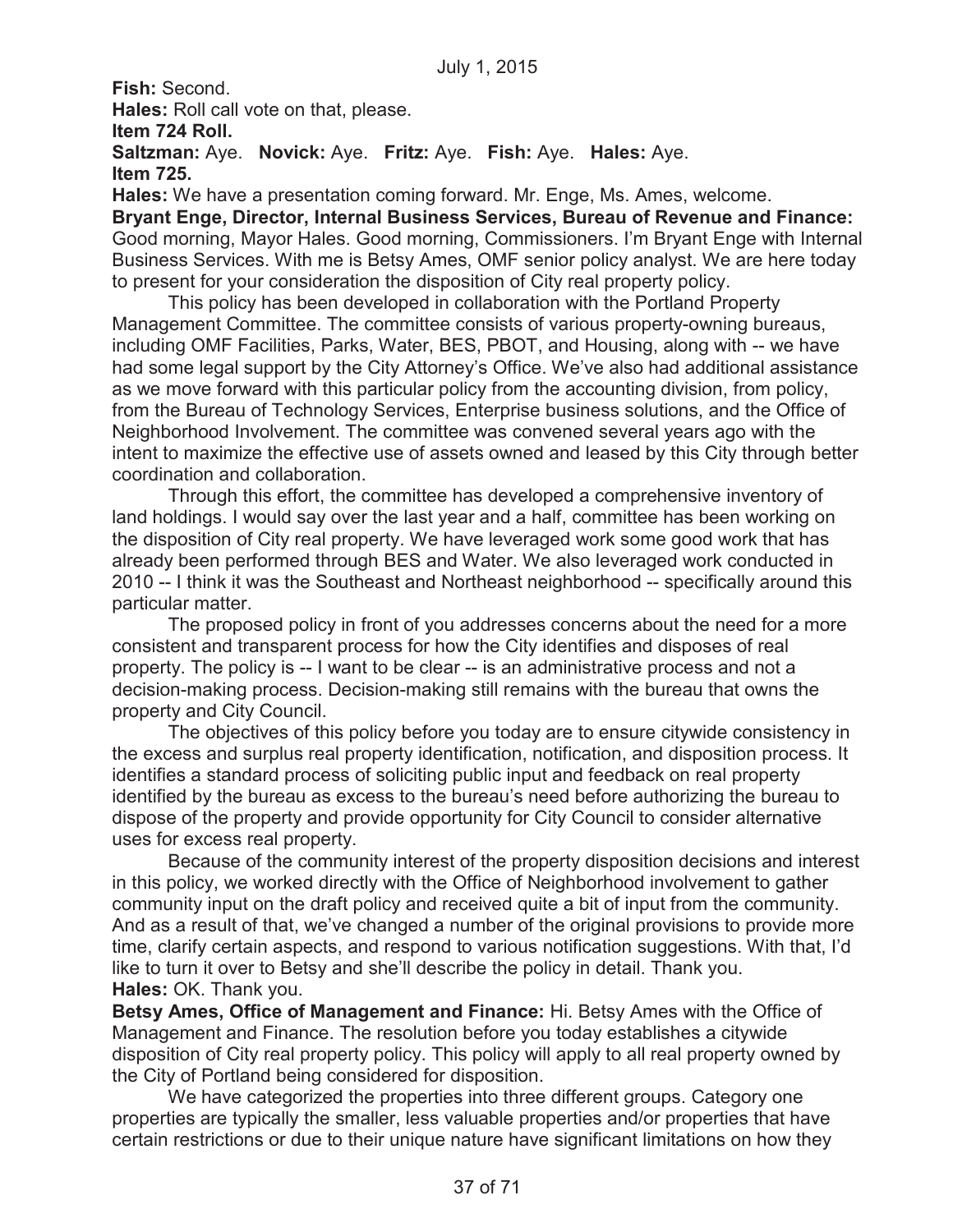can be disposed of. These properties are subject to an internal review process with the other bureaus and a public hearing for the City Council to consider declaring the property surplus and authorizing its disposition.

Category two properties are those real properties that may be disposed of for public purposes, such as affordable housing under City's urban renewal authority. These are never actually declared surplus because they are going to be used for a public purpose, however, we wanted to have them subject to this policy as well to allow other bureaus and offices the opportunity to identify any existing or required deed restrictions, property interest, easements, or other conditions. Properties managed by the Housing Bureau fall into this category, and PDC has also indicated that they are willing to include similar process steps in their policies for disposition for properties under their control. The requirements will help ensure that City bureau needs are identified prior to PHB or PDC disposal properties through their established notice of funding availability and/or request for proposal processes.

Category there properties are all other real properties and main focus of this policy and of community interest. There are four main process steps that will be followed. The first, 3A in the policy, is the identification process for excess real property. This is an internal determination by the property managing bureau that property is excess to their needs based on their established access management, capital planning, and level of service needs. The determination as excess must be approved by the director of the bureau and the Commissioner-in-Charge before it moves through the next step in the process.

3B describes the internal notification process and allows other City bureaus to express interest in the property and/or identify deed restrictions, property easements, or restrictions that need to be recorded on the property if disposed. If another bureau is interested, the two bureaus need to negotiate terms and bring an ordinance to Council to approve the asset transfer and financial transaction.

It there is no interest from other bureaus, we move to the 3C external notification process. This step includes posting extensive information on the City's website, written notification to neighborhood and business associations and surrounding property owners, signage at the site, and notice to other government agencies. The public comment period set at a minimum of 45 days, bureaus and Commissioners-in-Charge can choose to have a longer period if they wish. At the end of the public comment period, the bureau and Commissioner-in-Charge will make the decision on whether to proceed to step 3D, declaration and disposition process for surplus real property. The bureau would then prepare an ordinance for Council consideration. Four votes on Council are needed to declare the property surplus. The ordinance may also direct the bureau on how to dispose of the property and any conditions that need to be applied to the disposition.

Upon disposition, bureau will then work with accounting and finance staff to ensure accurate financial reporting of the asset and the financial transaction with the real property coordinator to update our property data base and, with City Risk, update insurance inventories.

As Brian mentioned, we did change a number of provisions in the draft policy based on community feedback. There were some suggestions that we did not incorporate into the policy which I wanted to explain. First, for the internal review process, community members requested that the policy require bureaus to offer properties to other bureaus at book value or historic value. Accounting rules require the transfers of capital assets within the City be recorded in our financial reports at the book value, the historic value that was there when acquired. This is distinct, however, from the financial transaction that takes place between bureaus, and distinct from the negotiation of how much one bureau will pay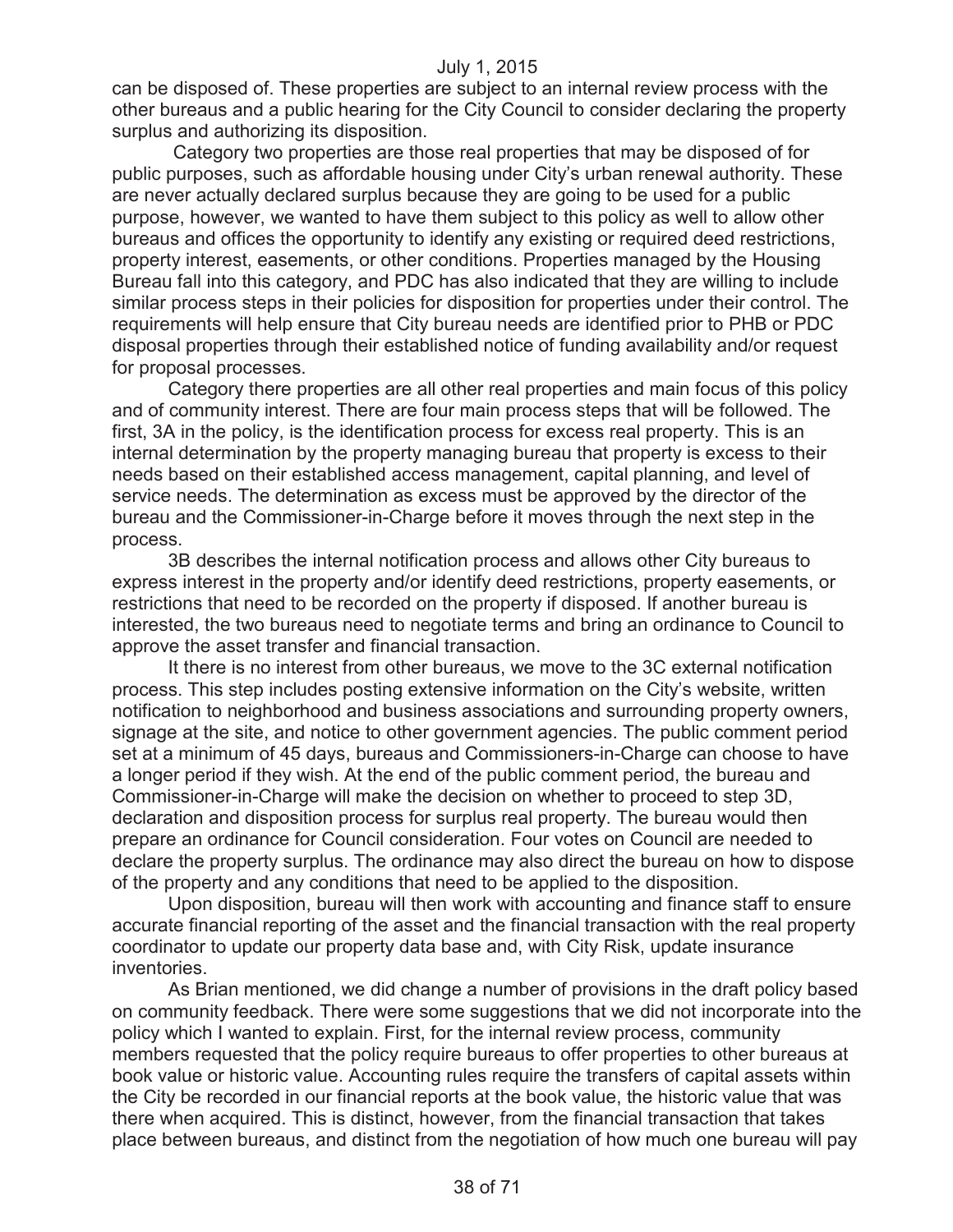another bureau for the asset. Accounting rules do not require bureaus to dispose of a property at a particular price point either internally or externally. The policy calls for originating bureau and interested bureau to negotiate terms and conditions as a business decision. It does not direct particular terms, as that will depends on the bureaus involved, the funds involved, as well as particular site conditions and characteristics. It is possible, for example, that a property was acquired using grant funds that have certain restrictions on them or ratepayer dollars or other sources. So, bureaus will need to look to the charter, to state law, to grant restrictions, etc. to make a determination there.

Community members also suggested establishing priorities within the policies for the sale of properties to community nonprofits and/or for uses that would have greater community benefits. Since each property is unique, we did not include specific language to prioritize certain uses for all properties, reserving that decision to the City Council based on site-specific public input for each property that is brought forward for consideration.

I understand there might be an amendment proposed, and we can discuss that when that's done.

Public input also includes various suggestions for either maximizing the sales price or offering the property at a discounted rate for certain purposes, and requirements for how the property would be sold. The policy is silent on this as well in order to allow for Council discretion based on the site, based on any restriction placed on the property, based on the source of funds, and importantly, based on the feedback received during the public comment period for each property that has been posted. Again, it's a business decision that the bureau, Commissioner-in-Charge, and ultimately the Council should make on all the information available. If you have any questions, I can answer them now or later. **Hales:** Questions?

**Fish:** Mayor, I have a couple of questions designed to just clarify a few things and then we have some amendments. First of all, I want to compliment you, Betsy, and your team for pulling together this proposal. While it's true that it builds on some of the early work that the utilities have done, I think it greatly improves that work, creates some standards across the City, and I think puts the focus where it belongs, which is the Council to make final decisions. And because there's such confusion in this area, allow me to take a moment to make sure we're all operating under the same set of assumptions. First of all, the resolution that you are bringing before us today would set a floor and not a ceiling, is that correct?

#### **Ames:** That's correct.

**Fish:** Second, you draw a distinction in your policy between excess and surplus property. I'm really glad you did that, because what that does is makes clear to the public that only the Council can declare public property surplus. I want to say that again. Only the Council can declare a property surplus, and it requires a four-fifth vote. What you've done by distinguishing between excess and surplus is you've allowed the public to have early notification of a determination that property may be excess, meaning it is no longer necessary for its original purpose or for whatever reason, the City has decided it doesn't need it any longer. But the determination of surplus status and opportunity to sell that property rests exclusively with the Council. You have also built in the maximum amount of discretion for the Council to craft whatever conditions the Council deems appropriate for that disposition at a public hearing. So, it will be subject to people weighing in and advising us. And I think you have cured something that we weren't able to really get right,

And I think as an example, Mayor, the original database we put online listed the properties as surplus. So, people looked at that and said -- I think jumped to the conclusion that the City was moving forward with a process, and I think distinguishing surplus and excess is important.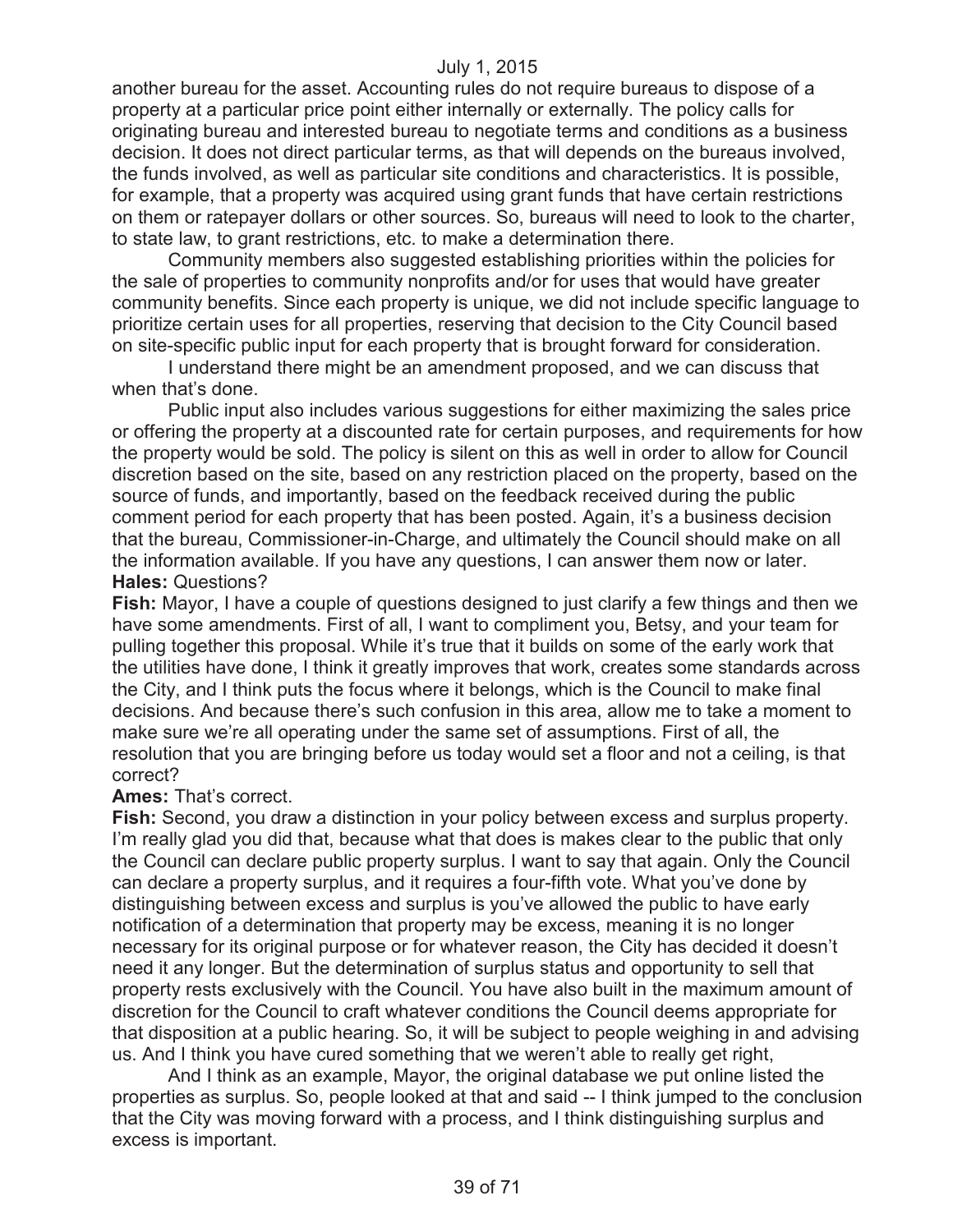I'm also pleased, Betsy, that you've deferred providing too much guidance at this point on the question of whether properties are transferred at book value or fair market value. This is again an intensely complicated area that is informed by the charter, bond covenants, accounting rules, conditions of grants and other loans, and on and on. And it turns out that there is no clear line. And so, what you've built in is again the maximum opportunity for the Council to grapple with those issues as it decides what the appropriate consideration for the property is.

And I'll just use two examples, Mayor, because again, people feel passionate about this, but I often think that it is important that we focus on the facts. City has acquired property in the past for no consideration. Our utilities, for example, took over property in East County when they consolidated with other utilities where it came to the City at no cost. I would distinguish that category from, let's say, during Commissioner Saltzman's tenure at the helm of the Bureau of Environmental Service, City purchased land along the river to assist in doing the Big Pipe. That property was purchased with ratepayer dollars at some great expense, and if the City no longer has a need for that property which they initially determined with terminal one, ultimately that may go on the market and go to the highest bidder. Why? Because the best way to determine what its fair market price is to have the marketplace decide that. But that property wasn't acquired for nothing, as some other properties were. There is no one size fits all rule to figure out what is the appropriate consideration and so I'm pleased that you recognized that complexity and left it to the Council on a case-by-case basis to decide what the appropriate terms are and conditions to set on the disposition.

We have gotten some testimony from folks asking some questions. I just want to ask you a couple of questions off the testimony. Do you believe that your proposal gives neighborhood coalitions and neighborhood associations meaningful and adequate time to comment about the disposition?

**Ames:** We think it does, and we think the 45 days also will allow them the opportunity to say, "We would like more time." And that's something that the bureaus and the Commissioners could give them as well.

**Fish:** So that's an important point. Again, this is the floor. In the event there is significant interest at a community level, there's nothing that prevents the City from extending the clock to provide more time for people to weigh in. In fact, we are encouraging people to do that because the idea here is greater transparency along the way. You have in the proposal, Betsy, a requirement that at the early stage when it's offered to other City bureaus, there is a follow-up, almost a reminder to bureaus, "hey, we haven't heard from you and we're serious and you're going to lose your chance to bid on it." You don't have a similar provision with community groups, neighborhood associations. Was that intentional? **Ames:** I think we felt it was appropriate to require some of our own bureaus to respond. That there are four bureaus in particular that we thought should be responding in writing so that the Council knows in fact that Parks Bureau, Bureau of Environmental Services, Water and PBOT have done their due diligence, have looked at the property, and have responded in writing to the originating bureau so that the originating bureau has been able to say, "yes, they did consider this."

**Fritz:** Commissioner, if I could weigh in there. That is in response to a request from me. We are all so -- I'll speak for myself -- I am so buried in emails that I would not want somebody to take my lack of response as a lack of interest. So for the bureaus that are likely to be able to or interested in proposed excess surplus, I feel that they should be required to respond in writing. And if it doesn't work to send a reminder email if I'm buried and I haven't read the first one. And then that would require the bureau selling to actually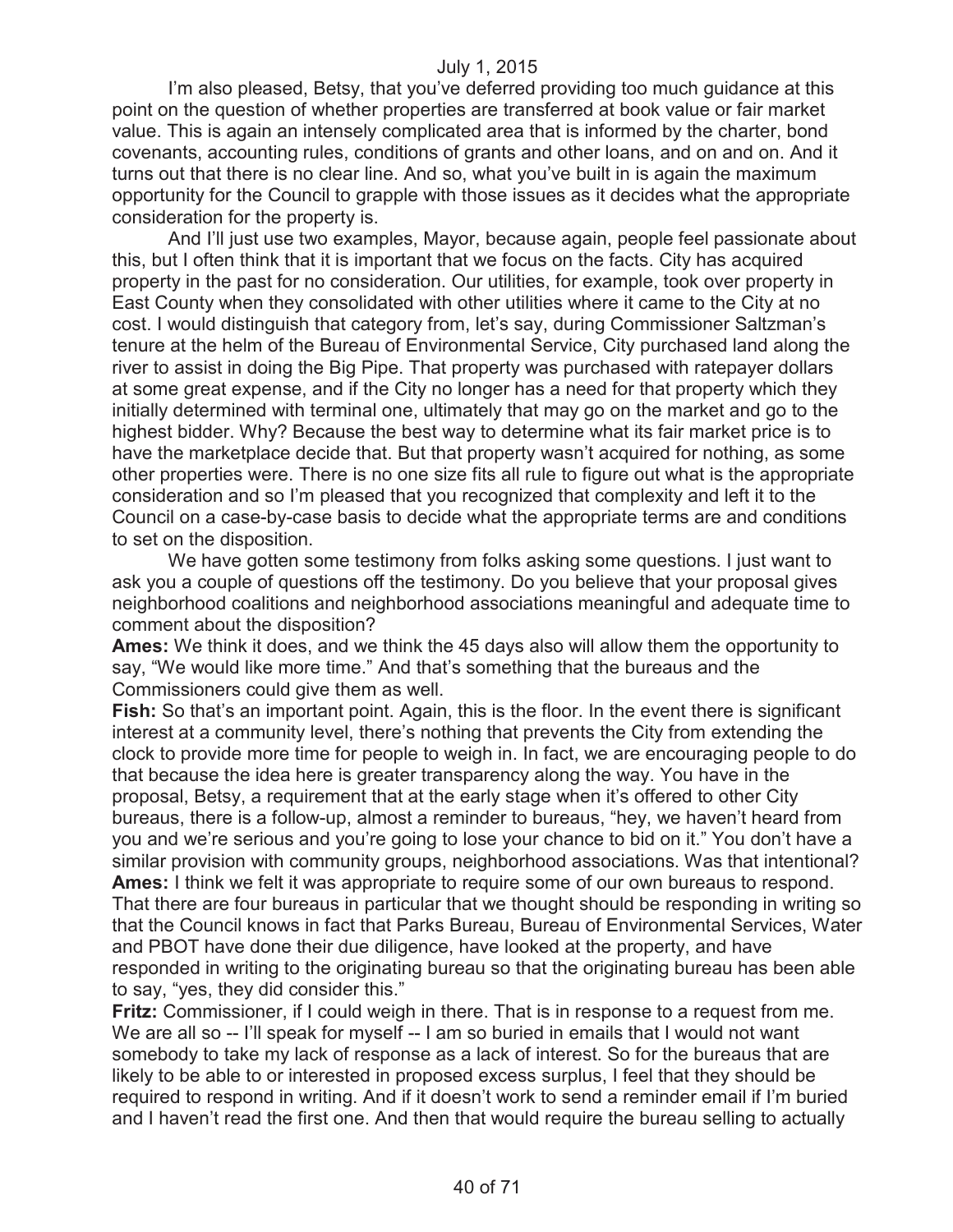walk across the room, pick up the phone, do some other method other than sending another email.

**Fish:** Well, Commissioner Fritz --

**Saltzman:** Shouldn't the Housing Bureau be included in that list of affirmatively responding?

**Ames:** We could do that as well.

**Fritz:** That's a good idea.

**Fish:** Yeah, I think with bureaus the requirement should be there must be a response, and the response can be either no interest or interest. But that's the best check, the best test that someone has actually gotten the notification and acted on it is something substantive coming back and saying no or yes. We don't have that with the neighborhood association, and I just want to make sure that we have some fail-safe mechanism to make sure that they in fact got notice. Whether they have enough time to act on it is something they can raise in asking for the clock to be extended, whether they have an interest or not, that's provided for, but I want to make sure there isn't an instance where some person who is overwhelmed with emails at the neighborhood level doesn't respond and it's not because they didn't have an interest in raising an issue.

**Fritz:** Particularly since we currently don't have a good mechanism to update our neighborhood contact lists. I would certainly support that -- that the offering bureau should get an affirmative -- get a response of some kind from the neighborhood association and put that in the record.

**Fish:** I think by legislative history, what we're saying is that the notification provisions to the neighborhood needs to be more than just sending an email, that someone should track it and if there's no response might deem that to be a flag --

**Ames:** A follow-up.

**Fish:** Yeah. And "hey, did you get this notice?" Because, as we've said, we are as a City open to extending the clock so that the timing isn't the issue. It is just making sure there is actual notice.

I'll hold on the Housing until Dan offers his amendment.

I guess for now, that addresses the primary points, but again, I just want to compliment you on the way you have done this, the consultation process. This response to neighborhood and community concerns, this addresses issues raised by the Auditor, and I think this also is a big step forward in terms of our collective commitment to transparency and accountability and how we do things here. And I think in the main, you really got this right. Thank you.

**Fritz:** If I might just piggy-back on Commissioner Fish's questions regarding the neighborhood contact, I'm persuaded by the Living Cully request to change in the whereas on the -- the first whereas on the second side, instead of saying "will allow for a subscription service," I think it should say, "shall create a subscription service" because that's more affirmative that we are going to do it rather than there could be one but might not be.

**Ames:** That's in the resolution --

**Fritz:** In the resolution --

**Saltzman:** Actually, Commissioner Fritz, I was intending to offer an amendment to put that in the rule-making. Sometimes resolutions get lost, but rules seem to last forever. **Ames:** Mm-hmm.

**Fritz:** It wouldn't hurt to have it in both, would it?

**Saltzman:** No, it wouldn't hurt.

**Fritz:** That's my amendment -- to change "will allow for" to "shall create a".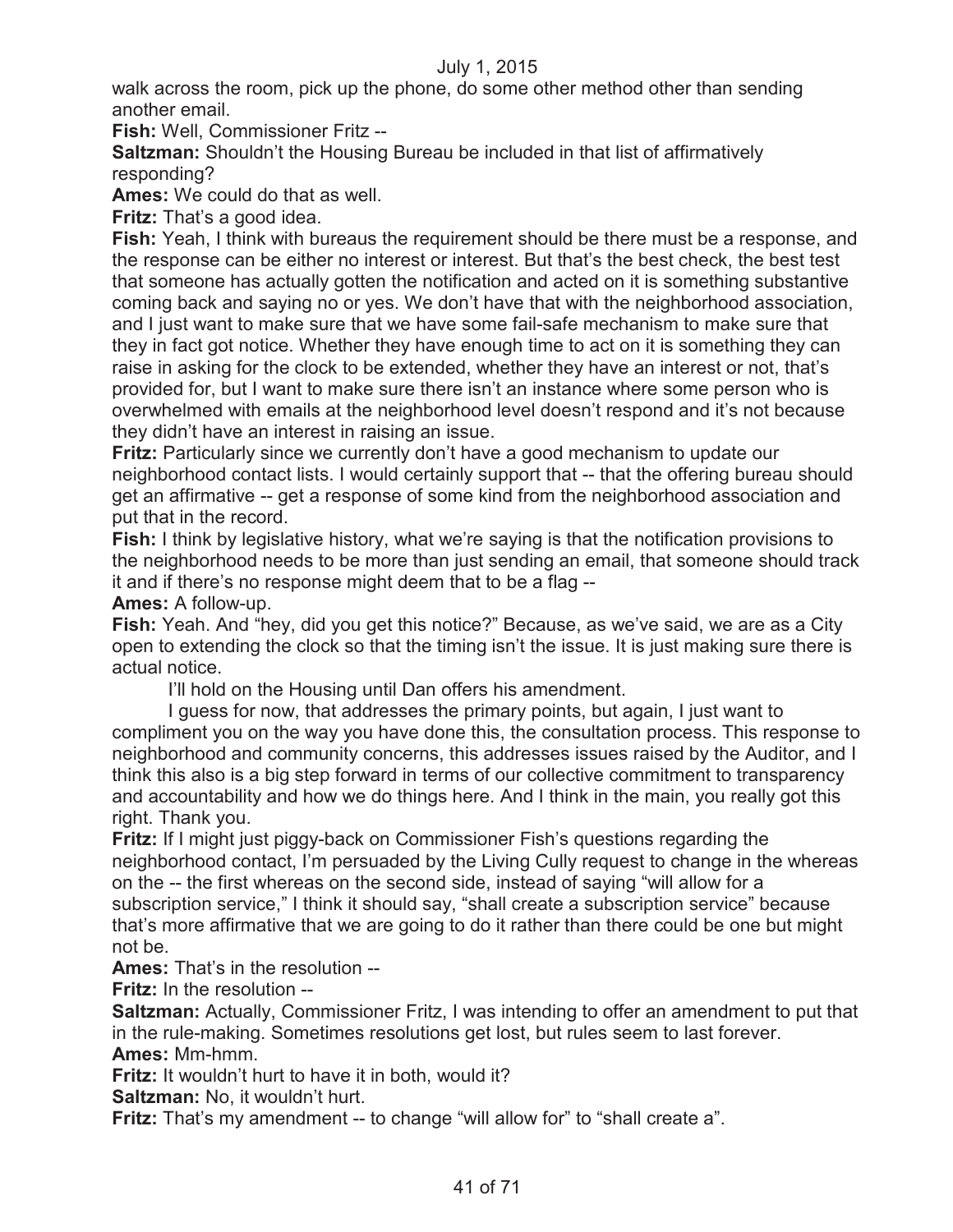**Hales:** OK, I have that amendment. We will have some others amendment proposals. Why don't they queue them up?

**Fritz:** Do I have a second for that?

**Fish:** Second.

**Fritz:** Thank you.

**Saltzman:** I have just two amendments that I'd like to offer for Council's consideration, and I want to echo Commissioner Fish in my appreciation for OMF developing this comprehensive policy. I think it is something it's something -- I know many times we're always asking among ourselves, "don't we have surplus property to do something x, y, or z?" This will help us get our house better in order but also I think the public as well, and that's really in the spirit of the amendments I'm offering. The first amendment, as I discussed with Commissioner Fritz, puts into the rules that OMF will maintain a subscription service to allow any interested person to sign up for notification. So, it goes beyond just neighborhood associations or business districts because we have groups like Living Cully, lots of Friends of organizations or we may just have neighbors down the street keeping their eye on an undeveloped piece of property that they might be interested in as a pocket park or something like that.

**Fish:** I second that, Mayor.

# **Hales:** OK.

**Saltzman:** My second amendment is to really establish a prioritization scheme. This comes from when I served on the County Commission. We disposed of surplus property or tax foreclosed properties, and we created -- we already had a priority for affordable housing development. We also created what we called the green screen. So, we'd look at the attributes of the properties for pocket parks, community gardens, and everything. So, this amendment would go in the rules also and just say whenever practical, bureaus shall consider disposition of surplus real property for affordable housing, community development, or open space. And I think these are all areas of keen interest to all of us on the Council and high priorities, particularly affordable housing, and we want to make sure that if we have good properties that are suitable for affordable housing development that our nonprofit community development corporations are aware of this as well as the Housing Bureau and other interested parties. Same for community development and open space purposes. That's my second amendment.

**Fritz:** Question on that.

**Fish:** Question on that.

**Hales:** Sure.

**Fish:** After you.

**Fritz:** You've suggested that it goes in section 3D1, but that's about the Council hearing to declare it surplus. I'm wondering -- do you want it considered then or do you want it after the Council has declared the property surplus that then the bureau considers the disposition for affordable, community development, or open space.

**Saltzman:** That's probably a better location.

# **Fritz:** In four.

**Saltzman:** Yeah.

**Fish:** So, I'm sorry, where are you proposing to place it?

**Hales:** In D4, right?

**Fish:** Which would kick in when?

**Fritz:** After the Council has declared it surplus.

**Fish:** So, let me address that for a second. Because I whole heartedly support the spirit of this, but I want to understand, Betsy, how this would work. There are properties which the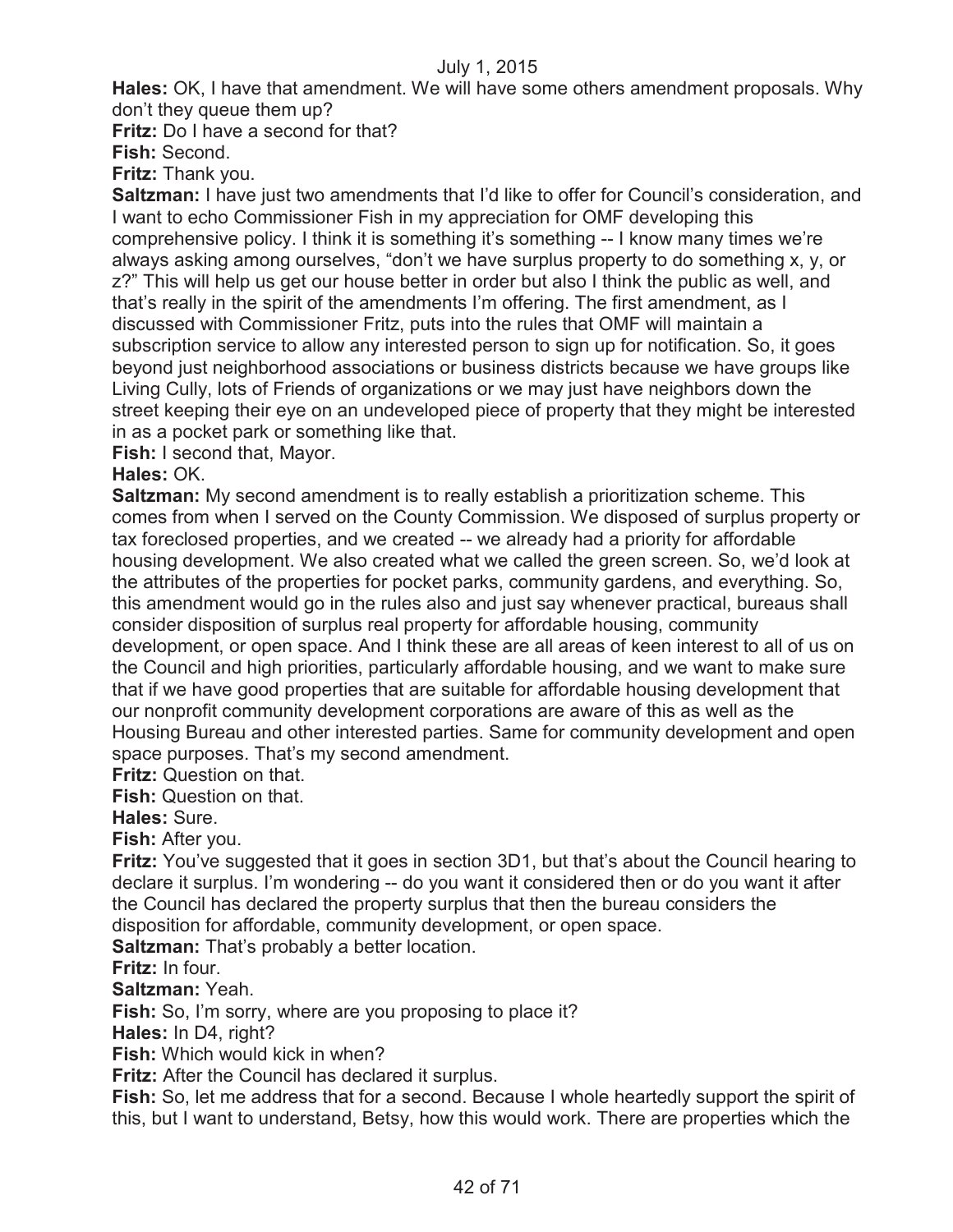Council will declare surplus which will then go to a broker and will go into an auction, like terminal one, and will go to the highest bidder. How would this policy apply to that? **Ames:** Well, I think I was the one that suggested putting it earlier so that when a bureau does bring an ordinance to Council that they would say we have considered these uses and we think you should apply a condition and in your ordinance to dispose of it in this way.

**Fish:** And you see, I think that's the key point here. Once the Council declares it surplus and puts whatever conditions it chooses at that point with a four-fifth vote, we don't see it again. And in some instances, it just goes out in the market for sale. Like terminal one. If the intent is to encourage bureaus to consider public uses of the space in some priority way, I think that's best -- that best kicks in at the determination of excess and then going through the internal review process and then having the bureau report to Council at the surplus hearing as to whether they have been successful and whether there are other options. We have carte blanche at the surplus stage to put whatever conditions we want. So respectfully, I think this works better if it is upstream.

**Saltzman:** I think that's a good point, and I guess I -- with all respect to Commissioner Fritz would -- like to keep it as an amendment to 3D1. I think it as the excess determination level that it's important that these other uses have the opportunity to e considered. **Hales:** Let me make sure I understand the mechanics of that. At that phase, it's been through the excess analysis. It is now proposed as surplus and coming to Council. **Ames:** And you've received public comment from the community, who might at that stage be saying, "we really think you should offer this first to affordable housing developers in the neighborhood or to" --

**Fritz:** It's not the bureau, it's the Council.

**Hales:** I'm not sure that the word "bureau" is right.

**Fish:** I'm not sure surplus is right either, because if's upstream it's actually excess property. It only becomes surplus if the Council by a four-fifths vote declares it to be such. I think what you mean "disposition of excess real property shall be" and that puts it upstream, and that becomes part of our discussion when we take up the surplus vote. I'm not trying to put words in your mouth, Dan.

**Saltzman:** Is that your understanding, Betsy -- putting it sufficiently upstream, we should use the word excess other than surplus?

**Ames:** Yes.

**Saltzman:** I will accept that as a friendly amendment.

**Fritz:** The issue Commissioner Fish raised, though, of terminal one where actually there's a public purpose of keeping that in industrial use.

**Hales:** So it's not practical.

**Fritz:** Practical but --

**Hales:** Not practical because it's not zoned for anything other than industrial use. **Saltzman:** It says "whenever practical".

**Fish:** Whenever practical and the Council gets to interpret it its policy when they take up the surplus. I mean, anyone on Council can raise a question about conditions. It may or may not want a condition that says that the purchaser won't change the zoning. Someone else may want a condition that says it remains in the industrial inventory. We would have the right to put those conditions. This doesn't preclude us from having this discussion at the surplus hearing, but I think Dan's intent is to encourage the bureaus to consider these kind of community uses as they dispose of excess property.

**Hales:** So, let's continue this discussion because I think it's very helpful to refine then. I think there may be agreement -- unless the sponsor of the amendment doesn't like it -- to have the Council be the decider there, not the bureau. That we are talking about excess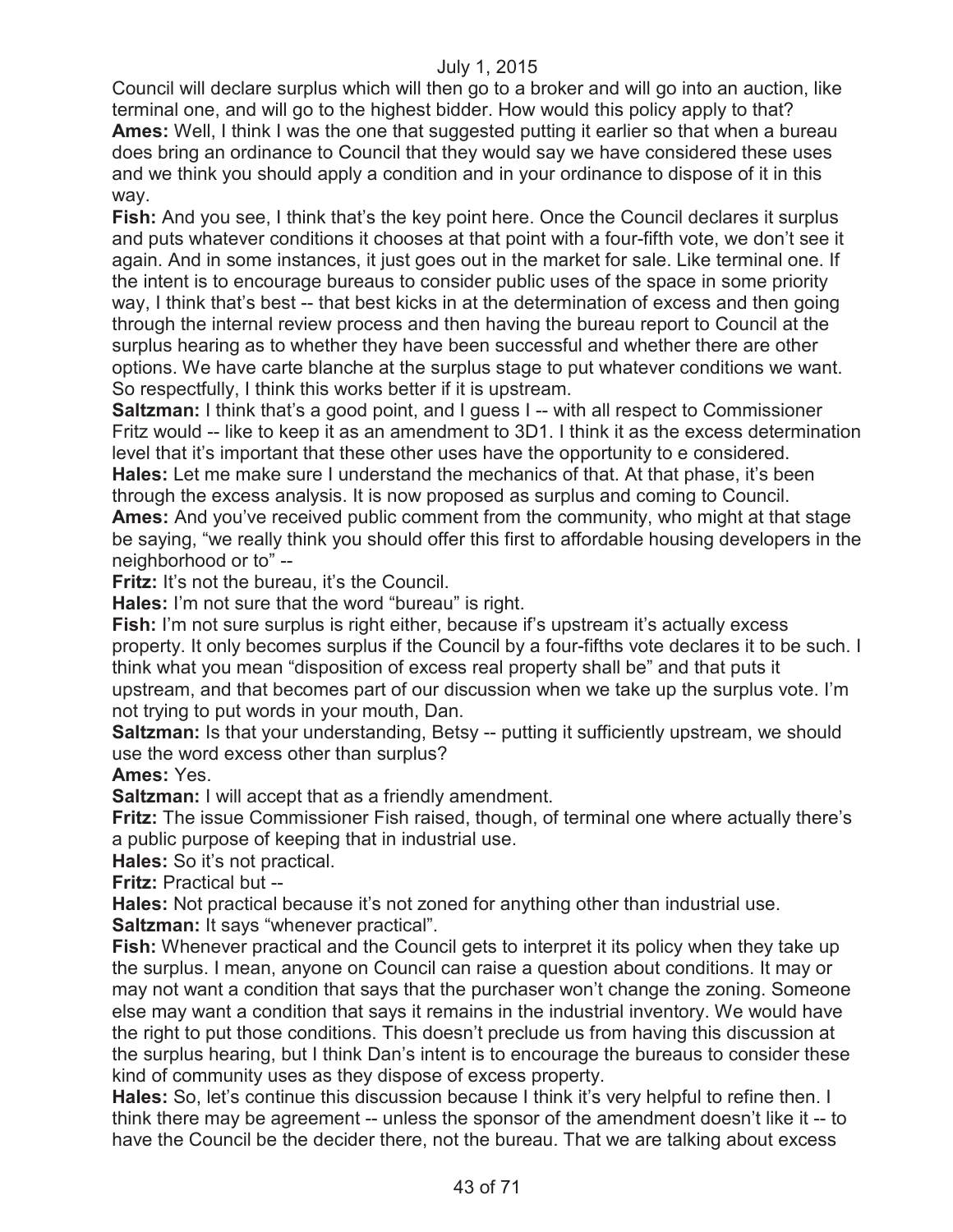instead of surplus where it actually gets placed in the structure of the four phases -- I guess I want to hear back from Bryant and Betsy about.

I have another suggestion, which is the uses you suggested that we corporately and now the Council consider are affordable housing community development or open space, I would recommend that it be Parks and Recreation and open space. Because there could be a situation in which -- if you think back to the Washington Monroe site or other sites like that -- it could be considered Parks and Recreation use but would not be maintained as open space. It might be a community center. So, I guess open space seems to me to defuse a term for what I think we're talking about there, which is the Parks Bureau may have a community parks, recreation, or open space use for that site. It may be a natural area and best left as open space. It may be a parking lot and best developed as a state park. Those are two notions that occur to me, and I'm not sure that open space is the right term.

**Saltzman:** I think that's a great point. I guess I would like to keep -- I believe we want the bureau to consider the disposition of the excess. So, when it gets to us and it needs a fourfifths vote, we know that the bureau involved has already looked at these potential uses, or at least heard from interest groups on these potential uses. So, I think we want to keep it the bureau shall consider disposition, but I'm more than happy to amend open space to include parks, recreation, and open space.

**Fish:** Betsy, then that wouldn't be 3D, right?

**Hales:** That would have to be upstream further.

**Fish:** That would be 3 A or B or C. Where would that fit if Dan wanted this to apply to the initial determination of excess?

**Ames:** Well, the initial determination of excess is within the bureau solely based on their own needs. So, the next step is the internal notification process that includes Housing and Parks as part of that, and would allow for that discussion for internal --

**Fish:** That's the upstream he's referring to. That's Roman numeral III B.

**Ames:** That's Roman numeral III B and will include housing as one of the bureaus that must respond to that. I think there's also an opportunity at the 3D stage and I would suggest maybe changing it to "whenever practical, bureau and Commissioner-in-Charge shall consider proposing disposition" to say that you could dispose of it to an outside group for affordable housing, community development and open space, parks, recreational uses. And so, having it be "proposing disposition" makes it clear that the Commissioner-in-Charge and the bureau are proposing that to the Council for the ordinance to declare it surplus and allow it to be acquired by an outside group who could use it for that purpose. **Fish:** So, two points of clarification. When we use the term "affordable housing," Dan, what do you as the sponsor mean by that?

**Saltzman:** I would generally say anywhere from zero to 80% of median family income, but I guess I would rather be sufficiently vague on that to encourage as much creative thought about how to use a surplus property or an excess property as possible.

**Fish:** Our current policies give a presence to zero to 60. If we kept it open, I would hope, though, that we're still guided by existing Council policies about focusing on where the need is. And the second issue I think we need to put on the record, Betsy, is when we say "whenever practical," there's a whole body of City property which may not neatly fit into that policy, and that's property that the utilities are disposing of. We can preview that down the road, but the utilities are bound by different charter provisions, different covenants and bonds, different legal requirements. So, when Dan says "whenever practical," the chances are that frequently, the utilities will not be in the category of practical for reasons that are explained to Council when we have our hearing. I just want to preview that because there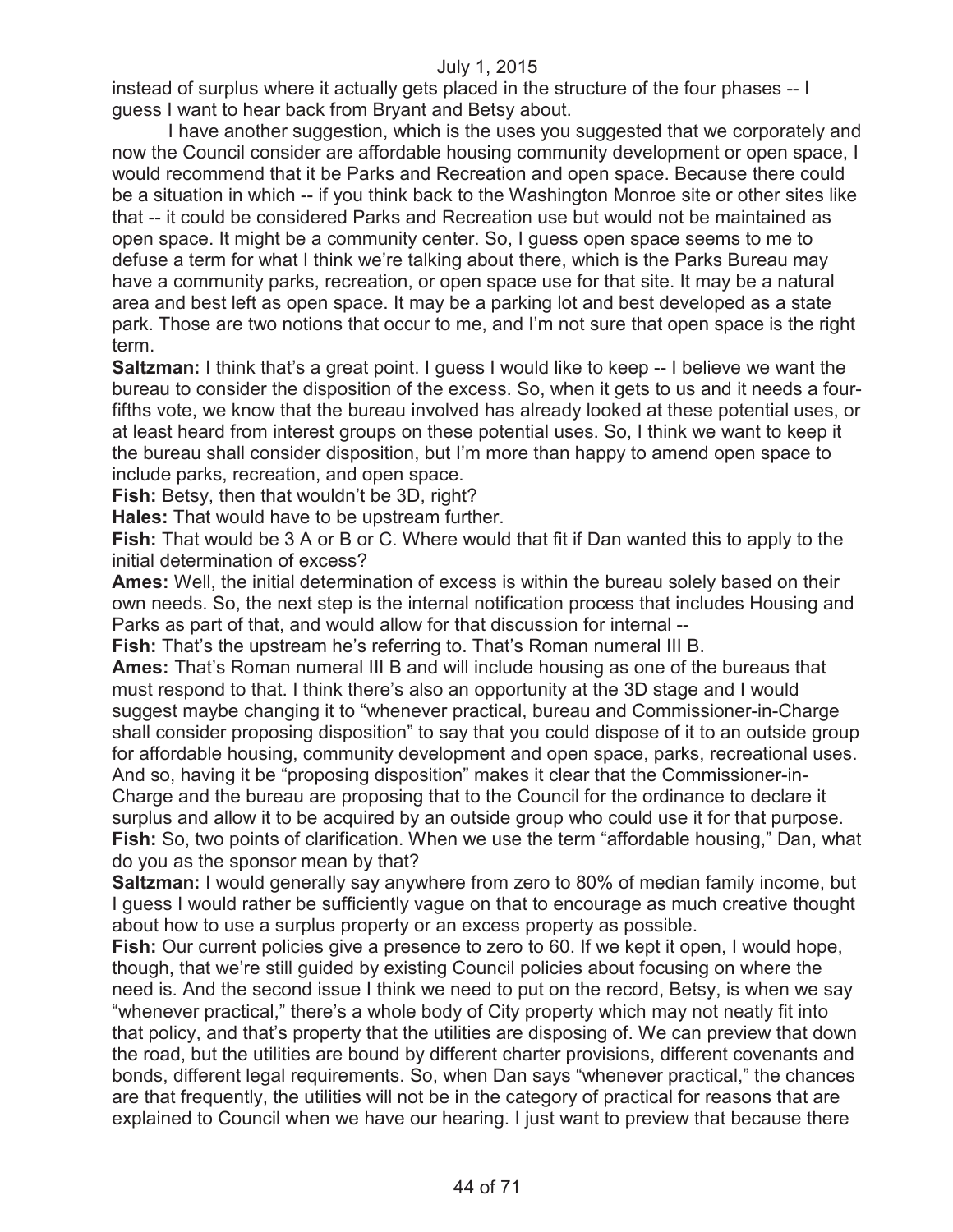is a difference between property that is being currently managed by the utilities and property managed by the other general fund bureaus.

**Saltzman:** Yeah, I understand. I recognize that.

**Hales:** So, let's maybe -- can you settle the question sitting here right now of where this ought to be inserted, assuming that Council wants to adopt the language that we've been talking about?

**Saltzman:** I could -- if you want to set this over a week, I'll be happy to work and make sure I have a better-crafted amendment.

**Hales:** What I would prefer to do also -- because I am going to need to leave the Council chambers about half an hour starting at 20 minutes after -- I would like to take public testimony and then let us get back to our deliberations and Council may still want to take a break this afternoon.

**Ames:** And we could always come back next week.

**Saltzman:** Yeah, I'd commit to -- I would like to get the first amendment adopted, but I would commit to work better on the second amendment.

**Hales:** OK, so there was a second on the first amendment and there was a second to Commissioner Fritz's proposed amendment. So, let's take up the adoption of those two amendments and then take public testimony. Does that sound right? Commissioner Fritz's amendment was to change the words "will allow for" to "shall create" on the first whereas on page two of the resolution. There was a second to that. Roll call to accept that amendment.

# **Roll on amendment.**

**Saltzman:** Aye. **Novick:** Aye. **Fritz:** Aye. **Fish:** Aye. **Hales:** Aye.

**Hales:** And the other amendment I think we're ready to accept now and put into the draft is Commissioner Saltzman's first amendment at the end of section C1E, "City real property coordinator shall maintain a subscription notification service to allow for any interested member of the public to sign up to receive notice of all properties posted to the website." I believe there was a second to that. Any further discussion? Let's take a vote on accepting that amendment.

# **Roll on amendment.**

**Saltzman:** Aye. **Novick:** Aye. **Fritz:** Aye. **Fish:** Aye. **Hales:** Aye.

**Ames:** And I heard one additional request, which was to add the Portland Housing Bureau to 3B3 as a required responder.

**Saltzman:** I would make that motion.

**Fritz:** Second.

**Hales:** Roll call.

**Roll on amendment.**

**Saltzman:** Aye. **Novick:** Aye. **Fritz:** Aye. **Fish:** Aye. **Hales:** Aye.

**Fritz:** And to require affirmative contact with neighborhood associations.

**Hales:** Why don't you bring us language back on that one. We know that we want to address that and also the verbiage and effect of what Commissioner Saltzman had proposed as a second amendment.

**Fish:** Just the spirit of it -- without beating a dead horse -- we don't want a nonresponse to be deemed substantive in the same way we are not going to allow a nonresponse of a bureau in the earlier stage to be substantive. We want to actually confirm that someone is passing.

**Hales:** OK. So let's start taking public testimony. Again folks, you will have to excuse me in 10 minutes, but our newly-elected Council President will continue the process after I leave. Who do we have signed up on this item?

**Moore-Love:** We have seven people signed up. The first three, please come on up.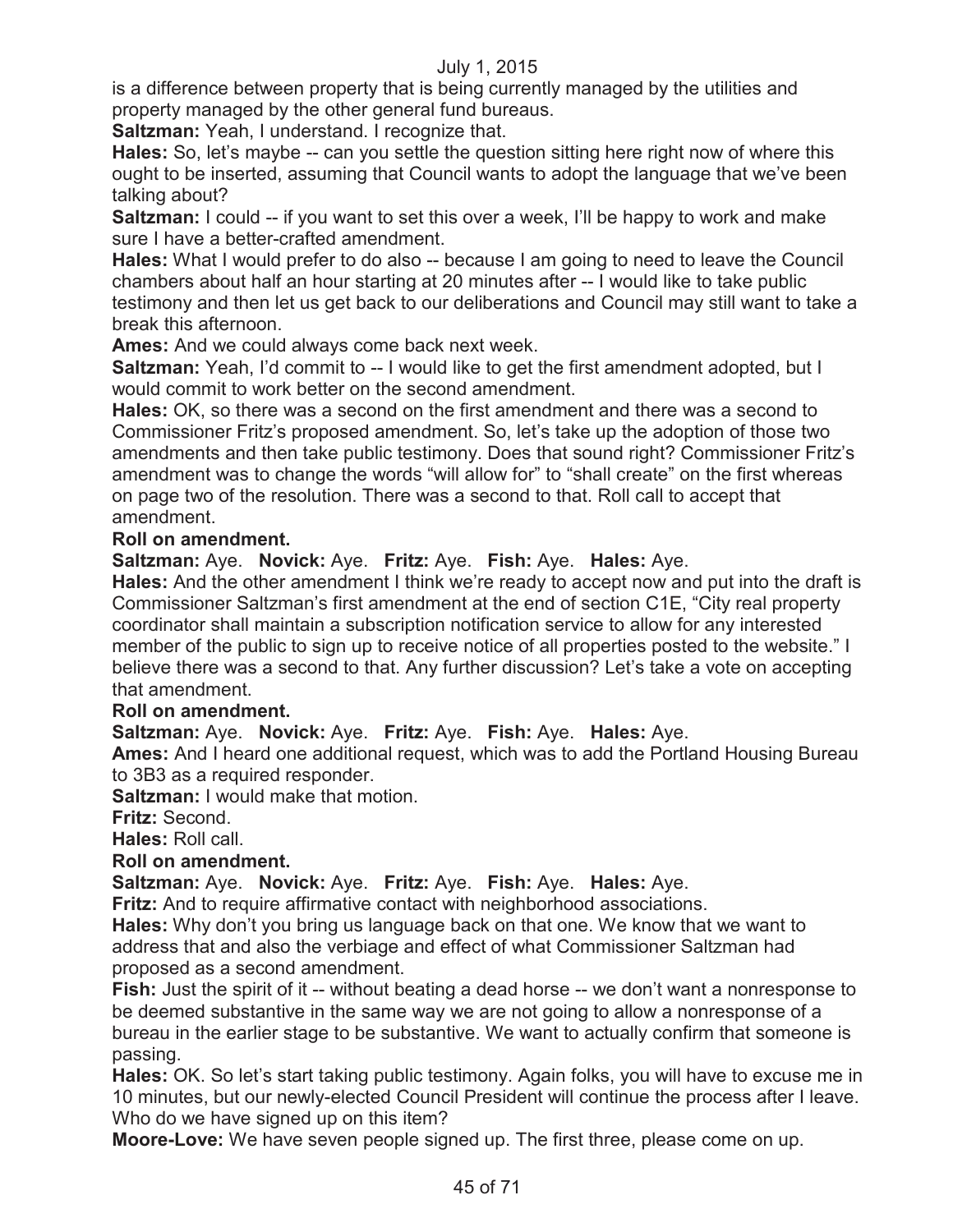**Hales:** Good afternoon. Welcome. Lightning, you're on first.

**Lightning:** Good afternoon, my name is Lightning, I represent Lightning Watchdog X. Again, I like the public input. Absolutely necessary. I like the four votes on the Council. Again, I have an issue on the -- determining the value the property when it is declared surplus. I want to make sure that we obtain the current fair market value based upon a current updated appraisal that a bank will look at and also utilize the information. I have a real concern on issues on properties going under contract, such as we had one that -- an appraisal is done, the value went up to a \$1.9 million difference between a property that didn't have the appraisal done and one that did afterwards. It's imperative when we set these values that we set these values in a reasonable market range that we set a value too low very few buyers will ever come in and pay a higher price. We defeat what we're doing. We will get a lot of people very upset by this process. Again, determining that value before the offer to come in at a reasonable market price based upon an appraisal in my opinion is imperative, especially on any property in the city over \$1 million.

Now, again, pertaining to the term book value, I have a real problem with this term. As stated, a property is donated at very little price, that is the book value. If that property is bought from the City at \$5 million, that is the book value. But if we take the second example at \$5 million, and another bureau wants to buy it, they have to use public funds. We just use public funds twice to buy one property. Improper. We need to look at this very close. Because if you buy that from another bureau, public funds bought it originally, public funds buys it the second time. We need to be very careful on using public funds to buy a property twice. I'm absolutely against that. We need to look at this very close.

The condition of the assets in this City we need to look at very close again to have an understanding what the overall value is. We need to have an inventory that we can glance at it and go down addresses, square footage of the land, when it was bought, how much it was bought for. In Seattle, they do that. If you pull up the Seattle site, you can see exactly what the address is. See exactly the size of the land we're talking. Very important to have this inventory accessible.

Another thing I want to make sure on the nonprofits, we make sure that we watch this very close and I want every loan paid back that a nonprofit tries to utilize through the City, and I want to have an understanding where these values are on this land even if you donate it to them. I want appraisal done to understand the value upon donation. Thank you.

**Hales:** Thank you. Good afternoon, welcome.

**Helen Ost:** My name is Helen Ost. Boy, you know, my head is spinning. You guys had some really good comments to make. I was particularly impressed by Commissioner Saltzman and I didn't really follow the first amendment that you wanted to have in all of that. But what I want to talk about -- and you know, you have something that I already presented to you and some of it I'm going to change because of the discussion that you've already had here. And the first thing I want to do is make sure that you understand that I agree with almost everything that is said about after a property is declared surplus. I really appreciate Commissioner Fish for making that very clear that there really is a difference between excess property -- which the bureau is making a decision on -- and the surplus property -- which is only the Council does it.

**Fish:** Actually, Helen, the only reason I said anything coherent on that subject is because I listen to your earlier critique of the way we presented the information on our website and the light went on in my head.

**Ost:** OK. So, one of the things then that bothers me with saying that is when you come to the whereas on the top of the second page, it says, "whereas the website established --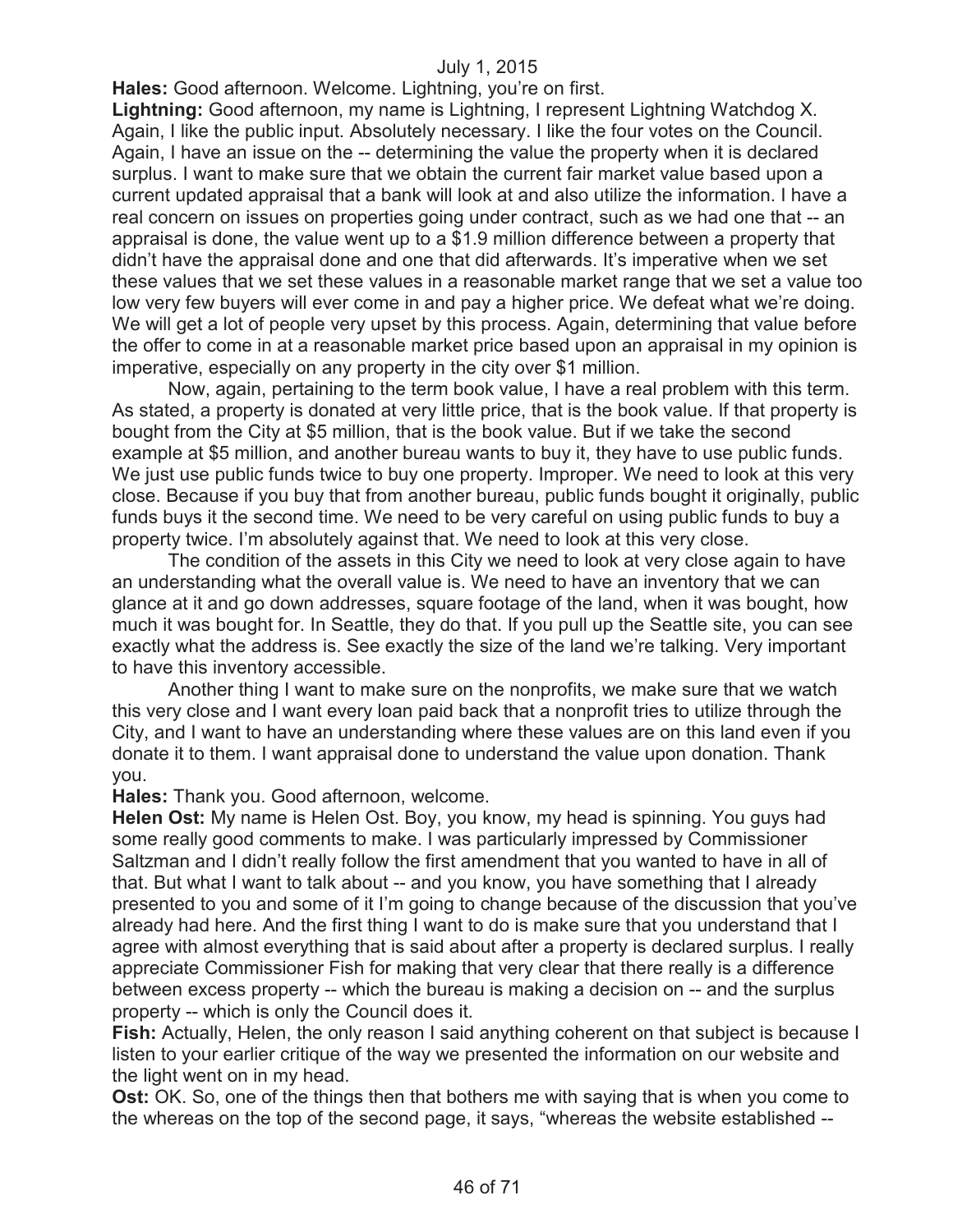serves as a model" and I'm concerned that the model is not really -- I'm very concerned about that.

Let me go ahead and go back to some of where this came -- some of my reasons for coming up with the things that I'd like you to consider. When one of the gardeners told me that Johns community garden was on the surplus property list -- or excess, whatever you want to say -- I thought he was mistaken. I didn't think it was possible. I said, "well, I'll look into it." But I didn't expect to see anything. Because it's been there for 40 years. That's one of the first of the 50 gardens. And I couldn't believe -- I mean, when -- as a gardener, when you make out your check, you make out your check to the City of Portland. You know, it's very clearly to me part of the City.

So, what I'm concerned about is -- and I agree that you need to have a clear and consistent policy to define and identify surplus property, and also need to have where you know where the property is being used by another bureau. In this case -- all property is owned by the City and the bureaus are just being the trustees for managing that property. And they're listed on the ledgers of each bureau and accounting terms. And I agree that they need a good thing. You need to know if the parcel is sitting idle. You also need to know if one bureau is being leased that property to another bureau to know what's happening with it. And is it really excess -- surplus, whatever you want to call it -- if it's being leased and used by another bureau? I'm very concerned about that. That to me just does not make sense, and I don't think it makes sense to my gardeners in the garden. **Fish:** Mayor, just to put a fine point on this. The excess versus surplus distinction I think flows out of some comments that Ms. Ost has made and we agree with. The due diligence that we're all required to do to see if there is an existing agreement, like a lease agreement, comes out of concerns that she has raised, and this policy is going to encourage I think a deeper level of due diligence.

The only other thing that I will observe -- because I take a back seat to no one in this room, even the founder of the community garden program in my own passion for community gardens, and under my watch we have doubled the number of gardens in the city -- is that there are some complex legal issues about what we can and can't do with property that is either dollars or land that's been assigned to the Water Bureau. We could spend all day going through the list of legal issues and I could review with you all of the lawsuits of which we're defended in, but I think -- I am just going to ask you to take my word on the proposition that the utilities have to be treated differently than everyone else. It doesn't mean we can't get to the right outcome, but we are different because the charter says we're different. Because we're not allowed to comingle ratepayer dollars with general fund dollars.

And you may recall over the last three or four years, the community had something to say about that when Water Bureau dollars were used for a non-ratepayer purpose. You may remember a water district fight, a lawsuit and other kerfuffles over properties that the bureau invested in. So without drawing much attention to that, I'm with you on this idea that we should think about a community purpose. But please understand that the charter and bond covenants also have a loud voice in this. And at the end of the day, if we have a process that ensures that we have an adult conversation before anything is disposed of, I have a feeling we're going to get it right, but we're going to do it within the confines of what the law tells us we have to do. So, I just offer that.

**Hales:** Thank you very much. Thank you. And Leslie -- again, my apologies, I have to leave and turn the gavel over to Commissioner Fritz. But I will review yours and any other testimony that we get during this time that I'm away. Obviously we're not going to act on this this week. And also, Ms. Ost, if you have other suggestions that you want us to have as we develop further amendments to this proposal, make sure that we get them. You can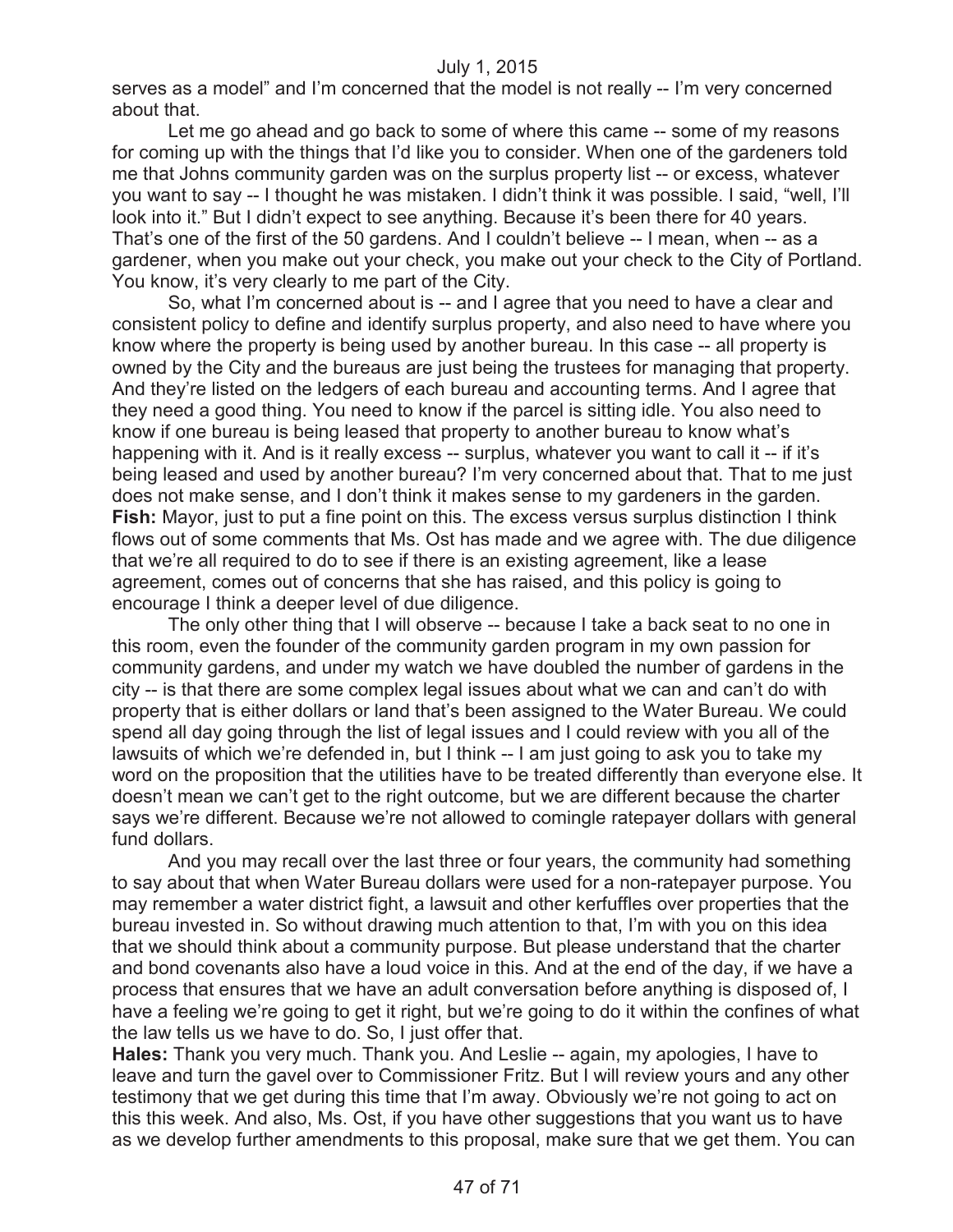send them to us by email even after the hearing today. My apologies for having to leave early.

**Ost:** I would really like to make one other thing --

**Fritz:** If you could please send us in writing --

**Ost:** What?

**Fritz:** If you could please send it to us in writing because your time is up, but we will be reviewing more testimony and having another hearing next week because we have may have amendments.

**Ost:** OK. So there will be another hearing next week?

**Fritz:** Most likely, yes.

**Ost:** And I will be able to speak then?

**Fritz:** I would suggest you send in your testimony in writing because depending on whether there's amendments is whether there will be a hearing or not. **Ost:** OK.

**Fritz:** Thank you. Ms. Kosbau?

**Leslie Pohl-Kosbau:** Thank you very much, Commissioners. I really appreciate you letting me come and speak to you today. I have sent you email letter from the Friends of Portland Community Gardens who I represent today, and I have given you copies here. So I will just go ahead and read that just because I'm speaking on behalf of this group that authorized me to do that concerning the City of Portland real property disposition.

The Friends of Portland Community Gardens, a nonprofit group established in 1985, requests that the City of Portland managing our public property have neighborhood benefit in mind in making any decisions about these properties. We support -- this is the Friends of Portland Community Garden -- support the continued use of the Johns garden at North Edison and Johns -- which is currently Water Bureau and Bureau of Environmental Services property -- as a community garden.

The other gardens located on property owned by the City of Portland, regardless of assigned bureau, should also continue as community gardens at their current sites for use by the neighborhoods. And many of them are very long-standing. There's a long-standing agreement between Parks and Recreation, Water Bureau, and Bureau of Environmental Services in collaboration -- some leases -- in collaboration to support the community gardens program. To sell the properties out from under the program is disingenuous - aside from what Commissioner Fish has said about the covenants and so forth and the restrictions, I understand. But it is also, as the first speaker said, a double taxation of the people of Portland.

**Fish:** How is it double taxation?

**Pohl-Kosbau:** Because if the property was purchased originally by one bureau and then purchased by another bureau, it's being purchased twice.

**Fish:** The City acquired that property with no consideration.

**Pohl-Kosbau:** I'm not sure that that's true of all properties.

**Fish:** No, but the one you're highlighting. There's no taxpayer money in that property. **Pohl-Kosbau:** Alright, but other properties that may have occurred. I'm talking about multiple properties. The Friends of Portland Community Gardens recommend that the long-standing agreements continue between the bureaus for use of the lands as community gardens and open space. This could be accomplished by reassigning parcels to the Parks Bureau of other bureaus if the other bureaus do not want to continue to manage them. In point of fact, the properties have been managed by Parks all of these years, relieving the Water Bureau and BES from having to maintain them -- and that was a benefit to Water Bureau and BES. Portland Community Gardens, a program of Portland Parks and Recreation, manages successful and admired gardens -- as you know -- in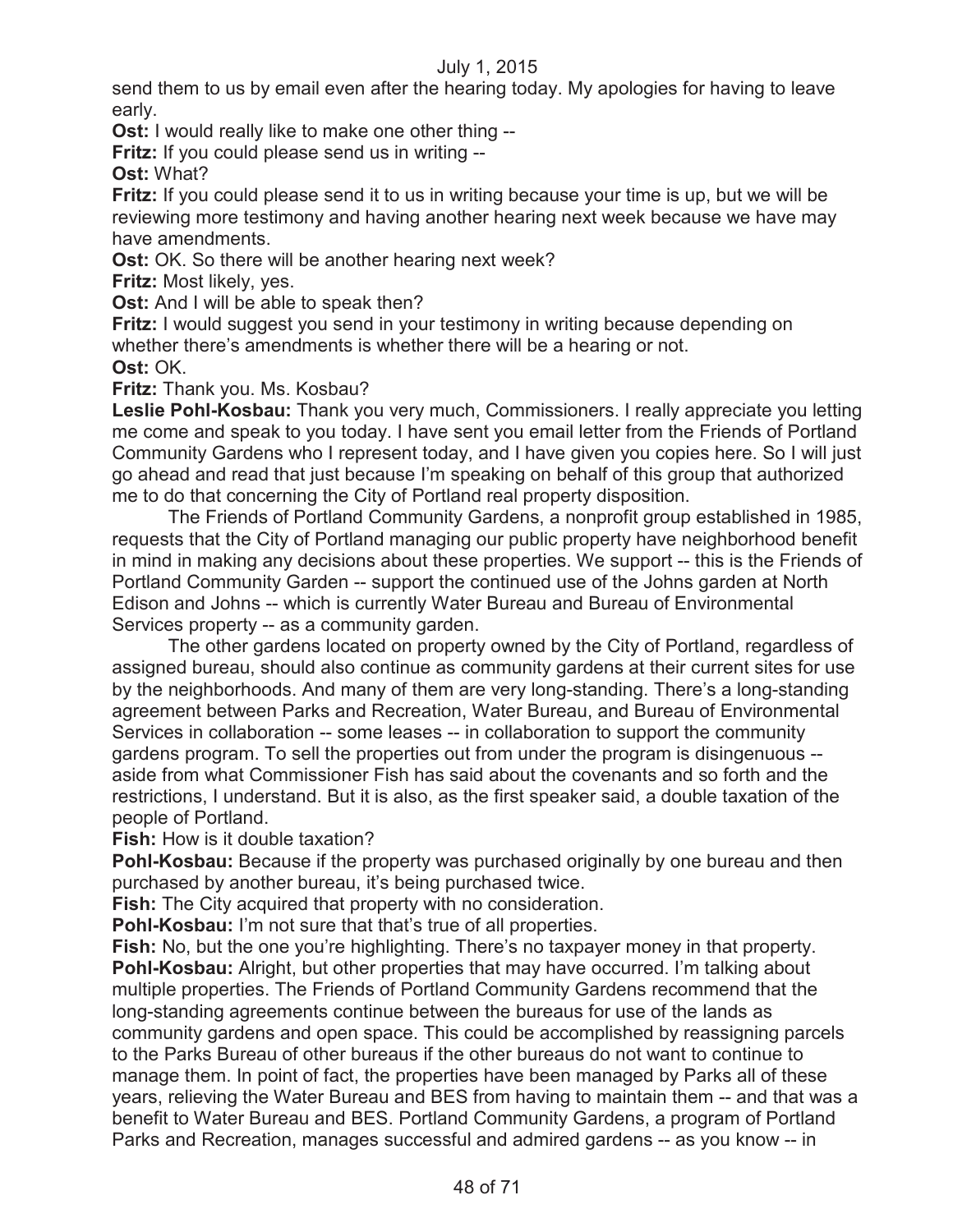every neighborhood in the city. It is a valued part of our infrastructure, of our sustainable life here. Please preserve this asset, community gardens.

**Fish:** Leslie, Johns garden at North Edison is now off the table.

**Pohl-Kosbau:** Great.

**Fish:** And we'll have plenty of time to discuss that before we put it back on the table. **Pohl-Kosbau:** Thank you. I won't be able to be here next week to testify, but I will see if we can get another community gardens friends member here. **Fish:** Thank you for your advocacy.

**Pohl-Kosbau:** Thank you so much. Appreciate it. .

**Fritz:** Good afternoon. Please go ahead.

**John Dutt, Office of Neighborhood Involvement:** My name is John Dutt, I'm with the City's Office of Neighborhood Involvement. We wanted to testify today to thank and acknowledge the property management committee for inviting the Office of Neighborhood Involvement to work with the committee to design and implement an outreach process to engage community members on the development of this policy, as well as to stress the importance of community engagement when it comes to processes such as this with the disposition of City-owned properties.

Formal notification by City bureaus has been a very important part of Portland's neighborhood and community involvement system since the 1970s. The key to effective and meaningful notification is making sure that interested people and organizations get notice of pending decisions with enough lead time and information to respond and potentially affect the outcome. A few months back, Bryant, Betsy, and property management committee reached out to us in order to assist with the community outreach process on the project. We have been very appreciative of the opportunity and their openness in working with us. They have been great to work with and did accept the majority of our advice on this project. I also need to acknowledge that the bulk of this work was conducted by another of our ONI staff, Paul Leistner, who has more expertise than I do in this field.

We were able to work with the committee to develop messaging to give community members information needed to understand the issue, why it was relevant to them, and how their voices could be heard. This information was available on our website and broadcast to hundreds of individuals and organizations from our community outreach database, as well as on social media sites such as next door. We also developed a community online survey that was made available which generated nearly 200 responses. Paul, Bryant, Betsy, and other committee staff attended meetings with the citywide Public Involvement Advisory Council, the neighborhood coalition directors and chairs, and the citywide land use committee and received a lot of valuable feedback from them.

All of this information was used by the committee to modify the draft policy as it was developed, and we were also able to conduct follow-up outreach to share the community input that was received, information about how the draft policy had changed, and information about today's Council hearing. This has been we think a good exercise and example of how the City can conduct a good outreach process, and I wanted to note that the City Public Involvement Advisory Council that ONI staffs and that comprised of community members and City community outreach staff has begun a broad review in study of the City's formal notification policies, tools, and practices, and will be coming to City Council with recommendations for improving that system in the near future. **Fritz:** Thank you.

**Cameron Herrington:** Good morning. My name is Cameron Herrington and I work with the Living Cully Coalition. We're very happy to see the first amendment proposed by Commissioner Saltzman was adopted. We think it is very important that these notifications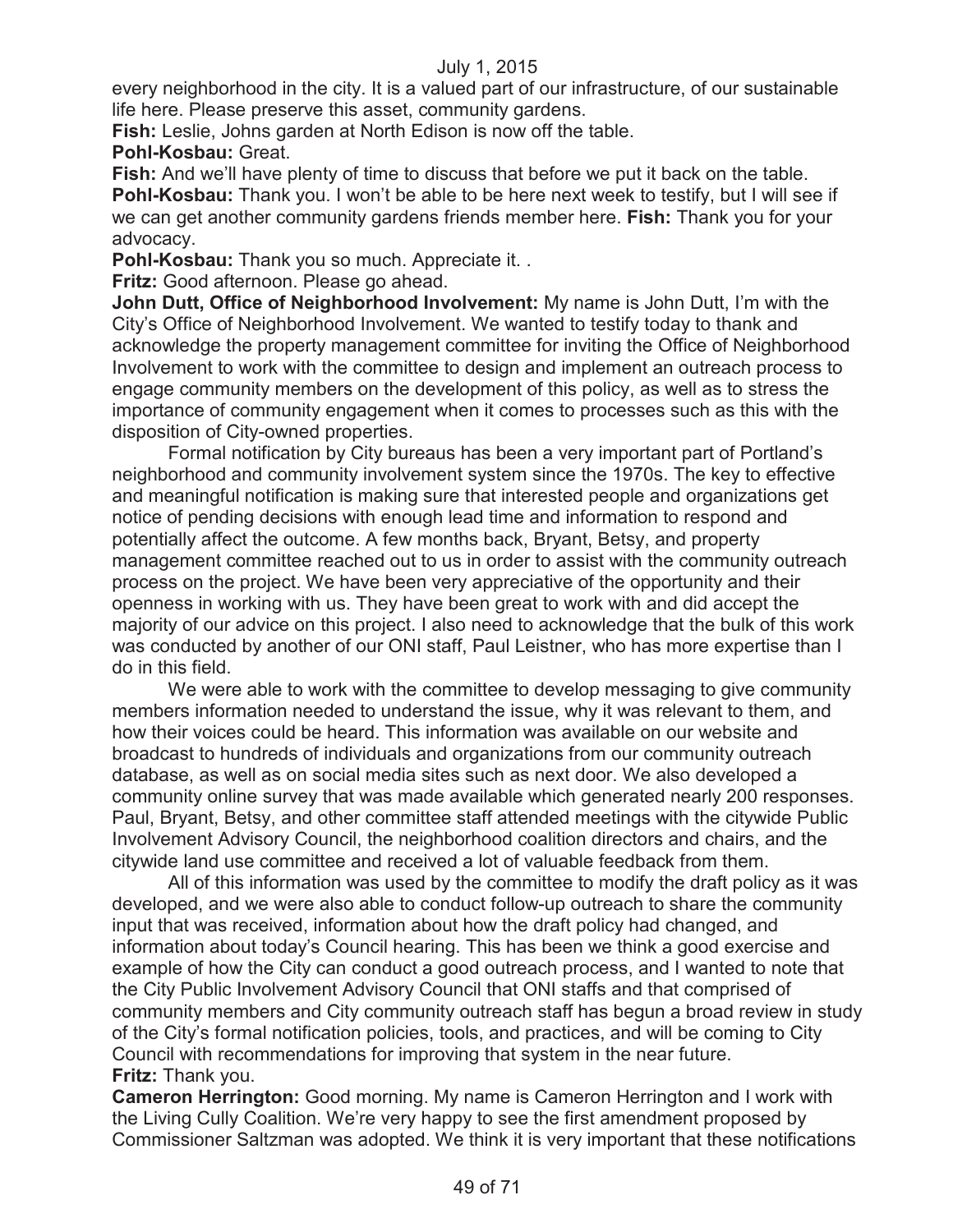regularly go not just to the neighborhood associations and coalitions, but also to any community member or organization like ours that is interested in what's happening in the surplus property. Thank you for that and for your support.

We're also very supportive of the second amendment -- which sounds like it'll come back next week -- related to explicitly stating that there's a priority use of surplus land for affordable housing and other community development purposes -- which Parks and Recreation are definitely community development purposes, so I think that's good, inclusive language that you have settled on.

As you know, we have an affordable housing crisis on our hands in Portland. We have ongoing displacement of communities of color and low income people from a number of neighborhoods, and the threat of mass displacement still from further neighborhoods in the coming years, including Cully. And so we really have a responsibility to use every possible opportunity we have to prioritize affordable housing and equity, and this policy is an excellent place to do that because it is such an easy one to do. It's low-hanging fruit. These are resources that the City already owns and controls. To us, it's a no brainer. This should be the priority used for these public resources for public benefit. And we need to think of affordable housing as part of our public infrastructure of what makes a complete, resilient, equitable city.

We also know that land is key -- having an available inventory of land is key to our efforts to expanding access to affordable housing, and that's why the City has begun in recent months to incorporate land banking as an explicit strategy. It's a key part of the North and Northeast housing strategy that the Housing Bureau is currently implementing. Within the next month, City Council should receive from the Planning and Sustainability Commission its new version of Portland's Comprehensive Plan which will include language stating that the City needs to proactively pursue land banking as an anti-displacement strategy. So, if we're going to take those steps to say that we should proactively acquire land to set it aside for affordable housing, we need to do the same thing with the land we already have under our control.

I thank you again for your consideration and support of the amendment next week, and I'll also drop off several pages of signatures from Cully neighborhood residents who are also calling on you to make that same priority around affordable housing. **Fish:** Can I just say, I totally support your call for land banking. Currently, we don't have anywhere near the resources to engage meaningfully in land banking. I'd like to know afterwards where in the North/Northeast strategy you think there's money for land banking and how that's actually being implemented. I'd be interested in your view on that. Commissioner Saltzman, I think also supports land banking, but we don't have a fund right now that is currently set up that either has the adequate resources or set up to do that. So, there may be a missing piece of this, and Habitat -- thanks to John Gray -- acquired lots of land during the recession, and that was the perfect example of land banking. Home ownership out in outer East, meeting all of our criteria. Right now, we don't have the discretionary dollars to do the land banking. I'd love to hear more about where you think we can find that money.

**Herrington:** Well, if we don't have the dollars, we have the land is the point right now. So, let's hang on to the land if we already have it. There actually was a \$3 million item in the North/Northeast strategy which you all approved specifically for land banking. **Fritz:** Thank you.

**John Miller:** I'm John Miller, I'm Executive Director of Oregon Opportunity Network. I also serve on the Fair Housing Advisory Committee for the City, and I'm a Northeast Portland resident. Oregon ON has 17 members who own and operate affordable housing here in in the city, and also create home ownership opportunity for folks. I'm here to express strong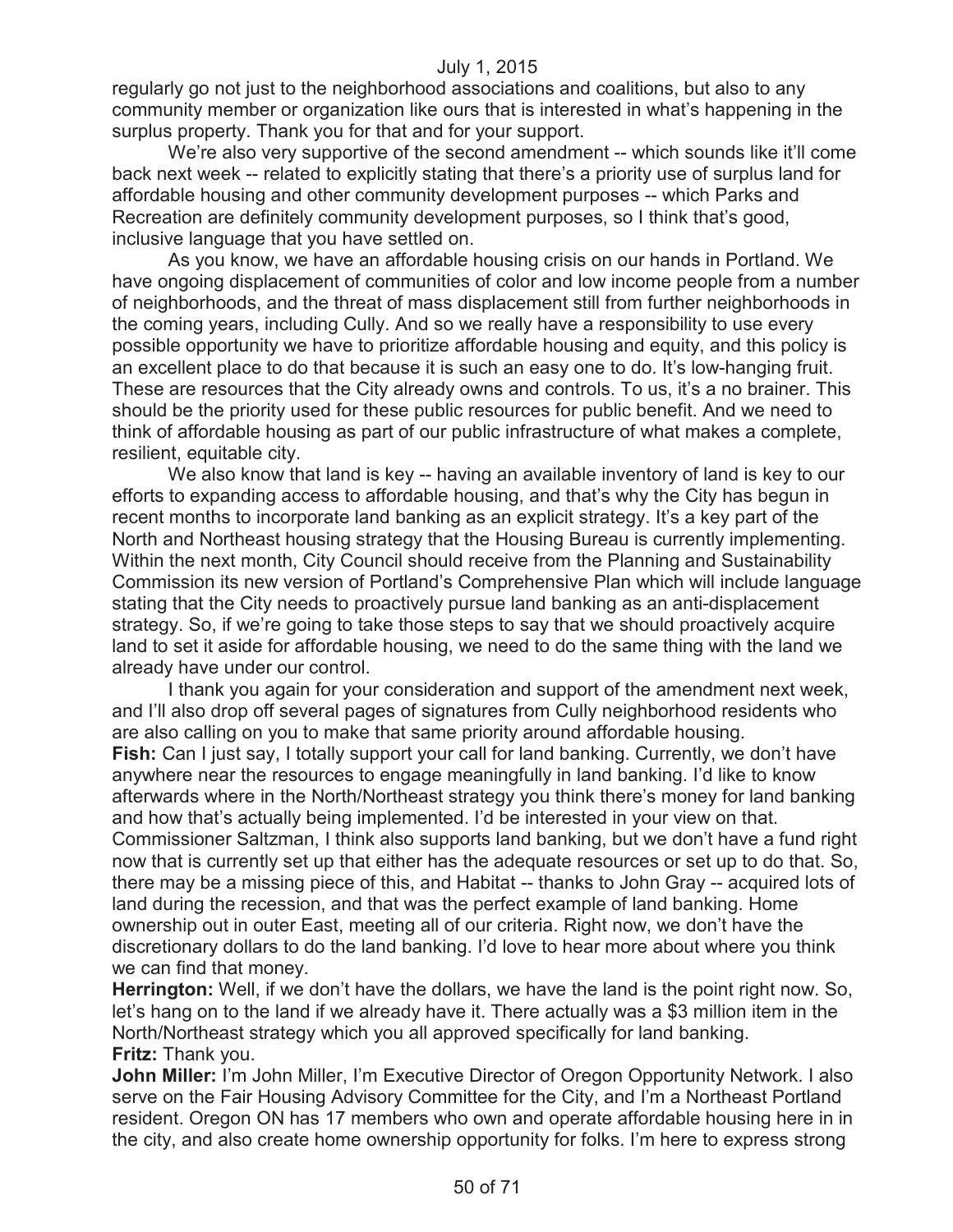support for Commissioner Saltzman's amendment regarding prioritizing affordable housing for surplus properties.

I echo Cameron's comments. I think it's very low-hanging fruit, it's already in the City's holdings. It's so hard right now to find land to develop affordable housing in the city, particularly in high opportunity areas. This gives us an opportunity to site affordable housing outside of TIF districts and in other areas outside the city. So, I think it's just a great opportunity we wouldn't want to miss.

I wanted to talk about a couple of examples where this has worked really well. In my former job, I worked for an organization called Host Development. Host was the developer of homes for first-time homeownership here in Portland. Back in about the year 2001, Host acquired land -- it was surplus property from Parks and from the school district and in St. Johns neighborhood. There, we were able to build 100 homes for first-time home-buyers right in the heart of St. Johns. Before we did that, this was a vacant site of lots of drug use, prostitution, gang violence was present on these 10 acres in North Portland. We shifted that through this process into a real community asset that still really anchors the north end of St. Johns today.

I also wanted to add that as part of that development, we also included I think it's the city's largest community garden at Pier Park called Pier Park Community Garden. So it was really a win-win. We got a community garden, we have 100 new homeowners that are stable families who otherwise didn't have a chance to own in the city. That's one example.

Commissioner Saltzman described the County's program that they currently have for foreclosed properties. Many organizations in the city have used that over the years with great success -- Rose CSC, Hacienda CDC, Host, and others. So we have proven track records that this works. I think that, as Cameron said, when we have land in our hand, it's very hard to let it go -- especially to the highest bidder -- when we have such pressing need for affordable housing in the city. Based on that, I definitely encourage you to accept Commissioner Saltzman's amendment.

**Fritz:** Thank you. Any more signed up? And if anyone else wants to come testify, please do that now.

**Thomas Karwaki:** Good afternoon. Tom Karwaki, vice chair of University Park Neighborhood Association and chair of the land use committee. Speaking on behalf of the University Park Neighborhood Association, we signed on to a letter that was also sent to you from Barbara Quinn with respect to the Carey Boulevard property, and specifically to the resolution and the rules.

Notice of 45 days is insufficient for most neighborhood associations and many community groups. Some of them have to have advance notice, and I would suggest a 60 day rather than 45-day.

Also, providing the notice in several languages. That's also on the signs and to the notices to the neighbors and adjacent property owners. Be inclusive. Not everyone speaks English as their first language, and this is an important aspect.

Fourth, the issue of the Water Bureau's website was a very good one. The explanation, pictures of the parcels, that whole description of where it is in the process - that should be the model. That should be what is required by you as Council of the finance department. The same similar approach -- why was it being surplused or excessed? Where was it in the process? A description and so forth. That would be very, very helpful to everyone there and I think it should be held over until next week for additional comments.

ONI did not do a very good job reaching out to the communities and to the neighborhoods. There were some things at the very last minute, and so many neighborhoods didn't get less than a week's notice of this particular rule change, and it's a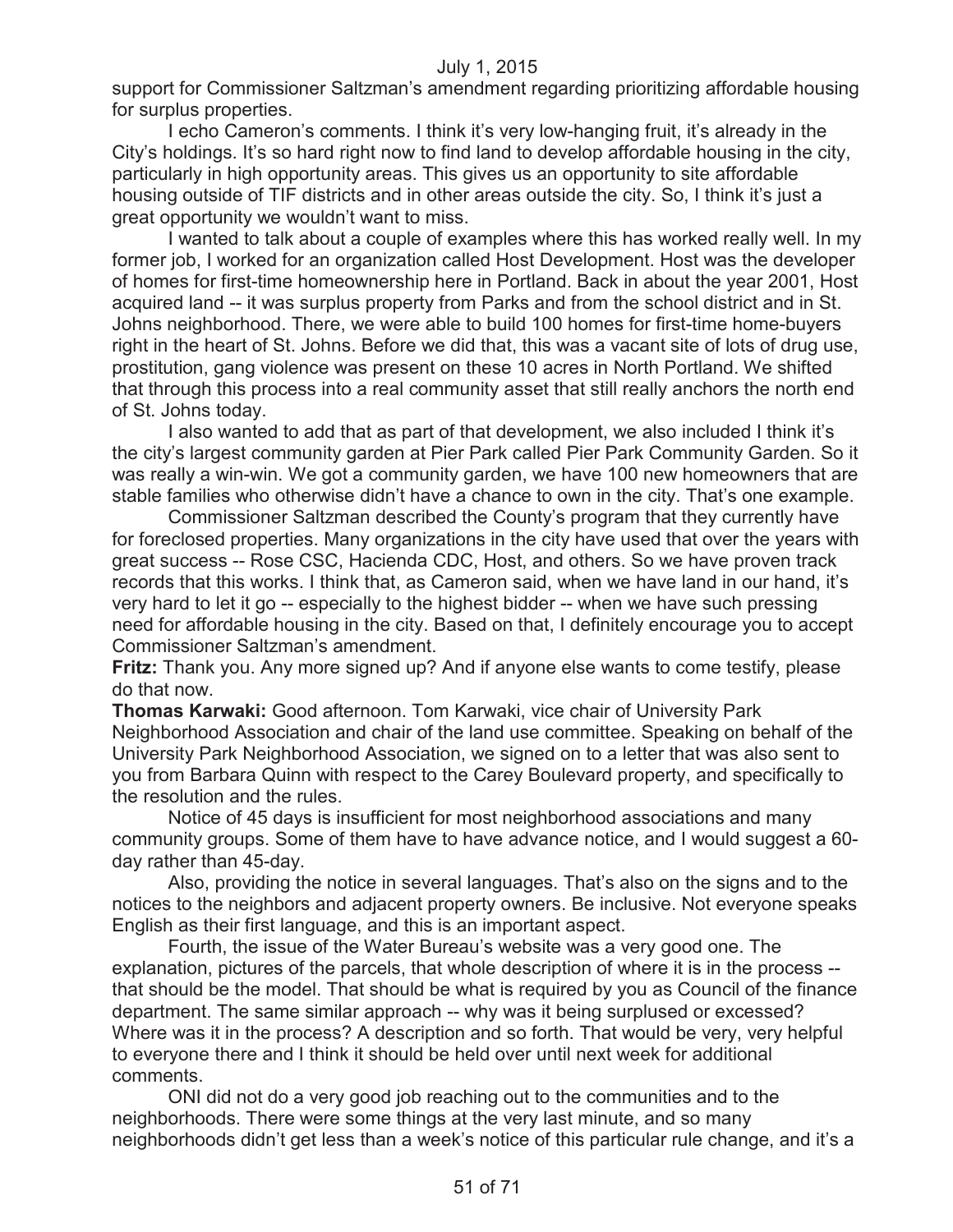fairly significant one. I think taking enough time to go through things deliberately. This is an important step, this is an important process, and you should have all the involvement you can get from the community. And then when you actually excess and surplus properties to give as much notice as possible. Thank you.

**Fritz:** Thank you to everybody who testified and to staff. We will be continuing this for a week. Commissioner Saltzman will be bringing back final language on the amendment, so there will be testimony next week. And hopefully, Commissioner, if we can get that language finalized by Friday we can then ask the Office of Neighborhood Involvement to send it out to the notification list to give more opportunity for testimony. **Saltzman:** Sounds good. We'll do that.

**Fritz:** Great, thank you. We'll continue this until next week. Thank you, everybody. So, I'm going to do the next item and then we're going to have a time check here. The next item has been asked to be rescheduled because Jonas Biery had to leave. Could you please read the title for 726?

# **Item 726.**

**Fritz:** Without objection, this will be carried over until next week. So, colleagues, we have two very short items and four votes, which I guess will take about 10 minutes. Should we press on or -- yes, press on? All four of us are needed because one of the items is an emergency ordinance. OK, thank you --

**Fish:** Commissioner -- Madam President? In my view, 726 falls short of the kinds of disclosure we want to see when these things hit our -- this document. So, we're going to try to make sure that we have uniform standards of putting things on our agenda so they describe what's before us. I think you'll be somewhat surprised by what's actually going to come before us on that, and the title isn't very helpful.

**Fritz:** In fact, we may have a substitute next week rather than carrying it over. **Fish:** I'd hope so.

**Fritz:** Thank you much.

**Item 727.**

**Fritz:** On behalf the Mayor, welcome.

**Tony Barnes, Portland Development Commission:** Good afternoon, Commissioners. I'm Tony Barnes, PDC budget officer. I'm here to present the eighth amendment to the Interstate Urban Renewal Area.

This is specifically related to the 15-16 budget decision to exchange funds for urban renewal areas for the Charles Jordan Community Center roof in order to free up general fund resources for the community development and inclusive entrepreneurship funds that PDC is putting forward. This is required by ORS 457 urban renewal law to specifically identify the public facility that's receiving funds. So, that's the purpose of this amendment. **Fritz:** Thank you. Questions?

**Fish:** Just one comment, and this really goes to PDC. And I'm going to start becoming a stickler on this. It says, "to add assistance to a public building." And unless someone is clairvoyant, they have no idea what we're referring to. So, if we're going to put things on the agenda -- we have a guide post on this Council and we've said it over and over again - - we need to be specific. So, this should read "to include the Charles Jordan Community Center within the confines of an Urban Renewal District" so the public has adequate notice of what we're taking up. There are a lot of public buildings that could be in play, and I think we have to have titles that actually describe what's before us.

**Fritz:** Good point. Thank you. Does anyone want to testify on this item? Seeing none, then roll call, please.

#### **Item 727 Roll.**

**Saltzman:** Aye. **Novick:** Aye. **Fish:** Aye. **Fritz:** Aye.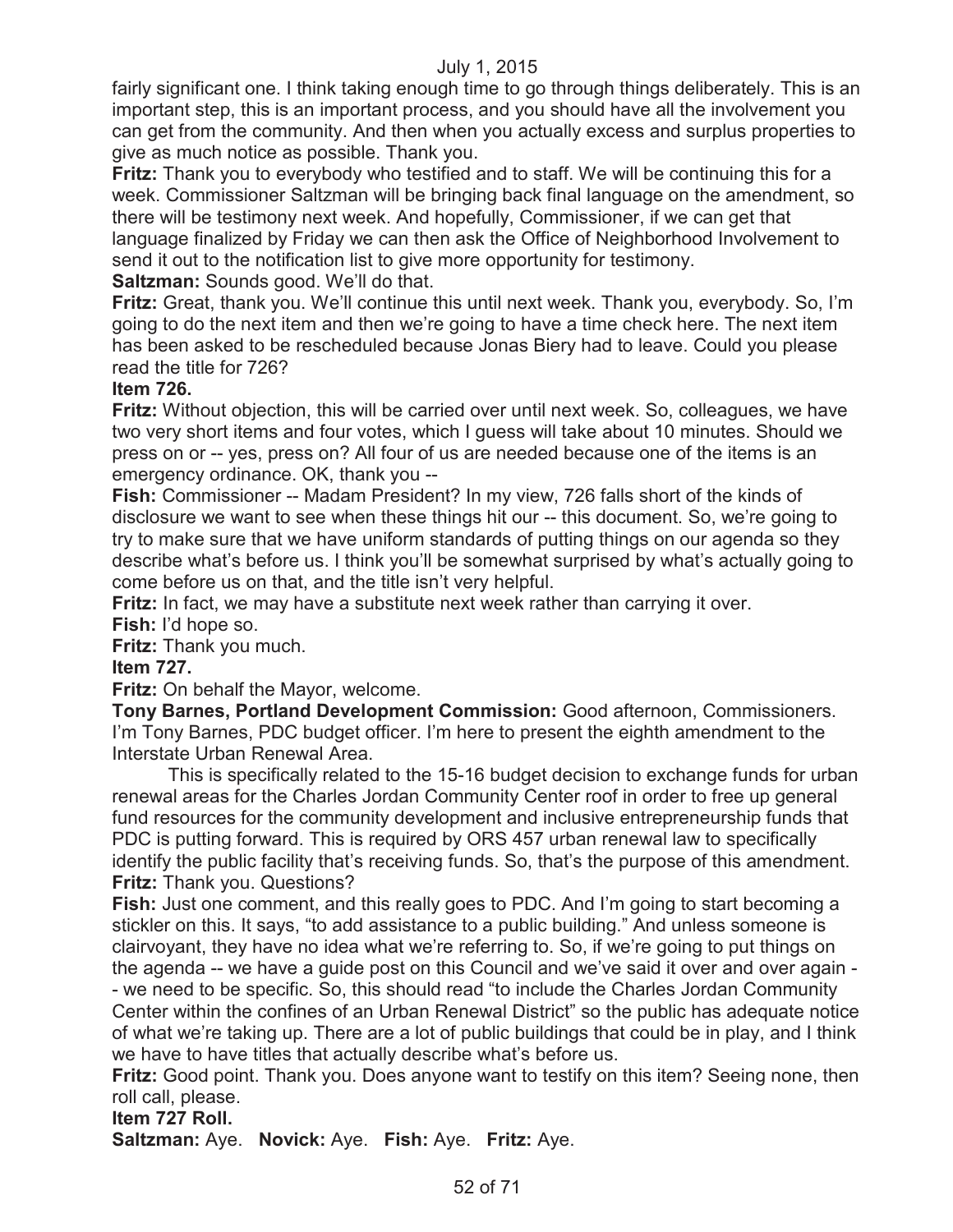**Item 728.**

**Fritz:** This is a second reading. Vote, please.

**Item 728 Roll.**

**Saltzman:** Aye. **Novick:** Aye. **Fish:** Aye. **Fritz:** Aye.

**Item 729.**

**Fritz:** Commissioner Saltzman.

**Saltzman:** I think this is second reading, isn't it?

**Moore-Love:** No, this is --

**Saltzman:** It's not -- OK. In that case, I'll recognize the Assistant Director of Housing Bureau, Javier Mena. I apologize.

**Javier Mena, Portland Housing Bureau:** Good afternoon. Javier Mena, Assistant Director of the Housing Bureau. What you have in front of you is a request or amend a contract with Proud Ground. The \$400,000 are resources that we received from transactions selling properties, so it is an important component to add this amended contract right now so the money is available as soon as this is approved so that Proud Grounds is able to utilize resources and can us e them throughout the summer. If we cannot get this approval, we'll have to bring it in the fall and then will not be able to use the resources in the summer.

**Fritz:** Questions? Thank you. Does anybody want to testify on this? This is an emergency ordinance, please call the roll.

**Item 729 Roll.**

**Saltzman:** Aye. **Novick:** Aye. **Fish:** Aye. **Fritz:** Aye. **Item 730. Item 730 Roll. Saltzman:** Aye. **Novick:** Aye. **Fish:** Aye. **Fritz:** Aye. **Item 731. Fritz:** Second reading and vote. **Item 731 Roll. Saltzman:** Aye. **Novick:** Aye. **Fish:** Aye. **Fritz:** Aye. **Item 732. Fritz:** Second reading and vote. **Item 732 Roll. Saltzman:** Aye. **Novick:** Aye. **Fish:** Aye. **Fritz:** Aye. **Fritz:** Thank you for very expeditiously getting through that, everybody. We don't have an agenda this afternoon, so we're adjourned -- is it adjourned or recessed? **Moore-Love:** Recessed, because we're coming back Thursday.

**Fritz:** Recessed until Thursday at 2:00.

At 12:42 p.m., Council recessed.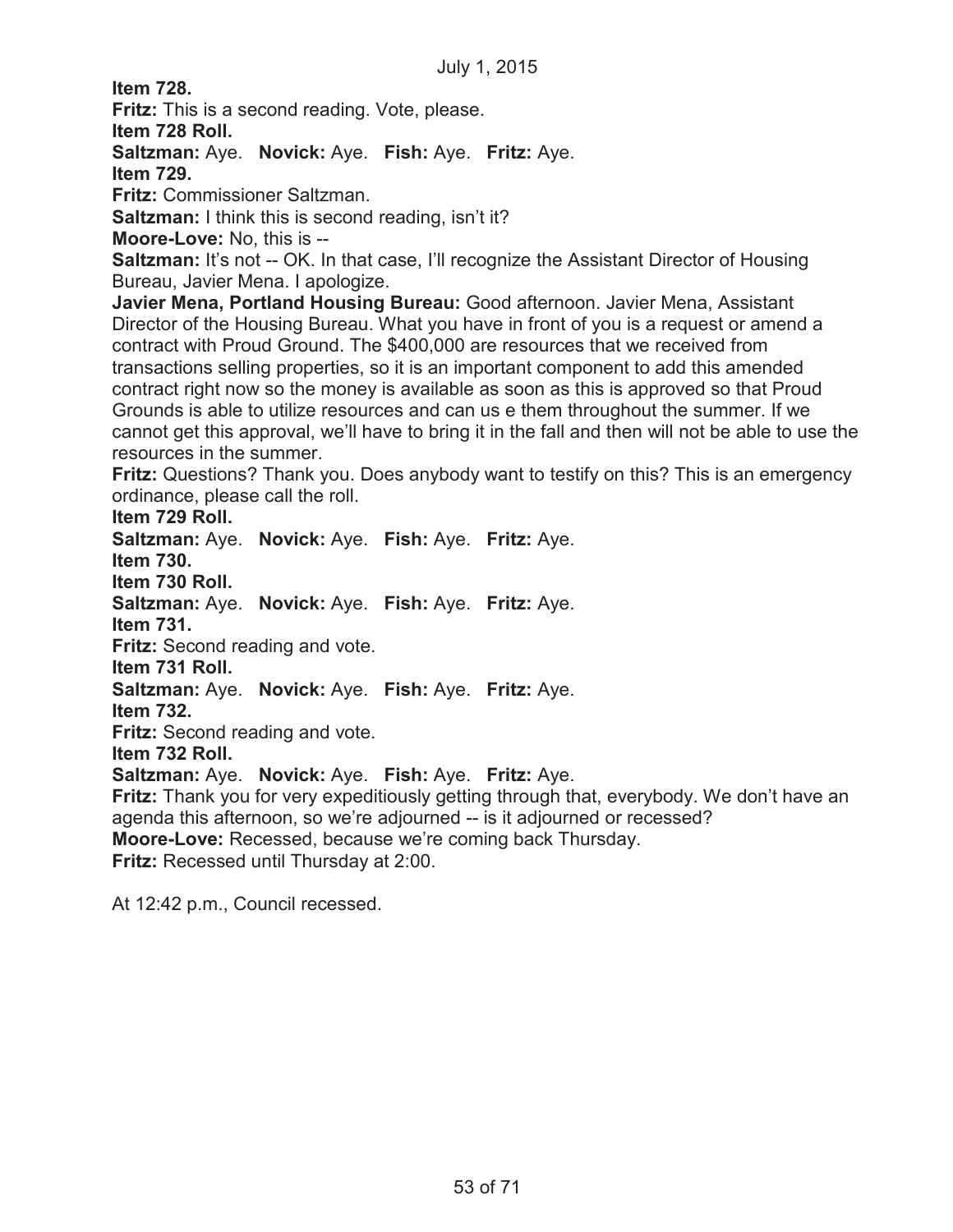# July 2, 2015 **Closed Caption File of Portland City Council Meeting**

This file was produced through the closed captioning process for the televised City Council broadcast and should not be considered a verbatim transcript. Key: **\*\*\*\*\*** means unidentified speaker.

# **JULY 2, 2015 2:00 PM**

**Hales:** Good afternoon, everyone, and welcome to the July 2nd meeting of the Portland City Council. Would you please call the roll?

**Novick:** Here. **Fritz:** Here. **Fish:** Here. **Hales:** Here.

**Hales:** Welcome, everyone. We have a single item on the Council calendar this afternoon. I'll ask our Council Clerk to read that item.

#### **Item 733.**

**Hales:** Commissioner Fritz.

**Fritz:** Thank you, Mayor Hales. As your member of the Portland City Council, I strive to prioritize policies that ensure a more equitable community for all Portlanders. There are many times when we as a Council miss important opportunities to create a more inclusive Portland, and we rely on community members to make us aware of opportunities and policy changes that are needed to ensure access for all members of our Portland community. This legislation is an example of how the community input has informed and changed and will change City policy to better serve hearing-impaired Portlanders.

Closed captioning being turned on in restaurants and other public places will improve access for those with hearing disabilities so that everyone is able to fully participate and experience the full benefit of television programming offered to the public. It will require television receivers located in any part of a facility open to the general public to have closed captioning activated at all times when the facility is open and the television receiver is in use.

I'm very happy to be able to bring this to Council. And today, we're going to hear from Jim House, Carol Studenmund, and David Viers -- if you could please come forward. And while you do so, I'm going to introduce the community stalwarts who have pushed for this legislation.

Jim House is a native Portlander who recently moved back to Portland after living in Washington, D.C. for many years working as an advocate for people in the hearingdisabled community at the national level. He was communications director of the Communications of the Deaf, Incorporated before returning to Portland. Jim knew that San Francisco had passed an ordinance with a similar intent to this one, and suggested we work on making it happen in Portland. Thank you for that.

Carol Studenmund has owned LNS Captioning for 21 years. She's involved in the community, serving as the chair of the Mount Hood Cable Regulatory Commission and on the board of Portland Community Media, and she's also involved in the National Court Reporters Association and the Oregon Court Reporters Association.

David Viers has been an advocate for people with hearing loss for over 30 years in Oregon and Washington. He served for many years as the president of the Portland chapter of the Hearing Loss Association of America and is now involved with Oregon Communications Access Project. David helped get live captions at the Moda Center for Blazer games so all fans can know what the public address announcer is saying -- and that includes all of us who perhaps can't tell over the loud yelling at the Moda Center, so that's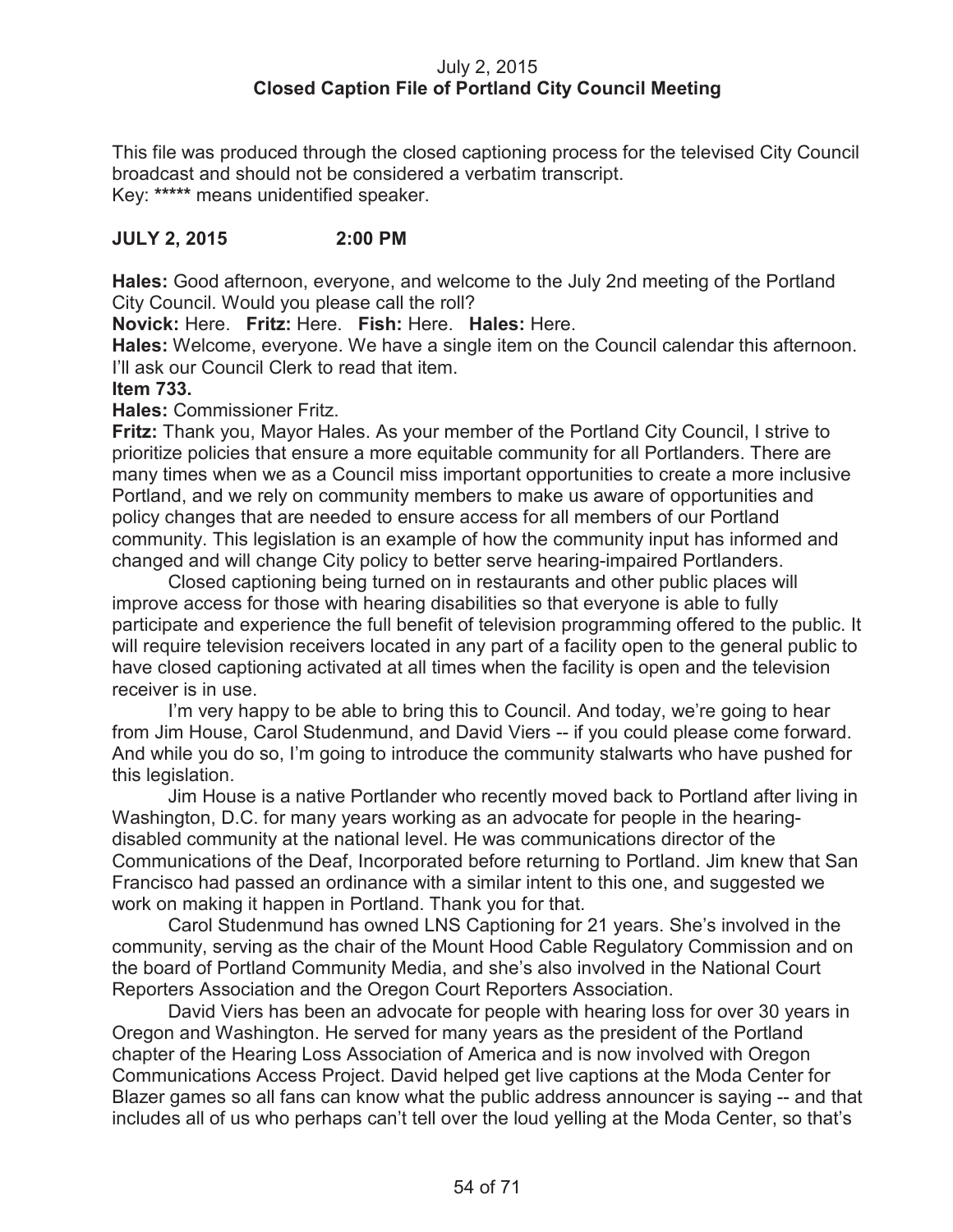an example of how this policy is going to benefit all Portlanders. Thank you so much for being here. Please give us your presentation.

**Carol Studenmund:** Good afternoon, Mayor Hales and Commissioners. I'm Carol Studenmund. Jim House is delayed. My last e-mail -- he was at the Hollywood station MAX stop, so I know he's en route and I'm wondering if MAX is running a little slow because of the weather. But he's on his way. But we'll get started. I'll just jump in with what I was going to say.

As Commissioner Fritz mentioned, I'm Carol Studenmund, one of the owners of LNS Captioning based here in downtown Portland. We caption over 250 hours of live captioning every week with a team of captioners located across the country.

I've worked in the captioning field for over 20 years. Through that time, I've met many people with hearing disabilities, including the three gentlemen with whom I've been working on this project. Jim House is a person who's deaf, David Viers is a person who has severe hearing loss and uses two cochlear implants, and Commissioner Steven Brown -- who is not able to -- oh, there's Jim -- who's not able to be with us today is deaf.

Captioning is a technology that brings everyone in the hearing disabled world together, regardless of each person's individual means of communication. We're excited about the expanding access this project will bring to people throughout the hearing disabled community.

People with hearing disabilities are not the only people who benefit from captions. Many studies show captioned TV helps people learn to read and learn English as a second language. Back before TVs were built with caption capabilities built in -- which was required 22 years ago yesterday, which is pretty cool -- you had to buy a special captioning box in order to see caption TV. The manufacturers of the captioning boxes kept statistics on the buyers of those boxes, and the statistics show that 40% of the people who went out of their way to get access to captioned TV reported they were learning English as a second language.

Along those lines, Multnomah County Sheriff Dan Staton turned on the captions on the TVs in the County jail in order to provide a literacy tool to the folks spending time under his care. And he just somehow did that on his own, I've been told by the folks at the County.

Our goal in bringing this ordinance before you is to make this process of turning the captions on simple. We ask the City to require captions to be turned on and left on. One of the reasons this request is needed is that it's not always easy to turn on the captions, even when the business proprietor wants to turn them on. Some cable boxes' caption menus are hard to navigate -- even for me, someone who works in this technology. We know some businesses don't have the time or the knowledge how to turn on the captions, especially if the request for captions is made during a busy rush time.

I'm going to show you some basic information about how to get the captions turned on. At this time, Portland has two cable providers, Comcast and CenturyLink. I've seen a demonstration of CenturyLink's TV product, and turning on the captions looks like an easy task. When I went online for documentation, I had to go to the chat function to get information, but then they were able to give me answers, and it's as easy as pressing menu on the remote, select settings, select television, click OK, scroll down to closed captioning, turn the captions on, and then standard def versus high-def choices, and you're done.

Regarding Comcast's interface, I went on Comcast's website to find as much as information as I could. I found four different links with information about captioning. And we all know Comcast offers lots and lots of services, and so it's a little daunting to climb through all their information to find out how to turn that on. So, imagine you're in a busy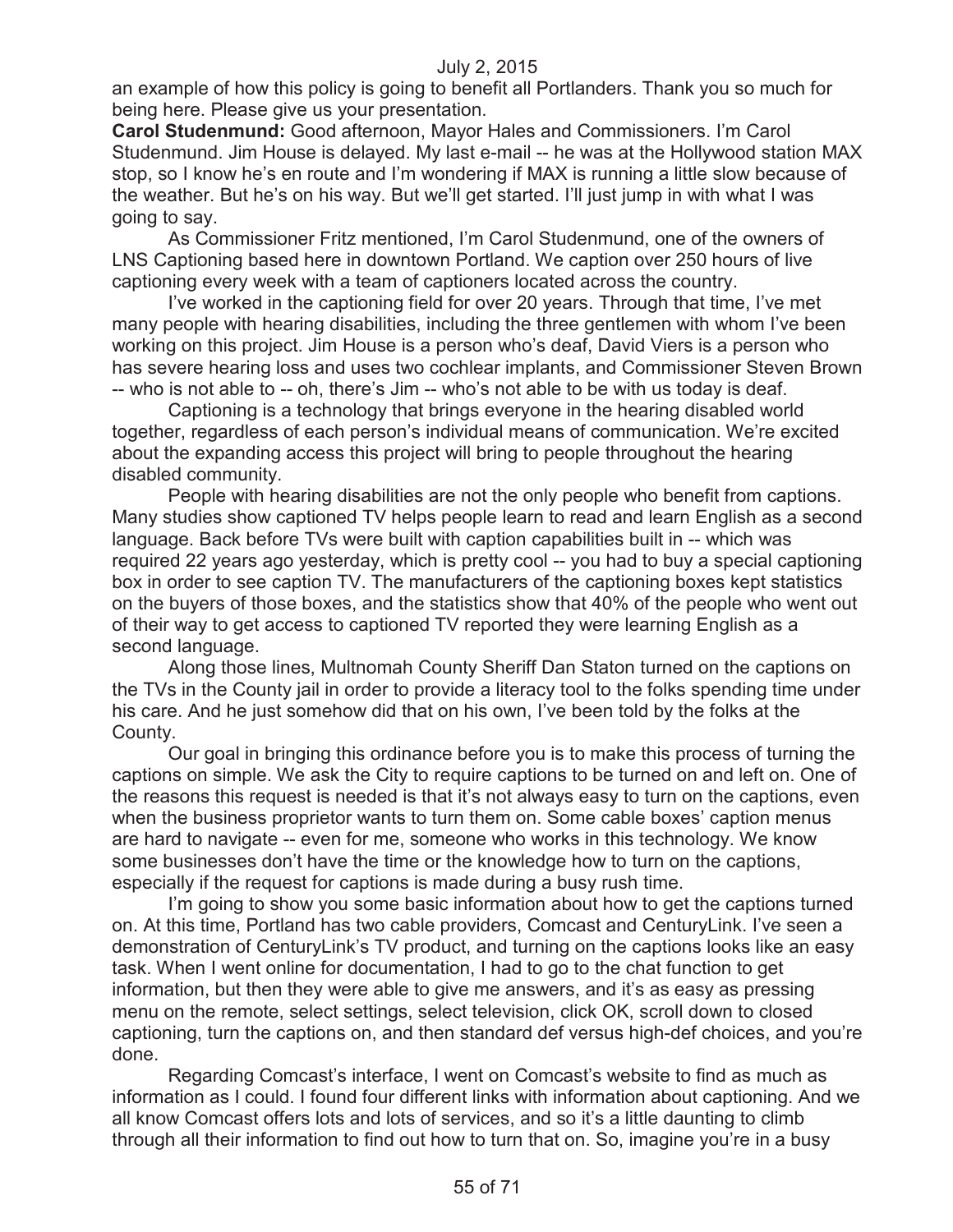bar, the Timbers are on, they want the captions -- are you really going to do this? No. You're not going to try to figure out how to turn on your captions. Some of the older boxes are the ones that are hard to navigate, the newer ones are easier. But as a validation of how clunky Comcast's boxes have been throughout the years, in January of 2011, the Federal Communications Commission fined Comcast \$500,000 because of that clunkiness, which was so frustrating to so many people. Since that time, new boxes have come on the market that are easier to navigate. There's a lot of information on these links, and it's just a lot to dig through to try to turn on the captions.

For satellite providers, Direct TV and Dish Network, it's pretty easy and Mr. Viers uses -- is it Dish Network? Dish Network. And it's as easy as turning on the menus, select closed captions, select on, adjust the size of the font and the color -- which is kind of cool - - and then you're done.

As far as outreach on this project, we have reached out to KOIN TV. They did a story three weeks ago that was really well received and actually has been shared around the country and we've heard from several hard of hearing and deaf groups that want to follow in Portland's path once we're done. We plan to set up a website with this information about how to turn on captioning to try to help folks. We contacted the Portland Business Alliance and Venture Portland -- haven't heard back from them -- and we understand the Oregon Restaurant and Lodging Association has some concerns to share, and we appreciate having that conversation to air this out and make sure this works well for everyone. And the vice president of Comcast's government relations for Portland has said he will reach his business partners to help them get the captions turned on, and we've got good support.

**Fish:** Can I just follow up on something you said? You said -- who has reached out to Venture Portland, Portland Business, and the Oregon Restaurant and Lodging Association?

**Studenmund:** We have.

**Fish:** And when you say "we"?

#### **Studenmund:** Me.

**Fish:** So, the City is contemplating a change to the code. Commissioner Fritz, what outreach has the City done to engage our stakeholders to get either positive or negative feedback on this?

**Fritz:** Tim Crail in my office has been working very closely with Carol and with the Commission on Disabilities on this.

**Fish:** OK. I'm the liaison to Venture Portland, and it's not been on our agenda to discuss. So, who have you spoken to there?

**Studenmund:** I can't remember off the top of my head. I called their office and they gave me the name of the right person to speak to -- Megan? I honestly can't remember.

**Fish:** And have you given them a presentation?

**Studenmund:** They never got back to me.

**Fish:** OK. And how about at the Portland Business Alliance? Who have you spoken to there?

**Studenmund:** I can't remember the name, but it was the government relations lobbyist person. I called them up to ask who's the person. She responded to my e-mail and said thanks and we'll look at this and that's as far as it went.

**Fish:** OK. Thank you.

**Studenmund:** And Jim House has joined us. So, Jim, you're next.

**Jim House:** Good afternoon. I'm very happy to be here. And I took a lot longer to get here than I had expected, but I just am glad for the opportunity to speak. Can we follow -- are we all good here? We're good? OK.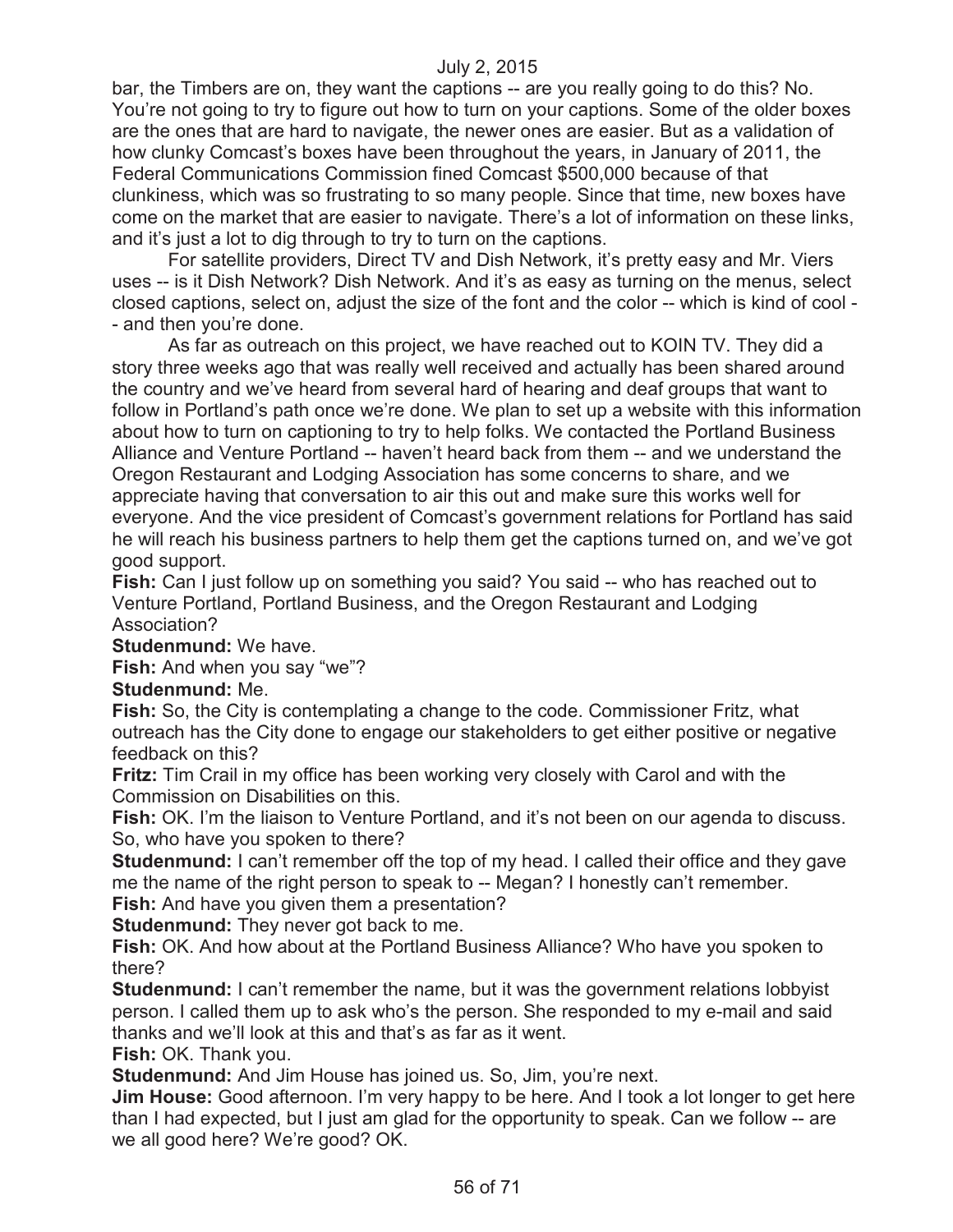On behalf of Portlanders turn on the captioning now group, as well as other supporters and allies, thank you for this opportunity to introduce this bill. And to honorary members, Commissioner Fritz and Hales and Fish, we look forward to your support.

This new ordinance to allow closed captioning to be displayed on TVs in public areas will help greatly with Portland's invitation to serve as a model on a level of access that is unprecedented for businesses and more specifically, to educate those who are watching TV who may not be at home, like us here.

It's a grassroots effort led by many concerned citizens and Portlanders who love to watch captioned television that helps their understanding of important information in noisy areas, and entertainment on TV when the sound is turned off and/or muted, and also increase the understanding for people to learn English, for example, and children who are learning reading skills as they watch their favorite TV shows. It'll also allow access to information that we recognize as a basic civil right, especially in television, information news, entertainment, education, and so forth.

I'm sure that many of you are aware that whatever's on TV is almost impossible in a noisy bar to hear. And because of this, many places have turned on the captions on their TV sets voluntarily. In those places, I know I don't have to ask a staff worker to turn on the captions only to find that he or she may not know how to turn on the CC button or the TV remote might be locked away. Therefore, requiring captions to be activated on all television sets in public areas and all the time that would be spent on staff training would ensure that everyone has full and equal access to information any time, even if they're away from home, enjoying all the good food and the brews of their choice, whether it be coffee, tea, or beer that Portlandia has to offer.

Televisions are widely used in facilities that are open to the public, such as hospital waiting rooms, bars, restaurants, health clubs, bus stations, appliance stores, and the airport. Those are some of the locations where the general public can gain access to television broadcasts. All televisions in use now have the capability to display captions. Televisions in these locations enable anyone to obtain the latest news reports during an emergency, or watch their local sports teams in action, or simply pass the time while waiting for an appointment or a service to be completed.

One in five Americans have hearing disabilities, and that large of a population of Portlanders should never be excluded from accessing crucial information. Additionally, captions help everyone else overcome the excessive background noise that often interferes with hearing audio. While the Federal Communications Commission, the FCC, requires television programming to be captioned, Portland can take a step further by having these captions on anywhere and everywhere for everyone to see -- even if we're not at home.

The City of San Francisco passed a similar ordinance in 2008 with public support. The state of Maryland followed with a statewide law. It's time now to bring that effort to Portland. Now.

In closing, passing this ordinance is one simple way that the city of roses can further the accessibility goals of the Americans with Disability Act that was enacted 25 years ago this month. Today, we ask that City Council take this important step and pass this ordinance. It's easy to do, and it's a win-win situation for all of us. Thank you. **Hales:** Thank you.

**David Viers:** Guess I'm up. Good afternoon. My name is David Viers. For well more than 30 years, I have had a severe hearing loss and wore hearing aids. Today, I am completely deaf without the use of my bilateral cochlear implants.

For a moment, I would like you to imagine you had a hearing loss and are in an establishment -- perhaps a restaurant or sports bar -- where there are televisions. A place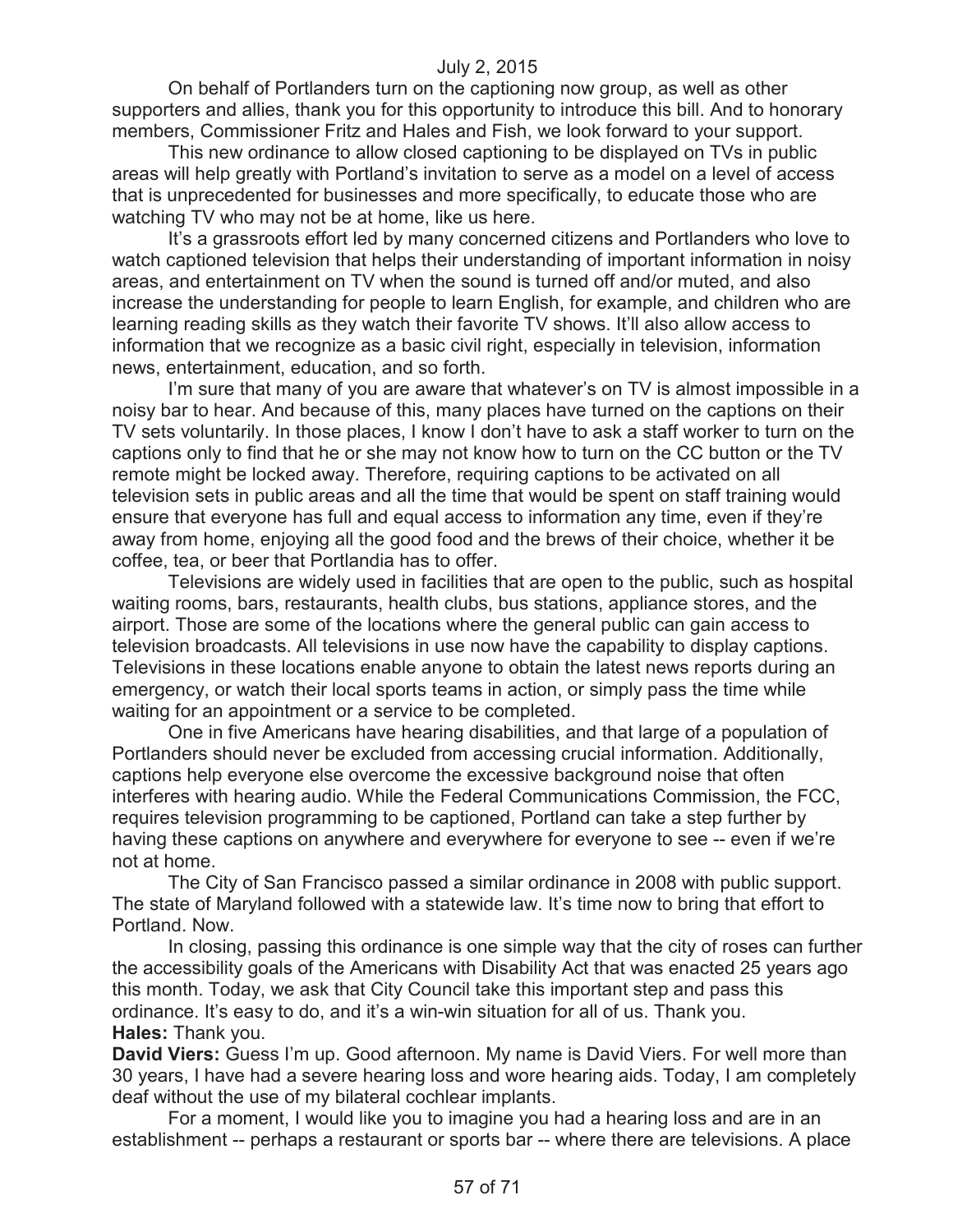like Red Robin comes to mind, a place that I visit quite often. Suddenly, whatever's being shown on TV is replaced by a news commentator. All you as a person with hearing loss know is that some kind of news is being broadcast, and suddenly people around you are reacting in a stressful way. It could be the announcement of something benign, or it could be something as calamitous as a tornado or a terrorist attack just down the street from your location. You have no way of knowing because you can't understand what is being said on the television. You cannot even effectively ask another patron because of your hearing loss and the noise in that kind of an environment. However, if the captions were turned on, you would be in a position of having the same information as everyone else.

Please recognize that you and/or a friend or loved one could be facing exactly the same -- this exact same situation if not today, then in the future. The incidence of hearing loss is a condition that tends to increase substantially with age. The ordinance before you will benefit numerous people, maybe even you at some point.

Another point. While this ordinance would benefit many people, it is not meant to be onerous or punitive towards businesses. In fact, compliance with this ordinance would be cost-free to businesses.

Finally, I would like to address the issue of possible complaints by clientele or patrons of businesses displaying captions on televisions. First of all, this is unlikely to be a problem. I say this based upon the fact that there are a number of businesses that are already voluntarily displaying captions in their establishments. If customer complaints were common, these businesses would not be doing this. I have been asked what a business owner might say if a complaint were to be made. My response is they could respond in the same way as you would if a person were to complain about the number of handicapped parking spaces in the parking lot of their establishment. The business is simply complying with the law.

My last point on this issue is that this ordinance is in keeping with the spirit of the Americans with Disabilities Act. The ADA is celebrating its 25th anniversary this year, so virtually all citizens are well aware of that accommodations are made to persons with disabilities. By the way, the concept of this ordinance has already been endorsed by such organizations as the Portland Commission on Disability, the Office for Community Technology, Oregon Communication Access Project, the Oregon Association of the Deaf, the Portland chapter of the national Hearing Loss Association of America and the Oregon state association of that same organization.

Thank you for their attention to this matter. I'd like to just mention I have some journals. These are actually prepared by the Oregon State Association of Hearing Loss Association of America. I will give them to this young lady over here for each of you. If you know somebody with a hearing loss, you can pass it out or you can keep it for yourself down the road. Thank you.

**Hales:** Thanks very much.

**Studenmund:** Do you have any questions right now?

**Hales:** Other questions for Carol or our resource team here?

**Fish:** Yeah, I just -- potentially, what's the universe of businesses that are affect by this? If you take bars, restaurants, hospitals, bus stations, stores, et al., what do you estimate is the number of businesses who might be impacted?

**Studenmund:** I don't know. It depends on if they have a television, so it's hard to say you know. Like, how many places in the County have a public place and have a TV or don't? So, that's hard to pin down.

**Fish:** And I notice in the materials we have that the -- let me just find it. The Portland Commission on Disability at its regular meeting in December took this issue up and voted in favor of it.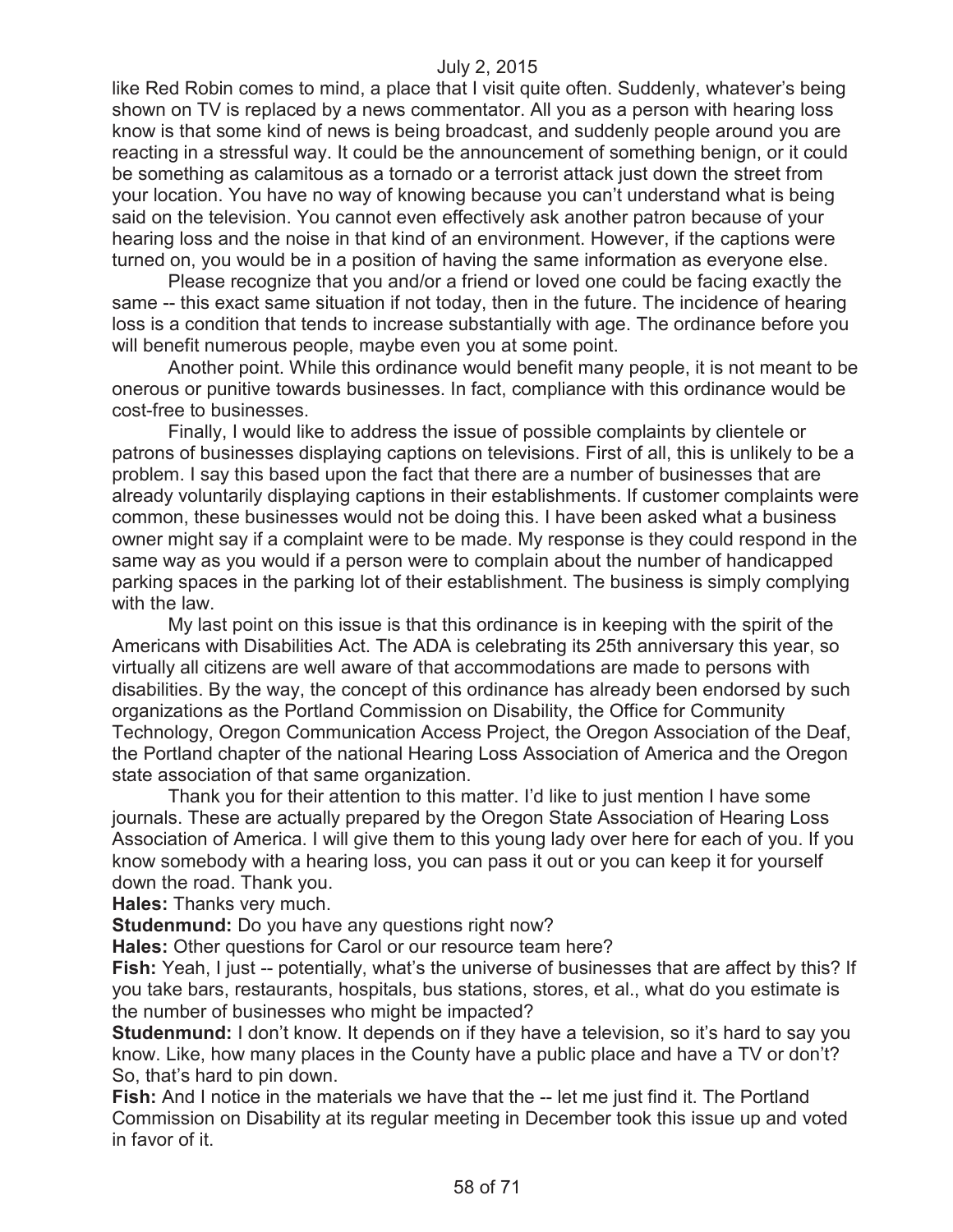**Studenmund: That's correct.** 

**Fish:** And what kind of outreach did PCOD do for that hearing in terms of potential stakeholders who are impacted -- inviting them to be present?

**Studenmund:** I don't know. Jim, David, were you there at that meeting?

**House:** I sent out an action notification to several different groups for today and previously. The Portland Commission on Disability also forwarded that information, so we've had a lot of really good support for our case and we've had a lot of backers all along since we began doing presentations since December.

**Fish:** OK. Thank you.

**Hales:** Any other questions?

**Viers:** I would like just to add one thing. Jim mentioned backers. People throughout the country have actually been hearing about this ordinance that we're trying to get passed here. And the National Hearing Loss Association of America's convention was just held at the end of June and they brought that information there, and it created a lot of excitement amongst the people there. So, we've been getting some contacts already about people wanting to know what's happening, wanting to know what steps to go through, etc., because they're interested in doing the same thing in their locations. Kansas City is one that comes to mind right offhand. So, it would be nice I think if Portland could be a leader in this particular area.

**Fish:** Let me just follow up on that. I think this is a splendid idea and I support it. I have to wear two hats. One is that when we're about to create a mandate that applies as widely as this, we have basic rules that we give people a chance to weigh in. And sometimes what we learn when we have those kinds of hearings is that there's a way to actually strengthen the legislation, or sometimes we learn about unintended consequences. So, I

wholeheartedly support this ordinance, but we have to make sure that in addition to people that understand the issue and support it, where we are imposing a mandate that we have heard from people that are going to have to comply with the law, because sometimes they tell us things that help us get it even better. And right now, my concern is that this has been almost a closed conversation, and I don't know that there are enough people out there who have been engaged in the conversation who have had a chance to come and tell us a) what they think about it and b) how they can strengthen it.

I'm not interested in hearing people say we shouldn't do it. But I am interested in making sure if -- I mean, a question I asked earlier was how many people are impacted by this? This Council spends months doing hearings and outreach on things that have a fraction of the impact that this will have in terms of a mandate because we want to make sure we get it right. I'm the Venture Portland coordinator, and Venture Portland has not been engaged in this process. I would like to have them here, I would like to have them weighing in on this and telling us does it work, what are the circumstances that it might not, does the enforcement mechanism that we're contemplating here effective, is the fine big enough or too big? I don't know. But that's the gist of it.

I'm persuaded this is the thing to do. I want to make sure that I'm hearing from enough people who perhaps aren't familiar with this to help us make sure we can get it right. And I assume that a lot of good people have worked on this and that this is their best effort. But again, I just want to make sure that we're not just affirming something that's a good idea. I want to make sure it's a workable idea.

**Viers:** You want to do your due diligence, in other words.

**Fish:** I support the idea. I support the concept. So I don't have to search my soul, my heart to agree with you that we should remove barriers in our community for people across the board so they can have the same rights that I have in every public setting. But I'm just flagging the question about whether there's been a sufficient amount of outreach,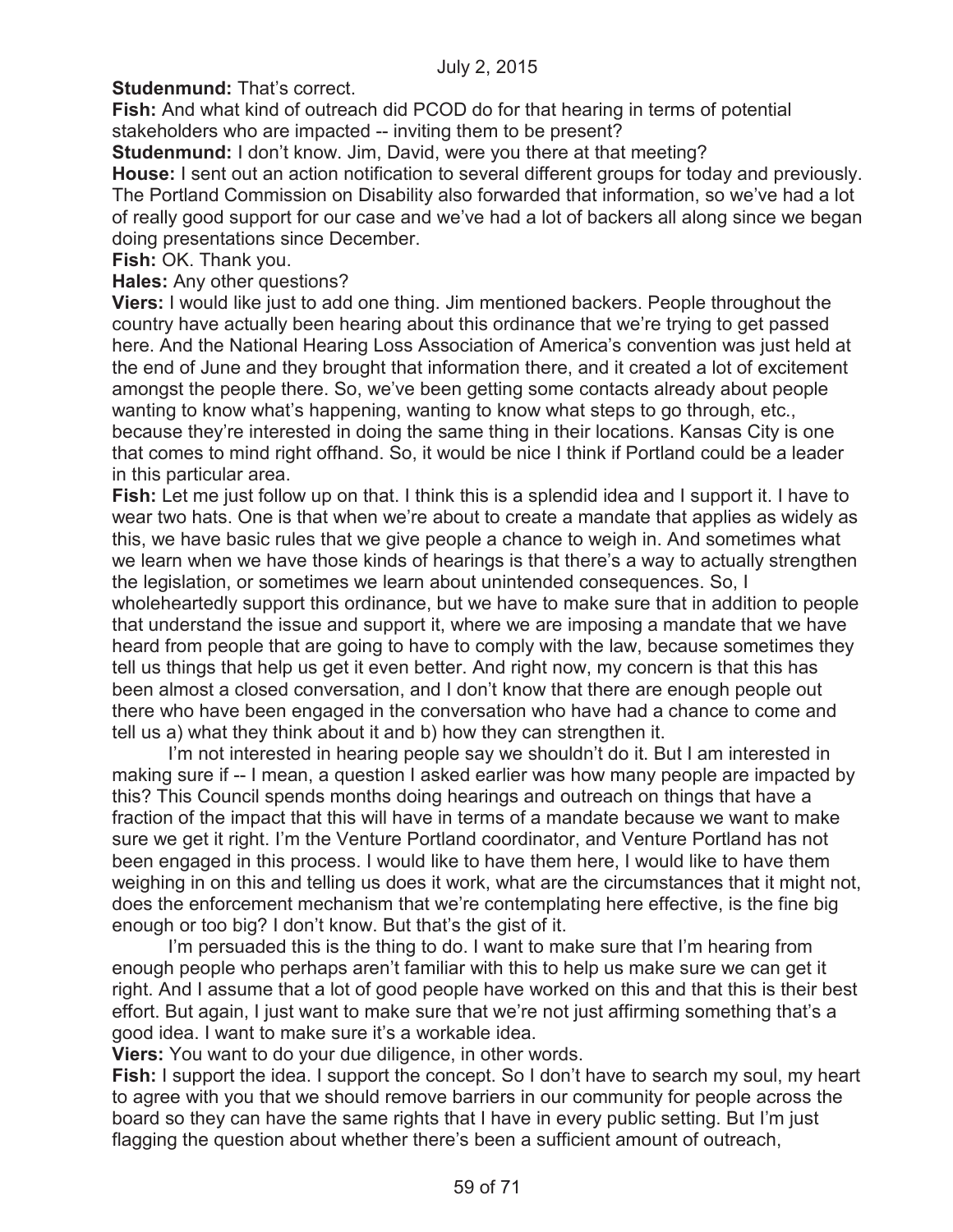particularly where we're about to create a law that applies to a lot of people -- many of whom may not know we're having this conversation. So, that's just a concern that I have. **Fritz:** Just as a point of information, Commissioner, after the Commission on Disability held their hearing and took their position, they did a press release which was broadly distributed. I did a TV interview maybe three weeks ago. I have had almost no input from anybody about this. And I know that people have seen it, because I've seen various comments and we've now got the Oregon Restaurants and Lodging Association. When you're talking about impacts, what kind of impacts are you concerned about for unintended consequences?

**Fish:** Commissioner Fritz, I don't run a bar, I don't run a hospital. This has an exception, for example, for people where it's administratively not feasible. I don't know what that applies to if they're incapable of displaying closed captioning. Technologically, I don't know what that means. That's in the statute, I can't define it. There's a proposal that the City Attorney's Office and our existing code people enforce it, I don't know whether that's the right thing or not. I'm not quarreling with the concept. But it's somewhat unprecedented for us to say that because we've done a press realities and a TV interview and haven't heard anything, we assume that the community has been engaged and we've gotten their feedback.

**Fritz:** Well, I've had --

**Fish:** I haven't had any feedback on this, but I suspect a lot of people don't know we're having this discussion.

**Fritz:** We've had a time certain on the agenda for several months on this and we published it as normal. We have a number of folks who are very diligently watching our Council commission, we have as I say a time certain --

**Fish:** We also have an impact statement, Commissioner Fritz, and you are the most scrupulous person I know on impact, and it has not a single reference to the City doing any outreach on this specifically. So just -- and again, I play referee on these things. I'm not advocating for someone that might have a point of view, but we invite people to come and offer us a perspective.

**Viers:** I'd like to mention that the state of Maryland has something similar to this but it's not as strong because it basically relies upon a customer or patron of a business to request that the captioning be turned on. And what they've found is the problem is the staff doesn't know where the remote is or doesn't know how to physically turn on the captions, and so the business winds up being in noncompliance with some requests because the staff is not trained. And of course, in this -- bars and restaurants and things like this -- you have a high turnover of people and so there's a constant problem with retraining new staff and that type of thing. What this ordinance does is it basically says let's turn the captions on to begin with, and then the business doesn't have to worry about it. Once it's turned on, it's hands-off. It's just on.

**Fish:** And I'll give you a real world example. And yes, I think my hearing is actually as I age becoming more challenged, but I work out at the gym in the morning where they have TVs and the sound is turned off. And so about half of them have the closed captioning, and that means I can actually watch those shows and follow what's going on because I'm not a lip reader. So, I'm all for it. I'm all for it. I just want to make sure that when we're about to create a citywide mandate that applies to a lot of people, I want to make sure that we've given everybody a chance to weigh in. Because once we regulate, we mean it. And once we adopt something, it's law. And I just -- I don't have a lot in front of me which says we've done much in the way of outreach. And maybe we have, but that's one of our jobs is to make sure people know what we're about to legislate.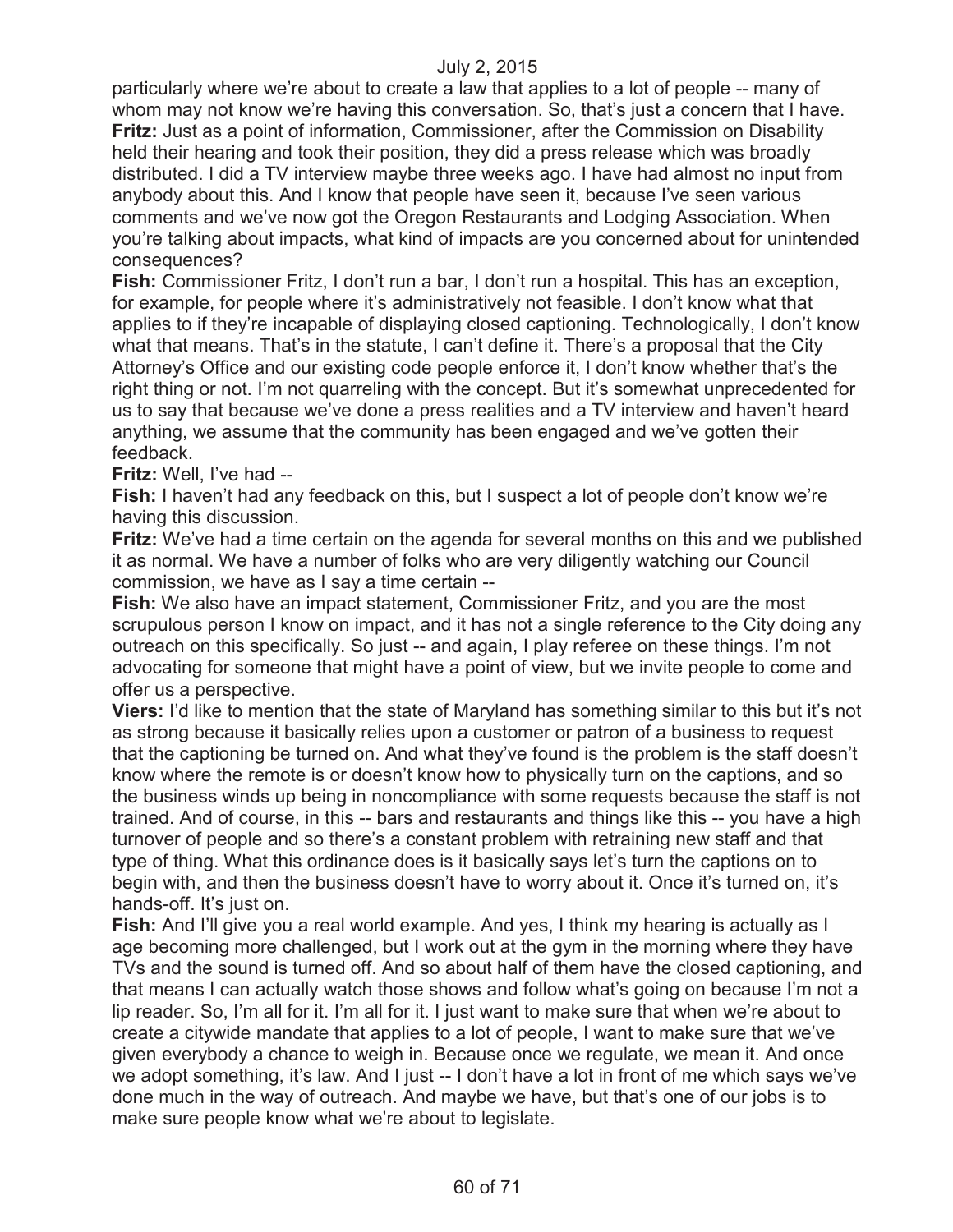**House:** I just wanted to add something as well. From a business perspective, if we have captioning on all the time, then it reduces the amount of training required for the staff to teach them how to set it up, how to turn it on, how to use the remote, etc. It will also entice customers to stay there longer because they'll be enticed to stay and watch TV and maybe they'll order more brews and so I think the impact on a business is going to be minimal. **Fritz:** Commissioner, we have taken the unprecedented in my recollection in six and a half years -- we've scheduled a time certain for the vote because we wanted to have a time that our sign language interpreters could come and be here. So, if it turns out there's a storm of protest before next week, we could certainly continue the hearing and hear from some more individuals next week.

**Hales:** Well, I want to weigh in. This has been a helpful discussion and I appreciate further comment from our experts here, but I want to share a little of Commissioner Fish's concern just to make sure that we have communicated what we're doing. Commissioner Fritz, no one on this Council should ever deserve the label of being sneaky and if there was such a ranking, you are the least sneaky among the five of us, so the last person I would expect to do something without public engagement would be you. But I think part of the problem here might also be the calendar, and maybe why we haven't necessarily either heard affirmation or opposition to this proposal is that it was on the Council calendar in a very general way and I don't think -- we like to believe everyone pays careful attention to what we do in this chamber. As you may remember, we had a very boisterous argument in this chamber earlier this week which if the news media had been paying attention, they would have covered just because it was kind of a knockdown, drag-out fight with our City Auditor. And the tree fell in the forest, as the expression goes, and apparently, no one heard because no one in the news media covered that confrontation between a couple of members of the Council -- me included -- and our Auditor. I'm being a little playful here, but the point is that two hours before the beginning of a three-day weekend in the middle of summer when people pay the least attention to what we do here, and therefore a little verification that people know what we're doing is appropriate.

I'm also in the same camp as you and Commissioner Fish on the policy here. I think it's good public policy. I can't imagine that there will be an argument against this that would persuade me that we shouldn't do it. But it would behoove us I think to make sure that the people who have to follow this law know about it and at least one of them has come back and said, "well, we have a few issues." OK, I appreciate hearing that. Again, it doesn't persuade me that we shouldn't do it, but I think the various business and public entities that will have to follow these rules ought to know that they're happening. I'm concerned - not through any lack of effort on your part or the disabilities commission's part -- but just because of the time of year that people might not be breathlessly following what the Portland City Council is doing. So again, I'm being a little playful about our own importance in the world. Sometimes, we think it's very high.

**Studenmund:** I wanted to add to that. The executive director of the restaurant lodging association fell into that category of not quite following the calendar exactly. He thought this was next week, and I did let him know it was today and his reason -- which I'm sure he'll confirm -- is that the matters in Salem are taking precedence.

**Hales:** Right, it's the last three days of the legislative session.

**Studenmund:** Exactly.

**Hales:** So that's another calendar problem.

**Fish:** Can I just add something, Charlie? We had a celebration of the 25th anniversary of the Americans with Disabilities Act this week at Council. And Commissioner Fritz and the Mayor and I had the honor of speaking and celebrating 25 years of progress and acknowledging we have more to do. When officials in our position raise questions of just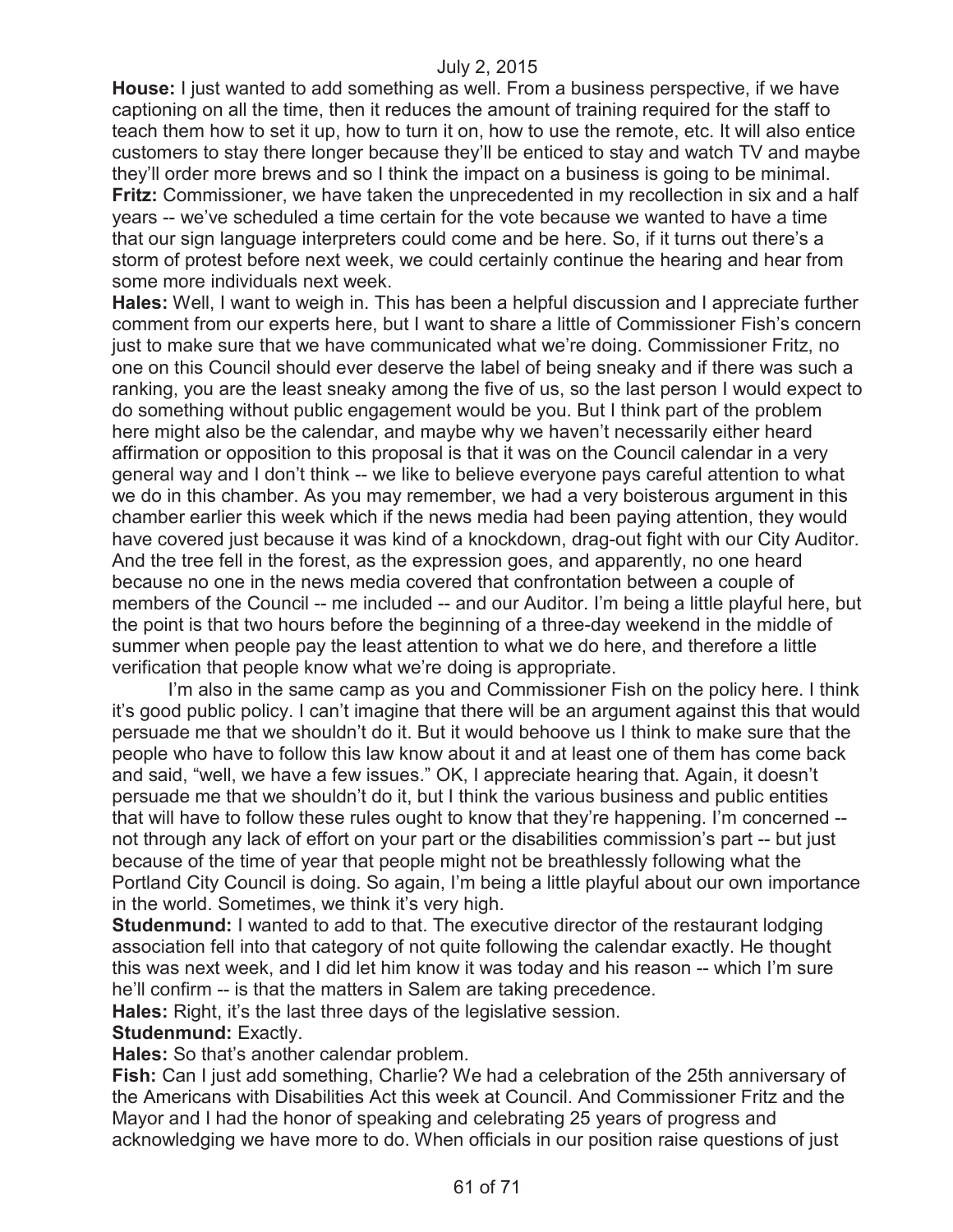making sure that we have enough sunshine and transparency in what we're doing and yet have our value system, please don't mistake it for a questioning of the merits of the proposal or the value of doing it. I share Commissioner Fritz's sentiment that this is something that has been -- you've done us -- this is great that you've brought this to our attention. There are lots of needs out there that actually it turns out they're in plain daylight, they are in front of us and we don't see it. The whole country has had a new view in the last week about having the Confederate flag in public places. It's been there a long time but all of a sudden, the country has shifted.

Getting back to this issue, it may be that one way to cure this just to make sure that no voice is excluded is -- since this is the first reading of an ordinance -- is just to add an extra week in the return date and give people a chance to submit anything in writing. And if no one submits and no one raises an issue, it means we have an enviable position of a community embracing this and hopefully, that will mean limited enforcement. But if we do get a few people who say there's something we haven't thought through, well, then humility teaches us that we consider that and see whether there's a way to improve it. That's all we're saying.

**Viers:** I think that's an excellent idea to postpone the vote. The fact that you're postponing the vote anyway for a week gives you some time to do it. An extra week -- I applaud that. **Hales:** OK. Thank you very much. Thanks for this. It's been a helpful discussion. Are there other folks that want to testify on this? Please.

**Moore-Love:** We have four people signed up. The first three, please come on up. **Hales:** Good afternoon.

**Steve McCoid:** Hello. For the record, my name is Steve McCoid. I'm the president and CEO of the Oregon Restaurant and Lodging Association. I'm here on behalf of our Portland members -- pretty much the bar, tavern, sports bar segment of the industry. We have some restaurants that have TVs, but pretty generally where the impact for our membership would be would bar those sports bars and the neighborhood bar kinds of folks.

I want say, first of all, we're sensitive to the issues involved here. We're not adamantly opposed and saying, "no, don't do it." There's some issues that I'd like to point out that I think can be considered and maybe make this a little more user-friendly for some of my affected members and so I'd like to go through that.

I just again an apology, as Carol said -- and Carol was kind enough to call me and I have called her back and we've had several discussions and I think they've been, you know, fine. We haven't been argumentative or butting of heads here. It's trying to reach a consensus on something that works for everybody, and hopefully it's a compromise and everybody goes away happy.

I would say in talking to the business owners -- and again, I didn't have time to poll the whole membership here, but I talked to eight to 10 business owners probably operating 30 establishments around the city. Their biggest concern real frankly was what you're doing doesn't meet their business model. Now, I'm not saying don't do it, but they're saying they have concerns with the model that really basically is one that -- whether it's a sports bar, a neighborhood bar with TVs -- TVs are usually not on because it's still a bar, they're there to have people come together, sit and talk, enjoy each other's company. And when you have four or five competing TVs with all the different program on, the cacophony of noise makes it impossible to have those conversations, so their policy is the sound off. If people ask them to turn the sound on, the policy is the sound stays off and they don't turn the sound on. So, that's their model. Their concern with having to turn the captioning on every TV because when the captioning is on the TVs and folks are watching some sporting activities, they get requests to turn it back off.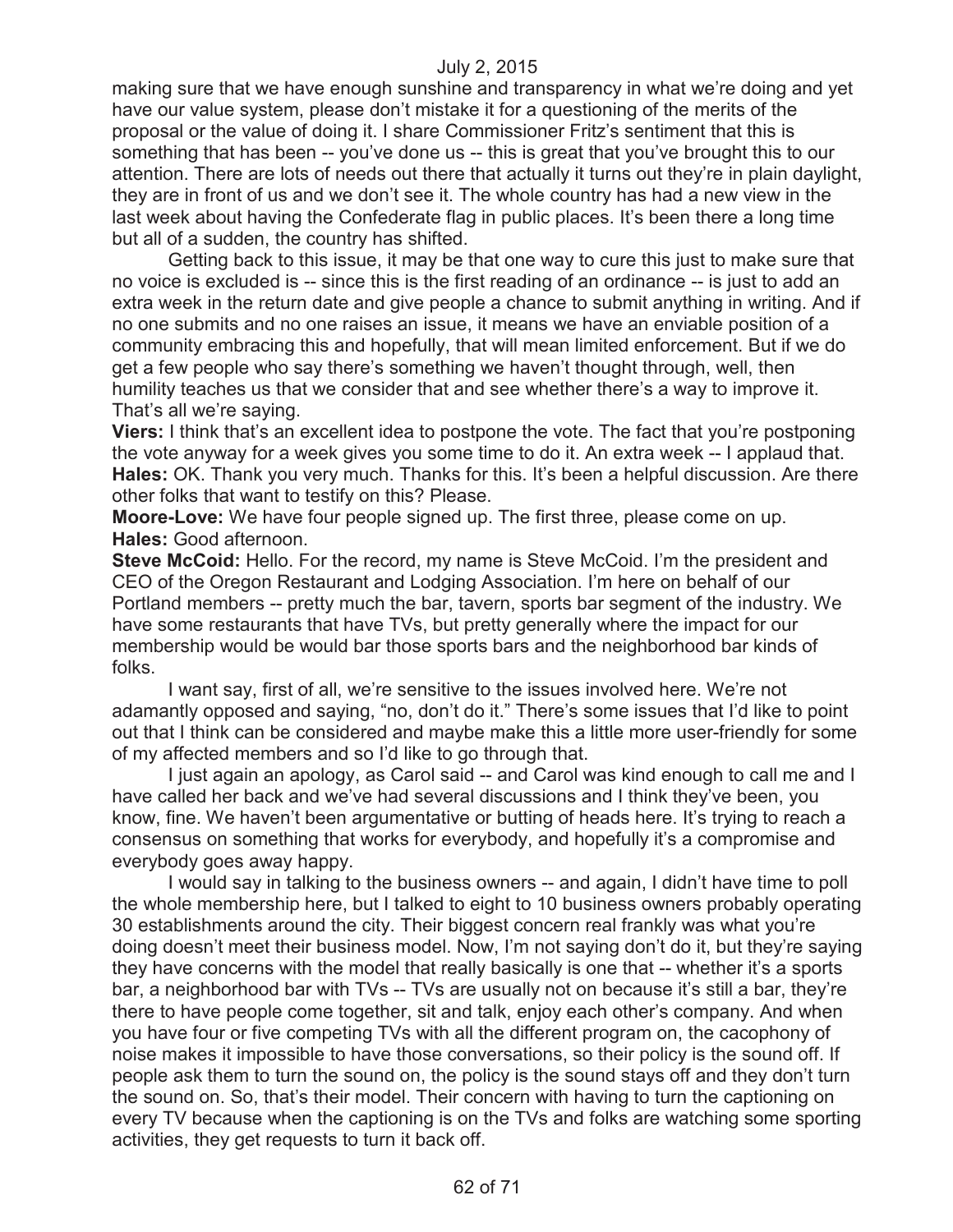I would say that as I asked this question, I did discover there's sort of two models out there in the industry. The older model is one where they all have basically Comcast and either Dish or Direct coming in to get the sports programming that they want. In the older models, though, it's just a variety of television sets up and running hooked to that system to get just like at our house but they've got the ability then to turn the captioning on and off on every one of those TVs individually. So, that's the one segment.

The second segment, which is the one Carol ran into and which people have run into is these newer, bigger establishments -- Buffalo Wild Wings, other places -- they're getting in centrally-managed system where it's almost like there's monitors up there, and there's a central place controlling them. And right now, for some reason they're not programmed to be able to turn the captioning on and off by individual monitors, so it's all on or all off.

**Hales:** But under this ordinance, it would be all on, so.

**McCoid:** It would be all on. My point is for those other folks -- you know, we talked about ADA and in ADA if somebody comes in with a disability, they've got to make a reasonable attempt for an accommodation to correct it. If you've got the ability to turn captioning on, if somebody requests it, that's what should happen. Now, does it happen? Clearly, the testimony says it doesn't. And so real frankly, are we wild about having another ordinance that has some bite in it to force them to do so? Well, if they're not doing what they're supposed to be doing anyway and it takes a City ordinance -- complaint-driven, apparently, from what I see here -- to get them to comply with the law and train their people properly and turn that on when the request is made, then so be it. We're not here to defend folks that aren't doing what they're supposed to be doing in the first place.

We are there to represent people that have the ability to do it or telling me that they have the ability to do it. So, that's where we're really at. So I would say that a reasonable amendment in our mind would be for those folks who can do this individually by individual TV -- at least in the short term -- if they get the request, and they've got folks at a table and the request is made at the TV they're viewing, "please turn the captioning on," they're required to do it. And if it's a segment of the room, they've got to turn the two or three on in that segment. But they don't have to turn it on and keep it on on an ongoing basis full-time the business is open when people aren't asking it, there is no demand for it, and frankly, their testimony or their feedback to me is their customers generally don't want the captioning on as a general rule. They ask for it to be turned off and they don't wanna have the ability -- they're in the business to satisfy their customers. And if they've got customers in there saying, "please turn captioning off on the TVs I'm watching, I don't want it" -- **Hales:** Tell me more about that because this is useful feedback, I think. When people ask for the captioning to be turned off, why are they asking for it to be turned off? **McCoid:** Again --

#### **Hales:** Typically -- I understand --

**McCoid:** Typically, what I was told by the owners was typically folks watching sports action and it's on the bar and it's covering up part of the screen and they're missing the action. And if you're a sports guy like I am, on ESPN a lot of the runners on the bottom -- they're showing all the different scores and things that are going on are on the bottom of the screen, and it tends to get covered up. That's the explanation I was given. **Hales:** OK.

**Fish:** Mr. McCoid, the other argument, though, is let's take Overlook restaurant, which is my son's favorite restaurant. Were it not for closed captioning, we wouldn't be able to follow anything that's going on on the screen, and it's both news shows and sports shows. So, we're in the camp of liking the captions because it allows us to follow the narrative because they don't turn the volume in. And my own personal view is I don't see it as a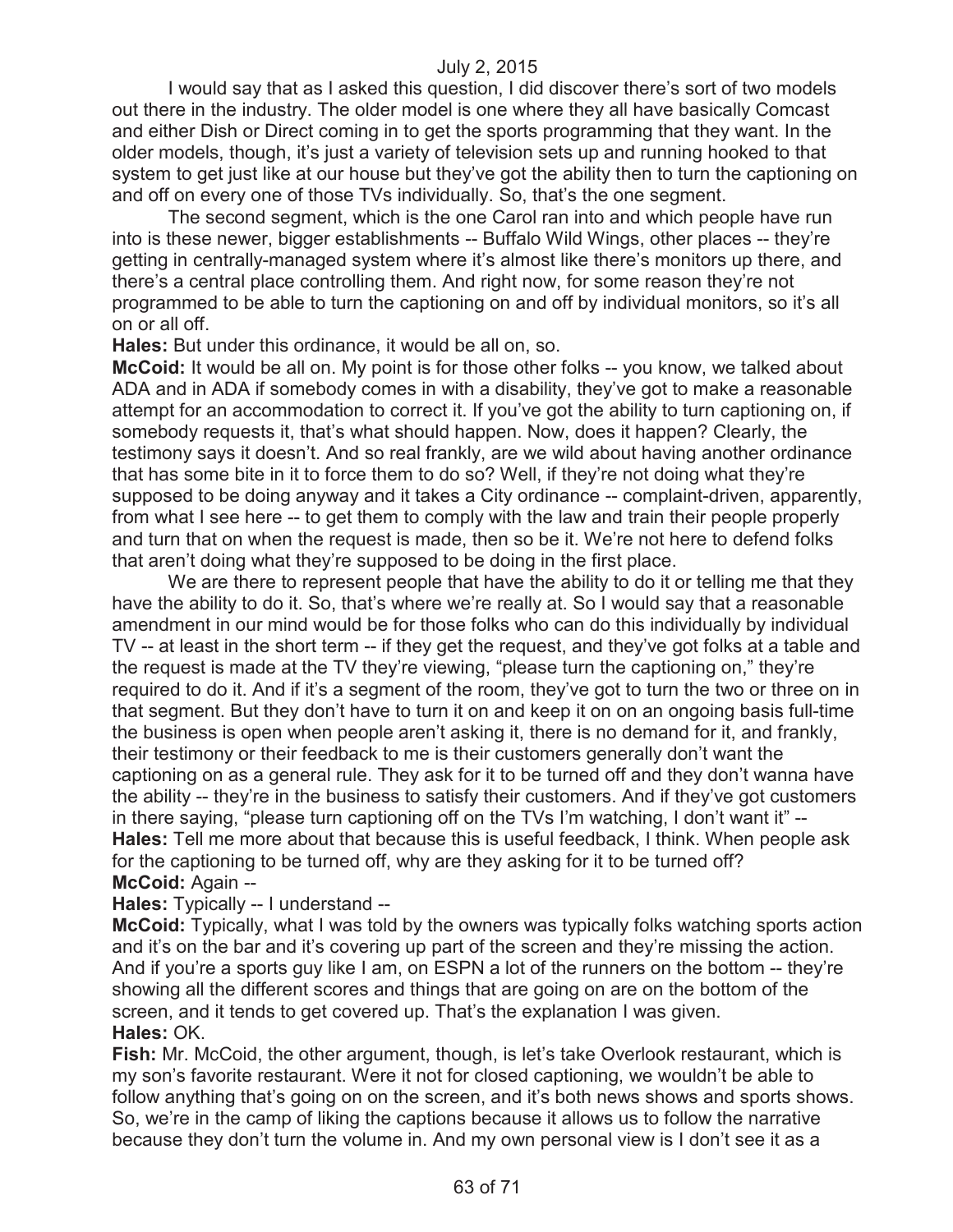great inconvenience that I can't read all the endless streams of data on the bottom of the screen -- I'm not sure I can see that anyway from my seating, but. How many different businesses do you -- the Oregon Restaurant and Lodging Association, how many businesses do you represent?

**McCoid:** Statewide, we're 3000 members.

**Fish:** How about in Portland?

**McCoid:** In Portland, we've got about -- it's going to be hard for me to say off the top of my head, but we've got probably about a 1000 members -- probably operating more businesses thank that. To the point you asked, by the way, there's about 3200 restaurants in Multnomah County. So, you can get to the point -- you're probably in the 2500 restaurants in the City, I would think.

**Hales:** Not all of them have televisions --

**McCoid:** Not all of them have televisions. That's restaurants. When you get to bars, there's 7000 licensed bars in the state, probably a third of them are probably in Portland or in the metro. So, you're talking -- it's not insubstantial. It's probably a couple thousand businesses.

**Fish:** How many of your clients or your members have told you that they can't comply with this because they don't have the technology to comply with this?

**McCoid:** No one has. I mean, the technology is there. The way it's written -- they can all do it. I'm just saying for those businesses -- you know, you're asking them to do something 24/7 or as long as they're open, you know -- from opening to closing. And if there's no demand or there's no folks in there asking for the captioning and we've got people not asking -- asking them to turn it off -- to handcuff them so they can't meet their customers' wishes just isn't in the best interests of any business. They're there to satisfy their customer.

Now, what I'm basically saying in this testimony probably not too clearly or well -- I would like in the time we're off, meet again with Carol and her constituent, and see if we can meet some common ground. And again, for those folks where it's individual TVs and they can turn them off and on, I have no problem saying, "you have to turn them on or you have to have a segment of them turned on to be able for folks to be able to access it the way they want." But to have them all on when they're not all being used for that issue for my members -- and frankly, for myself -- I wonder why it's an all or nothing program when we can get something in the middle that accommodates everybody.

**Fish:** That's an issue we're going to have to grapple with. Let me -- according to the materials that we have in the testimony, this has been implemented at least in two other places -- the city of San Francisco and the state of Maryland. Do you have any information you can share with us based on sister restaurant associations in terms of how those have operated?

**McCoid:** No, I don't. I can find out for you, though. I can get that information. **Hales:** It would be useful.

**Fish:** I think it would be useful to us because we may be talking about theoretical concerns that after some experience with the law turns out that the general public adjusts and doesn't find it such a significant impact. And since we've got a comparable city and a state that's done this, we'd be interested in what your feedback is.

**McCoid:** Sure. I know folks in those places so I can certainly reach out.

**Hales:** That would be helpful.

**McCoid:** -- ask the question and we'll see what we get back. Associations everywhere, as you well know.

**Fritz:** In terms of some TVs being on -- the captions being on -- and some not, are you advocating for a segregation in the restaurants?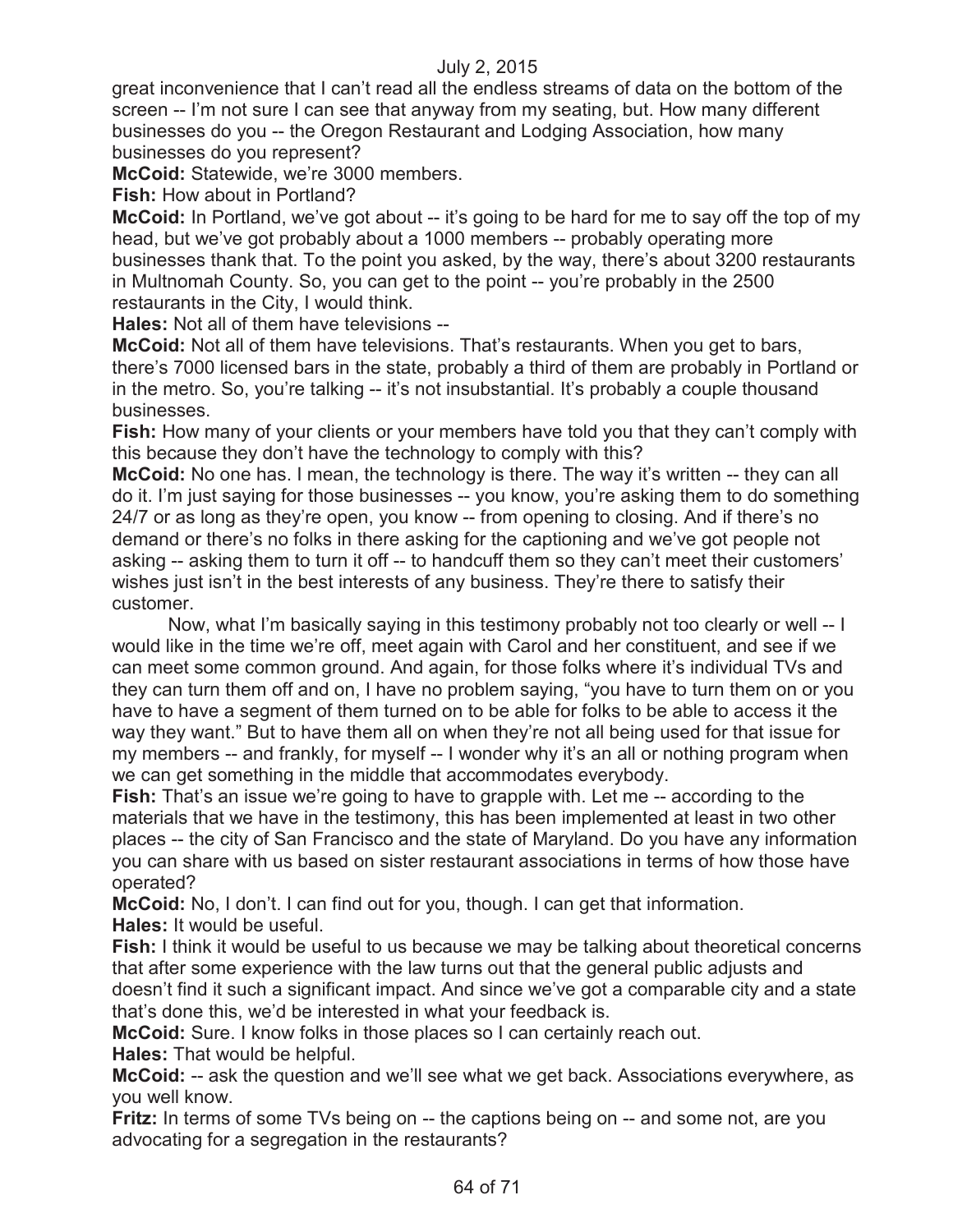**McCoid:** No, I'm just saying if somebody is hearing impaired, sits at a table, that TV is in front of them and they want to watch it -- they should be able to say, "turn the captioning on the TV that I want it utilized."

**Fritz:** In most establishments that I frequent to watch sports, it's not a case of you have your own TV at a particular place, it's a communal one. So are you saying that the majority don't want it on, then the person --

**McCoid:** No, I'm saying if a person that's hearing impaired comes in, sits down at a table - - whether it's a bunch of friends or by themselves -- and four tables are watching TV, and they say they would like the captioning turned on, they have to turn it on.

**Fritz:** Why should they have to ask?

**McCoid:** To me, that's an ADA thing.

**Fritz:** Why should they have to ask?

**McCoid:** I guess my answer to that question is go the other way. Why should the rest of the people who maybe don't want -- or I've been told don't want -- the captioning on have to have the captioning on if there's nobody that's hearing impaired watching the TVs? **Fritz:** What about emergency situations where -- as was mentioned -- where there's an alert that comes on? There's not going to be time to turn on the captioning at that point. **McCoid:** That's -- you know, I have no answer for that other than that's far and few between. And to have something on full hours of operation, everyone in the room on an ongoing basis on the off-chance that there is an emergency impacting the folks in that establishment does not seem to be a real viable reason for me to put this in effect. I think there's other reasons that are viable, but I don't think that's one of them. **Hales:** Thank you. Who would like to go next?

**Philip J. Wolfe:** Hello, my name is Philip J. Wolfe. Hello, Commissioners Fritz, Fish, and Hales. Thank you for giving me the opportunity to come and testify about my perspective on this potential ordinance.

First of all, let me give you a little bit about my background. I serve on the PCOD, the Portland Commission on Disability and also I review the oversight committee for the vocational rehab, and also I work with public safety under PSD -- the public safety, PCOD's commission, I'm the commission chair there. I'm also a member of the COAB, the use of enforcement. Anyway, anyway, there's a lot of different labels that I carry, but I just would like to say I serve several communities, and I'm also a representative for the Northwest Alliance for the Deaf. I'm also a member of the Oregon Association of the Deaf. The bottom line is I have quite a wide outreach and I'm here to let you know about some people who know about this bill and what they feel about it. There's other bills that we have concerns about as well -- a lot of things are going on right now -- but I'm here to represent the community for this one.

I believe when I was seven or eight years old, I was the first deaf person to be in the state of New York to advocate for captioning. I was a member of the Lions Club and they took my picture and put it in the paper for that and I had made that happen on my own - even though I didn't know how to, I just did it anyway. I was so excited, I was a kid, I was like a kid with a new toy and I wanted things to work and I saw this technology and I thought, "well, how does it work and how can people know about this?" And I just got it done and enabled it and got the captions on.

Now, it was at that point when I was seven that I did not have any English acquisition at that point at all -- at age seven. From a baby until that age, I barely picked up a thing. I couldn't read. But now with captioning that I have at home, I'm completely addicted and I watch it all the time, and it's not just to understand what they're talking about, but it forces me to read. And that's when I started to pick up my English skills, when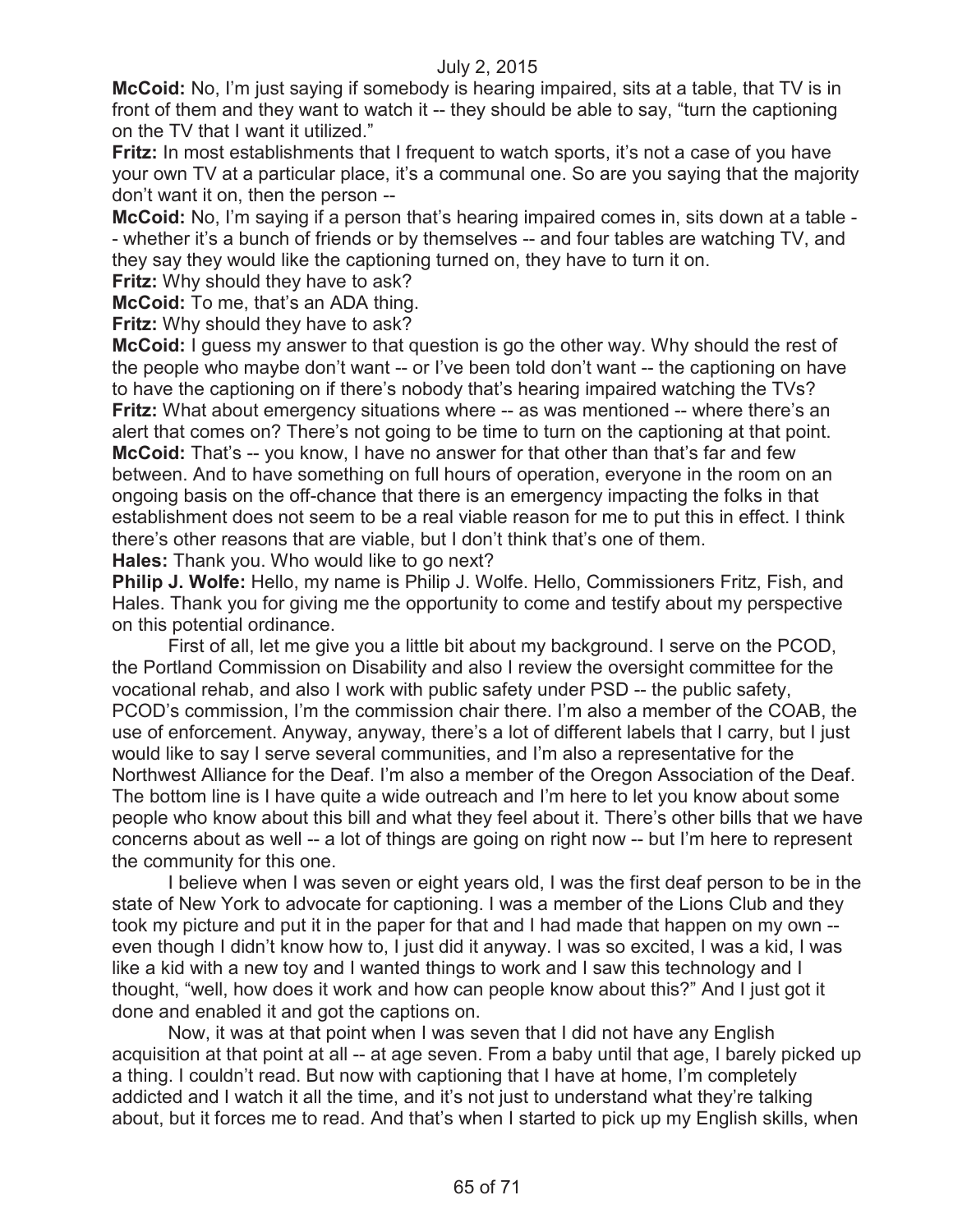I was really, really fortunate enough. And I say, thank you, I'm blessed to be able to have learned that, to be able to read and write English now.

So now, today in Portland -- I've been here for five years and I love Portland, it's a very unique Portland with cultural diversity second to none, and I have a few experiences that may illustrate my passion for this kind of access. I just want to remind the commission that to not have captioning on on TVs and public places is a violation of ADA. It blocks access. For example, I went to the DMV to get a new license when I moved here from Washington. And there was a TV there that had audio -- information about safety and about traffic rules and seatbelt laws and so forth, but there was no captions on it. There was no access that I could get to that safety information that was crucial, meaning I was marginalized under those who could hear it.

If there's a refusal to put captions on – "I wouldn't want them turned on just because they might lose customers" -- there are actual reasons for having that access. And that would support the idea of hearing privilege being privy to that. The same thing goes with a term called audism -- a-u-d-i-s-m -- audism. When I asked for captions to be turned on, sometimes, "I don't know how." And so if they don't know how, I can actually say, watch me, I'll show you on the remote, first, you do this, second you do this, and I point it out and then the captions come on. I can supply that training. It's simple. It's easy. So I say. let me test you. Here's the remote and show me what you do first. OK, good. Now which channel. And they follow the instructions and they said, "oh, that's it?" I say, "yeah, that's it." So I get thanks, and it's relatively simple.

A month later, I came back into the DMV to check and see about the captions. And they were still on from that time. So. I really appreciated the employee who turned those on. I also go to the D'Arte Cafe, it's in the central -- the Lloyd Center district, there's one place called the D'Arte Café, it's my favorite coffee place. And there's two large-screen TVs there -- even bigger. Two of them. And I had requested that the captions be turned on there and I got the "well, I don't know, I don't know," and I said well this is a place of business and it was packed with customers and I asked if I could take the remote and they said, "sure," so once again, I taught them how to operate it to turn on the captions, gave it back and they said, "oh, OK," so I said well now, you can do that to your other TV and they tried it, got it to work. And it wasn't difficult. And I say that's right, that wasn't difficult and thank you very much. So. I had asked, "is the sound on?" and they said, "no, it's muted." So I'm thinking, OK, how do they get information from the TV if there's no sound on? The captions had to have been on to allow that access for everyone, regardless of if they had a hearing impairment or could hear or not.

I've been doing that for a long time -- asking people to turn captions on and people generally accept that request. One day, I went to a hotel and there was a conference there and we were eating breakfast in a group and there was a large room full of people and there's a big TV with no captions, so I asked the front desk if it was possible to put the captions on, please, and they said, "no, well we -- we don't want to upset customers and I got some resistance" so I wrote down on a piece of paper I'm on the Portland Commission on Disability and it's important to have equal access, can I show you how to put the captions on? And I'm a customer and I think I can show you. They said sure so we did it and we got the captions on and I said thank you and there was no complaints. And it's still on there. I've checked just to make sure. I've rolled up my sleeves and monitored it closely.

To wrap up my testimony, the OEHR -- Office of Equity and Human Rights -- the building -- it's the commonwealth building -- has a TV in the lobby and guess what? No captions. So, equal access is all about equal access, not without captions. So, I made a reminder and asked for the captions to be turned on and they intend to turn them off when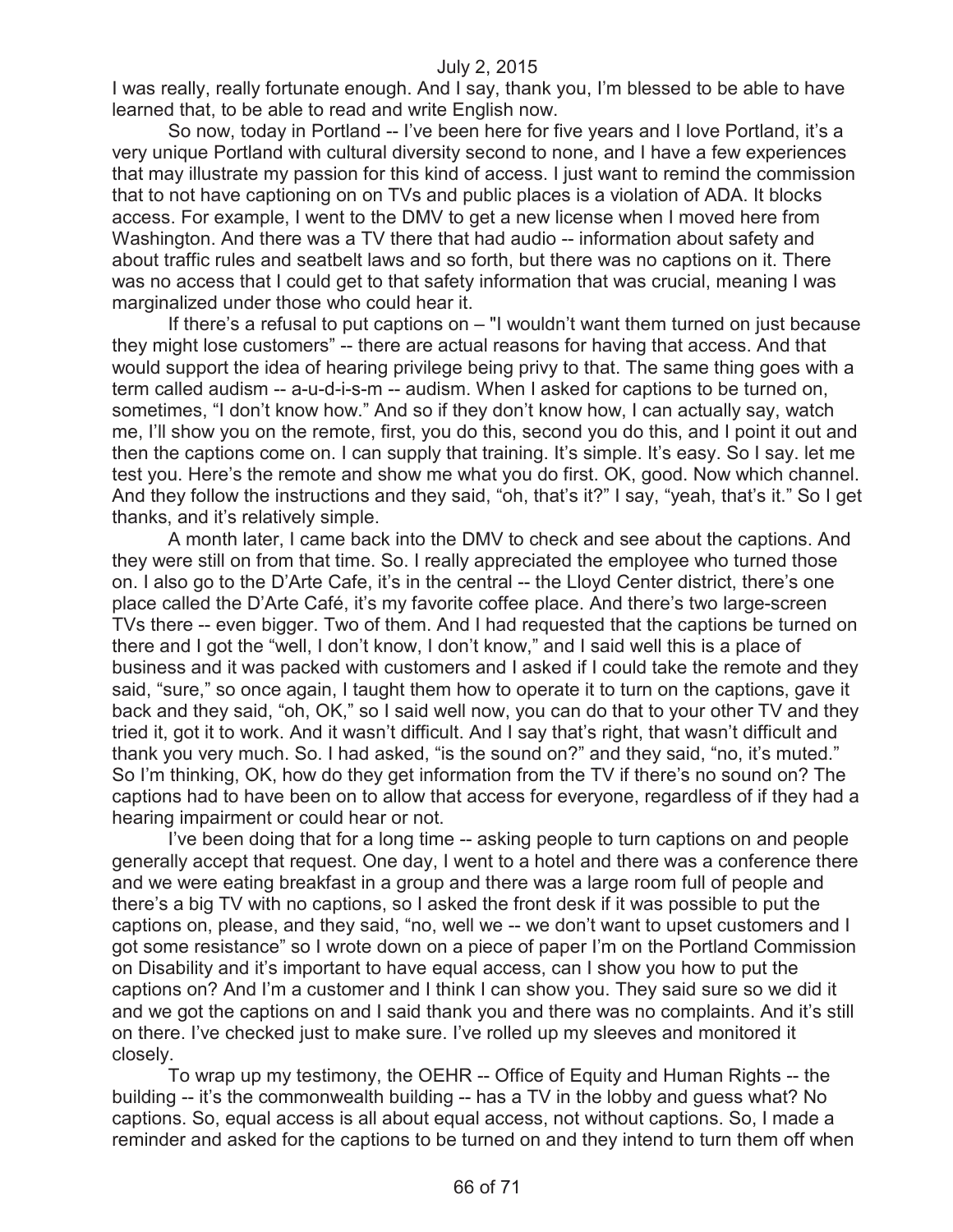I leave, which is not my point but my point is we want to pass this ordinance to educate people about equal access and all that that entails. We're not asking for all 50 states to pass this ordinance -- like equal marriage, gay rights marriage -- at all. We're just asking for Portland to be a model for others that have the issues that we do and know that we have it and we have the "it" so pass this ordinance, please. Do you have any questions for me?

**Fish:** I have a couple if I could. And first of all, the last time I heard someone with as many leadership positions as you, sir, was when Steve Weiss appears before us. I think there are two Steve Weisses now of people who are going above and beyond in terms of community service. Has there been any prior effort to address this issue with the state legislature?

**Wolfe:** Yes, there has been. PCOD did a presentation and we came and did a presentation about this before. We did some follow-up, but it wasn't a lot of action until now. We've had the opportunity to come in and really be a part of this. Did that answer your question?

**Fish:** Sure, but there's been no -- has any bill been drafted at the state level and introduced or debated, or is this the first time legislation has been drafted and debated in Oregon?

**Wolfe:** This is the first at a city level, there's been nothing at the state level. **Fish:** OK.

**Wolfe:** It's been a challenge, but for the City to have -- there's more potential to get it done at the city level.

**Fish:** City is often the one to act first and leverages statewide changes in the law. One of the examples that you gave us had to do with going to another governmental office, and that got my attention not just because I've also had bad experiences at the DMV, but because I don't know whether the way this is drafted it covers county and state and federal government offices that are here or whether we have the right to so regulate. So, your thoughts on that, sir?

**Wolfe:** Well, first of all, OAD did an official assessment in 2015 and found that we have 186,000 deaf people in the state of Oregon. And so they are excluding that population -- 186,000 people -- in the state. And not to mention, for people who want to learn English from captions -- there are also second language users that are acquiring English skills from the captioning that would benefit from this. So, I think that it's appropriate for the City to pass the bill, and then encourage others to do the same. I don't think we'll see a huge impact and they'll realize that. We'll have -- it will be a huge impact for the deaf community. It will be a much larger impact improving their accessibility and then others will want to follow, because it will make them look good, it will really improve the reputation they have. **Fish:** So, one of the things that I'm going to follow up on and ask the City Attorney is whether the definition of public accommodation and the statute that's cited gives us the authority to regulate public spaces that are leased, owned or operated by other governmental bodies. And I don't know the answer and I don't know whether there's legal complication, but it's a question I'm going to ask because you make I think a very excellent point that it isn't just restaurants and bars and hospitals and other places, it could be wherever you're doing business. And that could be the DMV, which is a state entity. It could be a federal office where you're going to get benefits and there's information on a screen. So, I'll pose that question to the City Attorney to find out a) what's the scope of this in terms of public accommodations and b) do we have the authority to in effect regulate another governmental entity? And I appreciate you raising that particular example, sir. **Hales:** Great.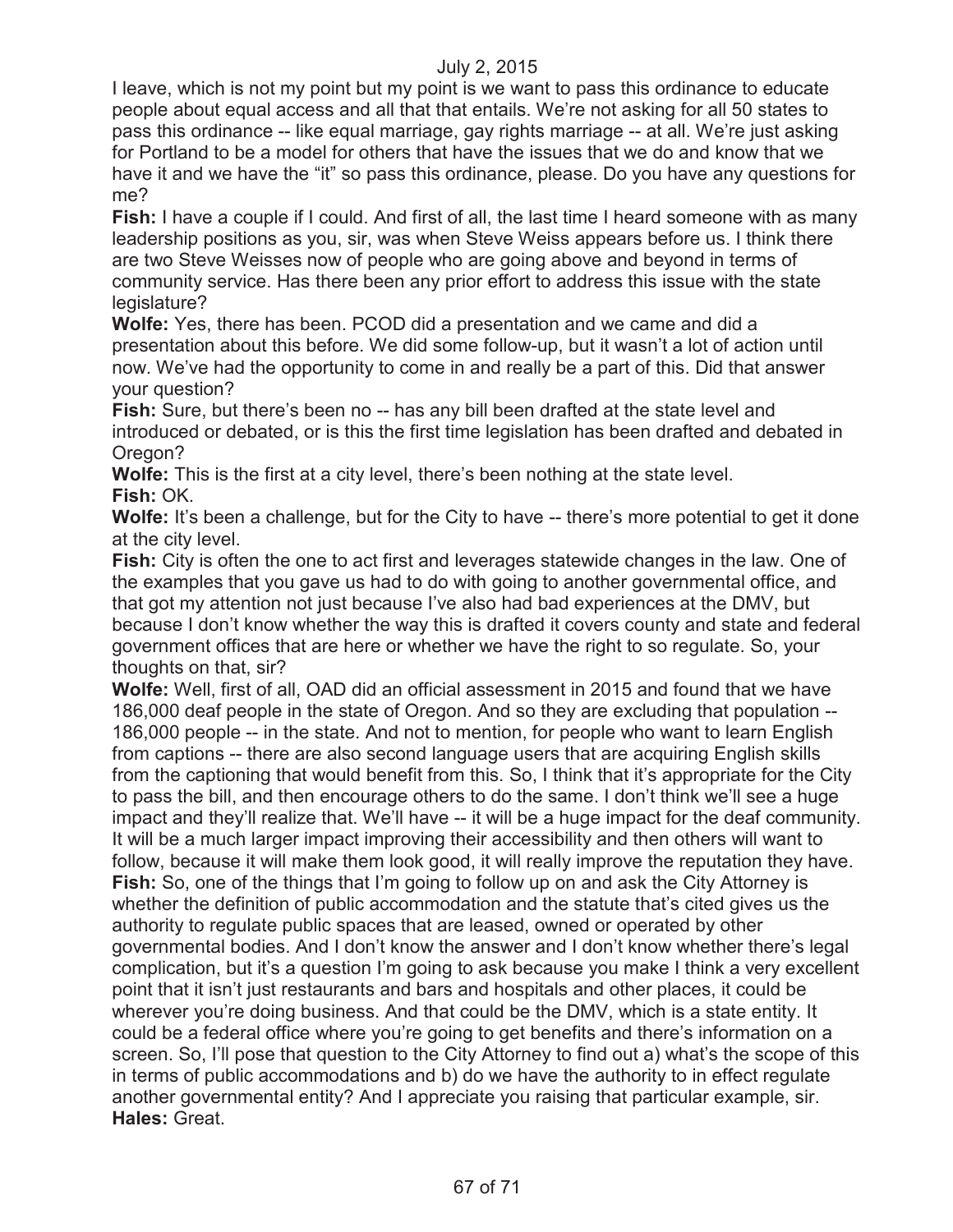**Wolfe:** I also wanted to add that at the social security office, it's the same thing, they have TVs there that aren't captioned and those typically talk about how to apply for new social security IDs -- and I'm lucky because I can read lips, but the point is there's no captions there for others, and a lot of people receive benefits from the Social Security Administration and I can only imagine how much information they miss because it's not captioned. And that's just one of many examples. I travel around and a lot of times, I'll bring it to their attention. It's not my job but it's part of who I am wanting to improve and encourage people to change.

**Fritz:** Just need to note that it must be exhausting to have to ask for accommodations all the time. Thank you for doing that.

**Wolfe:** Thank you. It's an education opportunity, and it's OK.

**Hales:** Thank you very much.

**Barbara Robertson:** Hi, my name is Barbara Robertson. I'm a member of the Oregon Association for the Deaf and lifelong hard of hearing.

Looking at me, hearing me speak, you probably couldn't pick out that I'm hard of hearing. I might be your coworker, I might be your friend, I might be an acquaintance - someone you just wouldn't know has this particular disability. As so many of us are aging - - look at the baby boomers alone, they're catching up to me and my hearing loss. And increasingly, they're going to be in need of those captions.

Previous historical models of disability have put the onus very much on the individual. It's the individual who needs to persevere to ask to overcome whatever. The Americans with Disabilities Act was an effort to at least move toward an era of universal access. We haven't gotten there. We're nowhere near there. We're still stuck in old models where the individual needs to make a special request because it's a "special accommodation." It's over here, it's different. I'm not that different. Most of us here are not that different, ultimately. We're diverse, but ultimately we shouldn't -- none of us should be treated as needing a special thing over here that we have to jump through a hoop for.

And I would disagree. It isn't OK, it's tiring. One definition I've heard recently of what privilege is is the stuff we don't have to think about. Being followed in a store or being pulled over constantly -- or in our case, having to ask for the captioning to be turned on so we can understand what's going on. That puts the onus squarely on the individual. And I think there hasn't been enough progress in technology to really address this need, as we heard here today.

I think that universalizing -- making it an everyday experience to have the captions on -- will shine a big spotlight on the shortcomings. We understand there's going to be issues to work through. There are bound to be issues to work through in implementing this and making it something that can be implemented gracefully by our area businesses. By having it as a matter of course to have captions on, the industry itself will need to be in better compliance and it'll make it an easier experience for all consumers whether at home or in a public place to have this access instead of treating it as a special privilege or a special thing we do for those people.

We're in an era where we should be treating this as part of the broader future direction of universal access, and I encourage Portland to be a model for this. Thank you. **Fish:** Mayor, before we lose this distinguished panel, our crack legal team has actually got us an answer. I want to follow up on a comment that was made. So, the particular legislation in front of us defines public accommodation very broadly. And of particular interest to me is it defines it in one section as any place that is open to the public and owned or maintained by a public body, regardless of whether the place is commercial in nature. So, we'll make sure that the public body piece is read broadly.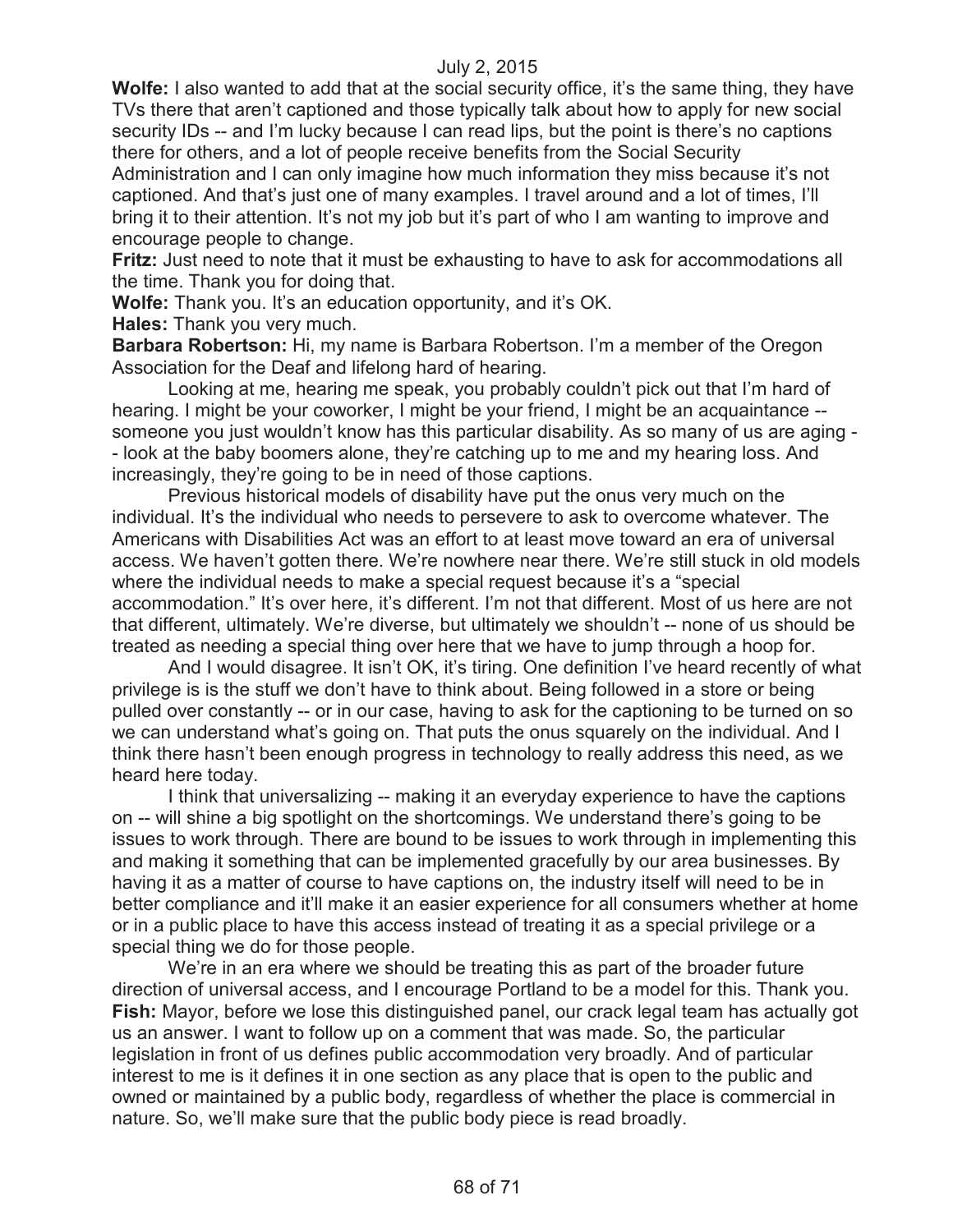By the way, a place of accommodation under the statute that we're referencing in the law does not include the following -- this is interesting -- it does not include a department of corrections institution. So, it doesn't include a prison. It doesn't include a state hospital, a youth corrections facility, a local corrections facility -- and then because we are talking about public accommodations, it doesn't include any institution, club, or place of accommodation that is private -- so, a place that restricts access just to members as opposed to the members of our public. But it looks to me like it defines public body broadly -- and we'll go down one more level to make sure that we're not somehow preempted for regulating state and federal -- but it seems to me if you're going to wait two hours at DMV and not be able to get the information off a monitor, that's a serious deficiency. So, thank you, sir.

**Hales:** OK. Thank you all very much. Thank you.

**Moore-Love:** The last person who signed up is Anne McLaughlin. **Hales:** Good afternoon.

**Anne McLaughlin:** Hi. I'm Anne McLaughlin. I'm the President of the Portland Chapter of the Hearing Loss Association of America. I won't repeat all of the supportive comments and explanations that have been given by other people who have testified. I think they've done a very good job. I will say that I think this is a way to give full and equal access to all people.

In terms of the burden that it puts on the affected businesses and public places -- as I understand it, the enforcement is designed to be complaint-driven and to encourage compliance, it's not a way of raising revenue through fines. So, I think that the ultimate burden on those businesses and entities will be something that they won't find hard to deal with any more than those of us who've figured out how to turn on our own captions on our TV sets have -- for the most part. And in a way, this is rather like curb cuts, which were not seen as useful or acceptable to many people before they were installed but which are now considered a regular part of our daily life.

I would like to echo Barbara Robertson's comment just now -- that the prevalence of putting the burden onto the person with a disability to ourselves in order to receive an accommodation that makes us -- if we're forceful enough and want to bring attention to ourselves and our disability, then we get to become equal, and that's really not a fair burden, I think. And I'd be glad to answer any questions you might have.

**Hales:** Thank you, Anne. Thank you very much. Questions? Thank you so much. I think we may have received testimony from everyone who wants to speak. It sounds like there's an interest on the Council, Commissioner Fritz, in at least giving people a chance to give further feedback. I know you've got a second reading scheduled for next week.

**Fish:** We also don't have a full complement next week on Council, so I would just -- if Commissioner Fritz does not object, I would suggest we put it over for two weeks for a vote.

**Fritz:** We need a time certain, so could you tell us when is an appropriate time certain? **Moore-Love:** In two weeks, that morning has the Mt. Tabor on it and the afternoon has public for-hire for two hours and that Thursday, Commissioner Fritz and you are gone, Mayor.

**Hales:** Mm-hmm.

**Moore-Love:** If we go three weeks out -- if that wouldn't be too far -- the July 22nd -- **Hales:** Everyone but me.

**Fish:** Karla, are we allowed to put it up first prior to private for-hire?

**Fritz:** What are we doing on private for-hire?

**Fish:** It's the follow-up report on Uber.

**Moore-Love:** The Mayor is gone that afternoon, the 15th.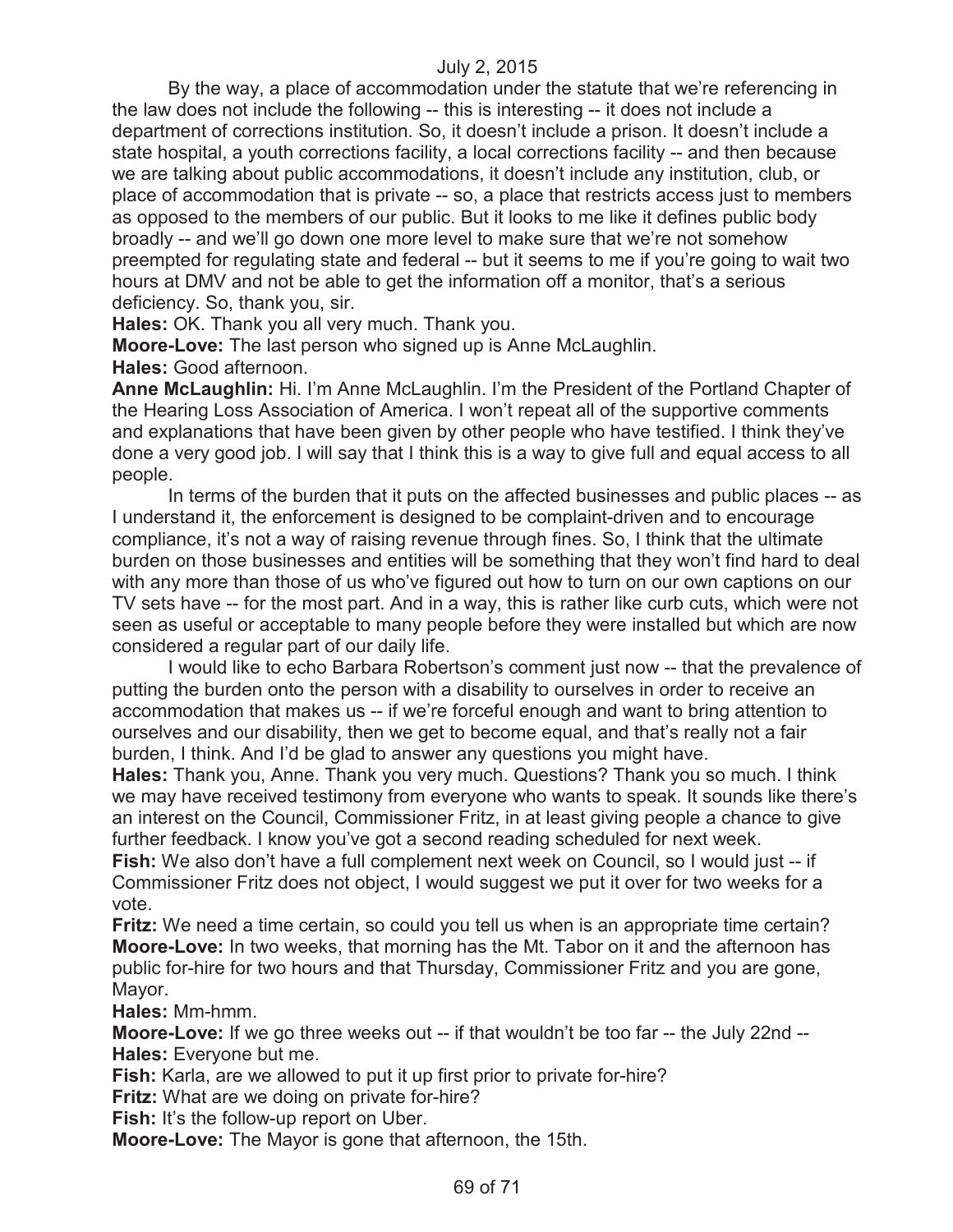**Hales:** I leave that afternoon. I'm here in the morning, gone in the afternoon.

**Fritz:** Is Mt. Tabor the only thing we have in the morning?

**Moore-Love:** Yes, but they're estimating --

**Hales:** What's the afternoon scheduled for -- what time?

**Moore-Love:** It's the 9:30.

**Fish:** That means 10:00 -- what if we bumped this to 9:30 and moved Mt. Tabor to 10:00? **Moore-Love:** We would have to list them both at 9:30. We could do that because we've announced that date.

**Fish:** Let's take it up first.

**Hales:** I suspect that we will hear from a few people but we will not hear from a large number, and therefore it won't take a great deal of time.

**Fish:** And so what are our preference is if we're doing this is if there's additional issues or concerns 00 restaurant association is here, and perhaps the gentleman will furnish us with some information about how it's working in San Francisco or in the state of Maryland. I'll reach out to Venture Portland and make sure that if there's any unique concerns by small operators that they want us to be aware of that they submit that in writing. It's not our intent, Mayor, to have a follow-up hearing but to consider whatever additional information we have and then take this to a vote. Is that correct?

**Hales:** Yes, that's my intention. That sound OK, Commissioners Fritz?

**Fritz:** Unless there are amendments -- just to be clear -- unless there are any amendments, there will be just a vote in two weeks. Of course, you're welcome to be here and we will have sign language interpretation at that time. However, we would be expecting to vote in two weeks' time.

**Fish:** Commissioner Fritz, just as you have a passion for addressing term limits on City boards and commissions, I have a passion in getting to a point where amendments are filed in advance of the hearing for the benefit of the public and so that we have a chance to hear them. May we agree, Mayor, in this instance -- not to set a policy, but in this instance -- that any amendments that are filed be filed by the Friday before the hearing so the public has an opportunity to know of them and we have a chance to adjust at them?

**Fritz:** Yes, since we were supposed to vote next week anyway, I would suggest that amendment requests should come in by Thursday so I can file them with the second reading.

**Fish:** And that essentially means that there will be no amendments entertained by the Mayor the day of the return date, and if there are amendments -- whether they address technical issues or broader issues -- they would be disclosed to you well in advance of the hearing, and if there are no amendments as Commissioner Fritz noted it means there will be little drama when we come back for the vote.

**Hales:** And actually, a little off-topic for those that are here except the three of us -- Commissioner Fritz and I spoke about this earlier. I share your passion about getting amendments in advance and we're going to proceed with a change in the Council procedures so that ordinances are filed earlier than they have been up until now -- **Fritz:** We don't have agreement on that yet, sir. [laughs]

**Hales:** We hope we have agreement on that and therefore that no one will be surprised. Fish: Mayor, without belaboring it, I would settle -- I mean, I've been in the desert on this for so long.

**Hales:** Oh, you're getting company.

**Fish:** I think it would be progress if as a matter of professional courtesy, amendments were filed the day before a hearing.

**Hales:** We can do better than that.

**Fish:** I've been in the desert for long enough that the day before sounds good to me.